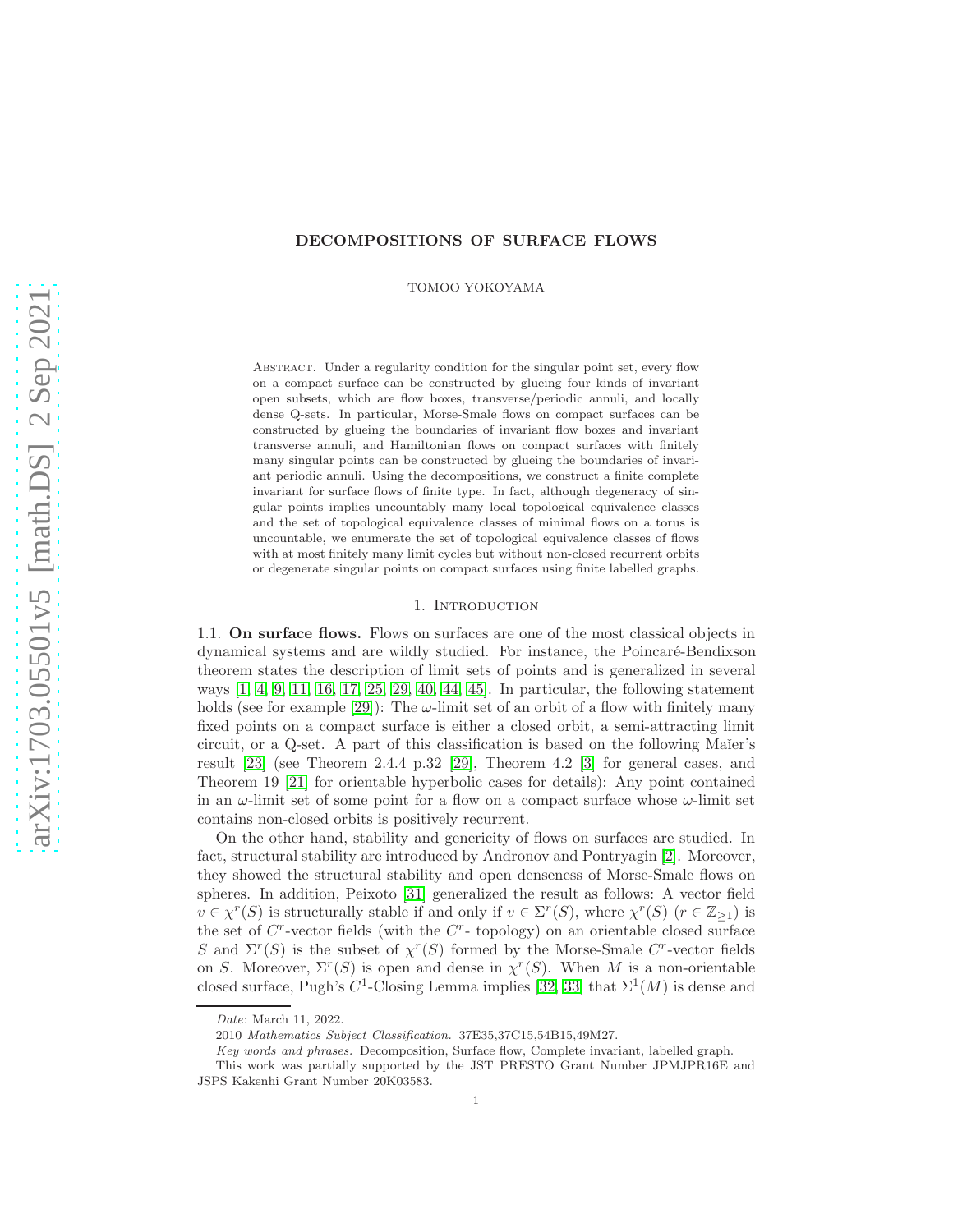that the Peixoto's work holds for the case in which the non-orientable genus of M is less than five [\[10,](#page-56-11) [19\]](#page-56-12). On  $C^r$ -Hamiltonian vector fields  $(r \in \mathbb{Z}_{\geq 1})$ , a Hamiltonian vector field  $v \in \mathcal{H}^r(S)$  is structurally stable in  $\mathcal{H}^r(S)$  if and only if  $v \in \mathcal{H}^r_*(S)$ , and that  $\mathcal{H}_{*}^{r}(S)$  is open dense in  $\mathcal{H}^{r}(S)$  [\[18\]](#page-56-13), where  $\mathcal{H}^{r}(S)$  is the set of Hamiltonian  $C^{r}$ vector fields on an orientable closed connected surface S and  $\mathcal{H}_{*}^{r}(S)$  is the set of Hamiltonian  $C<sup>r</sup>$  vector fields whose singular points are non-degenerate and whose saddle connection are self-connected.

The smoothability of flows on surfaces are described by the following Gutierrez's smoothing theorem [\[10\]](#page-56-11): Each flow on a compact surface is topologically equivalent to a  $C<sup>1</sup>$ -flow. Moreover, if any minimal sets are closed orbits or invariant tori, then such flows are topologically equivalent to  $C^{\infty}$ -flows.

1.2. Topological invariants of flows on surfaces. There are several topological invariants of hyperbolic flows and their generalizations. For instance, a basic result of Morse theory says that gradient flows of Morse functions on closed surfaces are characterized by the set of saddles and their separatrices, which are finite directed graphs. The Morse theory for gradient vector fields on compact surfaces is extended to an index theory for Smale flows on compact surfaces using Lyapunov graphs [\[8\]](#page-56-14), which are generalizations of the quotient spaces of gradient functions. Recall that a flow is Smale if (1) its chain recurrent set has a hyperbolic structure and its dimension is less than or equal to one; and (2) it satisfies the transverse condition. In [\[35\]](#page-56-15), a characterization of Lyapunov graphs associated with smooth surface flows is presented. It is known that Peixoto graph is a complete invariant for Morse-Smale flows without limit cycles (i.e. Morse flows), three-colour graph is a complete invariant for Morse-Smale flows [\[30\]](#page-56-16), and an equipped graph [\[14\]](#page-56-17) is a complete invariant for  $\Omega$ -Stable flows on compact surfaces, which are "Morse-Smale flow without non-existence of heteroclinic separatrices".

On the other hand, there are complete invariants for non-hyperbolic flows. In [\[28\]](#page-56-18), non-wandering flows with finitely many singular points on compact surfaces are classified up to a graph-equivalence by using a topological invariant, called a Conley-Lyapunov-Peixoto graph, which is equipped with rotation and weight functions. In addition, the following assertion was stated in the papers [\[22,](#page-56-19) [26,](#page-56-20) [27\]](#page-56-21):

An orbit complex (also called separatrix configuration) of a flow is also a complete invariant for the set of flows with "finitely many separatrices" in the sense of Markus.

Though these papers are referred more than one hundred papers as mentioned in [\[5\]](#page-56-22), Buendía and López have pointed out that the assertion does not hold. In fact, the orbit complex is not a complete invariant for flows having "finitely many separatrices" in the sense of Markus and it is not a complete invariant for flows with finitely many singular points but without limit separatrices in the sense of Markus [\[5\]](#page-56-22). One of their counterexamples is a toral flow which consists of one singular point and non-recurrent orbits. In particular, the proof of a Poincaré-Hopf theorem for continuous flows with "finitely many separatrices" does not work. In [\[5\]](#page-56-22), the authors have modified the invariant into a complete invariant, called a separatrix configuration, for flows whose essential singular points are at most finite. By definition of separatrix configuration in the sense of Buendía and López (see Definition 2.2  $[5]$ ) for details), note that the separatrix configuration contains the complement of the interior of the union of non-recurrent orbits, and so that it contains infinitely many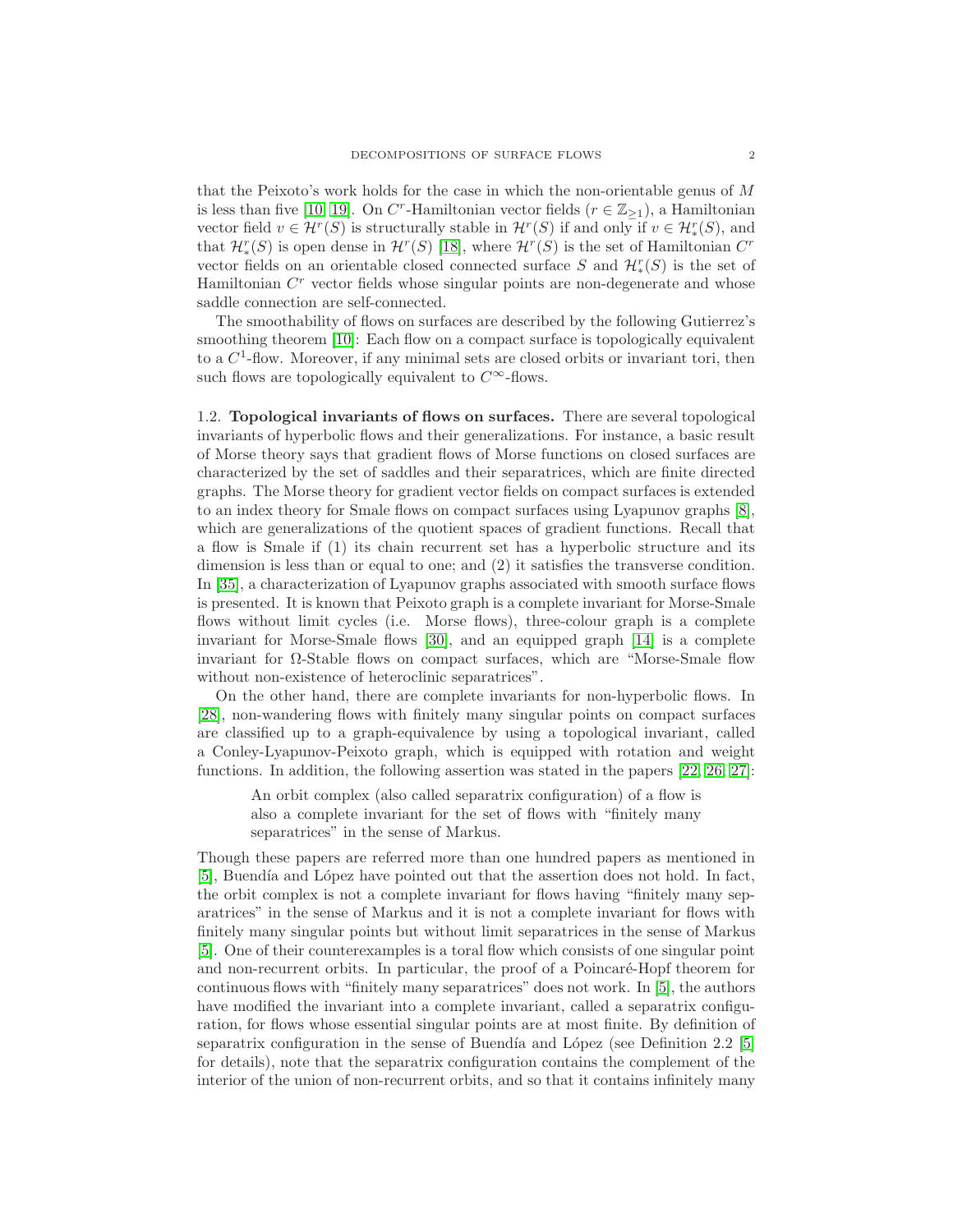

<span id="page-2-0"></span>FIGURE 1. Canonical quotient mappings induced by the metric completion and the collapse.

data in general. Notice that their definition of  $\alpha'(p)$  (resp.  $\omega'(p)$ ) is slightly different from the original one (see [\[22,](#page-56-19) [26,](#page-56-20) [27\]](#page-56-21)), but these definitions correspond to each other except non-closed recurrent orbits. Therefore definitions of orbit complexes of flows without non-closed recurrent orbits correspond to each other even if they use the different definitions of  $\alpha'(p)$  (resp.  $\omega'(p)$ ). On the other hand, we show that an orbit complex of flows of finite type which is equipped with additional orders is a complete invariant, and that the orbit complex is also a complete invariant under the assumption that the multi-saddle connection diagram is the saddle connection diagram containing no non-self-connected separatrices (i.e. each multi-saddle is either a saddle without heteroclinic multi-saddle separatrices or a  $\partial$ -saddle without separatrices connecting another multi-saddles outside of the same boundary) (see Theorem [C\)](#page-5-0).

We describe the properties of the border points of a flow  $v$  on a compact surface with a regularity condition for the singular point set. Moreover, each connected component of the complement of the border point set is either an open disk, an open annulus, a torus, a Klein bottle, an open Möbius band, or an essential open subset consisting of locally dense orbits (see Theorem [A\)](#page-3-0). Similarly, we can also the flow  $v$ glueing four kinds of invariant open subsets (flow boxes, transverse/periodic annuli, and locally dense Q-sets) (see Theorem [B\)](#page-4-0). Here a Q-set is the closure of a nonclosed recurrent orbit. In addition, although the existence of degenerate singular points can imply uncountably many local topological equivalence classes and the set of topological equivalence classes of minimal flows (resp. Denjoy flows) on a torus is uncountable, a flow with at most finitely many limit cycles but without non-degenerate singular points or recurrent orbits on a compact surface can be reconstructed from the finite data (see Theorem [8.3\)](#page-51-0). In other words, we construct a finite complete invariant for surface flows of finite type. Note that all Hamiltonian flows with finitely many singular points and all Morse-Smale flows are flows of finite type, and that each of three conditions (i.e. quasi-regularity of singular points, nonexistence of recurrent orbits, finiteness of limit cycles) in the definition of "finite type" is necessary for finite representability.

1.3. Statements of main results. Roughly speaking, under a regularity condition on the singular point set, all the flows on compact surfaces can be constructed by glueing seven (resp. four) kinds of invariant open subsets (see Theorem [A](#page-3-0) (resp. Theorem [B\)](#page-4-0) for details).

More precisely, we define blow-downs of a surface and their flows as follows (see Figure [1\)](#page-2-0): Let  $v$  be a flow on a surface  $S$  whose singular point set has at most finitely many connected components. Since the singular point set  $\text{Sing}(v)$ is closed, the complement  $S - \text{Sing}(v)$  is open and so a surface. In particular, the set difference  $S - (\text{Sing}(v) \cup \partial S)$  is an open surface without boundary. Fix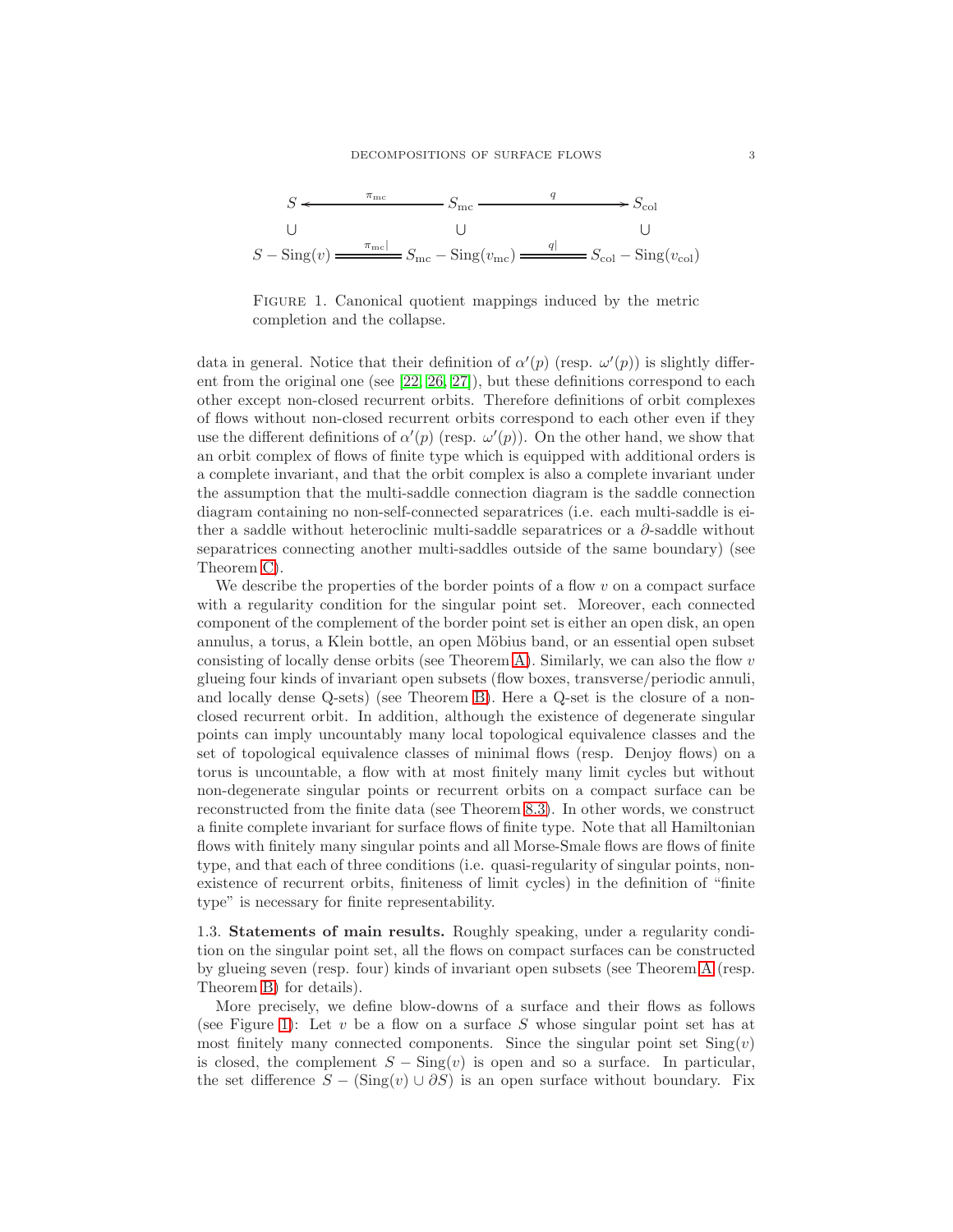

<span id="page-3-1"></span>FIGURE 2. Multi-saddles, a sink, a  $\partial$ -sink, a source, a  $\partial$ -source, and a center.

a Riemannian metric on S such that  $\text{Sing}(v)$  is bounded. Denote by  $S_{\text{mc}}$  the metric completion of the complement  $S - \text{Sing}(v)$ . Identifying the union  $\partial$  of new boundary components with the new singular points, define a flow  $v_{\rm mc}$  on  $S_{\rm mc}$  such that  $O_v(x) = O_{v_{\text{mc}}}(x)$  for any point  $x \in S - \text{Sing}(v) = S_{\text{mc}} - \text{Sing}(v_{\text{mc}})$  up to topological equivalence. Then  $\partial = \text{Sing}(v_{\text{mc}})$  and so  $S - \text{Sing}(v) = S_{\text{mc}} - \text{Sing}(v_{\text{mc}})$ . By Theorem 3 [\[34\]](#page-56-23), each connected component of the open surface  $S-(\text{Sing}(v)\cup\partial S)$ without boundary is homeomorphic to the resulting surface from a closed surface by removing a closed totally disconnected subset. Therefore, collapsing each connected component of  $\text{Sing}(v_{\text{mc}})$  into a singular point, we obtain the resulting flow  $v_{\text{col}}$  with totally disconnected singular points, called the blow-down flow of  $v$ , on the resulting surface  $S_{\text{col}}$ , called the blow-down surface, up to topological equivalence. Then  $O_v(x) = O_{v_{\text{mc}}}(x) = O_{v_{\text{col}}}(x)$  for any point  $x \in S - \text{Sing}(v) = S_{\text{mc}} - \text{Sing}(v_{\text{mc}}) =$  $S_{\text{col}} - \text{Sing}(v_{\text{col}})$ . Notice that  $S_{\text{mc}}$  and  $S_{\text{col}}$  may have infinitely many connected components but that each connected component of  $S_{\text{col}}$  is a compact surface.

Recall that a flow on a surface is quasi-regular if any singular points are either multi-saddles, sinks, ∂-sinks, sources, ∂-sources, or centers (see Figure [2\)](#page-3-1). A flow on a surface with finitely many connected components of the singular point set is regular-like if the blow-down flow is quasi-regular. Then a connected component of the singular point set which corresponds to a multi-saddle is called the weak saddle. An orbit is from or to a weak saddle if it is from or to a multi-saddle with respect to the blow-down flow  $v_{\text{col}}$ . For a flow v on a compact surface, put

 $Bd_0(v) := Sing(v) \sqcup \partial^- \text{Per}(v) \sqcup P_{semi}(v) \sqcup E(v)$ 

where  $Per(v)$  (resp.  $E(v)$ ) is the union of periodic (resp. nowhere dense recurrent) orbits and  $P_{semi}(v)$  is the union of non-recurrent orbits from or to weak saddles. Here  $\partial^- A := A - \text{int}A$  for any subset  $A \subseteq S$ . By definition, any regular-like flow v on a compact surface S and the blow-down flow  $v_{\text{col}}$  on the blow-down surface  $S_{\text{col}}$ correspond to each other on the complement  $S - Bd_0(v) = S_{col} - Bd_0(v_{col})$  up to topological equivalence. For a point  $z \in S_{\text{col}}$ , denote by  $\alpha_{v_{\text{col}}}(z)$  the  $\alpha$ -limit set of z in  $S_{\text{col}}$  with respect to  $v_{\text{col}}$  and by  $\omega_{v_{\text{col}}}(z)$  the  $\omega$ -limit set of z in  $S_{\text{col}}$  with respect to  $v_{\text{col}}$ . We describe the decomposition of a regular-like flow on a compact surface.

<span id="page-3-0"></span>**Theorem A.** Each connected component of  $S - Bd_0(v)$  for a regular-like flow v on a compact surface  $S$  is one of the following seven invariant open subsets exclusively: (1) A flow box in  $P(v)$ ,

- $(2)$  An annulus in  $P(v)$ ,
- $(3)$  An annulus in Per $(v)$ ,
- $(4)$  A torus in Per $(v)$ ,
- (5) A Klein bottle in  $Per(v)$ ,
- $(6)$  A Möbius band in Per $(v)$ , or
- 
- (7) An essential subset in  $LD(v)$ .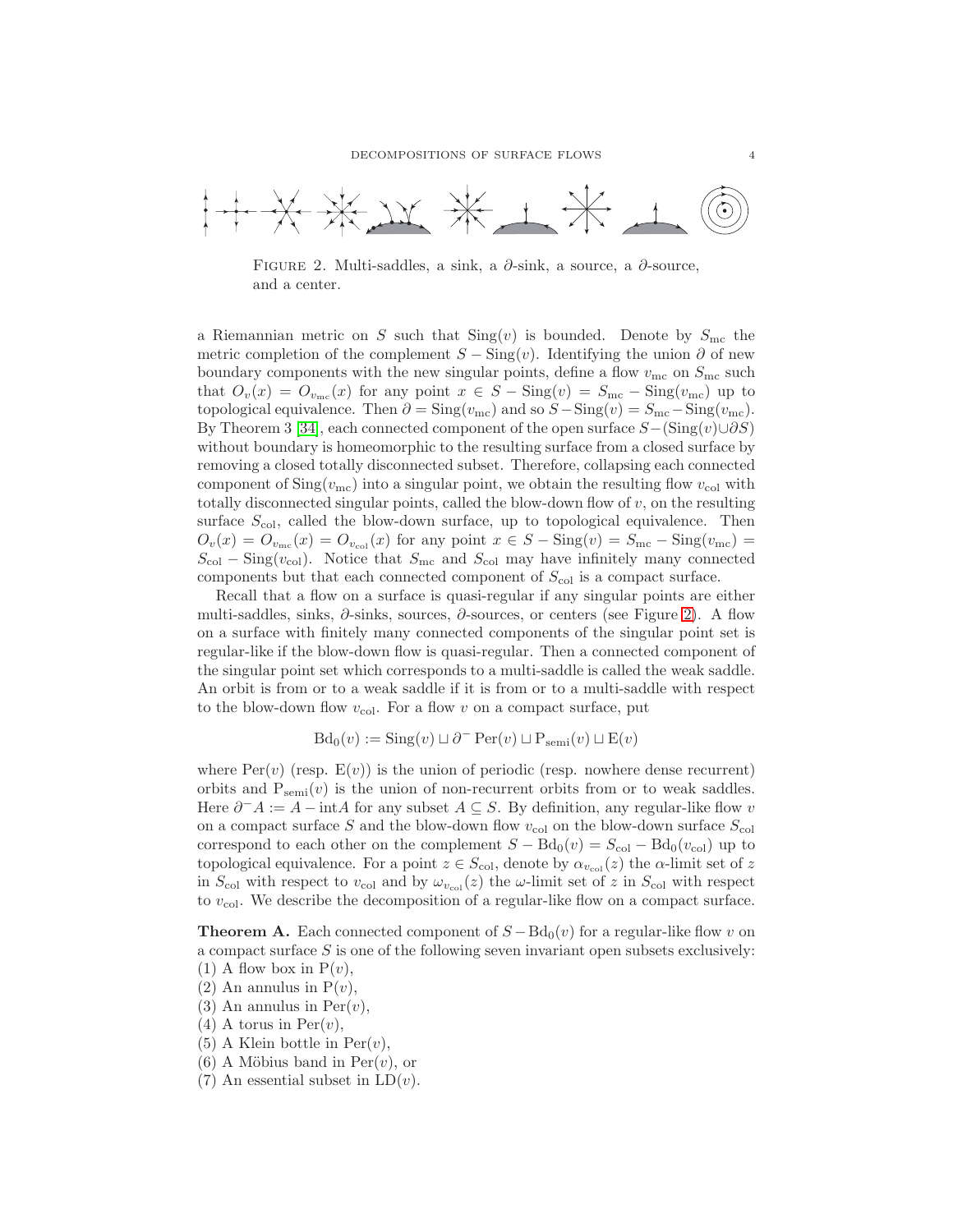

<span id="page-4-1"></span>FIGURE 3. Three fundamental domains: left invariant flow box, middle periodic annulus, right transverse annulus.

Moreover, the following statements hold:

(a) For any connected component U in  $P(v) \ Bd_0(v)$  and for any points  $x, y \in U$ , we have  $\alpha_{v_{\text{col}}}(x) = \alpha_{v_{\text{col}}}(y)$  and  $\omega_{v_{\text{col}}}(x) = \omega_{v_{\text{col}}}(y)$ .

(b) For any connected component U in  $LD(v)$  and for any points  $x, y \in U$ , we have  $\overline{O(x)} = \overline{O(y)} = \overline{U} \subseteq S.$ 

(c) For any connected component U in  $LD(v)$ , the boundary  $\partial U$  consists of singular points and finitely many orbits from or to subsets of singular points.

(d) For any connected component U in  $S - \text{Bd}_0(v) = S_{\text{col}} - \text{Bd}_0(v_{\text{col}}) \subseteq S_{\text{col}}$  as a subset of  $S_{\text{col}}$ , any boundary component of U is a finite union of closed orbits and orbits from or to singular points as a subset of  $S_{\text{col}}$  unless the boundary component intersect  $E(v_{col}) = E(v)$ .

A more general result holds for flows of weakly finite-like type (see Theorem [7.6\)](#page-44-0). We call that a regular-like flow is of finite-like type if there are at most finitely many limit cycles and each recurrent orbit is closed. Denote by  $BD_0(v)$  the union of  $Bd_0(v)$  and periodic orbits with small non-orientable neighborhoods. In other words, the subset  $BD_0(v)$  is the union of  $Bd_0(v)$  and one-sided periodic orbits. Then the previous result is simplified. In fact, such flows can be decomposed into finitely many invariant flow boxes, periodic annuli, transverse annuli (see Figure [3\)](#page-4-1), and essential subsets of locally dense orbits as follows:

<span id="page-4-0"></span>**Theorem B.** Each connected component of  $S - BD<sub>0</sub>(v)$  for a regular-like flow v on a compact surface  $S$  is one of the following five invariant open subsets exclusively:

(1) A flow box in  $P(v)$ ,

 $(2)$  An annulus in  $P(v)$ ,

(3) An annulus in  $Per(v)$ ,

 $(4)$  A torus in Per $(v)$ ,

(5) An essential subset in  $LD(v)$ .

Moreover, if v is of finite-like type, then the union  $BD_0(v_{col})$  is a finite union of singular points, limit cycles, one-sided periodic orbits, and orbits from or to singular points.

A more general result holds for flows of weakly finite-like type (see Theorem [7.7\)](#page-44-1). As mentioned, the Markus-Neumann theorem is not true even for a toral flow which consists of one singular point and non-recurrent orbits. However, we show that the Markus-Neumann theorem is true in a large class, which contains Morse-Smale flows and generic Hamiltonian flows on compact surfaces, under mild conditions. In other words, using the decompositions, we construct a finite complete invariant of a flow of finite type and show the following completeness.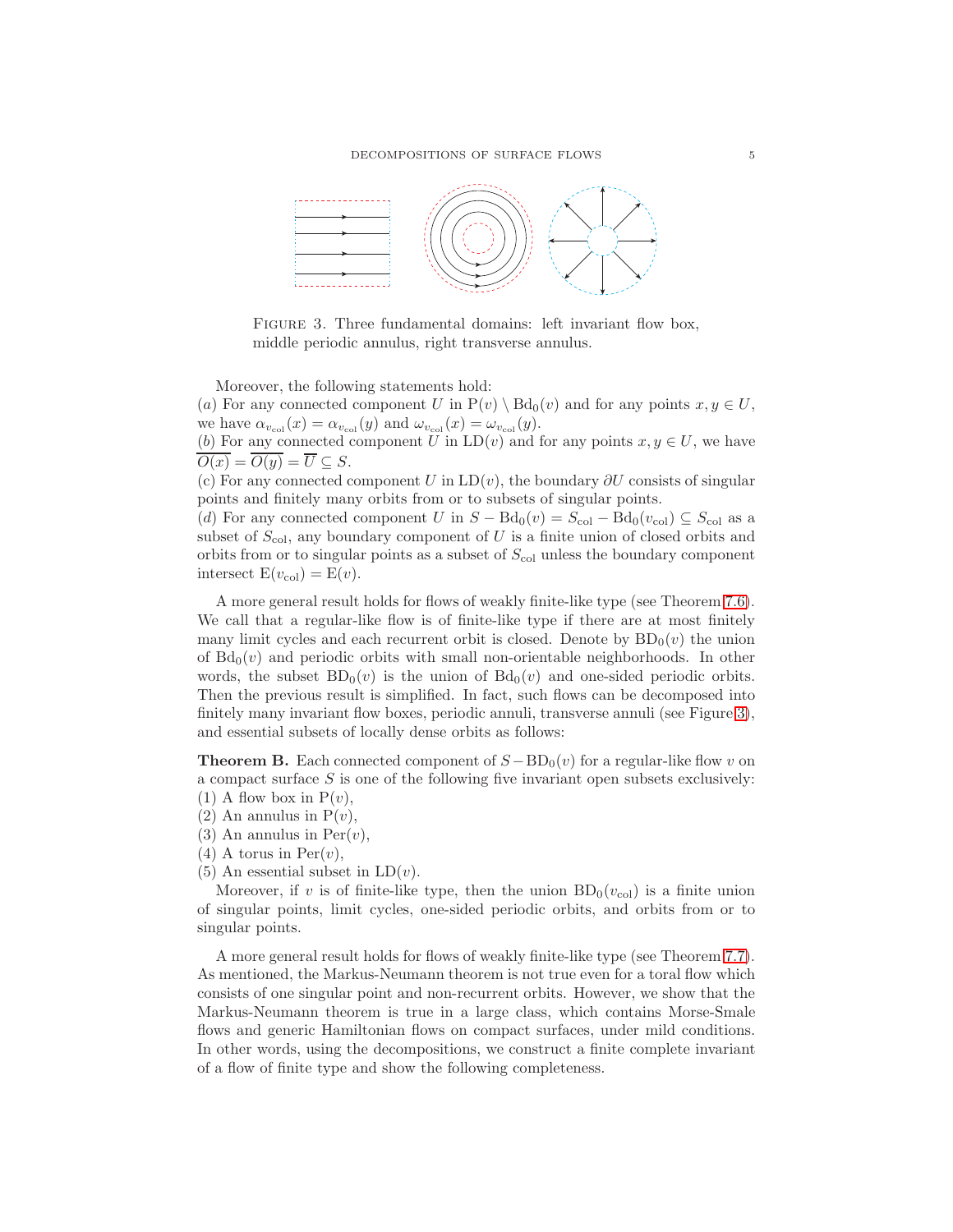<span id="page-5-0"></span>Theorem C. The orbit complex is a complete invariant for a flow of finite type on an orientable compact surface if either the orbit complexes are equipped with two circuit orders  $\leq_{\partial_{\perp}^{\alpha}}$  and  $\leq_{\partial_{\perp}^{\omega}}$  or each multi-saddle connection is self-connected.

The present paper consists of ten sections. In the next section, as preliminaries, we introduce some fundamental notions. In §3, the properties of surface flows are described. In particular the non-trivial circuits are studied. In §4, we describe borders between different kinds of orbits to construct decompositions of flows. In §5, decompositions of quasi-regular flows and of flows of finite type are constructed. In particular, Theorem [A](#page-3-0) and Theorem [B](#page-4-0) are proved. In §6, using the decompositions, we enumerate the set of finite type on compact surfaces. In §7, we extend results in §5–6 to those for flows of weakly finite(-like) type. In §8, a finite complete invariant for surface flows of finite type is constructed explicitly. In §9, we show that the Markus-Neumann theorem is true in a large class, which contains Morse-Smale flows and generic Hamiltonian flows on compact surfaces, under mild conditions. In particular, Theorem [C](#page-5-0) is proved. In the final section, we briefly remark on a concrete representation of the finite complete invariant for surface flows of finite type.

# 2. Preliminaries

2.1. **Topological notion.** Let  $A$  be a subset  $A$  of a topological space  $X$ . Denoted by  $\overline{A}$  the closure of A, by intA the interior of A, and by  $\partial A := \overline{A} - \text{int}A$  the boundary of A. We define the border  $\partial^- A$  by  $A - \text{int}A$  of a subset  $A \subseteq X$ . Denote by  $\partial^+ A := \overline{A} - A$  the coborder of a subset  $A \subseteq X$ . Then  $\partial A = \partial^- A \sqcup \partial^+ A$ .

2.1.1. To separation axiom. A point x of a topological space X is  $T_0$  (or Kolmogorov) if for any point  $y \neq x \in X$  there is an open subset U of X such that  $|\{x,y\} \cap U| = 1$ , where |A| is the cardinality of a subset A. A topological space is  $T_0$  if each point is  $T_0$ .

2.1.2.  $T_0$ -tification. By a decomposition, we mean a family  $\mathcal F$  of pairwise disjoint nonempty subsets of a set X such that  $X = \bigsqcup \mathcal{F}$ , where  $\bigsqcup$  denotes a disjoint union. For a topological space X, define the class  $\hat{x} := \{y \in X \mid \overline{\{x\}} = \overline{\{y\}}\}$  for any point x and a decomposition  $\hat{X} := \{\hat{z} \mid z \in X\}$  of classes. Then the decomposition  $\hat{X}$ is a  $T_0$  space as a quotient space, which is called the  $T_0$ -tification (or Kolmogorov quotient) of  $X$ .

2.1.3. Dimensions. By dimension, we mean Lebesgue covering dimension on a topological space. From Urysohn's theorem, the Lebesgue covering dimension, the large inductive dimension, and the small inductive dimension correspond in separable metrizable spaces. A compact metrizable space  $X$  whose small inductive dimension is  $n > 0$  is an n-dimensional Cantor manifold [\[42\]](#page-57-3) if the complement  $X - L$ for any closed subset L of X whose small inductive dimension is less than  $n-1$  is connected. It is known that a compact connected manifold is a Cantor manifold [\[12,](#page-56-24) [41,](#page-57-4) [42\]](#page-57-3) (cf. p.93. Example VI 11 [\[13\]](#page-56-25)).

2.1.4. Curves and loops. Recall that a curve is a continuous mapping  $C: I \rightarrow X$ where  $I$  is a non-degenerate connected subset of a circle  $\mathbb{S}^1$ . A curve is simple if it is injective. We also denote by C the image of a curve C. Denote by  $\partial C := C(\partial I)$  the boundary of a curve C, where  $\partial I$  is the boundary of  $I \subset \mathbb{S}^1$ . Put int $C := C \setminus \partial C$ . A simple curve is a simple closed curve if its domain is  $\mathbb{S}^1$  (i.e.  $I = \mathbb{S}^1$ ). A simple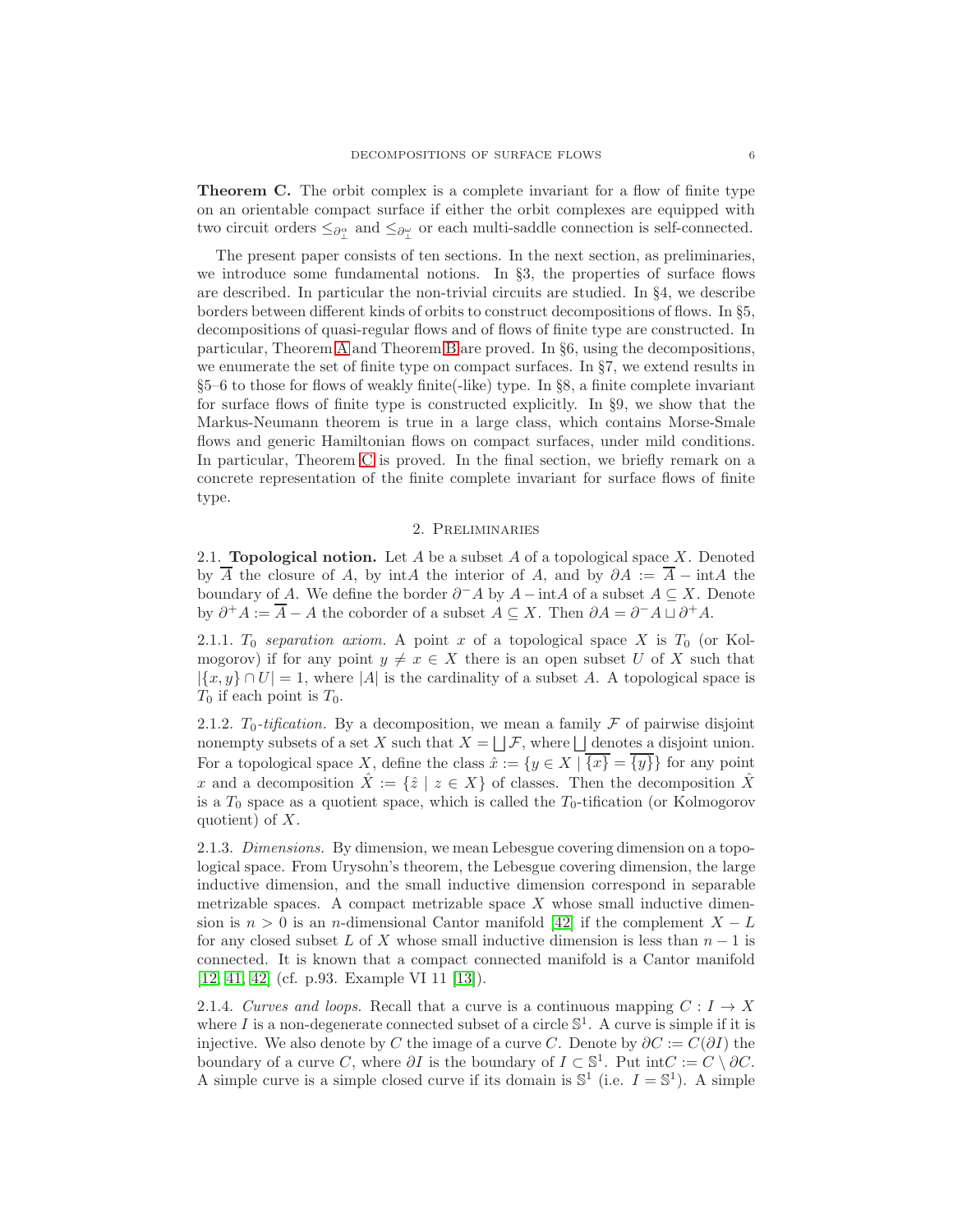closed curve is also called a loop. An arc is a simple curve whose domain is an interval. An orbit arc is an arc contained in an orbit. A maximal orbit arc is an orbit arc which is maximal with respect to the inclusion order. An orbit curve is either an orbit arc or a periodic orbit.

2.1.5. Essential subsets. Recall that a one-dimensional cell complex  $\gamma$  is essential in a compact surface S if and only if  $\gamma$  is not null homotopic in  $S^*$ , where  $S^*$  is the resulting surface from S by collapsing all boundary components into singletons. Here a singleton is a set consisting of a point. We call that a subset of a surface  $S$  is essential if it is not null homotopic in the resulting surface  $S^*$  from S by collapsing all boundary components into singletons.

2.2. Notion of dynamical systems. A flow is a continuous R-action on a topological space. Let  $v : \mathbb{R} \times X \to X$  be a flow on a topological space X. For  $t \in \mathbb{R}$ , define  $v_t : X \to X$  by  $v_t := v(t, \cdot)$ . For a point x of X, we denote by  $O(x)$  the orbit of x,  $O^+(x)$  the positive orbit (i.e.  $O^+(x) := \{v_t(x) | t > 0\}$ ), and  $O^-(x)$  the negative orbit (i.e.  $O^-(x) := \{v_t(x) | t < 0\}$ ). Recall that a point x of X is singular if  $x = v_t(x)$  for any  $t \in \mathbb{R}$ , and is periodic if there is a positive number  $T > 0$  such that  $x = v_T(x)$  and  $x \neq v_t(x)$  for any  $t \in (0,T)$ . A point is closed if it is either singular or periodic. An orbit is singular (resp. periodic, closed) if it contains a singular (resp. periodic, closed) point. Denote by  $\text{Sing}(v)$  the set of singular points and by  $Per(v)$  (resp.  $Cl(v)$ ) the union of periodic (resp. closed) orbits. A point is wandering if there are its neighborhood  $U$  and a positive number  $N$  such that  $v_t(U) \cap U = \emptyset$  for any  $t > N$ . Such U is called a wandering domain. A point is non-wandering if it is not wandering (i.e. for any its neighborhood  $U$  and for any positive number N, there is a number  $t \in \mathbb{R}$  with  $|t| > N$  such that  $v_t(U) \cap U \neq \emptyset$ . Denote by  $\Omega(v)$  the set of non-wandering points, called the non-wandering set. A flow is non-wandering if the non-wandering set is the whole space.

2.2.1. Topological properties of orbits. An orbit is proper if it is embedded, and locally dense if its closure has a nonempty interior. Denote by  $LD(v)$  (resp.  $P(v)$ ) the union of locally dense orbits (resp. non-recurrent orbits) for the flow  $v$ . Note that an orbit on a paracompact manifold is proper if and only if it has a neighborhood in which the orbit is closed [\[48\]](#page-57-5). This implies that an orbit on a paracompact manifold is non-closed proper if and only if it is not recurrent. In particular, the union  $P(v)$  for the flow v on a paracompact manifold is the union of non-closed proper orbits.

2.2.2. Limit sets of points and orbits. Recall that the  $\omega$ -limit (resp.  $\alpha$ -limit) set of a point x is  $\omega(x) := \bigcap_{n \in \mathbb{R}} \overline{\{v_t(x) \mid t > n\}}$  (resp.  $\alpha(x) := \bigcap_{n \in \mathbb{R}} \overline{\{v_t(x) \mid t < n\}}$ ). For an orbit O, define  $\omega(O) := \omega(x)$  and  $\alpha(O) := \alpha(x)$  for some point  $x \in O$ . Note that an  $\omega$ -limit (resp.  $\alpha$ -limit) set of an orbit is independent of the choice of point in the orbit.

2.2.3. Recurrence and Poisson stability. A point x of X is strongly recurrent (or Poisson stable) if  $x \in \omega(x) \cap \alpha(x)$ , a point x is positively recurrent (or positively Poisson stable) if  $x \in \omega(x)$ , a point x is negatively recurrent (or negatively Poisson stable) if  $x \in \alpha(x)$ , and a point x is recurrent (or positively or negatively Poisson stable) if  $x \in \omega(x) \cup \alpha(x)$ .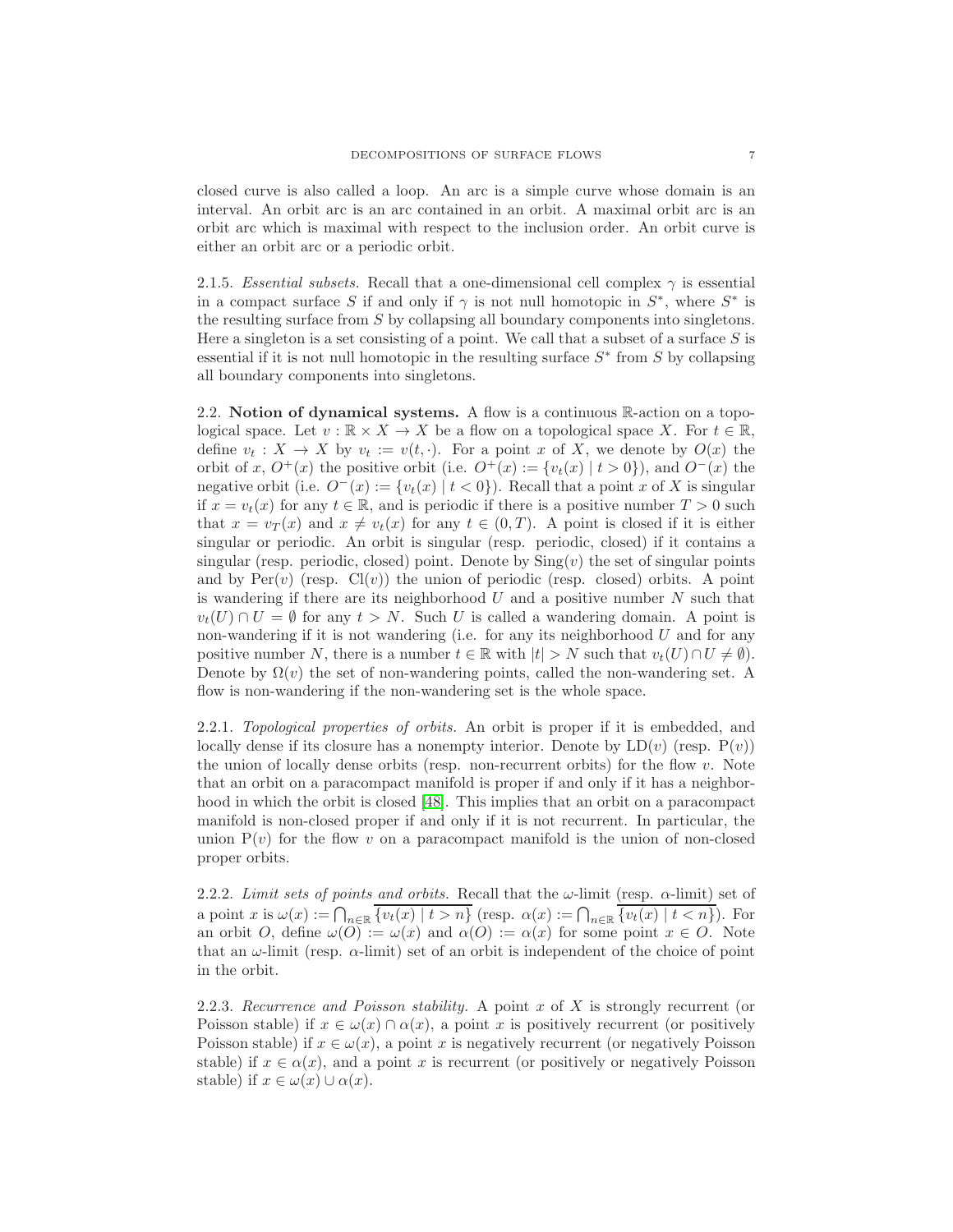2.2.4. Invariance and saturation. A subset A is positive invariant if  $\bigcup_{x \in A} O^+(x) \subseteq$ A. A subset is invariant (or saturated) if it is a union of orbits. For a closed invariant set  $\gamma$ , define the stable manifold  $W^s(\gamma) := \{y \in X \mid \omega(y) \subseteq \gamma\}$  and the unstable manifold  $W^u(\gamma) := \{y \in X \mid \alpha(y) \subseteq \gamma\}.$  The saturation of a subset is the union of orbits intersecting it. Denote by  $\text{Sat}_{v}(A)$  or  $v(A)$  the saturation of a subset A. Then  $\text{Sat}_v(A) = v(A) = \bigcup_{a \in A} O(a).$ 

2.2.5. Orbit classes and quotient spaces of flows. The (orbit) class  $\hat{O}$  of an orbit O is the union of orbits each of whose orbit closure corresponds to  $\overline{O}$  (i.e.  $\hat{O} =$  $\{y \in X \mid \overline{O(y)} = \overline{O}\}\)$ . For a flow v on a topological space X, the orbit space  $T/v$ (resp. orbit class space  $T/\hat{v}$ ) of an invariant subset T of X is a quotient space  $T/\sim$ defined by  $x \sim y$  if  $O(x) = O(y)$  (resp.  $O(x) = O(y)$ ). Notice that an orbit space  $T/v$  is the set  $\{O(x) | x \in T\}$  as a set. Moreover, the orbit class space  $T/\hat{v}$  is the set  ${\{\hat{O}(x) | x \in T\}}$  with the quotient topology. Denote by  $\tau_v$  (resp.  $\tau_{\hat{v}}$ ) the topology of the orbit space  $X/v$  (resp. orbit class space  $X/\hat{v}$ ). Note that the orbit class space  $X/\hat{v}$  is the  $T_0$ -tification of the orbit space  $X/v$ , and that  $T/v$  (resp.  $T/\hat{v}$ ) is a subset of the orbit space  $X/v$  (resp. orbit class space  $X/\hat{v}$ ).

2.2.6. Separatrices. A separatrix is a non-singular orbit whose  $\alpha$ -limit or  $\omega$ -limit set is a singular point. A separatrix is connecting if each of its  $\omega$ -limit set and  $\alpha$ -limit sets is a singular point.

2.3. Notion of flows on surfaces. By a surface, we mean a two dimensional paracompact manifold, that dose not need to be orientable. From now on, we suppose that flows are on surfaces unless otherwise stated. Let  $v$  be a flow on surface S.

2.3.1. Topological properties of orbits. An orbit is exceptional if it is neither proper nor locally dense. Denote by  $E(v)$  the union of exceptional orbits. A point is proper (resp. locally dense, exceptional) if so is its orbit. Since surfaces are paracompact manifolds, the union  $P(v)$  of non-recurrent orbits is the union of non-closed proper orbits and so the union  $LD(v) \sqcup E(v)$  is the union of non-closed recurrent orbits. Therefore we have a decomposition  $S = \text{Sing}(v) \sqcup \text{Per}(v) \sqcup \text{PD}(v) \sqcup \text{LD}(v) \sqcup \text{E}(v)$ , where ⊔ denotes a disjoint union. By Proposition 2.2 [\[47\]](#page-57-6) and Proposition 2.3 [\[47\]](#page-57-6), if  $x \in \text{LD}(v)$  (resp.  $x \in \text{E}(v)$ ) then  $\hat{O}(x) = \overline{O(x)} \cap \text{LD}(v) = \overline{O(x)} \setminus (\text{Sing}(v) \sqcup \text{P}(v))$ (resp.  $\hat{O}(x) = \overline{O(x)} \cap E(v) = \overline{O(x)} \setminus (\text{Sing}(v) \sqcup P(v))).$ 

2.3.2. Q-sets. A quasi-minimal set (or a Q-set for brevity) is defined to be the orbit closure of a non-closed recurrent point. It is known that a total number of Q-sets for v cannot exceed g if S is an orientable surface of genus g [\[23\]](#page-56-6), and  $\frac{p-1}{2}$  if S is a non-orientable surface of genus  $p$  [\[20\]](#page-56-26) (cf. Remark 2 [\[3\]](#page-55-2)). Therefore the closure  $LD(v) \sqcup E(v)$  is a finite union of Q-sets. A (quasi-)minimal set is exceptional (resp. locally dense) if it is a closure of an orbit intersecting  $E(v)$  (resp.  $LD(v)$ ). Note that exceptional (quasi-)minimal set is transversely a Cantor set (i.e. there is a small neighborhood U of a recurrent point of the minimal set M such that  $M \cap U$  is a product of an open interval and a Cantor set) because a Cantor set is characterized as a compact metrizable perfect totally disconnected space.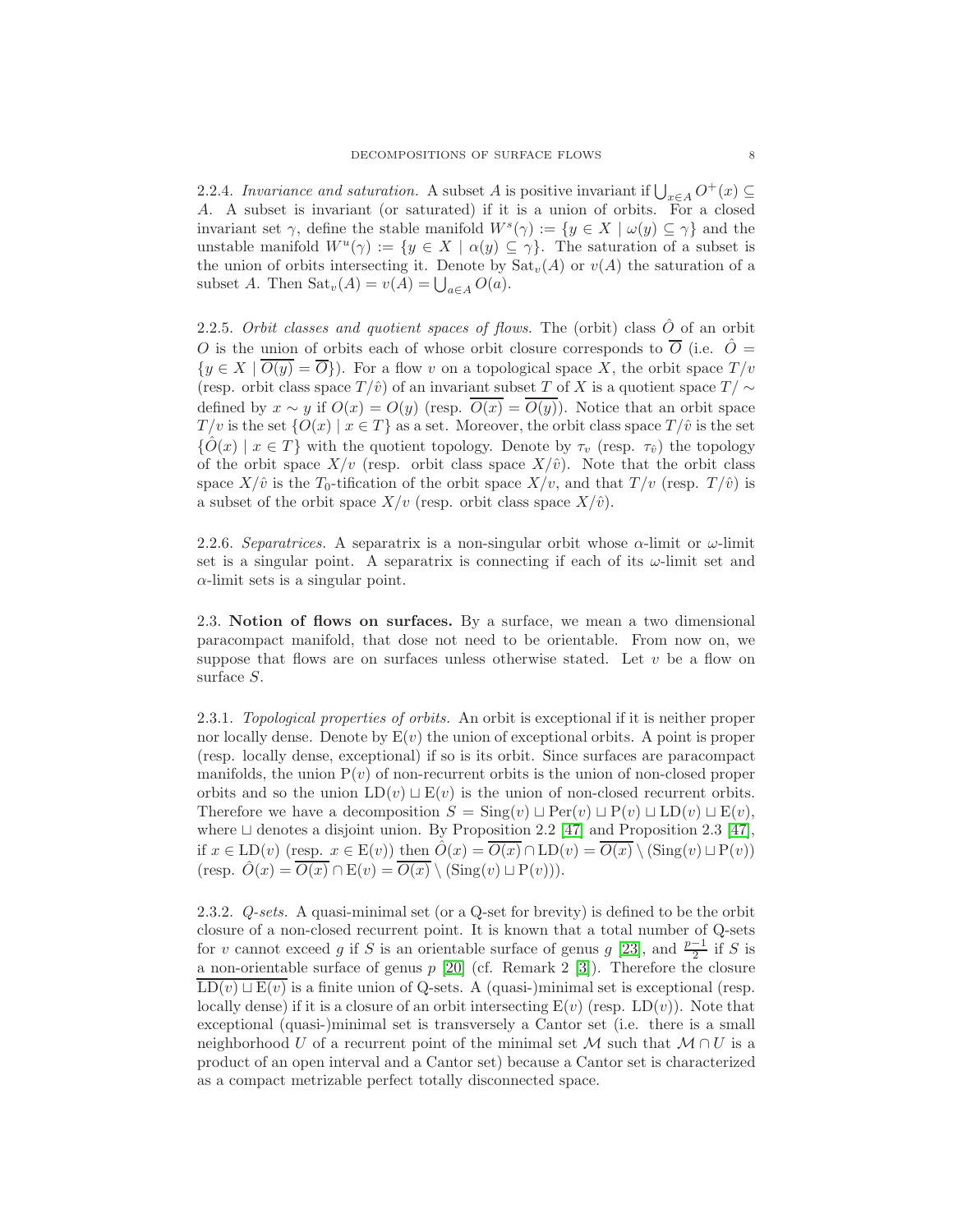

<span id="page-8-0"></span>Figure 4. Examples of multi-saddles



<span id="page-8-1"></span>FIGURE 5. A hyperbolic sector with anti-clockwise flow direction and a hyperbolic sector with clockwise flow direction

2.3.3. Canonical local structures. Denote by I an interval which is either  $(1, 2)$ ,  $(1, 2]$ ,  $[1, 2)$ , or  $[1, 2]$ . Let  $\mathbb{D} \subset \mathbb{R}^2$  be an oriented flow box on  $(0, 1) \times I$  whose orbits are of form  $(0,1) \times \{t\}$  for some  $t \in I$  as on the left of Figure [3,](#page-4-1)  $\mathbb{A}_{+} \subset \mathbb{R}^{2}$  an annulus  $\{(x,y) \mid x^2 + y^2 \in I\}$  whose orbits are  $\{(t \cos \theta, t \sin \theta) \mid \theta \in [0, 2\pi]\}$  with anticlockwise flow direction for some  $t \in I$  as on the middle of Figure [3,](#page-4-1) and  $\mathbb{A}_{\tilde{+}} \subset \mathbb{R}^2$ an oriented annulus  $\{(x, y) | x^2 + y^2 \in I\}$  whose orbit curves are  $\{(t \cos \theta, t \sin \theta) |$  $t \in I$  with outward flow direction for some  $\theta \in [0, 2\pi)$  as on the right of Figure [3.](#page-4-1) A subset  $U$  is a flow box (resp. periodic annulus, transverse annulus) if there are some interval  $I \in \{(1, 2), (1, 2), [1, 2), [1, 2]\}$  and a homeomorphism h from U to  $\mathbb{D}$ (resp.  $\mathbb{A}_+, \mathbb{A}_{\tilde{\mathcal{I}}}\)$  whose images of any maximal orbit curves are maximal orbit curves and which preserves the orientations of the orbit curves.

2.3.4. Types of singular points. A singular point  $x$  on (resp. outside of) the boundary  $\partial S$  of a surface S is a  $\partial$ -sink (resp. sink) if there is a neighborhood U of x such that  $\omega(y) = \{x\}$  for any  $y \in U$ , and is a  $\partial$ -source (resp. source) if there is a neighborhood U of x such that  $\alpha(y) = \{x\}$  for any  $y \in U$ . A point x is a center if for any its neighborhood U, there is an invariant open neighborhood  $V \subset U$  of x such that  $U - \{x\}$  consists of periodic orbits, where  $A - B$  is used instead of  $A \setminus B$ when  $A \subseteq B$ . A  $\partial$ -k-saddle (resp. k-saddle) is an isolated singular point on (resp. outside of)  $\partial S$  with exactly  $(2k + 2)$ -separatrices, counted with multiplicity as in Figure [4.](#page-8-0) In other words, A  $\partial k/2$ -saddle (resp. k-saddle) is an isolated singular point on (resp. outside of)  $\partial S$  with exactly  $k + 1$  (resp.  $(2k + 2)$ ) hyperbolic sectors. Here a hyperbolic sector is a local structure as in Figure [5.](#page-8-1) A multi-saddle is a k-saddle or a  $\partial-(k/2)$ -saddle for some  $k \in \mathbb{Z}_{\geq 0}$ . A 1-saddle is topologically an ordinary saddle and a  $\partial$ -(1/2)-saddle is topologically a  $\partial$ -saddle. A separatrix is semi-multi-saddle if it is from or to a multi-saddle. A connecting separatrix is a saddle (resp. multi-saddle) separatrix if its  $\alpha$ -limit and  $\omega$ -limit set are saddles and ∂-saddles (resp. multi-saddles).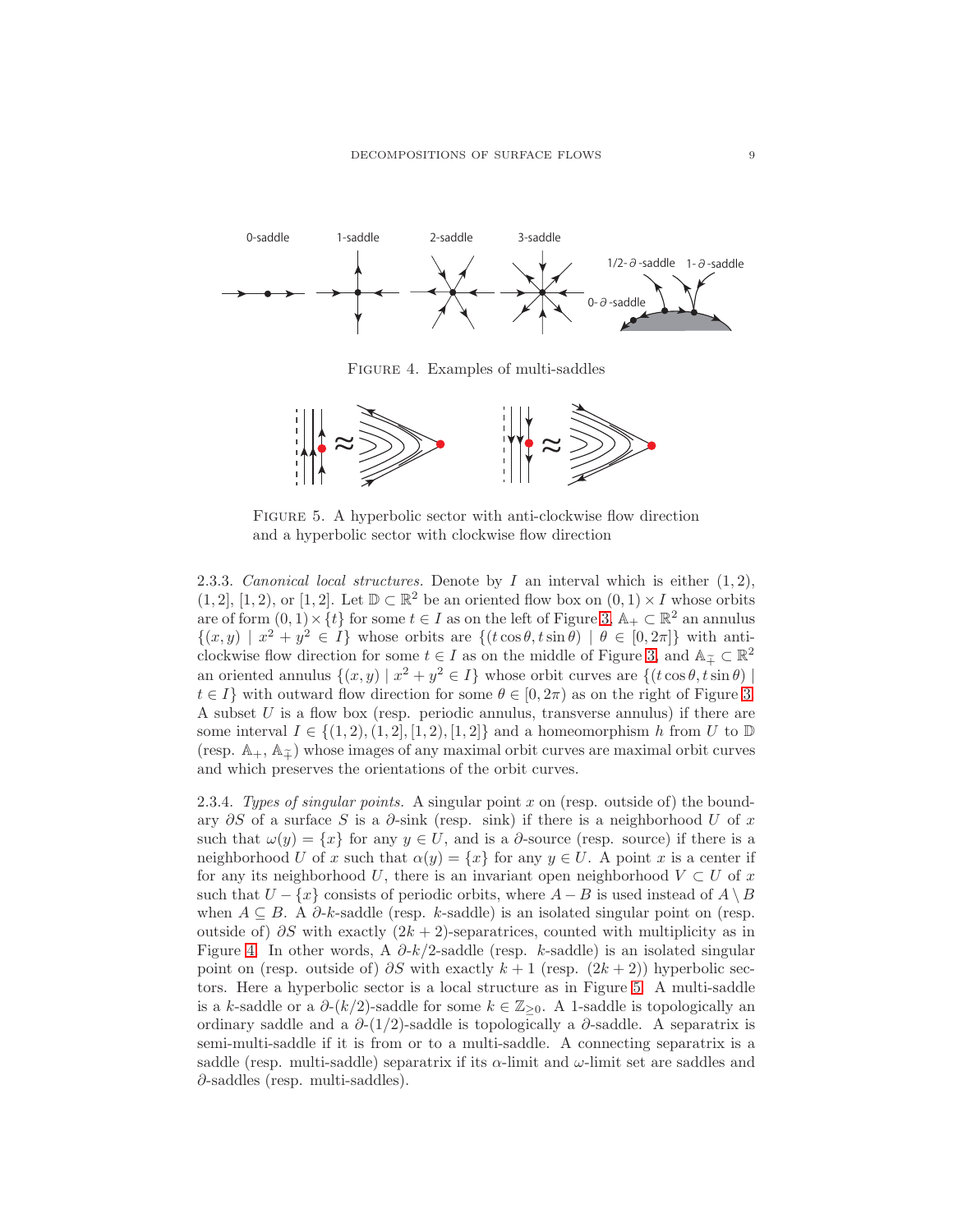2.3.5. (*Multi-*)saddle connection diagrams. The saddle (resp. multi-saddle) connection diagram  $D(v)$  is the union of saddles (resp. multi-saddles) and saddle (resp. multi-saddle) separatrices. A saddle (resp. multi-saddle) connection is a connected component of the saddle (resp. multi-saddle) connection diagram. Note that a multi-saddle connection is also called a poly-cycle.

2.3.6. Self-connectedness. A multi-saddle separatrix is self-connected if either its  $\omega$ limit set and  $\alpha$ -limit set correspond or it connects multi-saddles on the same boundary component. Note that a homoclinic multi-saddle separatrix is self-connected and a heteroclinic multi-saddle separatrix outside of the boundary is not selfconnected. A (multi-)saddle connection is self-connected if all the separatrices are self-connected. The (multi-)saddle connection diagram is self-connected if so is each connected component.

2.3.7.  $(Quasi-)Regularity.$  A flow is quasi-regular if each singular point is either a center, a multi-saddle, a sink, a  $\partial$ -sink, a source, or a  $\partial$ -source. Note that a non-wandering flow with finitely many singular points on a compact surface is quasi-regular (see Theorem 3 [\[7\]](#page-56-27)). Conversely, a quasi-regular flow on a compact surface has finitely many singular points.

2.3.8. Collars. Recall that an annular subset is homeomorphic to an annulus. An open annular subset A of a surface is a collar of an invariant subset  $\gamma$  if there is an open connected neighborhood U of  $\gamma$  such that A is a connected component of the complement  $U - \gamma$ . Note that an open annular subset A of a surface is a collar of a singular point x if and only if the union  $\mathbb{A}\sqcup\{x\}$  is an open disk and a neighborhood of x.

2.3.9. Circuits. A trivial circuit is a singular point. A trivial circuit x is semiattracting (resp. semi-repelling) if there is its collar which is contained in the stable (resp. unstable) manifold of  $x$ . In other words, a semi-attracting trivial circuit is either a ∂-source or a source, and a semi-repelling trivial circuit is either a ∂-sink or a sink. By a cycle or a periodic circuit, we mean a periodic orbit. By a non-trivial circuit, we mean either a cycle or a continuous image of a circle which is a graph but not a singleton and which is the union of separatrices and finitely many singular points. Note that a non-trivial circuit is not a local injection in general (see Figure [6\)](#page-10-0). Here a mapping is a local injection if for any point in a domain there is its neighborhood to which the restriction is injection. A circuit is either a trivial or non-trivial circuit. Note that there are circuits with infinitely many edges and that any non-trivial non-periodic circuit contains non-recurrent orbits as in Figure [6.](#page-10-0) A non-trivial circuit is a multi-saddle circuit if it is contained in a multi-saddle connection. Recall that a boundary component of a subset A is a connected component of the boundary of A. A non-trivial circuit  $\gamma$  is a limit circuit if there is a point  $x \notin \gamma$  with  $\omega(x) = \gamma$  or  $\alpha(x) = \gamma$ . A limit cycle is a limit circuit in Per(v). A circuit  $\gamma$  is a semi-attracting (resp. semi-repelling) circuit with respect to a small collar  $\mathbb A$  if  $\omega(x) = \gamma$  (resp.  $\alpha(x) = \gamma$ ) and  $O^+(x) \subset \mathbb A$  (resp.  $O^-(x) \subset \mathbb A$ ) for any point  $x \in A$ . Then A is called a semi-attracting (resp. a semi-repelling) collar basin of  $\gamma$ .

2.3.10. Flows of finite type. A flow is of finite type if (1) it is quasi-regular, (2) there are at most finitely many limit cycles, and (3) LD(v)  $\Box$  E(v) = Ø (i.e. Any recurrent orbits are closed).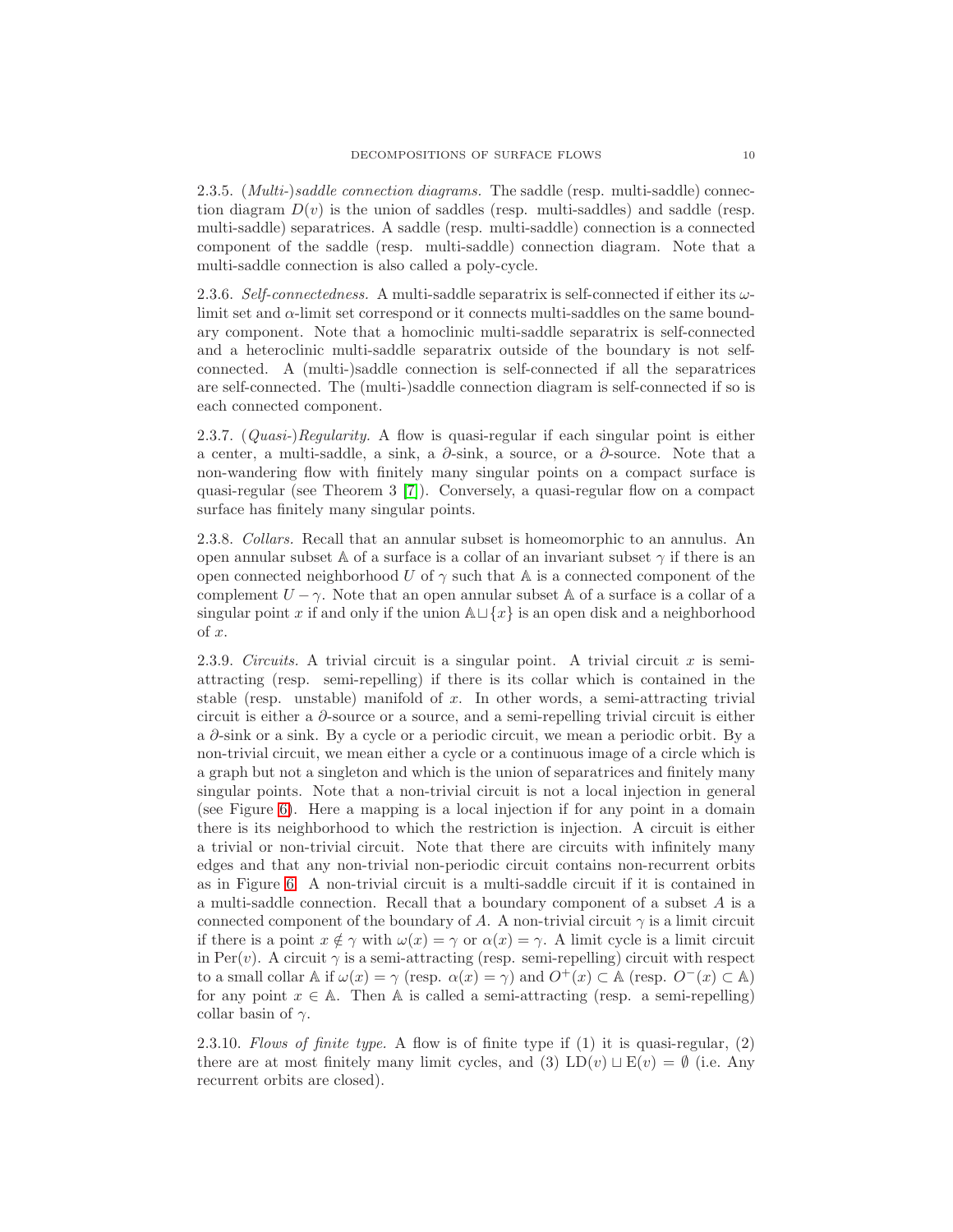

<span id="page-10-0"></span>FIGURE 6. A degenerate singular point with infinitely many connecting separatrices

2.3.11. One- and two-sided circuits. A non-trivial circuit  $\gamma$  is one-sided if for any small neighborhood U of  $\gamma$  there is a collar  $V \subset U$  of  $\gamma$  such that the union  $V \sqcup \gamma$  is a neighborhood of some point in  $P(v) \cap \gamma$ . A non-trivial circuit  $\gamma$  is two-sided if it is not one-sided (i.e. there is a small neighborhood U of  $\gamma$  such that the union  $V \sqcup \gamma$ for any collar  $V \subset U$  of  $\gamma$  is not a neighborhood of any point in  $P(v) \cap \gamma$ . For a circuit  $\mu$  which is a simple closed curve, notice that the circuit  $\mu$  is one-sided if and only if it is either a boundary component of a surface or has a small neighborhood which is a Möbius band, and that the circuit  $\mu$  is two-sided if and only if it has an open small annular neighborhood  $\mathbb A$  such that the complement  $\mathbb A - \mu$  consists of two open annuli.

2.3.12. Ss-multi-saddle connection diagrams. An invariant subset is called an sscomponent if it is either a sink, a  $\partial$ -sink, a source, a  $\partial$ -source, a limit circuit, or an exceptional Q-set. In other words, an invariant subset is called an ss-component if and only if it is either a semi-attracting/semi-repelling circuit or an exceptional Q-set. A semi-multi-saddle separatrix is an ss-separatrix if it connects a multisaddle and an ss-component. In other words, a semi-multi-saddle separatrix is an ss-separatrix if its  $\alpha$ -limit or  $\omega$ -limit set is an ss-component. The ss-multi-saddle connection diagram  $D_{ss}(v)$  is the union of multi-saddles, multi-saddle separatrices, ss-separatrices, and ss-components. An ss-multi-saddle connection is a connected component of the ss-multi-saddle connection diagram. Note that  $D_{ss}(v)$  is the union of the multi-saddle connection diagram, ss-separatrices, and ss-components.

2.3.13. Border points. Denote by  $\partial_{\text{Per}(v)}$  the union of periodic orbits in an intersection  $\partial S \cap \text{int Per}(v)$ . Moreover, denote by  $P_{\text{ms}}(v)$  (resp.  $P_{ss}(v)$ ) the union of multi-saddle separatrices (resp. ss-separatrices) in  $\text{intP}(v)$ . Define  $\text{P}_{1c}(v) := \bigcup \{ \gamma \subset$ intP(v)  $\Box$  Sing(v) : limit circuit} \ Sing(v). In other words, the set P<sub>lc</sub>(v) is the intersection of intP(v) and the union of limit circuits. In addition, define  $\partial_{P(v)}$  the union of orbits on  $\partial S$  which connect  $\partial$ -sinks and  $\partial$ -sources. Note that compactness of S implies that  $\partial_{P(v)}$  is a finite union of non-recurrent orbits on  $\partial S \cap intP(v)$ . Put  $P_{\rm sep}(v) := (P_{\rm lc}(v) \cup P_{\rm ms}(v)) \sqcup P_{\rm ss}(v) \sqcup \partial_{P(v)}$ . We have the following observation.

<span id="page-10-1"></span>Lemma 2.1. The following statements hold for a quasi-regular flow v on a surface S:

- (1)  $P_{\text{lc}}(v) \subseteq P_{\text{ms}}(v)$ .
- (2) The union  $P_{ms}(v) \sqcup P_{ss}(v)$  is the union of semi-multi-saddle separatrices in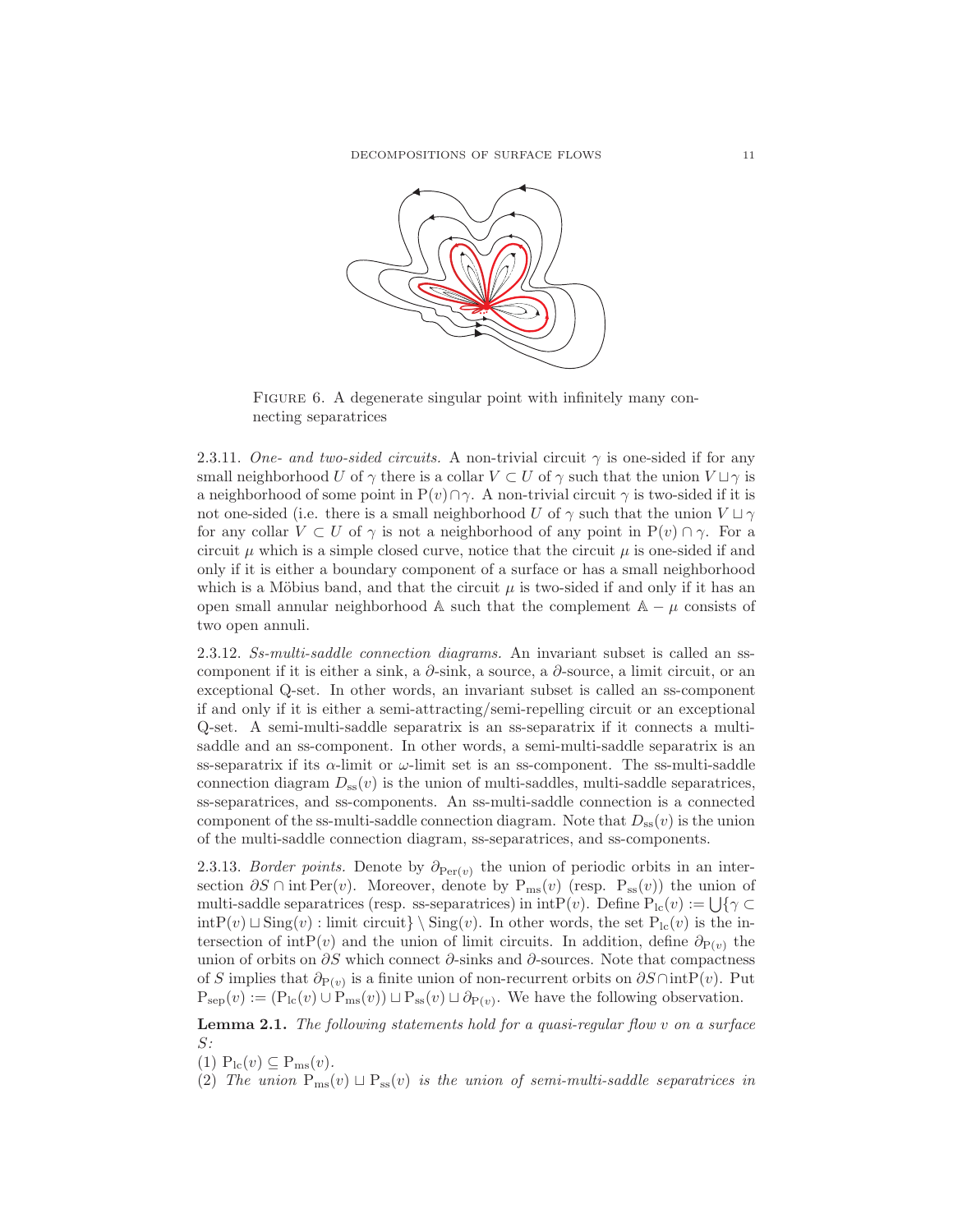$intP(v)$ .

(3) The union  $P_{sep}(v) = P_{ms}(v) \sqcup P_{ss}(v) \sqcup \partial_{P(v)}$  is the union of semi-multi-saddle separatrices in int $P(v)$  and non-recurrent orbits on the boundary  $\partial S$ .

We will show that the union  $\partial^{-}P(v) \sqcup P_{\text{ms}}(v) \sqcup P_{\text{ss}}(v)$  is the union of semi-multisaddle separatrices if  $v$  is quasi-regular (see Corollary [4.6\)](#page-20-0). Define the strict border point set  $Bd(v)$  for the flow v as follows:

Bd(v) :=  $\partial$  Sing(v) ∪  $\partial$  Per(v) ∪  $\partial$ <sub>Per(v)</sub> ∪  $\partial$ P(v) ∪  $P_{sep}(v)$  ∪  $\partial$ LD(v) ∪  $\partial$ E(v)

We will prove that  $Bd(v) = Sing(v) \sqcup \partial^{-} Per(v) \sqcup \partial_{Per(v)} \sqcup \partial^{-}P(v) \sqcup P_{sep}(v) \sqcup E(v)$  if v is a flow with finitely many singular points on a compact surface (see Lemma [4.12\)](#page-22-0). Denote by  $\text{Per}_1(v)$  the union of one-sided periodic orbits in  $\text{int}(\text{Per}(v) - \partial_{\text{Per}(v)})$ . Define the border point set  $BD(v) := Bd(v) \sqcup Per_1(v)$ . In other words, we have the following relation:

BD $(v) = \partial$ Sing $(v) \cup \partial$ Per $(v) \cup \partial_{\text{Per}(v)} \cup$ Per<sub>1</sub> $(v) \cup \partial$ P $(v) \cup \partial_{\text{Rep}}(v) \cup \partial$ LD $(v) \cup \partial$ E $(v)$ 

Note that the union  $\partial_{\text{Per}(v)} \sqcup \text{Per}_1(v)$  is the union of one-sided periodic orbits in  $\text{int Per}(v)$ .

2.3.14. Transversality. Notice that we can define transversality using tangential spaces of surfaces because each flow on a compact surface is topologically equivalent to a  $C^1$ -flow by the Gutierrez's smoothing theorem [\[10\]](#page-56-11). However, to modify transverse arcs explicitly, we define immediately transversality as follows. A curve C is transverse to v at a point  $p \in \text{int } C$  if there are a small neighborhood U of p and a homeomorphism  $h: U \to [-1,1]^2$  with  $h(p) = 0$  such that  $h^{-1}([-1,1] \times \{t\})$  for any  $t \in [-1, 1]$  is an orbit arc and  $h^{-1}(\{0\} \times [-1, 1]) = C \cap U$ . A curve C is transverse to v at a point  $p \in \partial C \cap \partial S$  (resp.  $p \in \partial C \setminus \partial S$ ) if there are a small neighborhood U of p and a homeomorphism  $h: U \to [-1,1] \times [0,1]$  (resp.  $h: U \to [-1,1]^2$ ) with  $h(p) = 0$  such that  $h^{-1}([-1, 1] \times \{t\})$  for any  $t \in [0, 1]$  (resp.  $t \in [-1, 1]$ ) is an orbit arc and  $h^{-1}(\{0\} \times [0,1]) = C \cap U$  (resp.  $h^{-1}(\{0\} \times [-1,1]) = C \cap U$ ).

A simple curve  $C$  is transverse to  $v$  if so is it at any point in  $C$ . A simple curve C is transverse to v is called a transverse arc. A simple closed curve is a closed transversal if it transverses to v.

# 3. Properties of surface flows

Let  $v$  be a flow on a compact connected surface  $S$ . We state the inherited properties for double covers.

<span id="page-11-0"></span>**Lemma 3.1.** Let v be a flow on a compact surface S and  $p: \widetilde{S} \to S$  a double cover. Then the following statement holds for any point  $x \in S$ : (1) Either  $\hat{O}(x_+) = \hat{O}(x_-) = p^{-1}(\hat{O}(x))$  or  $\hat{O}(x_+) \sqcup \hat{O}(x_-) = p^{-1}(\hat{O}(x))$  $(2) p^{-1}(\text{Sing}(v)) = \text{Sing}(\tilde{v})$ <br>  $(3) r^{-1}(\text{Ber}(v)) = \text{Ber}(\tilde{v})$ (3)  $p^{-1}(\text{Per}(v)) = \text{Per}(\tilde{v})$ (4)  $p^{-1}(\mathbf{P}(v)) = \mathbf{P}(\tilde{v})$ (5)  $p^{-1}(\text{LD}(v)) = \text{LD}(\tilde{v})$ <br>(6)  $p^{-1}(\text{E}(v)) = \text{E}(\tilde{v})$ (6)  $p^{-1}(E(v)) = E(\tilde{v})$ 

Proof. By the Gutierrez's smoothing theorem [\[10\]](#page-56-11), the flow is generated by a vector field up to topological equivalence. Notice that any flow generated by a vector field X on a connected compact manifold induces the induced flow on the finite cover because X can be lifted to the cover. Let  $\tilde{v}$  be the lift of v on a double cover  $\tilde{S}$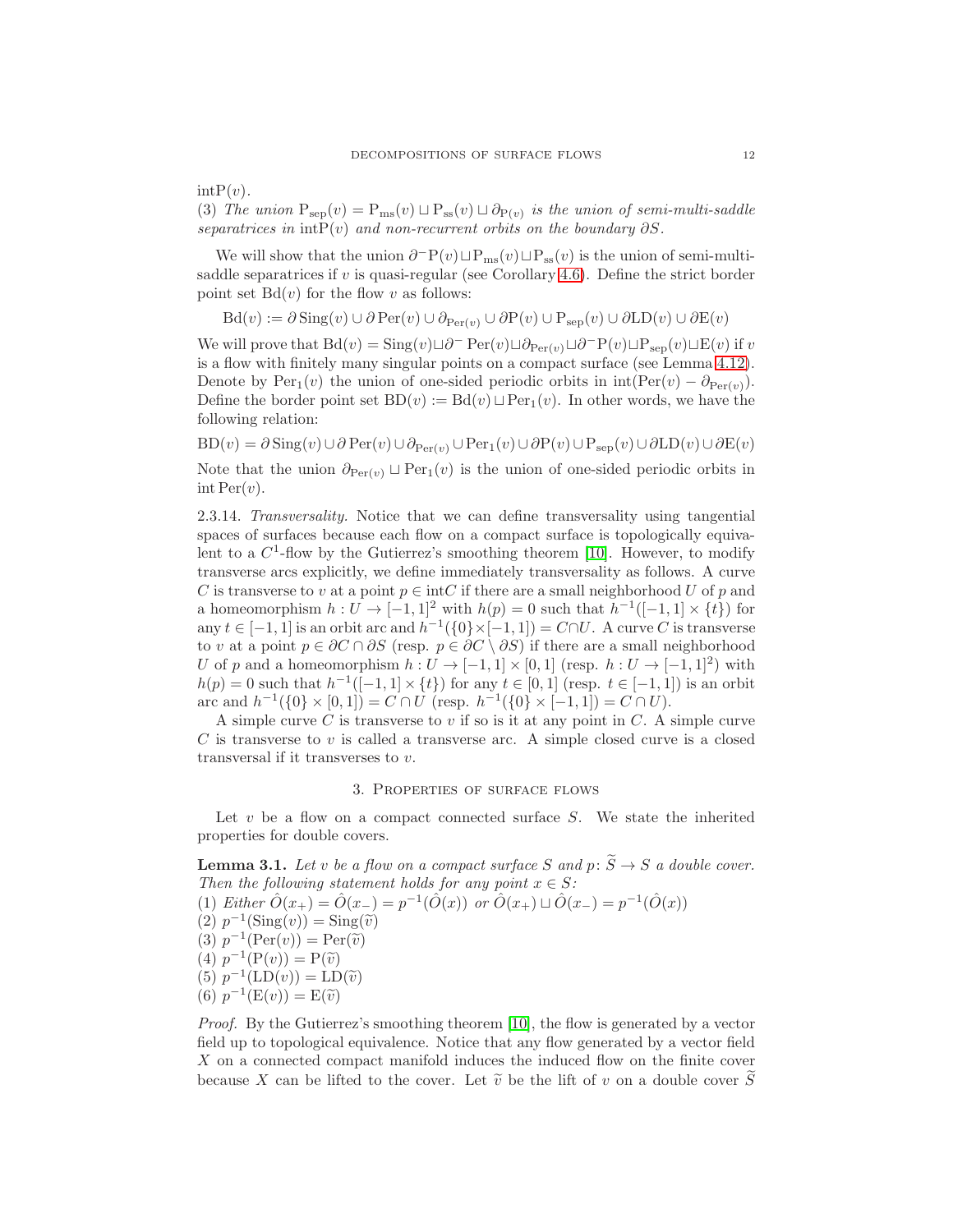of S. For a point  $x \in S$ , put  $\{x_+, x_-\} := p^{-1}(x)$ . For  $A \subseteq S$ , since covering maps are locally homeomorphisms, we have  $p^{-1}(A) = \{x_+, x_- \mid x \in A\}$  and so  $\overline{p^{-1}(A)} = p^{-1}(\overline{A}) = \{x_+, x_- \mid x \in \overline{A}\}.$  Suppose that  $x \in \text{Sing}(v) \sqcup \text{Per}(v)$ . Then the lift  $p^{-1}(O(x))$  consists of one or two closed orbits of  $\tilde{v}$  and so of one or two orbit classes. Since lifts of singular (resp. periodic, non-closed) points are singular (resp. periodic, non-closed), the assertions (2) and (3) hold. Moreover, the assertion (1) for closed points holds. Thus we may assume that  $x \in P(v) \sqcup LD(v) \sqcup E(v)$ . Since the non-recurrence is invariant under taking finite coverings, we have that  $x \in P(v)$ if and only if  $p^{-1}(x) \subseteq P(\tilde{v})$ . This means that the assertion (4) holds. Moreover, if  $x \in P(v)$ , then either  $O(x_+) = O(x_-) = \hat{O}(x_+) = \hat{O}(x_-) = p^{-1}(\hat{O}(x)) =$  $p^{-1}(O(x))$  or  $O(x_+) \sqcup O(x_-) = \hat{O}(x_+) \sqcup \hat{O}(x_-) = p^{-1}(\hat{O}(x)) = p^{-1}(O(x)).$  This implies that the assertion (1) for non-recurrent points holds. The assertions (2)– (4) imply that  $p^{-1}(\text{LD}(v) \sqcup \text{E}(v)) = \text{LD}(\tilde{v}) \sqcup \text{E}(\tilde{v})$ . Thus we may assume that  $x \in \text{LD}(v) \sqcup \text{E}(v)$ . Then  $p^{-1}(x) \subseteq \text{LD}(\tilde{v}) \sqcup \text{E}(\tilde{v})$ . Proposition 2.2 [\[47\]](#page-57-6) implies that  $\hat{O}(x) = \overline{O(x)}\setminus(\text{Sing}(v)\sqcup P(v)) = \overline{O(x)}\cap(\text{LD}(v)\sqcup E(v)), \hat{O}(x_+) = \overline{O(x_+)}\setminus(\text{Sing}(\tilde{v})\sqcup$  $P(\tilde{v}) = \overline{O(x_+)} \cap (\text{LD}(\tilde{v}) \sqcup \text{E}(\tilde{v}))$ , and  $\hat{O}(x_-) = \overline{O(x_-)} \setminus (\text{Sing}(\tilde{v}) \sqcup \text{P}(\tilde{v})) = \overline{O(x_-)} \cap$  $(\text{LD}(\tilde{v})\sqcup\text{E}(\tilde{v}))$ . Since the cover p is a local homeomorphism, we have that  $\hat{O}(x_+) \cup$  $\hat{O}(x_{-}) \subseteq p^{-1}(\hat{O}(x)) = p^{-1}(\overline{O(x)} \cap (\text{LD}(v) \sqcup \text{E}(v))) \subseteq p^{-1}(\overline{O(x)}) \cap p^{-1}((\text{LD}(v) \sqcup \text{E}(v)))$  $E(v)) = \overline{p^{-1}(O(x))} \cap (\mathrm{LD}(\widetilde{v}) \sqcup E(\widetilde{v})) = \overline{O(x_-) \cup O(x_+)} \cap (\mathrm{LD}(\widetilde{v}) \sqcup E(\widetilde{v})) = (\overline{O(x_-)} \cup$  $\overline{O(x_+)}\cap(\mathrm{LD}(\tilde{v})\sqcup \mathrm{E}(\tilde{v}))=\hat{O}(x_+)\cup \hat{O}(x_-)$ . This implies the assertion (1). Suppose that  $\hat{O}(x_+) = \hat{O}(x_-)$ . Then  $p^{-1}(\hat{O}(x)) = \hat{O}(x_+) = \hat{O}(x_-) \subseteq \text{LD}(\tilde{v}) \sqcup \text{E}(\tilde{v})$  and  $p^{-1}(\overline{O(x)}) = \overline{p^{-1}(O(x))} = \overline{O(x_+)} = \overline{O(x_-)}$ . The local homeomorphic property of the covering map p implies that int  $O(x) \neq \emptyset$  if and only if int  $O(x_+) = \text{int } O(x_-) \neq$  $\emptyset$ . Hence the assertion (6) holds. Since  $E(v) = S - (\text{Sing}(v) \sqcup \text{Per}(v) \sqcup P(v) \sqcup \text{LD}(v)),$ the assertions (2)–(5) implies the assertion (6). Thus we may assume that  $\hat{O}(x_+) \neq$  $\hat{O}(x_{-})$ . Then  $p^{-1}(\hat{O}(x)) = \hat{O}(x_{+}) \sqcup \hat{O}(\overline{x_{-}}) \subseteq \text{LD}(\tilde{v}) \sqcup \text{E}(\tilde{v}), x_{+} \notin \overline{O(x_{-}})$ , and  $x_-\notin \overline{O(x_+)}$ . Since the complement  $S-\overline{O(x_-)}$  is an invariant open neighborhood of  $x_{+}$ , the local homeomorphic property of the covering map p and the homogeneity of orbits imply that  $\text{int}\,\overline{O(x)}\neq\emptyset$  if and only if  $\text{int}\,\overline{O(x_+)}\neq\emptyset$ . Similarly, we have that int  $\overline{O(x)} \neq \emptyset$  if and only if int  $\overline{O(x_-)} \neq \emptyset$ . This implies the assertion (5) holds. Since  $E(v) = S - (\text{Sing}(v) \sqcup \text{Per}(v) \sqcup P(v) \sqcup \text{LD}(v)),$  the assertions  $(2)$ – $(5)$  implies the assertion (6).  $\Box$ 

Recall that  $\partial^- A = A - \text{int}A$  and  $\partial^+ A = \overline{A} - A$  for a subset  $A \subseteq S$ . Note that the closedness of the singular point set implies  $\partial^-P(v) = P(v) - \text{int}P(v) =$  $P(v) \cap \overline{\text{Sing}}(v) \sqcup \text{Per}(v) \sqcup \text{LD}(v) \sqcup E(v) = P(v) \cap \overline{\text{Per}}(v) \sqcup \text{LD}(v) \sqcup E(v) = P(v) \cap$  $(\partial^+ \operatorname{Per}(v) \cup \partial^+ \operatorname{LD}(v) \cup \partial^+ \operatorname{E}(v))$ . We have the following inclusion relations.

<span id="page-12-0"></span>**Lemma 3.2.** The following statements hold for a flow v on a compact surface  $S$ : (1)  $\partial^+ \text{LD}(v) \subseteq \partial^- \text{Sing}(v) \sqcup \partial^- \text{P}(v)$ .

- (2)  $\partial^+ E(v) \subseteq \partial^- \text{Sing}(v) \sqcup \partial^- P(v)$ .
- (3)  $\partial^+ \operatorname{Per}(v) \subseteq \partial^- \operatorname{Sing}(v) \sqcup \partial^- \operatorname{P}(v)$ .
- (4)  $\partial^+$  Sing(v) =  $\emptyset$ .
- (5)  $\partial^+ P(v) \subseteq \partial^- \text{Sing}(v) \sqcup \partial^- \text{Per}(v) \sqcup \partial^- \text{LD}(v) \sqcup \partial^- \text{E}(v)$ .

In particular, we have  $\partial^+ \operatorname{Per}(v) \cup \partial^+ \mathrm{LD}(v) \cup \partial^+ \mathrm{E}(v) \subseteq \partial^- \operatorname{Sing}(v) \sqcup \partial^- \mathrm{P}(v)$ .

*Proof.* As mentioned, it is known that a total number of Q-sets for  $v$  is bounded [\[20,](#page-56-26) [23\]](#page-56-6). By Proposition 2.2 [\[47\]](#page-57-6), the assertions (1) and (2) hold. Lemma 2.3 [\[47\]](#page-57-6) implies that  $\overline{\text{Per}(v)} \cap (\text{LD}(v) \sqcup \text{E}(v)) = \emptyset$  and so  $\overline{\text{Per}(v)} \subseteq \partial^- \text{Sing}(v) \sqcup \text{Per}(v) \sqcup$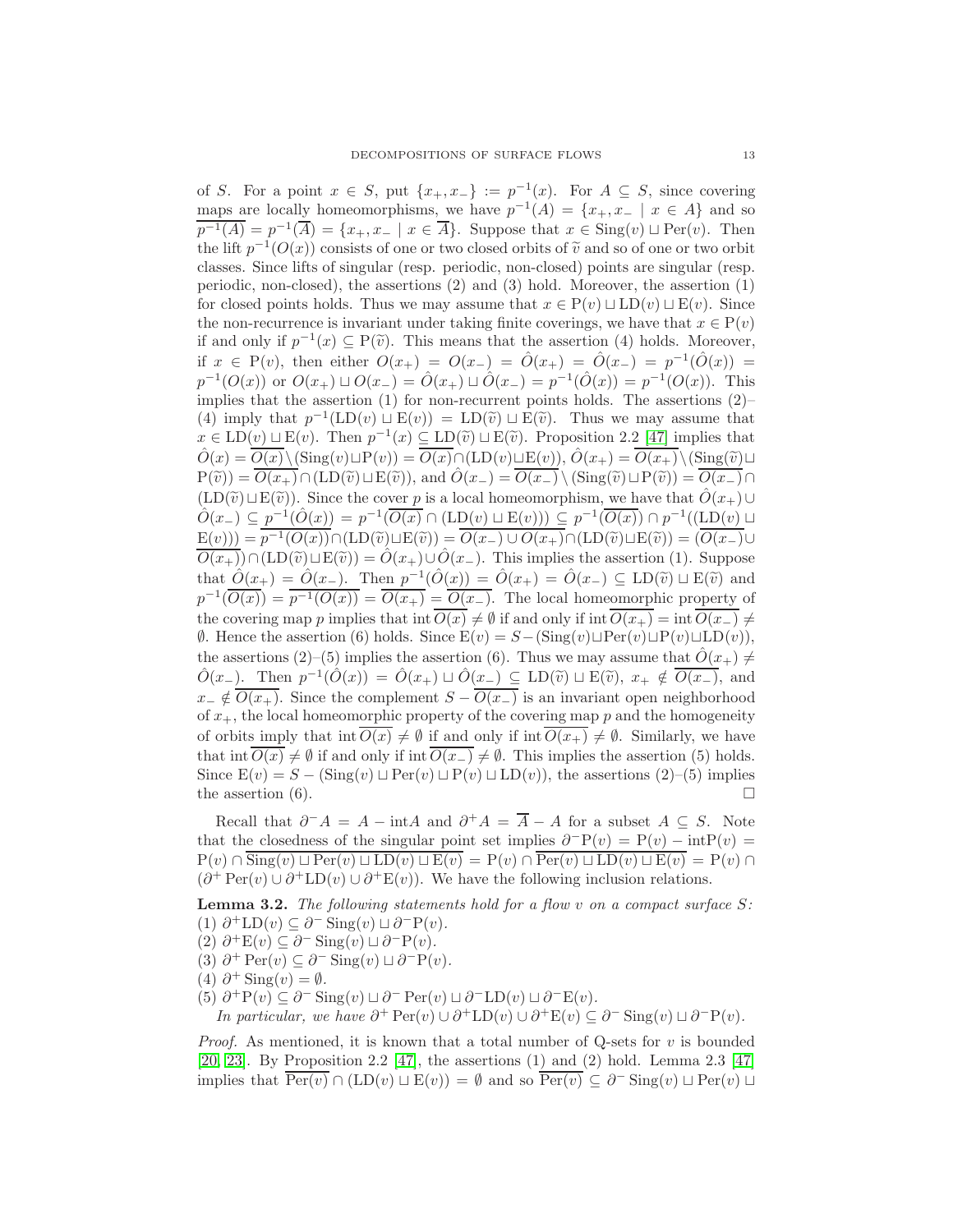$\partial^{-}P(v)$ . The closedness of the singular point set Sing(v) implies  $\partial^{+}$  Sing(v) =  $\emptyset$ . By definition of  $\partial^+$ , the assertion (5) holds.

We obtain the following description of a neighborhood of  $Per(v)$ .

<span id="page-13-0"></span>**Lemma 3.3.** The union  $\text{Per}(v) \sqcup \text{int}P(v)$  is an open neighborhood of  $\text{Per}(v)$ . In particular,  $\text{Per}(v) \cap \overline{\partial^{-} P(v)} = \emptyset$ .

Proof. By Lemma [3.1,](#page-11-0) taking the orientation double covering and the double of the surface  $S$  if necessary, we may assume that  $S$  is closed and orientable. Fix a point  $x \in \text{Per}(v)$ . Take a small collar  $U \subseteq S - \text{Sing}(v)$  of  $O(x)$ . The flow box theorem (cf. Theorem 1.1, p.45[\[4\]](#page-55-1)) implies that there are an open annulus  $\mathbb{A} \subseteq U$  which is also a collar of  $O(x)$  and a transverse closed arc  $T_+ \subseteq \overline{A}$  such that x is contained in ∂T<sub>+</sub>. Then there are a small subinterval  $S_+ \subseteq T_+$  containing x and the first return map  $f_{v+}: S_+ \to T_+$  induced by v. Then  $f_{v+}(x) = x$ . Identify  $T_+$  with [0, 1] (resp.  $x$  with 0).

We show that  $\text{Sat}_v(T_+) \subseteq \text{Per}(v) \sqcup \text{intP}(v)$ . Indeed, suppose that  $f_{v+} : S_+ \to$  $T_{+}$  is either attracting or repelling near zero. Then O is a limit cycle and so  $\text{Sat}_v(T_+) \subseteq \text{Per}(v) \sqcup \text{intP}(v)$ . Suppose that  $f_{v+} : S_+ \to T_+$  is neither attracting nor repelling near zero. This implies that zero is an accumulation point of the fixed point set Fix $(f_{v+})$ . Shortening  $T_+$ , we may assume that  $f_{v+}(1) = 1$  and so  $S_+ = T_+$ . Then the saturation of  $T_+$  is a closed annulus, and each orbit intersecting  $Fix(f_{v+})$  is contained in Per(v) and each orbit intersecting  $T_{+}$  – Fix( $f_{v}$ ) is contained in intP(v). Therefore  $\text{Sat}_{v}(T_{+}) \subseteq \text{Per}(v) \sqcup \text{intP}(v)$ .

By symmetry, there is a transverse closed arc  $T_-\subseteq \overline{\mathbb{A}}$  with  $x\in \partial T_-\$  such that  $T_-\cap U=\emptyset$  and  $\text{Sat}_v(T_+)\subseteq \text{int}(\text{Per}(v)\sqcup \text{int}P(v))$ . Then the union  $T:=T_-\cup T_+$  is a transverse closed arc with  $x \in \text{int}T$  such that  $\text{Sat}_v(T) \subseteq \text{int}(\text{Per}(v) \sqcup \text{int}P(v))$ . This implies that  $\text{Per}(v)$  ⊔ int $\text{P}(v)$  is a neighborhood of x and so of  $\text{Per}(v)$ . In addition, since  $(Per(v) \sqcup intP(v)) \cap \partial^{-} P(v) = \emptyset$ , the openness implies that  $Per(v) \cap \overline{\partial^{-} P(v)} \subseteq$ int(Per(v)  $\sqcup$  intP(v)) ∩  $\overline{\partial^{-p}(v)} = \emptyset$ .

We describe the border of  $Per(v)$ .

<span id="page-13-1"></span>**Lemma 3.4.** The border  $\partial^-\operatorname{Per}(v) \subseteq \overline{\text{int}P(v)}$  is contained in the closure of the union of limit cycles.

*Proof.* Obviously, each limit cycle is contained in  $\partial$ <sup>-</sup> Per(v). Therefore the closure of the union of limit cycles is contained in  $\partial^-$  Per(v). From Lemma [3.3,](#page-13-0) the union  $Per(v) \sqcup intP(v)$  is an open neighborhood of  $Per(v)$ . Then  $\partial^- \text{Per}(v) \subset \overline{intP(v)}$ . By Lemma [3.1,](#page-11-0) taking the orientation double covering if necessary, we may assume that S is orientable. Fix a periodic orbit  $O \subseteq \partial^- \text{Per}(v)$ . If O is a limit cycle, then  $O \subseteq$  $\overline{\text{intP}(v)}$ . Thus we may assume that O is not a limit cycle. Since  $O \cap \text{int Per}(v) = \emptyset$ , it has a collar U which is contained in  $\text{Per}(v) \sqcup \text{intP}(v)$  such that  $O \subseteq \overline{U}$ . The flow box theorem implies that there are an open annulus  $A \subseteq U$  and a transverse closed arc  $T \subseteq \overline{A}$  such that A is a collar of O and  $O \cap T$  is contained in  $\partial T$ . Identify T with [0, 1] (resp.  $O \cap T$  with 0). Then there are a small subinterval  $S \subseteq T$  containing x and the first return map  $f_v : S \to T$  induced by v. Then  $f_v(0) = 0$ . The fact  $O \subset \text{intP}(v)$  implies that the first return map  $f_v$  is not identical. Since O is not a limit cycle, the return map  $f_v : S \to T$  is neither attracting nor repelling near zero. This implies that zero is an accumulation point of the fixed point set  $Fix(f_v)$ . Since  $O \subseteq \text{intP}(v)$ , the transverse T has a convergence sequence to zero of fixed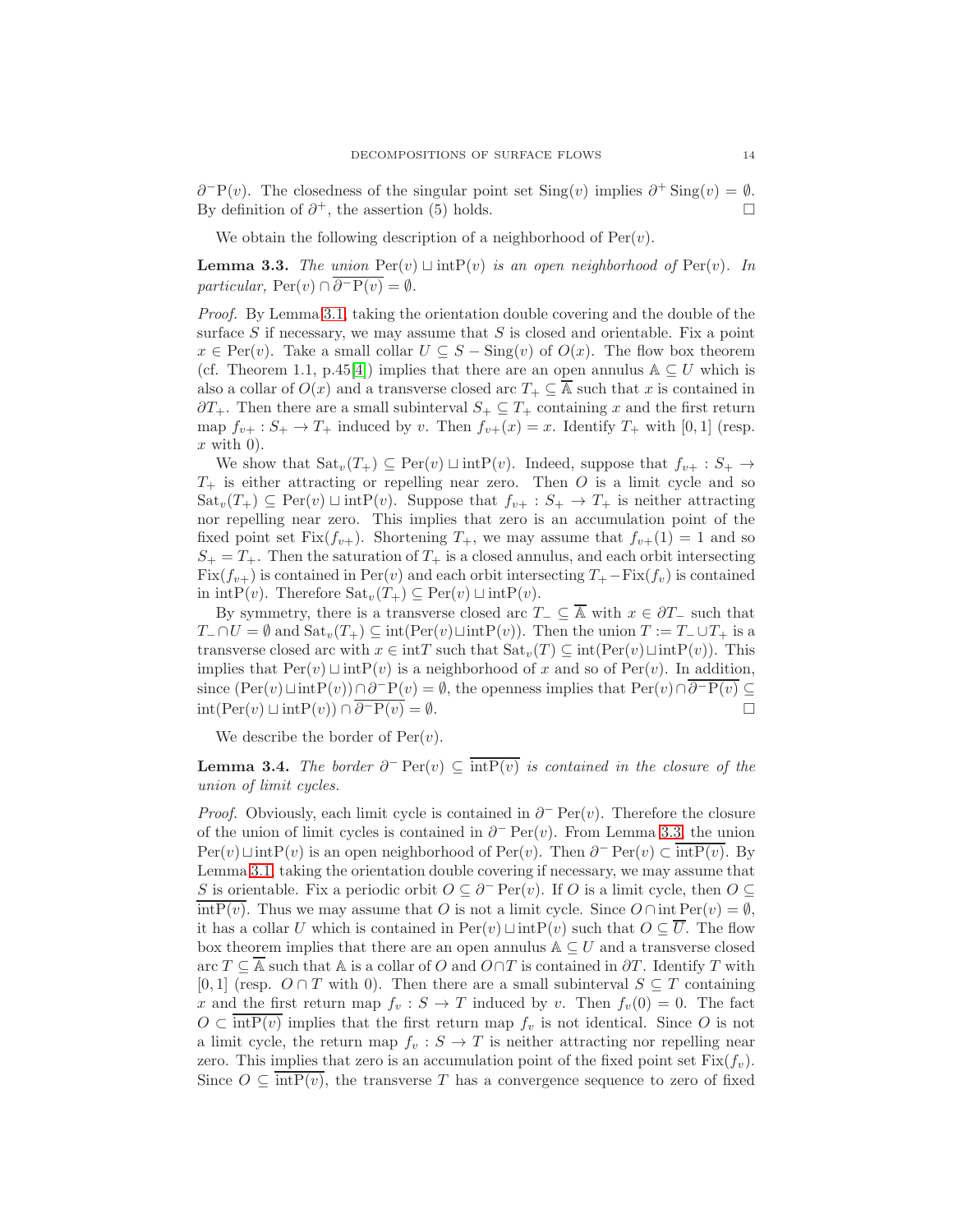

<span id="page-14-0"></span>Figure 7. The waterfall construction

points which are either attracting or repelling from at least one side. This means that O is contained in the closure of the union of limit cycles.

We describe the existence of closed transversals.

<span id="page-14-1"></span>**Lemma 3.5.** Let I be a transverse arc and  $x \in I$  such that  $|I \cap O(x)| = \infty$ . Then there are an orbit arc C in  $O(x)$  and a transverse closed arc  $J \subseteq I$  such that the union  $\mu := J \cup C$  is a loop with  $C \cap J = \partial C = \partial J$  and that the return map along C is orientation-preserving between neighborhoods of  $\partial C$  in I. Moreover, there is a closed transversal  $\gamma$  intersecting  $O(x)$  arbitrarily near  $\mu$ .

*Proof.* By time reversion if necessary, we may assume that  $O^+(x) \cap \text{int} I = \infty$ . Fix a point  $x_0 \in O^+(x) \cap \text{int}I$ . Let  $f_v : I \to I$  be the first return map on I induced by v,  $x_i := (f_v)^i(x_0)$  the *i*-th return of  $x_0$ . For any points  $a, b \in I$ , denote by  $C_{a,b} \subset O^+(x)$  the orbit arc from a to b and by  $I_{a,b} \subset I$  the subinterval between a and b of I. We may assume that  $x_0 < x_1$ . If the restriction of  $f_v$  to a neighborhood of  $x_0$  is orientation-preserving, then the first return map along the orbit arc  $C_{x_0,x_1}$ is desired. Thus we may assume that the restriction of  $f_v$  to a neighborhood of  $x_i$  for any  $i \in \mathbb{Z}_{\geq 0}$  is orientation-reversing. Suppose that  $x_2 < x_1$ . Since the first return map along  $C_{x_1,x_2}$  is orientation-reversing, the first return map for  $I_{x_2,x_0}$  along  $C_{x_0,x_2}$  is orientation-preserving such that a pair of  $C := C_{x_0,x_2}$  and  $J := I_{x_2,x_0}$  is desired. Thus we may assume that suppose that  $x_i < x_{i+1}$  for any  $i \in \mathbb{Z}_{\geq 0}$ . Then each pair of loops  $\gamma_i := C_{x_{2i},x_{2i+1}} \cup I_{x_{2i+1},x_{2i}}$  has disjoint neighborhoods each of which is a Möbius band. This means that  $S$  has infinitely many non-orientable genus, which contradicts the compactness of S.

Moreover, by the waterfall construction to the loop  $\mu$  (see Figure [7\)](#page-14-0), there is a closed transversal  $\gamma$  intersecting  $O(x)$  arbitrarily near  $\mu$ .

We show the existence of a closed transversal with infinitely many intersections for non-closed recurrent orbits.

<span id="page-14-2"></span>**Lemma 3.6.** For any point  $x \in \text{LD}(v) \sqcup \text{E}(v)$ , there is a closed transversal  $\gamma$  through  $O(x)$  such that the intersection  $\gamma \cap O(x)$  is infinite. Moreover each closed transversal through a point y in  $LD(v) \sqcup E(v)$  is essential and intersects  $O(y)$  infinitely many times.

*Proof.* Fix a point  $x \in \text{LD}(v) \sqcup \text{E}(v)$  and a transverse arc  $I \subset U$  such that x is the interior point of *I*. Then  $|I \cap O(x)| = \infty$ . By Lemma [3.5,](#page-14-1) there are an orbit arc C in  $O(x)$  and a transverse closed arc  $J \subseteq I$  such that the union  $\mu := J \cup C$  is a loop with  $C \cap J = \partial C = \partial J$  and that the return map along C is orientation-preserving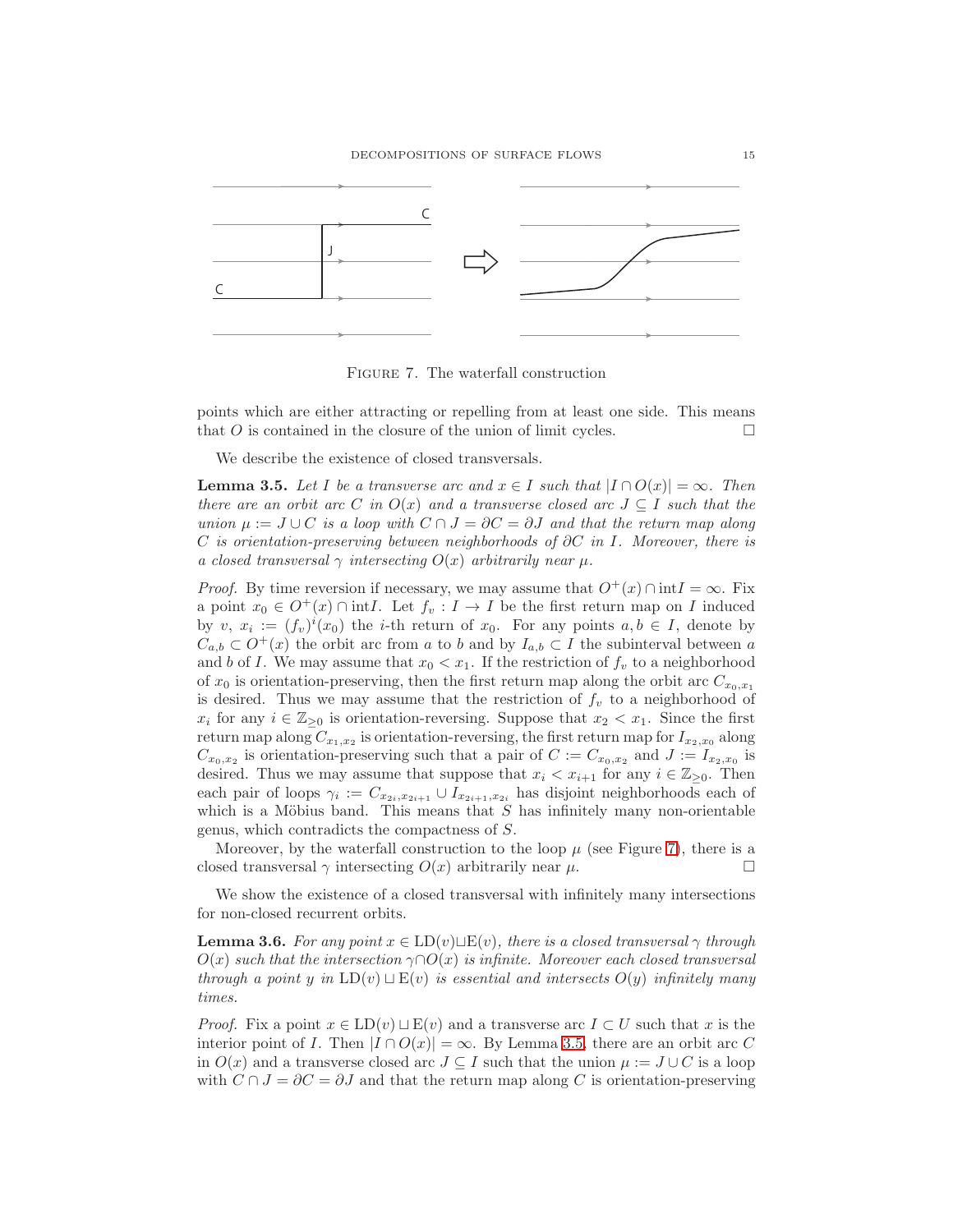between neighborhoods of  $\partial C$  in I. By the waterfall construction to the loop  $\mu$ , there is a closed transversal  $\gamma$  intersecting  $O(x)$  arbitrarily near  $\mu$ .

Let  $\nu$  be a closed transversal through a point y in LD(v)  $\sqcup$  E(v). Since y is nonclosed recurrent, the intersection  $\nu \cap O(y)$  is infinite. Suppose that  $\nu$  is not essential. Let  $S^*$  be the resulting closed surface from  $S$  by collapsing all boundary components into singletons. Then  $\nu$  is null homotopic in  $S^*$  and so the point  $y \in P(v)$ , which contradicts the recurrence of y.

We recall the following Maier's result  $[23]$  (cf. Theorem 2.4.4 p.32 [\[29\]](#page-56-5), Theorem  $4.2 \; [3]$  $4.2 \; [3]$ ).

<span id="page-15-0"></span>**Lemma 3.7** (Maier). Let v be a flow on a compact connected surface S. A point  $x \in \omega(z)$  for some point  $z \in S$  with  $\omega(x) \setminus \text{Cl}(v) \neq \emptyset$  is non-closed positively recurrent. In particular, we have  $x \in \omega(x) \cap (LD(v) \sqcup E(v)).$ 

The original Ma<sup>i</sup>er's Russian paper is not translated. Hence we state a proof of this result which is based on the sketch of a proof of Theorem 4.2 [\[3\]](#page-55-2).

*Proof.* Since  $\omega(x) \setminus \text{Cl}(v) \neq \emptyset$ , the point x is not closed. Fix a non-closed point  $y \in \omega(x) \setminus \text{Cl}(v)$ . Then there is a transverse closed arc  $I_{[-1,1]}: [-1,1] \to S$  with  $y = I_{[-1,1]}(0)$  such that the positive orbit  $O^+(x)$  intersects  $I_{[-1,1]}([-1,0])$  infinitely many times. Denote by  $I := I_{[-1,1]}([-1,0])$  a directed closed interval. Therefore there is a sequence  $(x_i)_{i \in \mathbb{Z}_{\geq 0}}$  of points in  $O^+(x) \cap I$  with  $x_{i+1} \in O^+(x_i)$  which converges to y monotonically from one side. Denote by  $I_{a,b}$  the sub-arc in I whose boundary consists of a and b for any points  $a, b \in I$  and by  $C_{a,b}$  the orbit arc in an orbit O form a to b for any points  $a, b \in O \cap I$ .

Assume that x is not positively recurrent (i.e.  $x \notin \omega(x)$ ). Then there is an open sub-arc J in I with  $\{x_2\} = J \cap O^+(x)$ . By  $x_2 \in \omega(z)$ , the first return map  $f_{v,J}: J \cap O^+(z) \to J$  on J induced by v is well-defined and injective. Since there are at most finitely many non-orientable genus, by replacing  $x$  with a point of  $O^+(x)$ , we may assume that the first return map  $f_{v,I}: I \cap O^+(x) \to I$  on the transverse closed arc I induced by  $v$  is orientation-preserving. Therefore I and  $O^+(x)$  intersect in a same orientation infinitely many times. By induction, define a strictly increasing subsequence  $(n_i)_{i \in \mathbb{Z}_{\geq 0}}$  of  $\mathbb{Z}_{\geq 0}$  with  $n_i + 3 \leq n_{i+1}$  and a sequence  $(z_i)_{i\in\mathbb{Z}_{\geq 0}}$  of  $J \cap O^+(z)$  converging to  $x_2$  monotonically from one side such that  $I_{z_i,z_{i+1}} \cap O^+(z_i) \cap O^-(z_{i+1}) \neq \emptyset$ ,  $C_{z_{i-1},z_i} \cap I_{x_{n_i},x_{n_i+1}} \neq \emptyset$ , and  $C_{z_0,z_i} \cap I_{x_{n_i+1},y} = \emptyset$ for any  $i \in \mathbb{Z}_{>0}$  as follows: Fix a point  $z_0 \in J \cap O^+(z)$  and  $n_0 = 0$  such that  $O^+(z)$  intersects  $I_{x_2,z_0}$  infinitely many times. Since  $x_k$  converges to y monotonically from one side, there are an integer  $k_i \geq 3$  and a point  $z_{i+1} \in I_{x_2, z_i} \cap O^+(z_i)$ with  $I_{z_i,z_{i+1}} \cap O^+(z_i) \cap O^-(z_{i+1}) \neq \emptyset$  and  $C_{z_i,z_{i+1}} \cap I_{x_{n_i+3},y} \neq \emptyset$  such that either  $w \notin I_{x_2,z_i}$  or  $C_{z_0,w} \cap I_{x_{n_i+k_i},y} = \emptyset$  for any  $w \in J \cap C_{z_0,(f_{v,J})^{-1}(z_{i+1})}$ . In other words, the point  $z_{i+1}$  is the first return after a hitting  $I_{x_{n_i+k_i},y}$  by  $C_{z_i,z_{i+1}}$  (i.e.  $C_{z_i,z_{i+1}} \cap I_{x_{n_i+k_i},y} \neq \emptyset$  but  $C_{z_i,(f_{v,J})^{-1}(z_{i+1})} \cap I_{x_{n_i+k_i},y} = \emptyset$ ). Fix an integer  $n_{i+1} \geq$  $n_i + k_i \geq n_i + 3$  such that  $C_{z_i, z_{i+1}} \cap I_{x_{n_{i+1}}, x_{n_{i+1}+1}} \neq \emptyset$  and  $C_{z_0, z_{i+1}} \cap I_{x_{n_{i+1}+1}, y} = \emptyset$ . Then  $C_{z_{i-1},z_i} \cap I_{x_{n_i},x_{n_i+1}} \neq \emptyset$  and  $C_{z_0,z_i} \cap I_{x_{n_i+1},y} = \emptyset$  for any  $i \in \mathbb{Z}_{>0}$ . Since  $n_{i+1}+1 < n_{i+2}$ , we have  $C_{z_{i-1},z_i} \cap I_{x_{n_i},x_{n_i}} \neq \emptyset$  and  $C_{z_0,z_i} \cap I_{x_{n_{i+1}},y} = \emptyset$  for any  $i \in \mathbb{Z}_{>0}$ .

Fix a Riemannian metric on S. Since the sequence  $(z_i)_{i \in \mathbb{Z}_{\geq 0}}$  of  $J \cap O^+(z)$  converging to  $x_2$  monotonically from one side, the sequence of the lengths of  $I_{z_{i+1},z_i}$ converges to zero. For any  $i \in \mathbb{Z}_{\geq 0}$ , let  $f_{v,I_{x_2,z_i}}: I_{x_2,z_i} \cap O^+(z) \to I_{x_2,z_{i+1}}$  be the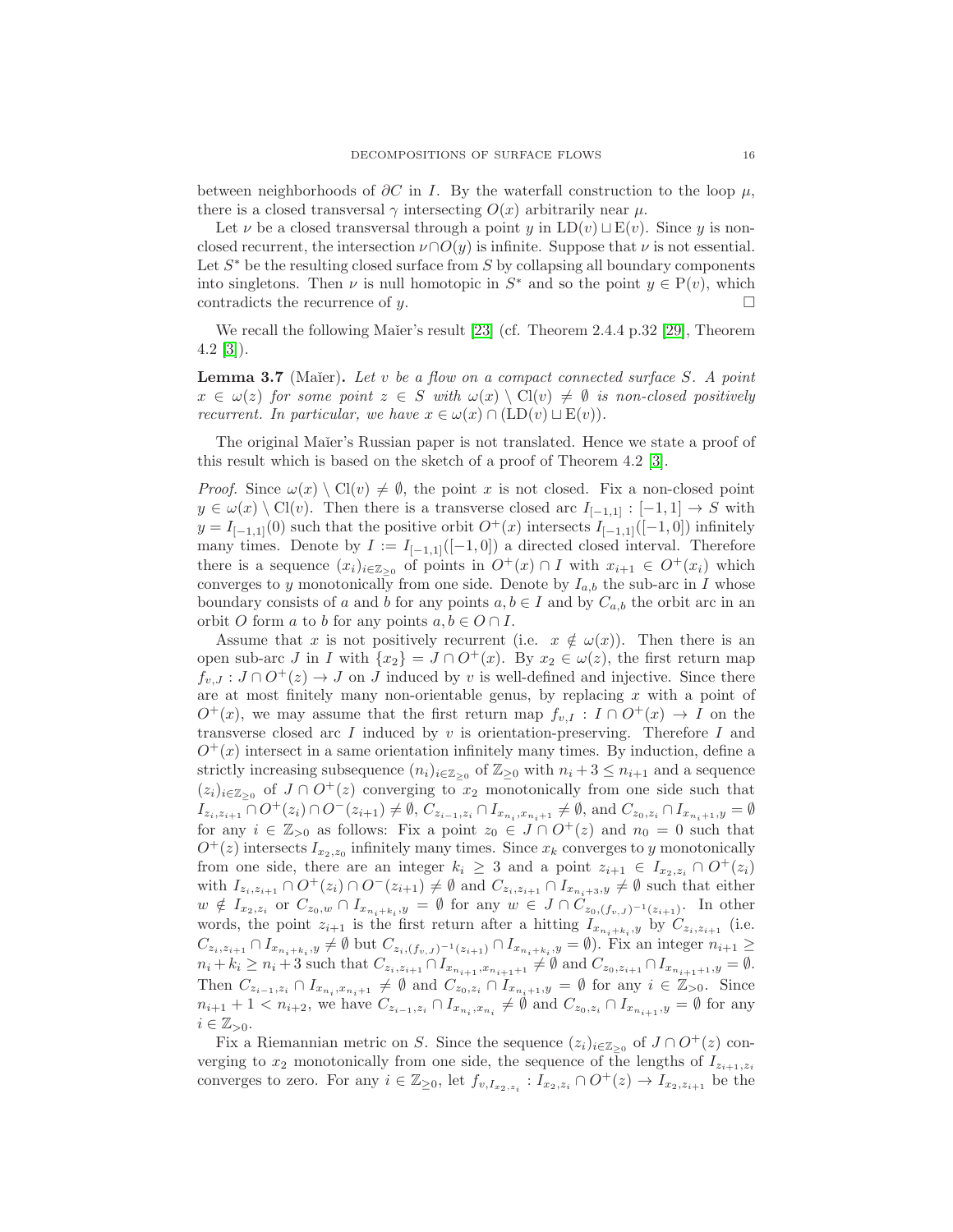first return map to  $I_{x_2, z_{i+1}}$  induced by v and put  $z'_{i+1} \in O^-(z_{i+1}) \cap O^+(z_i) \cap I_{z_i, z_{i+1}}$ the first return image of  $z_{i+1}$  into  $I_{z_{i+1},z_i}$  induced by the time reversed flow of v. Then  $C_{z'_{i+1},z_{i+1}} \cap I_{x_2,z_i} = \{z'_{i+1},z_{i+1}\}\.$  Since  $I_{z_i,z_{i+1}} \cap O^+(z_i) \cap O^-(z_{i+1}) \neq \emptyset$ , we have that  $z_i \neq z'_{i+1}$  and so that the closed intervals  $I_{z'_{i+1},z_{i+1}} \subset J$  are pairwise disjoint. Therefore the unions  $\gamma_i := C_{z'_{i+1}, z_{i+1}} \cup I_{z'_{i+1}, z_{i+1}}$  are pairwise disjoint loops. Let  $\mathbb{A}_i$  be the connected component of  $S - \bigcup_{k \in \mathbb{Z}_{\geq 0}} \gamma_k$  intersecting  $I_{z'_{i+1},z_i}$ . Then the boundary of any domain  $\mathbb{A}_i$  is contained in  $\overline{(O^+(z_0) \cup J)} \sqcup \partial S$ . Since there are at most finitely many boundaries and genus, by renumbering, we may assume that each domain  $\mathbb{A}_i$  is annular and that the restriction of  $f_{v,I_{x_2,z_i}}$  whose domain is a small neighborhood of  $z'_{i+1}$  and codomain is a small neighborhood of  $z_{i+1}$  is orientation-preserving. Then  $\mathbb{A}_i$  is a closed annulus whose boundary is a disjoint union  $\gamma_i \sqcup \gamma_{i+1} \subset O^+(z_0) \cup J$ . Since S is compact, by renumbering, we may assume that the pairwise disjoint loops  $\gamma_i$  are homotopic to each other. Then the union  $\mathbb{A}_{i-1} \cup \mathbb{A}_i$  is also a closed annulus with  $\mathbb{A}_{i-1} \cap \mathbb{A}_i = \gamma_i$ . By the waterfall construction to the loop  $\gamma_i$ , there is a closed transversal  $T_i$  near the loop  $\gamma_i$  such that  $T_i$ intersects  $I_{x_{n_i},x_{n_i+1}}$  transversely. Denote by  $\mathbb{A}'_i$  the closed transverse annulus whose boundary is  $T_i \sqcup T_{i+1}$  near  $\mathbb{A}_i$ . Then the union  $\mathbb{A}'_{i-1} \cup \mathbb{A}'_i$  is also a closed transverse annulus with  $\mathbb{A}'_{i-1} \cap \mathbb{A}'_i = T_i$ . Denote by  $d_0 > 0$  the distance between  $\gamma_0$  and  $\gamma_1$  in  $\mathbb{A}_0$ . Since  $\mathbb{A}'_0$  is obtained from  $\mathbb{A}_0$  by a small deformation, we may assume that the distance between  $T_0$  and  $T_1$  in  $\mathbb{A}'_0$  is more than  $d_0/2$ .

We show that there is a large integer N such that  $x_{n_i+2} \in A_i \cup A_{i+1}$  for any  $i \in \mathbb{Z}_{\geq N}$ . Indeed, fix a large integer  $N \in \mathbb{Z}_{\geq 0}$  such that the length of  $I_{x_{n_i},x_{n_{i+1}+1}}$ for any  $i \in \mathbb{Z}_{\geq N}$  is less than  $d_0/2$ . Fix an integer  $i \in \mathbb{Z}_{\geq N}$  with  $n_i > 0$ . Then  $x_2 \notin O^+(x_{n_i+2})$ . Assume that  $\gamma_i$  intersects  $I_{x_{n_i},x_{n_{i+1}+1}}$  at least twice, and so that  $I_{x_{n_i},x_{n_{i+1}+1}}$  goes outside of  $\mathbb{A}'_i$  and goes into  $\mathbb{A}'_i$  from  $T_i$  with respect to the positive or negative direction. The fact that the union  $\bigcup_{j=0}^{i} A'_{j}$  is a closed transverse annulus implies that  $I_{x_{n_i},x_{n_{i+1}+1}} \cap T_j \neq \emptyset$  for any  $j = 0,1,\ldots,i$ . Since the transverse closed arc  $I_{x_{n_i},x_{n_{i+1}+1}}$  goes through  $\mathbb{A}'_0$ , it contains a sub-arc in  $\mathbb{A}'_0$  whose boundary component consists of a point in  $T_0$  and a point in  $T_1$ . Then the length of  $I_{x_{n_i+1},x_{n_{i+1}}}$  is more than  $d_0/2$ , which contradicts that the length is less than  $d_0/2$ . Thus we may assume that  $\gamma_i$  intersects exactly once  $I_{x_{n_i},x_{n_{i+1}+1}}$ . Therefore  $x_{n_i} < \gamma_i \cap I_{x_{n_i}, x_{n_{i+1}+1}} < x_{n_{i+1}+1} < x_{n_{i+1}+2} < x_{n_{i+2}} < \gamma_{i+2} \cap I_{x_{n_{i+2}}, x_{n_{i+3}+1}}$ . Then the facts that  $\mathbb{A}'_i \cup \mathbb{A}'_{i+1}$  is a closed transverse annulus implies that  $x_{n_i+2} \in \mathbb{A}_i \cup \mathbb{A}_{i+1}$ .

Since  $O^+(x_{n_i+2}) \subseteq O^+(x)$ , the positive orbit  $O^+(x_{n_i+2})$  intersects  $\mathbb{A}_i \cup \mathbb{A}_{i+1}$ but is not contained in  $\mathbb{A}_i \cup \mathbb{A}_{i+1}$ . By  $O^+(x_{n_i+2}) \cap (\bigcup_k C_{z'_{k+1},z_{k+1}}) \subseteq O(x) \cap$  $O(z) = \emptyset$  and  $\partial(\mathbb{A}_i \cup \mathbb{A}_{i+1}) = \gamma_i \sqcup \gamma_{i+2} \subset O^+(z) \cup (I_{z_i', z_i} \sqcup I_{z_{i+2}', z_{i+2}})$ , we have  $\emptyset \neq O^+(x_{n_i+2}) \cap \partial (\mathbb{A}_i \cup \mathbb{A}_{i+1}) = O^+(x_{n_i+2}) \cap (\gamma_i \cup \gamma_{i+2}) = O^+(x_{n_i+2}) \cap (I_{z'_i,z_i} \cup \gamma_{i+2})$  $I_{z'_{i+2},z_{i+2}} \subset O^+(x) \cap J = \{x_2\}$ , which contradicts  $x_2 \notin O^+(x_{n_i+2})$ . Thus the point x is positively recurrent.

# 4. On the border point sets

In this section, we describe the border point set and its complement to construct decompositions of flows on surfaces in the next section. Let  $v$  be a flow with finitely many singular points on a compact connected surface S.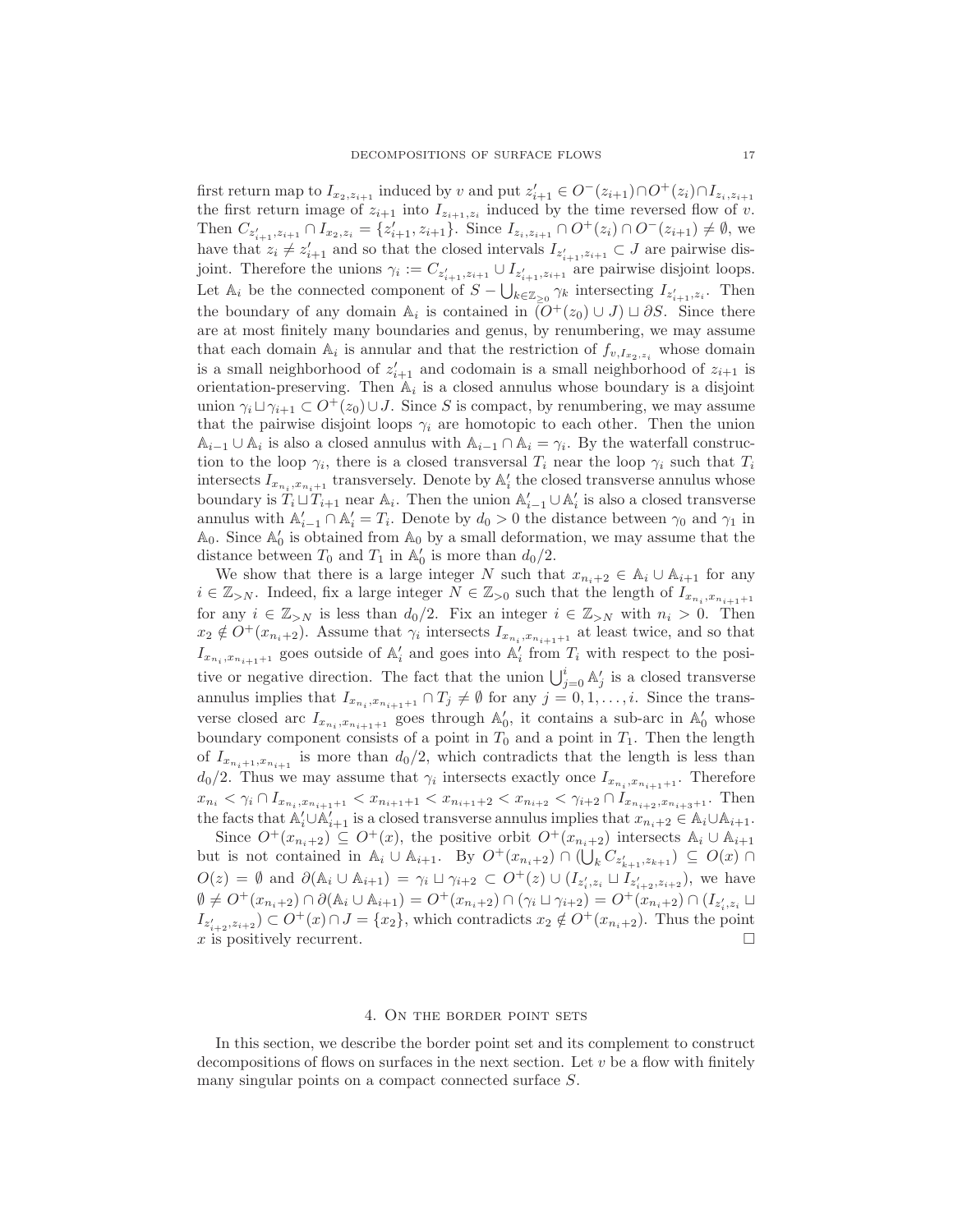

<span id="page-17-0"></span>FIGURE 8. Deformation of orbit arcs in the case  $x_{i_{k-}} < x_{i_{k+}}$  $x_{i_{k_0}} < x_i$ 

4.1. Properties of orbits. The finiteness of singular points implies the existence of collar basins of limit circuits.

<span id="page-17-1"></span>**Lemma 4.1.** Each limit circuit of  $v$  is is a boundary component of its semiattracting/semi-repelling collar basin. In particular,  $x \in \text{intP}(v)$  for any point x which is outside of any limit circuits but whose  $\omega$ - or  $\alpha$ -limit set is a limit circuit.

*Proof.* Fix a limit circuit  $\gamma$ , its collar A, and a point  $x_0 \in A$  whose orbit closure contains  $\gamma$ . By time reversion if necessary, we may assume that  $\omega(x_0) = \gamma$ . Fix a non-recurrent point  $y \in \gamma$  and a closed transverse arc I with a canonical total order  $\leq$  on I such that  $\partial I = \{x_0, y\}, \{y\} = I \cap \omega(x_0)$ , and  $x_0 < y$ .

We claim that there is a strictly increasing sequence  $(x_i)_{i\in\mathbb{Z}_{\geq 0}}$  in I converging to y, where  $x_i$  is the *i*-th return image of  $x_0$  on *I*. Indeed, we suffices to show that there is a large number  $N > 0$  such that  $x_i < x_{i+1}$  in I for any natural number  $i \geq N$ . Otherwise  $x_i > x_{i+1}$  holds for infinitely many natural numbers i. Since  $\{y\} = I \cap \omega(x_0)$ , each closed sub-arc of intI intersects at most finitely many points of  $O^+(x_0)$ . Therefore there are infinitely many triples  $i_{k-} < i_{k_0} < i_{k+1}$ of natural numbers with  $i_{k_{+}} < i_{k+1_{-}}$  such that either  $x_{i_{k_{-}}} < x_{i_{k_{+}}} < x_{i_{k_{0}}}$  and  $\{x_{i_{k_-}},x_{i_{k_+}},x_{i_{k_0}}\}=I_{i_{k_{-0}}}\cap O^+(x_0)\text{ or }x_{i_{k_+}}$  $I_{i_{k_{0+}}} \cap O^+(x_0)$ , where  $I_{i_{k_{-0}}}$  (resp.  $I_{i_{k_{0+}}}$ ) is the sub-arc of I whose boundary consists of  $x_{i_{k-}}$  and  $x_{i_{k_0}}$  (resp.  $x_{i_{k_0}}$  and  $x_{i_{k+}}$ ). Denote by  $C_{i_{k-0}}$  (resp.  $C_{i_{k_0+}}$ ) the curve contained in  $O^+(x_0)$  whose boundary consists of  $x_{i_{k_-}}$  and  $x_{i_{k_0}}$  (resp.  $x_{i_{k_0}}$  and  $x_{i_{k_+}}$ ). Then the unions  $T'_{i_{k-0}} := C_{i_{k-0}} \cup I_{i_{k-0}}$  and  $T'_{i_{k_0+}} := C_{i_{k_0+}} \cup I_{i_{k_0+}}$  are simple closed curves whose intersection is an closed arc  $I_{i_{k_{0+}}}$  or  $I_{i_{k_{-0}}}$ . By a deformation like the waterfall construction as in Figure [8,](#page-17-0) we obtain two simple closed curves  $T_{i_{k-0}}$  and  $T_{i_{k_{0+}}}$  whose intersection is  $x_{i_{k_+}}$  and which are close to the original simple closed curves  $T'_{i_{k_{-0}}}$  and  $T'_{i_{k_{0+}}}$  respectively. Note that if S is orientable then we can choose  $T_{i_{k_{-0}}}$  and  $T_{i_{k_{0+}}}$  as closed transversals. This implies that  $O^+(x_{i_{k+1}}) \cap (T_{i_{k_{-0}}} \cup$  $T_{i_{k_{0+}}}$  =  $\emptyset$ . Hence  $(T_{i_{k_{-0}}} \cup T_{i_{k_{0+}}} ) \cap (T_{i_{l_{-0}}} \cup T_{i_{l_{0+}}} ) = \emptyset$  for any  $k \neq l$ . Since these simple closed curves intersect exactly one point, they are essential. Cutting  $T_{i_{10+}}$ and collapsing new boundary components into singletons, we obtain the resulting surface whose genus is the genus of  $S$  minus one. Since there are infinitely many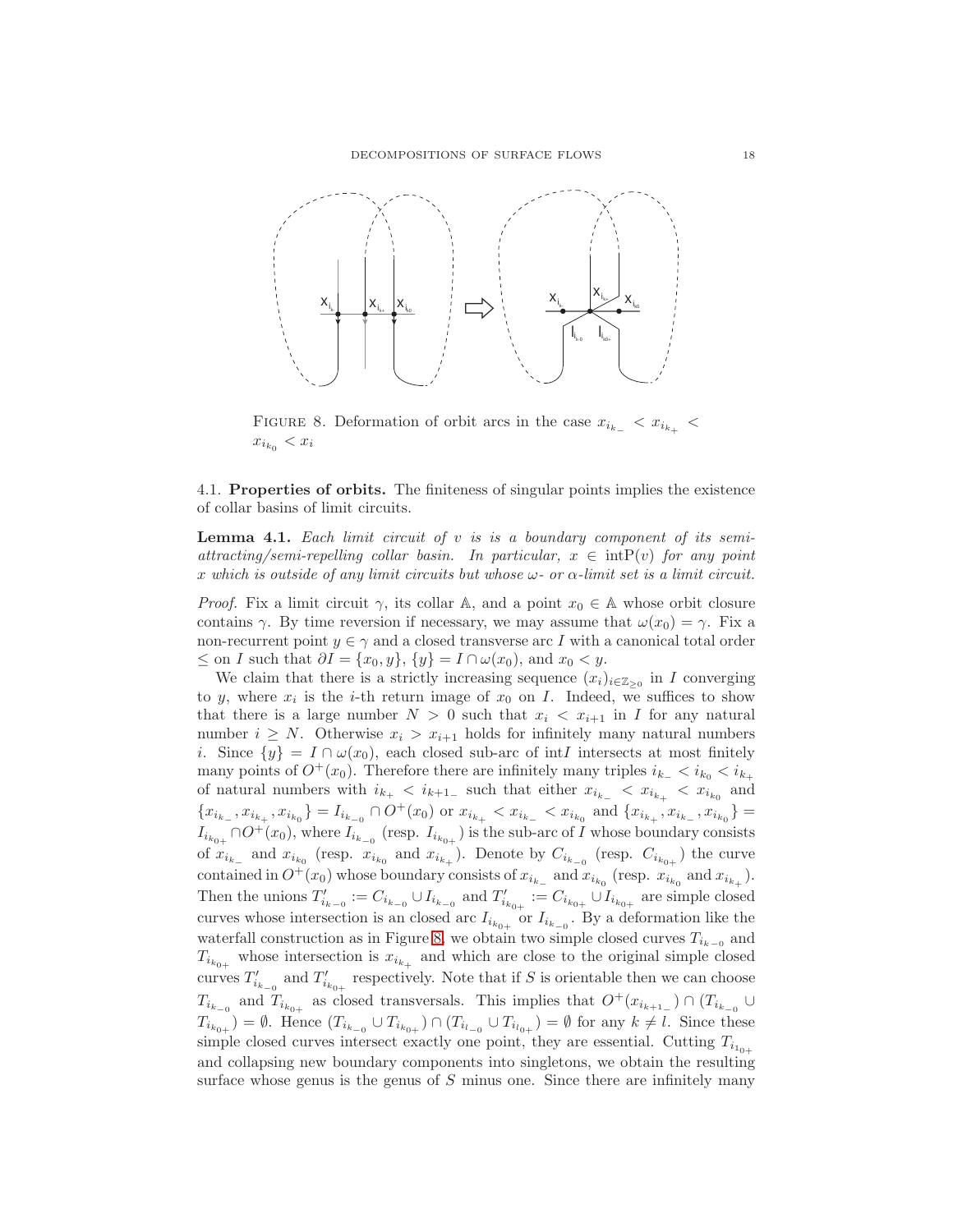

<span id="page-18-0"></span>FIGURE 9.  $D_i$  is the rectangle with  $\partial D_i = I_i \cup C_i \cup I_{i+1} \cup C_{i+1}$  and  $T_i$  is a closed transversal obtained by the waterfall construction to the loop  $\partial D_i$ .

disjoint bouquets  $T_{i_{k_{-0}}} \cup T_{i_{k_{0+}}}$ , the genus of S is not finite, which contradicts the compactness of S. Thus there is a large number  $N > 0$  such that  $x_i < x_{i+1}$  in I for any natural number  $i \geq N$ . By renumbering, the claim holds.

Denote by  $I_i$  by the sub-arc of I whose boundary consists of  $x_i$  and  $x_{i+1}$ , and by  $C_i$  the curve contained in  $O^+(x_0)$  whose boundary consists of  $x_i$  and  $x_{i+1}$ . Let  $D_i$  be the open subset bounded by the union  $I_i \cup C_i \cup I_{i+1} \cup C_{i+1}$ . Since there are at most finitely many genus, by renumbering  $x_i$ , we may assume that  $D_i$  is a rectangle and so a flow box as in Figure [9](#page-18-0) for any  $i \in \mathbb{Z}_{\geq 0}$ . By the waterfall construction to the loop  $I_i \cup C_i$ , we obtain a closed transversal  $T_i$  near the loop  $I_i\cup C_i$ . Define a union  $\mathbb{A}_k := (\bigcup_{i=k}^{\infty} (D_i \cup I_{i+1} \cup C_{i+1})) - \{x_{k+1}\}\$ for any  $k \in \mathbb{Z}_{\geq 0}$ . From the monotonicity of  $x_i$  in I, renumbering  $\mathbb{A}_k$ , we may assume that each  $\mathbb{A}_k$ is an open annulus homotopic to  $\mathbb{A}_0$ . By construction of the annulus  $\mathbb{A}_0$ , any positive orbit in  $\mathbb{A}_0$  intersects with  $T_i$  at most one time for any i. This implies that  $\mathbb{A}_0 \subseteq \text{intP}(v)$ . Since  $\omega(x_0)$  is connected, by construction, the closure of any rectangle  $D_i$  does not intersect  $\omega(x_0)$  and so  $\mathbb{A}_k \cap \omega(x_0) = \emptyset$ . Therefore  $\omega(x_0) =$  $\bigcap_{n\in\mathbb{R}_{\geq 0}}\overline{\{v_t(x_0)\mid t>n\}}=\bigcap_{k\in\mathbb{Z}_{\geq 0}}\overline{\{v_t(x_0)\mid t>k\}}=\bigcap_{i\geq 0}\overline{\mathbb{A}_i}=\partial\overline{\mathbb{A}_0}-(I_0\cup C_0).$ This means that  $\gamma$  is a boundary component of its semi-attracting collar basin  $\mathbb{A}_0$ . In particular,  $x_0 \in \text{Sat}_v(\mathbb{A}_0) \subseteq \text{intP}(v)$ .

Note that each collar basin does not intersect  $\overline{\text{LD}(v) \sqcup \text{E}(v)}$ .

<span id="page-18-1"></span>**Lemma 4.2.** An orbit contained in P(v)∩ $\overline{\text{LD}(v) \sqcup \text{E}(v)}$  is a connecting separatrix. *Proof.* Fix a point  $x \in P(v) \cap \overline{\text{LD}(v) \sqcup \text{E}(v)}$ . Theorem VI [\[6\]](#page-56-28) implies that the orbit class  $\hat{O}$  of an orbit  $O \subseteq LD(v) \sqcup E(v)$  contains infinitely many strongly recurrent orbits and so we may assume that  $x \in \omega(O) \cap \alpha(O)$ . By the generalization of the Poincaré-Bendixson theorem for a flow with finitely many singular points (cf. Theorem 2.6.1 [\[29\]](#page-56-5)), the  $\omega$ -limit set of x is either a singular point, a semi-attracting limit circuit, or a Q-set. Assume that the  $\omega$ -limit set  $\omega(x)$  is a semi-attracting limit circuit. Then  $x \in \text{intP}(v)$  and so  $O \cap P(v) \neq \emptyset$ , which contradicts  $O \subseteq LD(v) \sqcup E(v)$ . Assume that  $\omega(x)$  is a Q-set. Since x is not recurrent, we have  $\omega(x) \neq \overline{O}$ . Since  $\omega(x) \subseteq \overline{O}$ , Proposition 2.2 [\[47\]](#page-57-6) implies that  $\omega(x) = \overline{O}$ , which contradicts  $\omega(x) \neq \overline{O}$ . Thus the  $\omega$ -limit set  $\omega(x)$  is a singular point. By symmetry, the  $\alpha$ -limit set  $\alpha(x)$  is a singular point.

In general, the union  $LD(v)$  of a flow is not open even if singular points are countable. In fact, there is a toral flow with  $\partial LD(v) = \partial P(v) = \mathbb{T}^2$  (cf. Example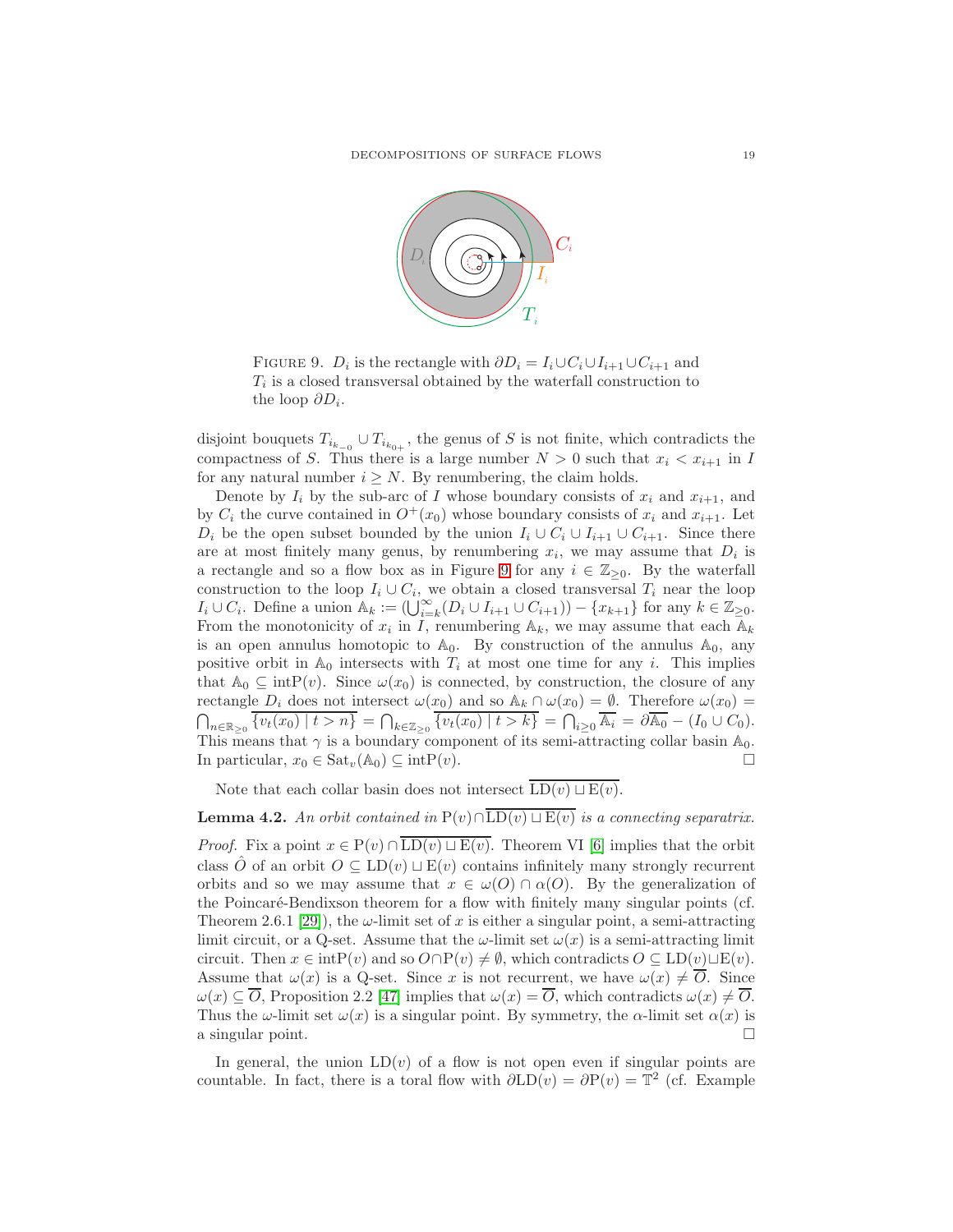2.10 [\[47\]](#page-57-6)) such that isolated singular points converge to a singular point. On the other hand, the finiteness implies the following properties.

# <span id="page-19-0"></span>**Lemma 4.3.** We have  $LD(v) \cap \overline{P(v)} = \emptyset$ .

*Proof.* By Lemma [3.1,](#page-11-0) we may assume that  $S$  is connected and orientable. Assume that there is a point  $x \in LD(v) \cap P(v)$ . Theorem VI [\[6\]](#page-56-28) implies that the orbit class  $O(x)$  contains infinitely many strongly recurrent orbits and so there is a nonclosed recurrent point z with  $x \in \omega(z) \cap \alpha(z)$ . Since the orbit closure  $O(x)$  is a neighborhood of x, there is a sequence  $(x_n)_{n \in \mathbb{Z}_{>0}}$  in  $\overline{O(x)} \cap \partial^-P(v) \subseteq \overline{\text{LD}(v)}$ converging to x such that  $O(x_n) \cap O(x_m) = \emptyset$  for any  $n \neq m \in \mathbb{Z}_{>0}$ . Then  $x_n \in \omega(z) \cap \alpha(z)$  for any  $n \in \mathbb{Z}_{>0}$ . Since neither  $\omega(x_n)$  nor  $\alpha(x_n)$  are limit cycles, Lemma [3.7](#page-15-0) and the dual statement for  $\alpha$ -limit sets imply that  $O(x_n) - O(x_n)$ consists of at most two singular points. Fix an open flow box  $U \subset \overline{O(x)}$  centered at x. By renumbering, we may assume that  $(x_n)_{n \in \mathbb{Z}_{>0}}$  converges to x decreasing with respect to the transverse direction from one side in the flow box.

We claim that there is a subsequence  $(x_{k_n})_{n \in \mathbb{Z}_{>0}}$  of  $(x_n)_{n \in \mathbb{Z}_{>0}}$  such that  $O(x_n)$ is a simple closed curve. Indeed, suppose that there is no subsequence  $(x_{k_n})_{n \in \mathbb{Z}_{>0}}$ of  $(x_n)_{n \in \mathbb{Z}_{>0}}$  such that  $O(x_n)$  is a simple closed curve. By renumbering, each closure  $\overline{O(x_n)}$  is not a simple closed curve. Then  $\omega(x_n) \neq \alpha(x_n)$  for any  $n \in \mathbb{Z}_{>0}$ . Since  $|\text{Sing}(v)| < \infty$ , there are singular points  $\alpha \neq \omega \in \overline{\text{LD}(v)}$  and a subsequence  $(x_{k_n})_{n \in \mathbb{Z}_{>0}}$  of  $(x_n)_{n \in \mathbb{Z}_{>0}}$  such that  $\omega(x_{k_n}) = \omega$  and  $\alpha(x_{k_n}) = \alpha$ . Since S is compact, there are an open disk  $D \subseteq O(x)$  and three points  $x_{n_1}, x_{n_2}, x_{n_3}$  in the subsequence such that  $\partial D = O(x_{n_1}) \cup O(x_{n_3})$  and  $x_{n_2} \in \text{int}D$ . Then  $LD(v) \cap \text{int}D = \emptyset$  and so  $x_{n_2} \notin \text{LD}(v)$ , which contradicts the choice of  $x_{n_2}$ .

By renumbering, we may assume that there is a singular point  $\gamma$  with  $\omega(x_n)$  =  $\alpha(x_n) = \gamma$  for any  $n \in \mathbb{Z}_{>0}$ . Since there are at most finitely many isotopic classes of loops, we may assume that any pair of  $\overline{O(x_n)}$  and  $\overline{O(x_m)}$  are homotopic relative to γ. If  $\overline{O(x_n)}$  is essential or parallel to  $\partial S$ , then a connected component of  $\overline{O(x_n)}$   $\cup$  $\overline{O(x_{n+2})}$  containing  $\overline{O(x_{n+1})}$  is an open disk, which contradicts  $x_{n+1} \in \overline{O(X)} \subseteq$  $\overline{\text{LD}(v)}$ . Thus  $\overline{O(x_n)}$  is null homotopic and so intersects no closed transversals. If  $O(x_n) \cap U$  consists of at least two maximal orbit arcs, then the waterfall construction to the loop consisting an orbit arc in  $O(x_n)$  and a transverse arc in U implies the existence of a closed transversal intersecting  $O(x_n)$ , which contradicts the nonexistence of closed transversals. Therefore  $O(x_n) \cap U$  is one orbit arc. Since the complement  $S - O(x_n)$  consists of two connected components and one of them is an open disk and since the sequence  $(x_n)_{n \in \mathbb{Z}_{>0}}$  converges to x decreasing with respect to the transverse direction from one side in the flow box, the loop  $O(x_{n+1}) \sqcup \{\gamma\}$  $\overline{O(x_{n+1})}$  for any  $n \in \mathbb{Z}_{>0}$  contains a disk which contains either  $O(x_n)$  or  $O(x_{n+2})$ , which contradicts  $x_n, x_{n+2} \in \overline{O(X)} \subseteq \overline{\text{LD}(v)}$ . Thus  $\text{LD}(v) \cap \overline{P(v)} = \emptyset$ .

# <span id="page-19-1"></span>**Lemma 4.4.** The union  $LD(v)$  is open.

*Proof.* Since the singular point set  $\text{Sing}(v)$  is closed, Lemma [3.2](#page-12-0) and Lemma [4.3](#page-19-0) imply that  $\text{Sing}(v) \sqcup \text{Per}(v) \sqcup \text{P}(v) \sqcup \text{E}(v) \cap \text{LD}(v) = \emptyset$  and so that the union  $LD(v) = S - \overline{\text{Sing}}(v) \sqcup \text{Per}(v) \sqcup P(v) \sqcup E(v)$  is open.

We describe the border  $\partial^- P(v) = P(v) - \text{int}P(v)$  as follows.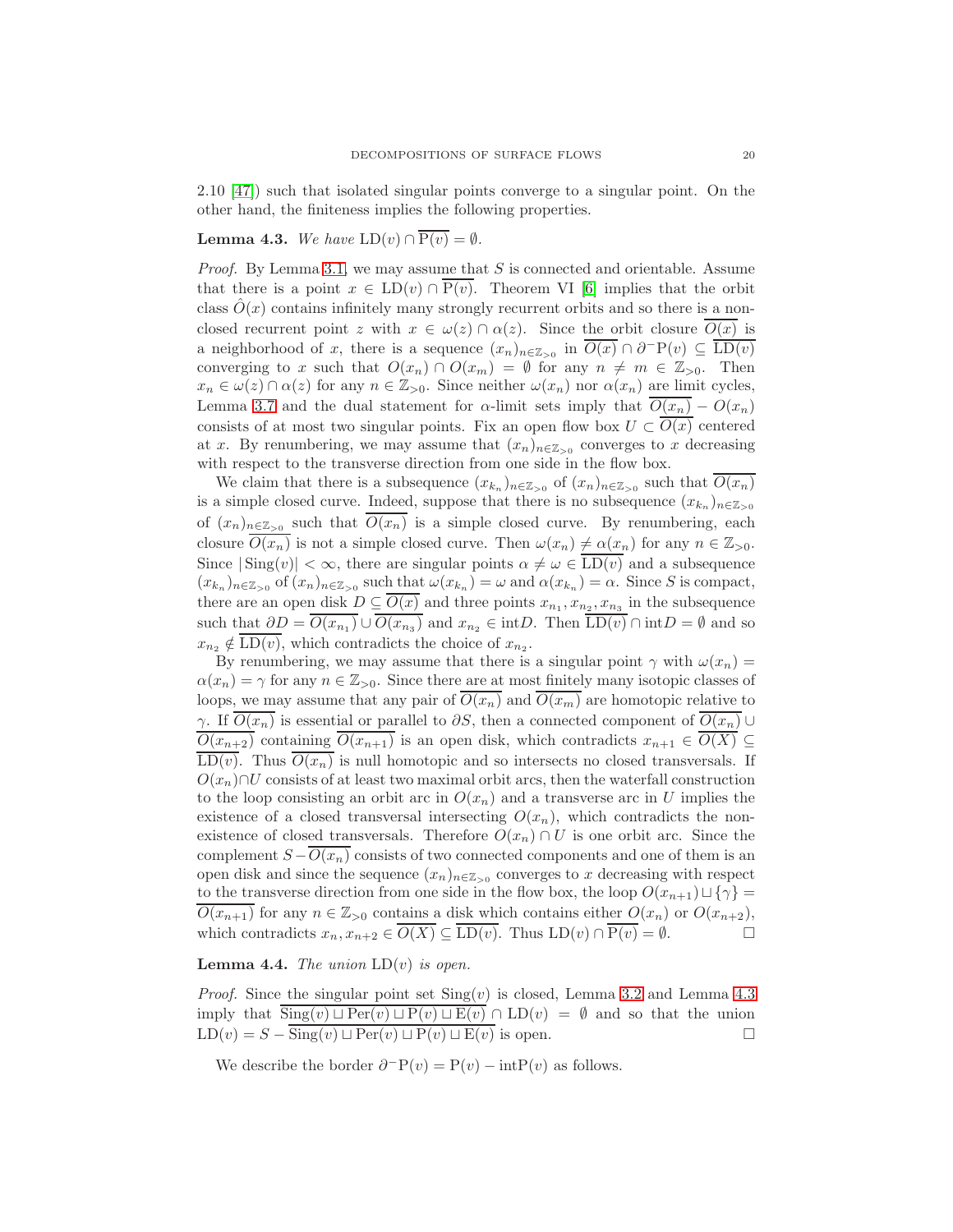

<span id="page-20-1"></span>FIGURE 10. An  $\omega$ -limit set which is not arcwise-connected.

<span id="page-20-2"></span>Proposition 4.5. Let v be a flow with finitely many singular points on a compact surface. Then each orbit in  $\partial^{-}P(v)$  is a connecting separatrix. Moreover, if v is quasi-regular, then  $\partial^-\mathbf{P}(v)$  is a finite union of multi-saddle separatrices.

*Proof.* Fix an orbit O in  $\partial^{\neg} P(v)$ . By Lemma [3.3,](#page-13-0) we have  $\overline{O} \cap Per(v) = \emptyset$ . Since  $\partial^{-}P(v) = P(v) - \text{int}P(v) = P(v) \cap \overline{\text{Sing}(v) \sqcup \text{Per}(v) \sqcup \text{LD}(v) \sqcup \text{E}(v)} = P(v) \cap \overline{\text{Sing}(v) \sqcup \text{Per}(v)}$  $\overline{\mathrm{Per}(v) \sqcup \mathrm{LD}(v) \sqcup \mathrm{E}(v)}$ , we have  $O \subseteq \mathrm{P}(v) \cap \overline{\mathrm{Per}(v) \sqcup \mathrm{LD}(v) \sqcup \mathrm{E}(v)}$ . By Lemma [4.2,](#page-18-1) we may assume that  $O \subseteq P(v) \cap \overline{Per(v)}$ . Lemma [3.2](#page-12-0) implies that  $\overline{O} \subseteq \overline{Per(v)}$  –  $Per(v) = \partial^+ Per(v) \subseteq \partial^- Sing(v) \sqcup \partial^- P(v)$ . By the generalization of the Poincaré-Bendixson theorem for a flow with finitely many singular points, the  $\omega$ -limit (resp.  $\alpha$ -limit) set of O is either a singular point, or a semi-attracting (resp. semi-repelling) limit circuit. Since  $O \subseteq \partial^{-}P(v)$ , by Lemma [4.1,](#page-17-1) the  $\omega$ -limit and  $\alpha$ -limit sets of O contain no limit circuits and so each of them is a singular point. Therefore  $O$  is a connecting separatrix.

Suppose that v is quasi-regular. Since any points whose  $\omega$ -limit set is either a  $\partial$ sink, a sink, or a semi-attracting limit circuit is contained in  $\text{intP}(v)$ , the  $\omega$ -limit set  $ω$ (O) is neither  $\partial$ -sink, a sink, nor a semi-attracting limit circuit. This means that the  $\omega$ -limit set  $\omega(O)$  is a multi-saddle. By symmetry, so is  $\alpha$ -limit set  $\alpha(O)$ .

The finiteness of  $\text{Sing}(v)$  is necessary. In fact, there is a flow with a point  $y \in \partial^{-}P(v)$  whose  $\omega$ -limit set is not a point (see Figure [10\)](#page-20-1). The quasi-regularity of  $\text{Sing}(v)$  is necessary. In fact, there is a flow with infinitely many connecting separatrices (see Figure [6\)](#page-10-0). Notice that the union  $P_{semi}(v)$  is the union of semimulti-saddle separatrices if v is quasi-regular, because any weak saddles for a quasiregular flow are multi-saddles. The previous proposition and Lemma [2.1](#page-10-1) implies the following statement.

<span id="page-20-0"></span>Corollary 4.6. If v is quasi-regular, then the union  $\partial^-P(v) \sqcup P_{ms}(v) \sqcup P_{ss}(v)$  is the union  $P_{semi}(v)$  of semi-multi-saddle separatrices.

We obtain the following description of a neighborhood of  $E(v)$ .

<span id="page-20-3"></span>Lemma 4.7.  $\partial^- E(v) = E(v) \subseteq \text{int}(E(v) \sqcup \text{int}P(v)) = E(v) \sqcup \text{int}P(v)$ .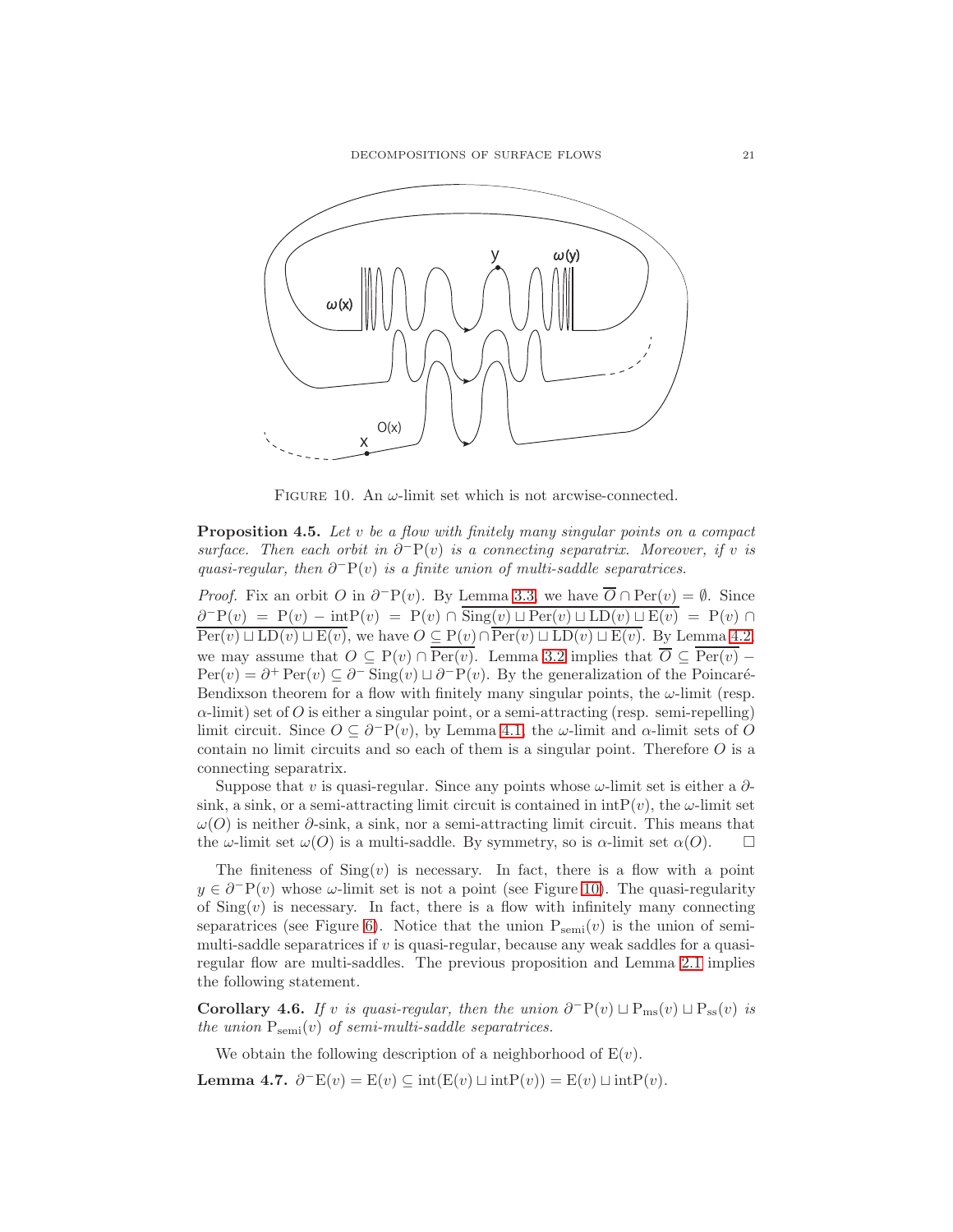*Proof.* By the Maier theorem, the closure  $E(v)$  is the finite union of closures of exceptional orbits and so  $\partial$ <sup>-</sup>E(v) = E(v). The closedness of Sing(v) and Lemma [3.2](#page-12-0) imply  $E(v) \cap \overline{\text{Sing}(v) \sqcup \text{Per}(v) \sqcup \text{LD}(v)} = \emptyset$ . Then we have that  $E(v) \subseteq S \text{Sing}(v) \sqcup \text{Per}(v) \sqcup \text{LD}(v) = \text{int}(\text{P}(v) \sqcup \text{E}(v)).$ 

We claim that  $\overline{\partial^{-}P(v)} \cap E(v) = \emptyset$ . Indeed, assume there is a point  $x \in \overline{\partial^{-}P(v)} \cap E(v)$ E(v). Then there are a sequence  ${O_n}_{n \in \mathbb{Z}_{>0}}$  of orbits in  $\partial^-P(v)$  and a transverse closed arc  $\gamma$  with  $x \in \partial \gamma \setminus \bigcup_n O_n$  such that  $x \in \overline{\bigcup_n O_n \cap \gamma}$  and  $O_n \neq O_m$  for any  $n \neq m$ . Suppose that there are infinitely many orbits  $O_{k_n}$  which are homoclinic. Taking a subsequence, we may assume that there is a singular point  $y$  with  $y =$  $\omega(O_n) = \alpha(O_n)$  for any n. Since S is compact, taking a subsequence, we may assume that  $\{y\} \sqcup O_n$  and  $\{y\} \sqcup O_{n+1}$  are homotopic relative to  $\{y\}$ . As above, taking a subsequence, we may assume that a union  $\{y\} \sqcup O_{2n} \sqcup O_{2n+2}$  bounds an open disk  $B_n$  for any n. Then  $B_n$  is an open disk which contains  $O_{2n+1}$  such that  $B_n-O_{2n+1}$ consists of two open disks. By  $O_{2n+1} \subset \partial^{-}P(v)$ , let  $C_n$  be the one of two open disks  $B_n-O_{2n+1}$  intersecting  $S-P(v)$ . Since an open disk whose boundary is saturated does not intersect  $LD(v) \sqcup E(v)$ , the disk  $C_n$  intersects  $S - (P(v) \sqcup LD(v) \sqcup E(v)) =$  $\text{Sing}(v) \sqcup \text{Per}(v)$ . Since a null homotopic periodic orbit bounds a singular point, the disk  $C_n$  contains singular points. Hence there are infinitely many singular points, which contradicts the finite hypothesis of singular points. Thus there are at most finitely many orbits  $O_{k_n}$  which are homoclinic. Taking a subsequence, we may assume that there are singular points  $\alpha \neq \omega$  with  $\omega = \omega(O_n)$  and  $\alpha = \alpha(O_n)$  for any n. Since S is compact, taking a subsequence, we may assume that  $\{y\} \sqcup O_n$  and  $\{y\} \sqcup O_{n+1}$  are homotopic relative to  $\{\alpha,\omega\}$ . As above, taking a subsequence, we may assume that a union  $\{\alpha,\omega\} \sqcup O_{2n} \sqcup O_{2n+2}$  bounds an open disk  $B_n$  for any n. Then  $B_n$  is an open disk which contains  $O_{2n+1}$  such that  $B_n-O_{2n+1}$  consists of two open disks. By  $O_{2n+1} \subset \partial^{-}P(v)$ , let  $C_n$  be the one of two open disks  $B_n - O_{2n+1}$ intersecting  $S - P(v)$ . Since  $\partial C_n \subset \{\alpha, \omega\} \sqcup O_{2n} \sqcup \sqcup O_{2n+1} \sqcup O_{2n+2}$ , the disk  $C_n$ intersects S − (P(v) ⊔ LD(v) ⊔ E(v)) = Sing(v) ⊔ Per(v). Since a null homotopic periodic orbit bounds a singular point, the disk  $C_n$  contains singular points. Hence there are infinitely many singular points, which contradicts the finite hypothesis of singular points. This completes the claim.

Then  $\mathrm{int}(\mathrm{E}(v) \sqcup \mathrm{P}(v)) \setminus \partial^{-} \mathrm{P}(v) \subseteq (\mathrm{E}(v) \sqcup \mathrm{P}(v)) \setminus \partial^{-} \mathrm{P}(v) = \mathrm{E}(v) \sqcup \mathrm{int} \mathrm{P}(v)$  is an open neighborhood of  $E(v)$ . Since  $int P(v) \subset int(E(v) \sqcup P(v))$ , we have  $E \sqcup int P(v) \subseteq$  $int(E(v) \sqcup intP(v))$  and so  $int(E(v) \sqcup intP(v)) = E(v) \sqcup intP(v)$ .  $\Box$ 

Recall the coborder  $\partial^+ A = \overline{A} - A$  of a subset  $A \subseteq S$ . The following coborder's property holds.

<span id="page-21-0"></span>Lemma 4.8.  $E(v) \subseteq \partial^+ P(v) \subseteq \text{Sing}(v) \sqcup \partial^- \text{Per}(v) \sqcup E(v)$ .

*Proof.* By Lemma 2.3 [\[47\]](#page-57-6), we obtain  $E(v) \subseteq \overline{\text{int}P(v)} \setminus P(v) \subseteq \partial^+ P(v)$ . Since the union LD(v) $\Box$ int Per(v) are open, we have  $\overline{P(v)}-(P(v)\Box E(v))\subseteq S-(\text{int Per}(v)\Box$  $P(v) \sqcup LD(v) \sqcup E(v)) = Sing(v) \sqcup \partial^{-} Per(v).$ 

4.2. Boundaries, borders, and coborders. We summarize the properties of the boundary points and those of (co)border points as follows.

<span id="page-21-1"></span>Proposition 4.9. Let v be a flow with finitely many singular points on a compact surface S. The following statements hold:

(1)  $\partial^+ \text{LD}(v) = \partial \text{LD}(v)$  (i.e.  $\text{LD}(v)$  is open). (2)  $\partial^+$  Sing(v) =  $\emptyset$ .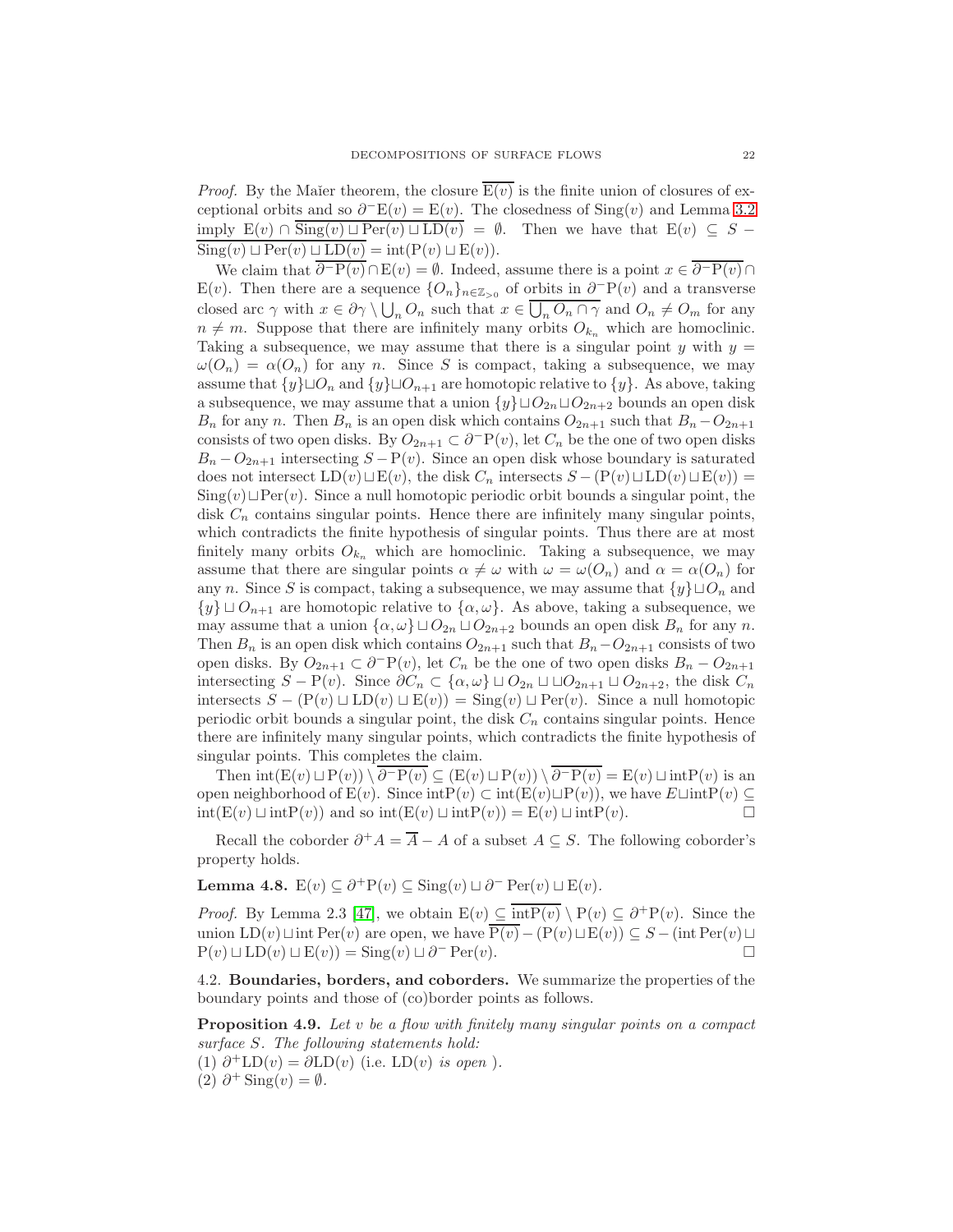(3)  $\partial^+ \operatorname{Per}(v) \sqcup \partial^+ \operatorname{LD}(v) \sqcup \partial^+ \operatorname{E}(v) \subseteq \operatorname{Sing}(v) \sqcup \partial^- \operatorname{P}(v)$ . (4)  $\partial^+ P(v) \subseteq \text{Sing}(v) \sqcup \partial^- \text{Per}(v) \sqcup \text{E}(v)$ .

*Proof.* The assertion (1) is immediate from Lemma [4.4.](#page-19-1) The finiteness of  $\text{Sing}(v)$ implies the assertion  $(2)$ . The assertion  $(3)$  is obtained by Lemma [3.2.](#page-12-0) The assertion (4) is assured by Lemma [4.8.](#page-21-0)

<span id="page-22-1"></span>**Proposition 4.10.** Let v be a flow with finitely many singular points on a compact surface S. The following statements hold:

(1)  $\partial$ <sup>-</sup> Sing(v) = Sing(v).

(2)  $\partial^-$  Per $(v) \subseteq \overline{\text{int}P(v)}$  is contained in the closure of the union of limit cycles. (3)  $\partial^{\neg}P(v) = (\partial^{\neg}Per(v) \cup \partial^{\neg}LD(v) \cup \partial^{\neg}E(v)) \setminus Sing(v)$  consists of connecting separatrices.

(4)  $\partial^{-}LD(v) = \emptyset$ .

(5)  $\partial^- E(v) = E(v) = \partial^+ P(v) \cap int(E(v) \sqcup intP(v)).$ 

Moverover, a disjoint union  $\text{Sing}(v) \sqcup \partial^- \text{Per}(v) \sqcup \partial^- \text{P}(v) \sqcup \text{E}(v)$  is closed.

*Proof.* The finiteness of  $\text{Sing}(v)$  implies the assertion (1). The assertion (2) is followed by Lemma [3.4.](#page-13-1) Proposition [4.5](#page-20-2) and Proposition [4.9](#page-21-1) imply the assertion (3). The assertion (4) is obtained by Lemma [4.4.](#page-19-1) From Lemma [4.7,](#page-20-3) the assertion  $(5)$  holds.

<span id="page-22-2"></span>**Proposition 4.11.** Let v be a flow with finitely many singular points on a compact surface S. The following statements hold:

(1)  $\partial \operatorname{Per}(v) \subseteq \operatorname{Sing}(v) \sqcup \partial^- \operatorname{Per}(v) \sqcup \partial^- \operatorname{P}(v)$ . (2)  $\partial \text{LD}(v) = \partial^+ \text{LD}(v) \subseteq \text{Sing}(v) \sqcup \partial^- \text{P}(v)$ . (3)  $\partial E(v) = \overline{E} \subseteq$  Sing $(v) \sqcup \partial^{-}P(v) \sqcup E(v)$ .

(4)  $\partial P(v) \subseteq \text{Sing}(v) \sqcup \partial^- \text{Per}(v) \sqcup \partial^- \text{P}(v) \sqcup \text{E}(v)$ .

(5)  $∂<sup>−</sup>P(v)$  is a union of connecting separatrices.

(6)  $∂<sup>−</sup> Per(v)$  is contained in the closure of the union of limit cycles.

*Proof.* Proposition [4.9](#page-21-1) implies the assertions  $(1)$  -  $(4)$ . Proposition [4.5](#page-20-2) implies the assertion (5). Lemma [3.4](#page-13-1) implies the assertion (6).

4.3. Descriptions of border point sets and relative concepts. Finiteness of singular points is necessary in the previous proposition (3). In fact, a construction in Figure [10](#page-20-1) implies that there is a flow with an orbit in  $\partial^- P(v) \cap (\partial^+ LD(v) \cup \partial^+ E(v))$ which is not a separatrix. Recall that  $BD(v) = Bd(v) \sqcup Per_1(v)$  and  $Bd(v) =$  $\partial \text{Sing}(v) \cup \partial \text{Per}(v) \cup \partial_{\text{Per}(v)} \cup \partial P(v) \cup \partial \text{LD}(v) \cup P_{\text{sep}}(v) \cup \partial E(v)$ . Describe the (strict) border point set as follows.

<span id="page-22-0"></span>Lemma 4.12. The following statements holds for a flow v with finitely many singular points on a compact surface S:

(1)  $Bd(v)$  and  $BD(v)$  are closed.

(2)  $BD(v) = Sing(v) \sqcup \partial^{-} Per(v) \sqcup \partial_{Per(v)} \sqcup Per_1(v) \sqcup \partial^{-}P(v) \sqcup P_{sep}(v) \sqcup E(v).$ 

(3) The union  $P_{ms}(v) \sqcup P_{ss}(v) \sqcup \partial_{P(v)}$  consists of finitely many connecting separatrices.

(4) The union  $\partial_{Per(v)} \sqcup Per_1(v)$  is the finite union of one-sided periodic orbits in  $\text{int Per}(v)$ .

(5) If there are at most finitely many limit cycles, then the union  $\partial^-$  Per $(v)$  is the finite union of limit cycles.

(6) If v is quasi-regular, then the union  $\partial^{\Box}P(v) \sqcup P_{\rm sep}(v) = P_{\rm semi}(v) \sqcup \partial_{P(v)}$  is the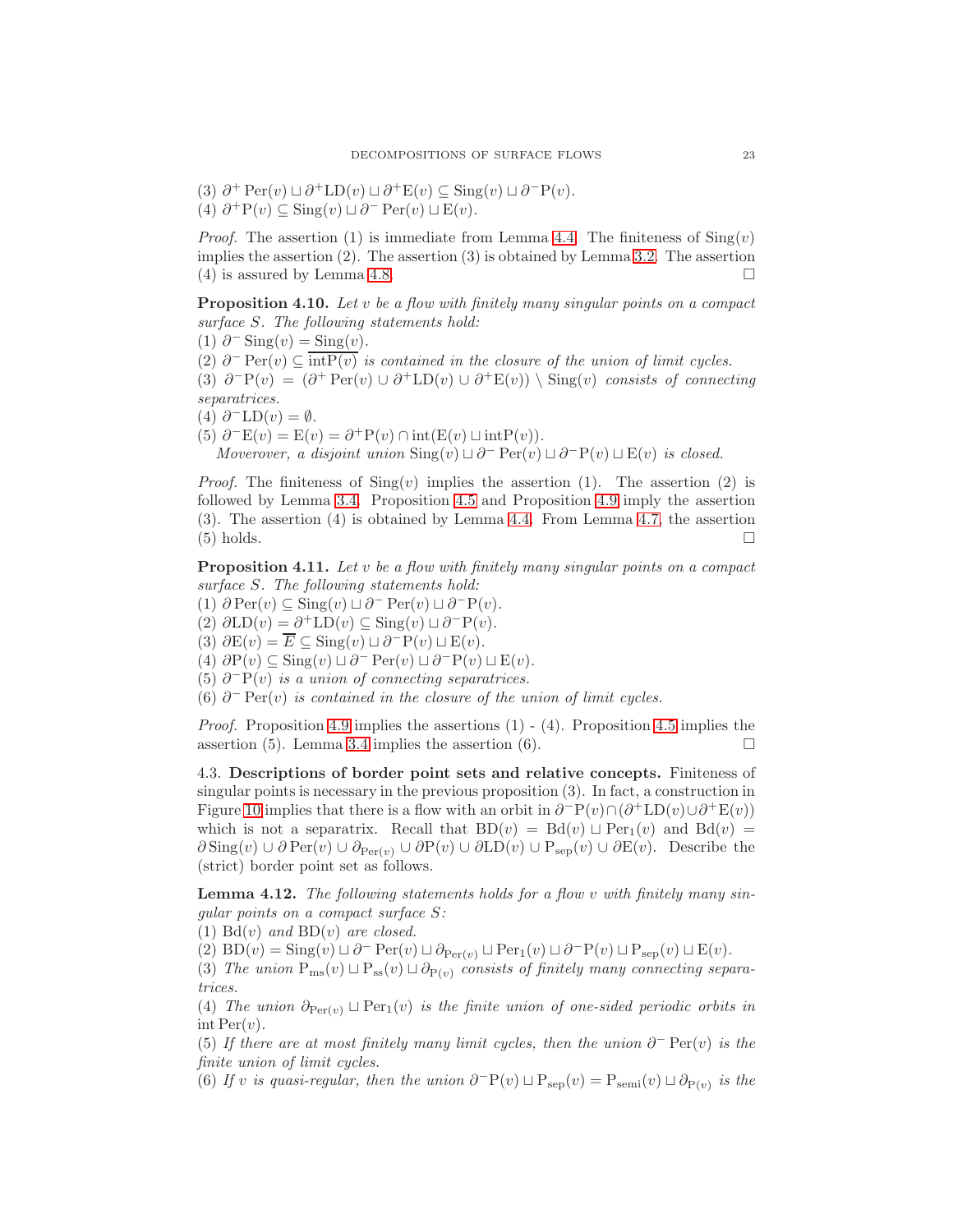finite union of semi-multi-saddle separatrices and separatrices on ∂S between ∂ sources and  $\partial$ -sinks. In particular, the quasi-regularity implies  $\partial^{\neg}P(v) \subseteq P_{\text{semi}}(v)$ .

*Proof.* By definitions, the assertion  $(4)$  holds. From Proposition [4.10,](#page-22-1) the assertion (5) holds. The compactness of S implies that there are at most finitely connected components of  $\partial S$  and so that Per<sub>1</sub>(v) consists of finitely many orbits. Therefore Bd(v) is closed if and only if so is BD(v). The finite union  $\partial Sing(v) \cup \partial Per(v) \cup$  $\partial P(v) \cup \partial LD(v) \cup \partial E(v) \cup \partial_{Per(v)}$  of boundaries is closed. By the finite existence of multi-saddles, the union of semi-multi-saddle separatrices consists of finitely many orbits and so does the union  $P_{ms}(v) \sqcup P_{ss}(v)$  of semi-multi-saddle separatrices in  $\int \text{intP}(v)$ . The compactness of S implies that there are at most finitely connected components of  $\partial S$  and so that  $\partial P(v)$  consists of finitely many orbits. By definition of  $P_{sep}(v) = (P_{lc}(v) \cup P_{ms}(v)) \sqcup P_{ss}(v) \sqcup \partial_{P(v)}$ , the assertion (3) holds. Moreover, the closure of the finite union  $P_{sep}(v)$  of orbits is the finite union of the closures of orbits in  $P_{sep}(v)$ . Therefore  $\overline{P_{sep}(v)} \subseteq Sing(v) \sqcup P_{sep}(v)$ . This implies that  $Bd(v)$ is closed and so is  $BD(v)$ . Thus the assertion (1) holds.

The finiteness of  $\text{Sing}(v)$  implies  $\partial \text{Sing}(v) = \text{Sing}(v)$ . Proposition [4.9](#page-21-1) and Propo-sition [4.10](#page-22-1) imply that  $\partial LD(v) \subseteq Sing(v) \sqcup \partial^{-}P(v)$  and that  $\partial E(v) = \overline{E(v)} \subseteq$ Sing $(v) \cup \partial^{-} P(v) \sqcup E(v)$ . Lemma [3.2](#page-12-0) implies  $\partial Per(v) \subseteq Sing(v) \sqcup \partial^{-} Per(v) \sqcup \partial^{-} P(v)$ , and Lemma [4.8](#page-21-0) implies  $\partial P(v) \subseteq \partial^{-} P(v) \sqcup E(v) \sqcup Sing(v) \sqcup \partial^{-} Per(v)$ . Therefore  $Bd(v) = \partial Sing(v) \cup \partial Per(v) \cup \partial_{Per(v)} \cup \partial P(v) \cup P_{sep}(v) \cup \partial LD(v) \cup \partial E(v) =$  $\text{Sing}(v) \sqcup \partial^- \text{Per}(v) \sqcup \partial_{\text{Per}(v)} \sqcup \partial^- \text{P}(v) \sqcup \text{P}_{\text{sep}}(v) \sqcup \text{E}(v)$ . This completes the assertion (2).

Suppose that v is quasi-regular. From Corollary [4.6,](#page-20-0) the union  $\partial^-P(v) \sqcup P_{ms}(v) \sqcup$  $P_{ss}(v)$  is the finite union of semi-multi-saddle separatrices. The quasi-regularity implies  $P_{sep}(v) = P_{ms}(v) \sqcup P_{ss}(v) \sqcup \partial_{P(v)}$ . Therefore the union  $\partial^{\neg} P(v) \sqcup P_{sep}(v)$  is the finite union of semi-multi-saddle separatrices and separatrices on  $\partial S$  between ∂-sources and ∂-sinks.

4.4. Complement of the strict border point set. We have the following properties.

<span id="page-23-0"></span>Proposition 4.13. The following statements hold for a flow v with finitely many on a compact surface S:

(1) The complement  $S - \text{Bd}(v)$  is open.

(2)  $S - \text{Bd}(v) = (\text{int Per}(v) - \partial_{\text{Per}(v)}) \sqcup (\text{intP}(v) - \text{P}_{\text{sep}}(v)) \sqcup \text{LD}(v).$ 

(3) The invariant subsets int  $\text{Per}(v) - \partial_{\text{Per}(v)}$ , int $P(v) - P_{\text{sep}}(v)$ , and  $LD(v)$  are open.

(4) The union  $LD(v)/\hat{v}$  is a finite space.

(5) If v is quasi-regular, then the set differences  $P(v) - P_{semi}(v)$  and  $P(v) - (P_{semi}(v) \sqcup$  $\partial_{P(v)}) = intP(v) - P_{sep}(v)$  are open.

*Proof.* Lemma [4.12](#page-22-0) implies the assertion (1). By Bd(v) =  $\text{Sing}(v) \sqcup \partial^- \text{Per}(v) \sqcup$  $\partial_{\text{Per}(v)} \sqcup \partial^{-}P(v) \sqcup P_{\text{sep}}(v) \sqcup E(v)$ , we have  $S - \text{Bd}(v) = (\text{int Per}(v) - \partial_{\text{Per}(v)}) \sqcup$  $(intP(v) - P_{sep}(v)) \sqcup LD(v)$ . This means that the assertion (2) holds. By the finiteness of the boundary components, the set difference int  $Per(v) - \partial_{Per(v)}$  is open. Since Bd(v) is closed, the set difference  $\mathrm{intP}(v)\setminus\text{Bd}(v) = \mathrm{intP}(v)\setminus(\text{Sing}(v)\sqcup$  $\partial^-$  Per $(v)$  $\Box \partial_{\text{Per}(v)}$  $\Box \partial^-$ P $(v)$  $\Box P_{\text{sep}}(v)$  $\Box E(v)$ ) = intP $(v)$  $-$  P<sub>sep</sub> $(v)$  is open. Lemma [4.4](#page-19-1) implies the openness of the union  $LD(v)$ . Thus the assertion (3) is true. By Proposition 2.2 [\[47\]](#page-57-6), the union  $LD(v)$  consists of finitely many orbit classes. The assertion (4) is immediate from this finiteness.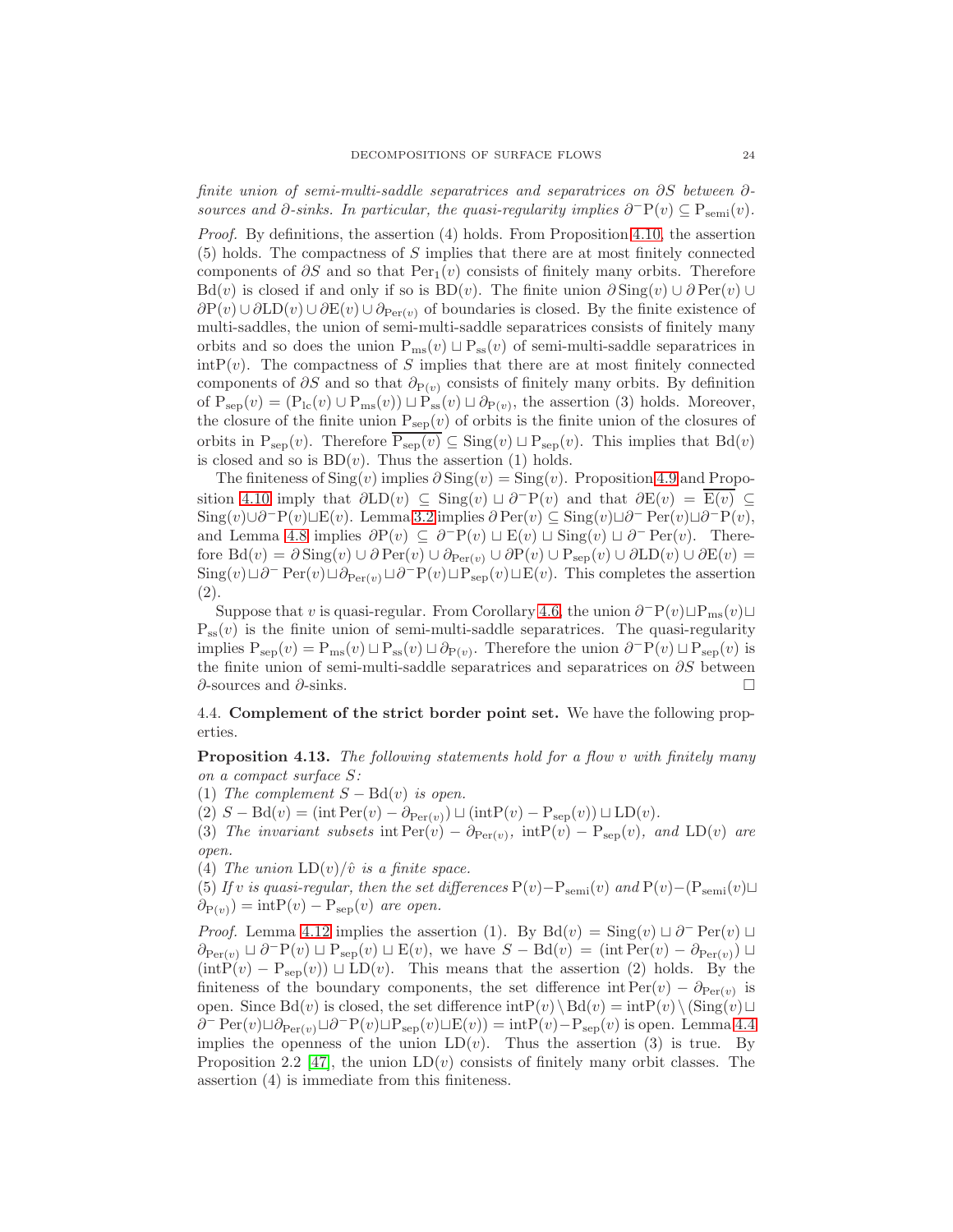Suppose that v is quasi-regular. The set difference  $P(v) - (P_{semi}(v) \sqcup \partial_{P(v)}) =$  $\text{intP}(v) - \text{P}_{\text{sep}}(v)$  is open. Since  $\partial_{\text{P}(v)}$  consists of finitely many orbits, the closure  $\overline{P_{semi}(v)} \subseteq$  Sing $(v) \sqcup P_{semi}(v)$  is a union of  $P_{semi}(v), \partial_{ns}$  inks, and  $\partial_{ns}$  sources. Therefore the set difference  $P(v) - P_{semi}(v) = P(v) \setminus \overline{P_{semi}(v)}$  is open.

4.5. Border point sets for quasi-regular flows. The previous lemma and the following statement.

<span id="page-24-0"></span>Proposition 4.14. The following statements holds for a quasi-regular flow v on a compact surface S:

(1) The border point set  $BD(v)$  is the union of singular points, one-sided periodic orbits, the closure of the union of limit cycles, semi-multi-saddle separatrices, separatrices between a  $\partial$ -source and a  $\partial$ -sink on the boundary  $\partial S$ , and exceptional orbits.

(2) The strict border point set  $Bd(v)$  is the union of singular points, periodic orbits on  $\partial S$ , the closure of the union of limit cycles, semi-multi-saddle separatrices, separatrices between a  $\partial$ -source and a  $\partial$ -sink on the boundary  $\partial S$ , and exceptional orbits.

(3) If there are at most finitely many limit cycles, then  $BD(v) \sqcup LD(v)$  and  $Bd(v) \sqcup$  $LD(v)$  consist of finitely many orbit classes.

(4) If v is of finite type, then  $BD(v)$  (resp.  $Bd(v)$ ) is the finite union of singular points, one-sided periodic orbits (resp. periodic orbits on ∂S), limit cycles, semimulti-saddle separatrices, and separatrices between a  $\partial$ -source and a  $\partial$ -sink on the boundary ∂S.

*Proof.* From Lemma [4.12,](#page-22-0) we have  $BD(v) = Sing(v) \sqcup \partial^{\dagger} Per(v) \sqcup \partial_{Per(v)} \sqcup Per_1(v) \sqcup$  $P_{semi}(v) \sqcup \partial_{P(v)} \sqcup E(v)$ . Lemma [3.4](#page-13-1) implies that  $\partial^- \text{Per}(v)$  is contained in the closure of the union of limit cycles. From Proposition [4.11,](#page-22-2) the closure of the union of limit cycles is contained in  $\overline{\partial^-\operatorname{Per}(v)} \subseteq \partial \operatorname{Per}(v) \subseteq \operatorname{Sing}(v) \sqcup \partial^- \operatorname{Per}(v) \sqcup \partial^- \operatorname{Per}(v) \subseteq$ BD(v). Lemma [4.12](#page-22-0) implies that  $\partial_{Per(v)} \sqcup Per_1(v)$  is the finite union of one-sided periodic orbits in int  $Per(v)$ . The union of of one-sided periodic orbits is contained in  $\partial^-$  Per $(v) \sqcup \partial_{\text{Per}(v)} \sqcup \text{Per}_1(v) \subseteq BD(v)$ . Therefore the assertion (1) holds. By definitions of (strict) border point set, the assertion (2) is followed from the assertion (1).

Suppose that there are at most finitely many limit cycles. By the finiteness of limit cycles, Lemma [3.4](#page-13-1) implies that  $\partial^-$  Per $(v)$  is the finite union of limit cycles. Compactness implies that  $\partial_{Per(v)}$  consists of finitely many orbits contained in the boundary  $\partial S$  and so that the union  $\partial_{Per(v)} \sqcup Per_1(v)$  of one-sided periodic orbits in int Per(v) consists of finitely many orbits. Quasi-regularity implies that  $P_{semi}(v)$  is the finite union of multi-saddle separatrices. By finiteness of  $\text{Sing}(v)$  and boundary components, the union  $\partial_{P(v)}$  is the finite union of separatrices between a  $\partial$ -source and a  $\partial$ -sink on the boundary  $\partial S$ . The Maĭer and Markley works [\[19,](#page-56-12) [20\]](#page-56-26) imply the closure LD(v)  $\sqcup$  E(v) is a finite union of Q-sets. By Proposition 2.2 [\[47\]](#page-57-6), the union  $LD(v) \sqcup E(v)$  of non-closed recurrent orbits consists of finitely many orbit classes. Therefore BD(v)  $\sqcup$  LD(v) consists of finitely many orbit classes. The definitions of (strict) border point set imply the assertion (3).

Suppose that v is of finite type. Since  $LD(v) \sqcup E(v) = \emptyset$ , we have that  $BD(v) =$  $\text{Sing}(v) \sqcup \partial^- \text{Per}(v) \sqcup \partial_{\text{Per}(v)} \sqcup \text{Per}_1(v) \sqcup P_{\text{semi}}(v) \sqcup \partial_{\text{Per}(v)}$  consists of finitely many proper orbits. Since the union  $\partial^- \text{Per}(v) \sqcup \partial_{\text{Per}(v)} \sqcup \text{Per}_1(v)$  is the finite union of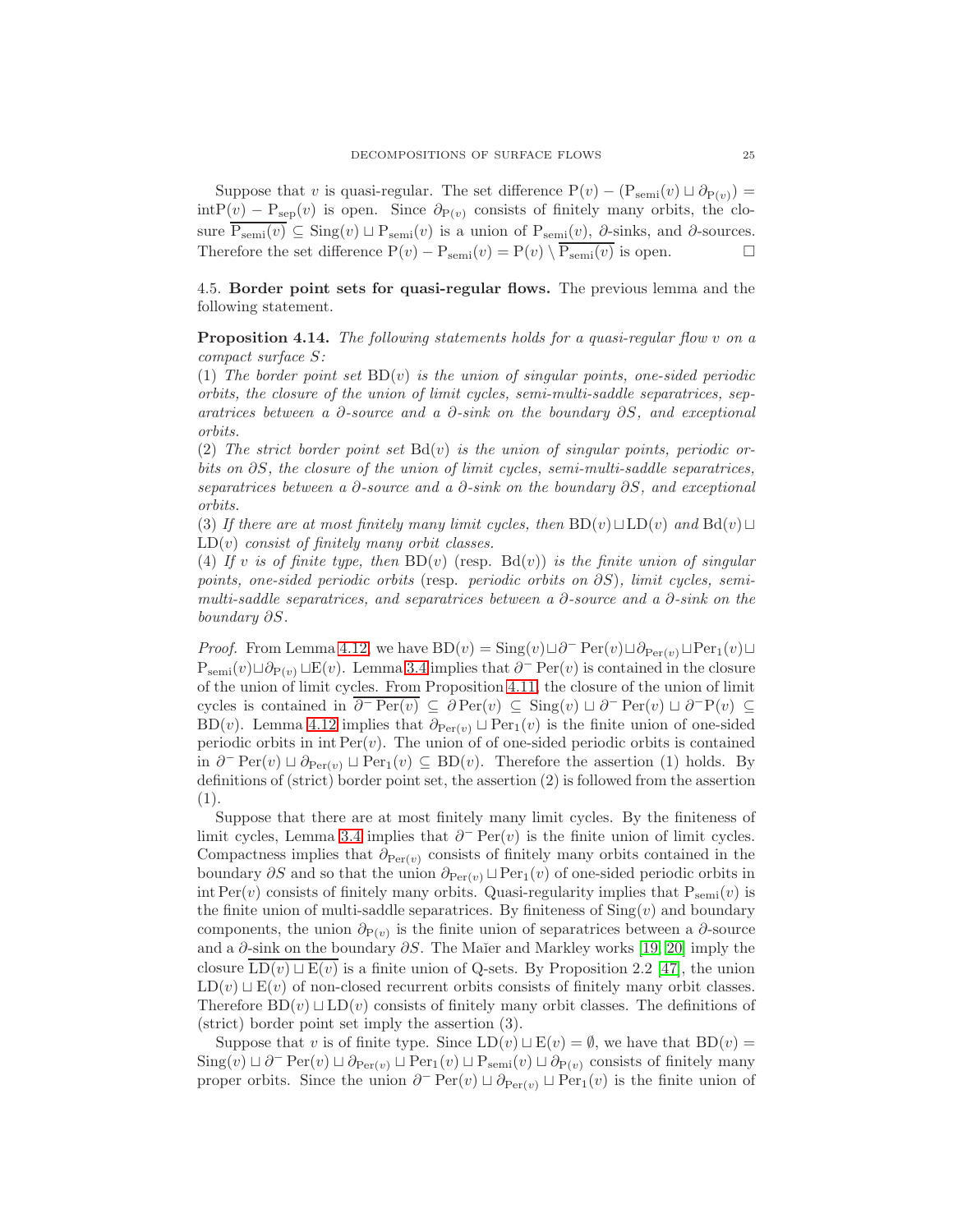limit cycles and one-sided periodic orbits. By definition of (strict) border point set, the assertion (4) holds.  $\square$ 

By definitions of  $Bd_0(v)$  and  $BD_0(v)$ , we obtain the following description of a relation between  $BD(v)$  and  $BD_0(v)$  for a quasi-regular flow.

<span id="page-25-1"></span>**Lemma 4.15.** Let v be a quasi-regular flow on a compact surface S. Then  $Bd(v)$  –  $\text{Bd}_0(v) = \partial_{\text{P}(v)} \sqcup \partial_{\text{Per}(v)} \text{ and } \text{BD}(v) - \text{BD}_0(v) = \partial_{\text{P}(v)}$ .

Denote by  $\text{Sing}_c(v)$  the set of centers, and by  $D_{ss}(v)$  the ss-multi-saddle connection diagram. Proposition [4.11](#page-22-2) implies the following description.

<span id="page-25-0"></span>Lemma 4.16. The following statements hold for a quasi-regular flow v on a compact surface S:

(1) The disjoint union  $\partial^-P(v) \sqcup P_{\rm sep}(v)$  is the finite union of multi-saddle separatrices, ss-separatrices, and non-closed orbits connecting a ∂-sink and a ∂-source on the boundary ∂S.

(2) The disjoint union  $(\text{Sing}(v) - \text{Sing}_c(v)) \sqcup \partial^- \text{Per}(v) \sqcup \text{P}_{\text{semi}}(v) \sqcup \text{E}(v)$  is closed. (3)  $D_{ss}(v) - ((\text{Sing}(v) - \text{Sing}_c(v)) \sqcup P_{semi}(v) \sqcup E(v)) \subseteq \partial^-\text{Per}(v)$ .

*Proof.* Lemma [4.12](#page-22-0) implies the assertion (1). Quasi-regularity implies  $(Sing(v) \text{Sing}_c(v)$   $\sqcup$   $\text{P}_{\text{semi}}(v)$  is a finite union and so is closed. By Lemma [4.12,](#page-22-0) the union  $\partial^{-}P(v) \subseteq P_{semi}(v)$  is a finite union of orbits. Proposition [4.11](#page-22-2) implies  $\overline{\partial^{-}Per(v)} \subseteq$  $(Sing(v) - Sing_c(v)) \sqcup \partial^- \text{Per}(v) \sqcup \partial^- \text{P}(v) \subseteq (Sing(v) - Sing_c(v)) \sqcup \partial^- \text{Per}(v) \sqcup$  $P_{semi}(v)$  and  $E \subseteq (\text{Sing}(v) - \text{Sing}_c(v)) \sqcup P_{semi}(v) \sqcup E(v)$ . This means that the assertion (2) holds. Recall that the ss-multi-saddle connection diagram  $D_{ss}(v)$ is the union of multi-saddles, multi-saddle separatrices, ss-separatrices, and sscomponents. By Proposition [4.11](#page-22-2) and Lemma [4.12,](#page-22-0) an ss-component is either a singular point in  $\text{Sing}(v) - \text{Sing}_c(v)$ , a limit circuit, or an exceptional Q-set in  $E \subseteq (\text{Sing}(v) - \text{Sing}_c(v)) \sqcup \text{P}_{\text{semi}}(v) \sqcup \text{E}(v)$ . Quasi-regularity implies that any limit circuits are contained in a union  $(\text{Sing}(v) - \text{Sing}_c(v)) \sqcup \text{P}_{\text{semi}}(v)$ . An ss-separatrix is a semi-multi-saddle separatrix connecting an ss-component. This means that  $D_{ss}(v) \subseteq (\text{Sing}(v) - \text{Sing}_c(v)) \sqcup \partial^- \text{Per}(v) \sqcup \text{P}_{semi}(v) \sqcup \text{E}(v)$ . Conversely, by definition, we obtain  $(\text{Sing}(v) - \text{Sing}_c(v)) \sqcup E(v) \subseteq D_{ss}(v)$ . By the openness of  $LD(v)$ , since  $v$  is quasi-regular, the generalization of the Poincaré-Bendixson theorem for a flow with finitely many singular points implies that the  $\omega$ - and  $\alpha$ -limit set of any semimulti-saddle separatrices are either singular points in  $(Sing(v) - Sing_c(v))$ , limit circuits, or exceptional Q-sets. Then implies that the  $\omega$ - and  $\alpha$ -limit set of any semi-multi-saddle separatrices are either singular points in  $(\text{Sing}(v) - \text{Sing}_c(v))$  or ss-components and so are contained in  $D_{ss}(v)$ . Thus  $P_{semi}(v) \subseteq D_{ss}(v)$ . Therefore the assertion (3) holds.  $\square$ 

We describe the relations among the border point set and relative concepts as follows.

<span id="page-25-2"></span>**Proposition 4.17.** The following statements hold for a quasi-regular flow v with at most finitely many limit cycles on a compact surface S:

(1)  $D_{ss}(v) = (\text{Sing}(v) - \text{Sing}_c(v)) \sqcup \partial^-\text{Per}(v) \sqcup P_{semi}(v) \sqcup E(v)$  is closed.

(2) Bd<sub>0</sub> $(v) = D_{ss}(v) \sqcup Sing_c(v)$  is closed.

(3) Bd(v) = Bd<sub>0</sub>(v)  $\sqcup \partial_{\text{Per}(v)} \sqcup \partial_{\text{P}(v)}$  is closed.

(4) BD $(v) = \text{Bd}(v) \sqcup \text{Per}_1(v)$  is closed.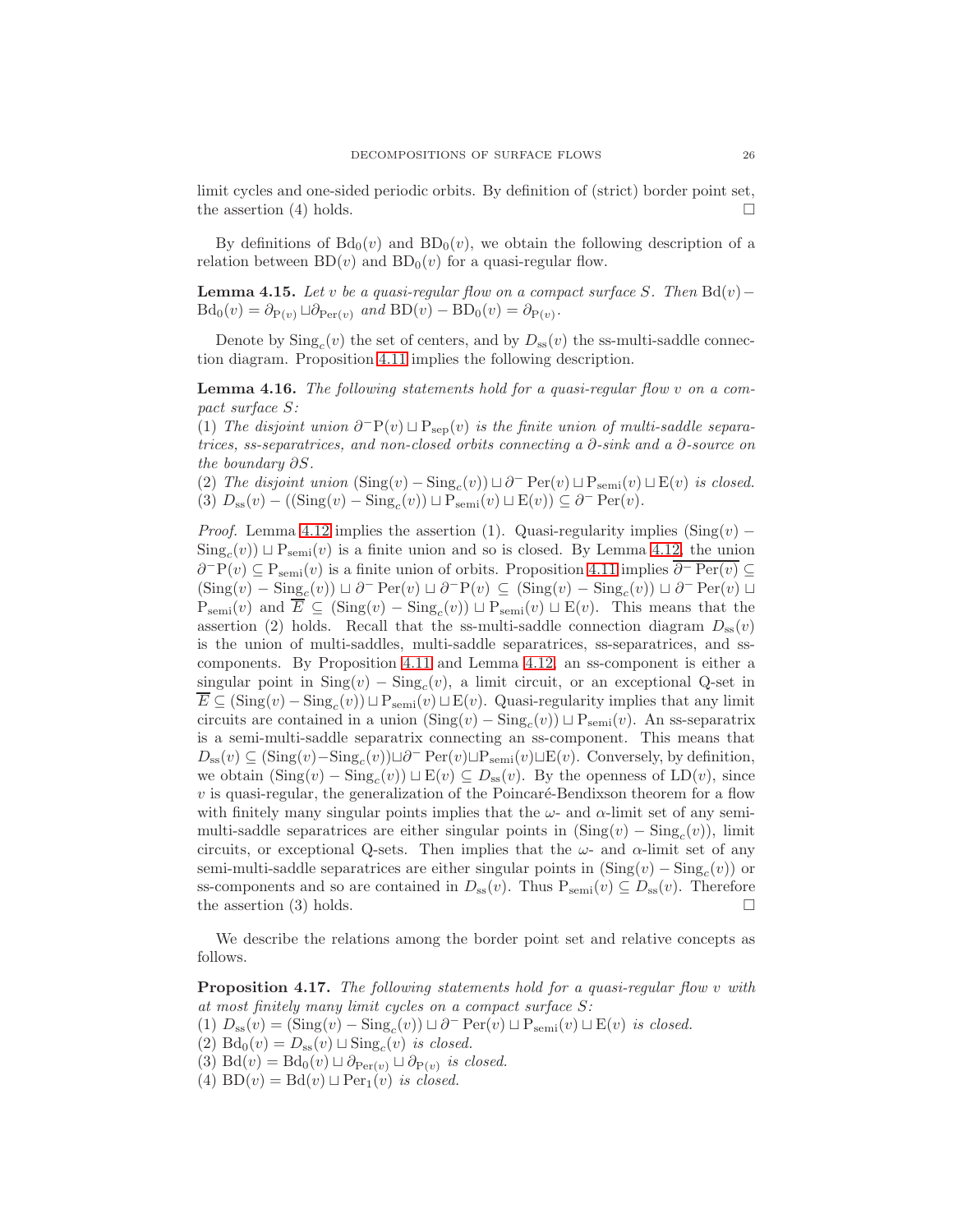

<span id="page-26-0"></span>FIGURE 11. A flow box near a non-singular point and a flow box near a multi-saddle.

*Proof.* By Lemma [4.12,](#page-22-0) the union  $\partial$ <sup>-</sup> Per(v) is the finite union of limit cycles. Lemma [4.16](#page-25-0) implies that the assertion (1) hold. Lemma [4.15](#page-25-1) implies that  $Bd(v)$  –  $Bd_0(v) = \partial_{P(v)} \sqcup \partial_{Per(v)}$ . From Lemma [4.12,](#page-22-0) since  $\partial^{\neg} P(v) \sqcup P_{sep}(v) = P_{semi}(v) \sqcup$  $\partial_{P(v)}$ , we have  $BD(v) = Sing(v) \sqcup \partial^{\dagger} Per(v) \sqcup \partial_{Per(v)} \sqcup Per_1(v) \sqcup \partial^{\dagger} P(v) \sqcup P_{sep}(v) \sqcup$  $E(v) = Sing(v) \sqcup \partial^-\operatorname{Per}(v) \sqcup \partial_{\operatorname{Per}(v)} \sqcup \operatorname{Per}_1(v) \sqcup P_{\operatorname{semi}}(v) \sqcup \partial_{\operatorname{P}(v)} \sqcup E(v)$ . By  $BD(v) =$  $Bd(v) \sqcup Per_1(v)$  we obtain  $Bd(v) = Sing(v) \sqcup \partial^-\operatorname{Per}(v) \sqcup \partial_{\operatorname{Per}(v)} \sqcup \operatorname{Per}(v)$  $\partial_{P(v)} \sqcup E(v)$  and so  $Bd_0(v) = Sing(v) \sqcup \partial^{-} Per(v) \sqcup P_{semi}(v) \sqcup E(v) = D_{ss}(v) \sqcup$  $\text{Sing}_c(v)$ . Therefore the assertion (2) holds. Lemma [4.15](#page-25-1) implies that the assertions  $(3)-(4)$  hold.

# 5. Decompositions of quasi-regular flows

Let  $v$  be a flow on a connected compact surface  $S$ . Recall that a non-trivial circuit is a multi-saddle circuit if it is contained in a multi-saddle connection. We show that each multi-saddle circuit is a limit circuit or is parallel to a periodic orbit. Precisely, we describe flows near the multi-saddle connection diagrams as follows.

<span id="page-26-1"></span>**Lemma 5.1.** Let  $v$  be a flow with finitely many singular points on a compact surface S and  $\gamma$  a multi-saddle connection. If there is a point  $x \in S - (\gamma \sqcup \text{LD}(v) \sqcup \text{E}(v))$ with  $\omega(x)\cap\gamma\neq\emptyset$  and  $\omega(x)\cap E(v) = \emptyset$ , then the  $\omega$ -limit set  $\omega(x)$  is a semi-attracting limit circuit with  $x \in \text{intP}(v)$  and  $\omega(x) \subseteq \overline{\text{intP}(v)} \cap \gamma$ .

*Proof.* Suppose that there is a point  $x \in S - (\gamma \sqcup \text{LD}(v) \sqcup \text{E}(v))$  with  $\omega(x) \cap \gamma \neq \emptyset$ and  $\omega(x) \cap E(v) = \emptyset$ . Then  $x \in P(v)$  and so  $int \overline{O(x)} = \emptyset$ . This implies that  $O(x) \cap \text{LD}(v) = \emptyset$ . If  $\omega(x) \cap \text{Per}(v) \neq \emptyset$ , then  $\omega(x)$  is a limit cycle and so  $\omega(x) \cap \gamma = \emptyset$ , which contradict  $\omega(x) \cap \gamma \neq \emptyset$ . Thus  $\omega(x) \subseteq \text{Sing}(v) \sqcup \text{P}(v)$ . Since  $|\text{Sing}(v)| < \infty$ , there is an open neighborhood U of  $\gamma$  such that  $(U - \gamma) \cap \text{Sing}(v) = \emptyset$ . Recall that  $\gamma$  is a compact one-dimensional cell complex. By  $\omega(x) \cap \gamma \neq \emptyset$ , since each singular point in  $\gamma$  is a multi-saddle, the intersection  $C := \omega(x) \cap \gamma$  is a one-dimensional cell complex without boundary. The flow box theorem implies that there is an open annulus A which consists of finitely many flow boxes and open disks as the right in Figure [11](#page-26-0) such that C is a boundary component of A. Since  $\omega(x) \cap \gamma \neq \emptyset$ , the  $\omega$ -limit set of a point in A is the semi-attracting limit circuit C. This means that  $x \in \text{intP}(v)$  and so that  $\omega(x) = C \subseteq \overline{\text{intP}(v)} \cap \gamma$  is a semi-attracting limit  $\Box$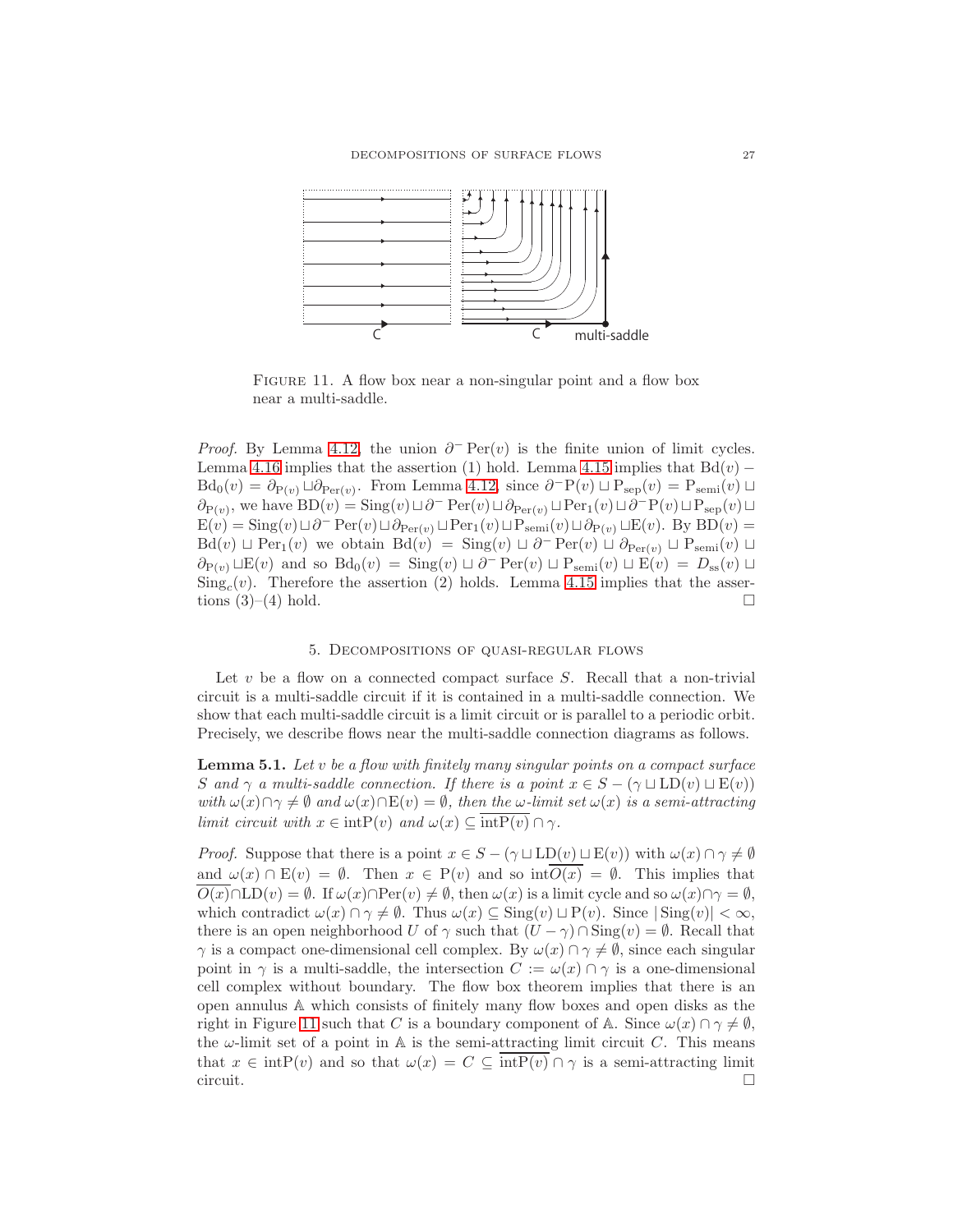

<span id="page-27-0"></span>FIGURE 12. A center disk, a sink disk, and a source disk



FIGURE 13. An operation  $C_t$ , an operation  $C_o$ , and an operation  $C_d$ 

<span id="page-27-1"></span>

<span id="page-27-2"></span>Figure 14. A flow box and a Cherry flow box

5.1. Surgeries for flows on surfaces. Recall that an invariant closed disk is a center disk if it is a union of one center and periodic orbits and is a neighborhood of the center. A closed disk is a sink (resp. source) disk if its boundary is a closed transversal and its interior consists of one sink (resp. source) and of orbit arcs of non-recurrent orbits (see Figure [12\)](#page-27-0).

Define an operation  $C<sub>o</sub>$  as cutting an essential periodic orbit and pasting one or two center disks, an operation  $C_d$  as removing an essential one-sided (resp. twosided) multi-saddle circuit and pasting a double covering (resp. two copies) of the multi-saddle circuit to the new boundary (resp. new two boundary components), and an operation  $C_t$  as cutting an essential closed transversal and pasting one sink disk and one source disk as in Figure [13.](#page-27-1) A Cherry flow box is a disk with orbit arcs on the figure to the right in Figure [14.](#page-27-2) A Cherry blow-up operation is replacing a flow box with a Cherry flow box. Denote by  $Ch<sub>l</sub>$  an inverse operation of a Cherry blow-up operation to a multi-saddle separatrix as shown in Figure [15.](#page-28-0) Cutting essential parts, we can reduce surface flows into spherical flows.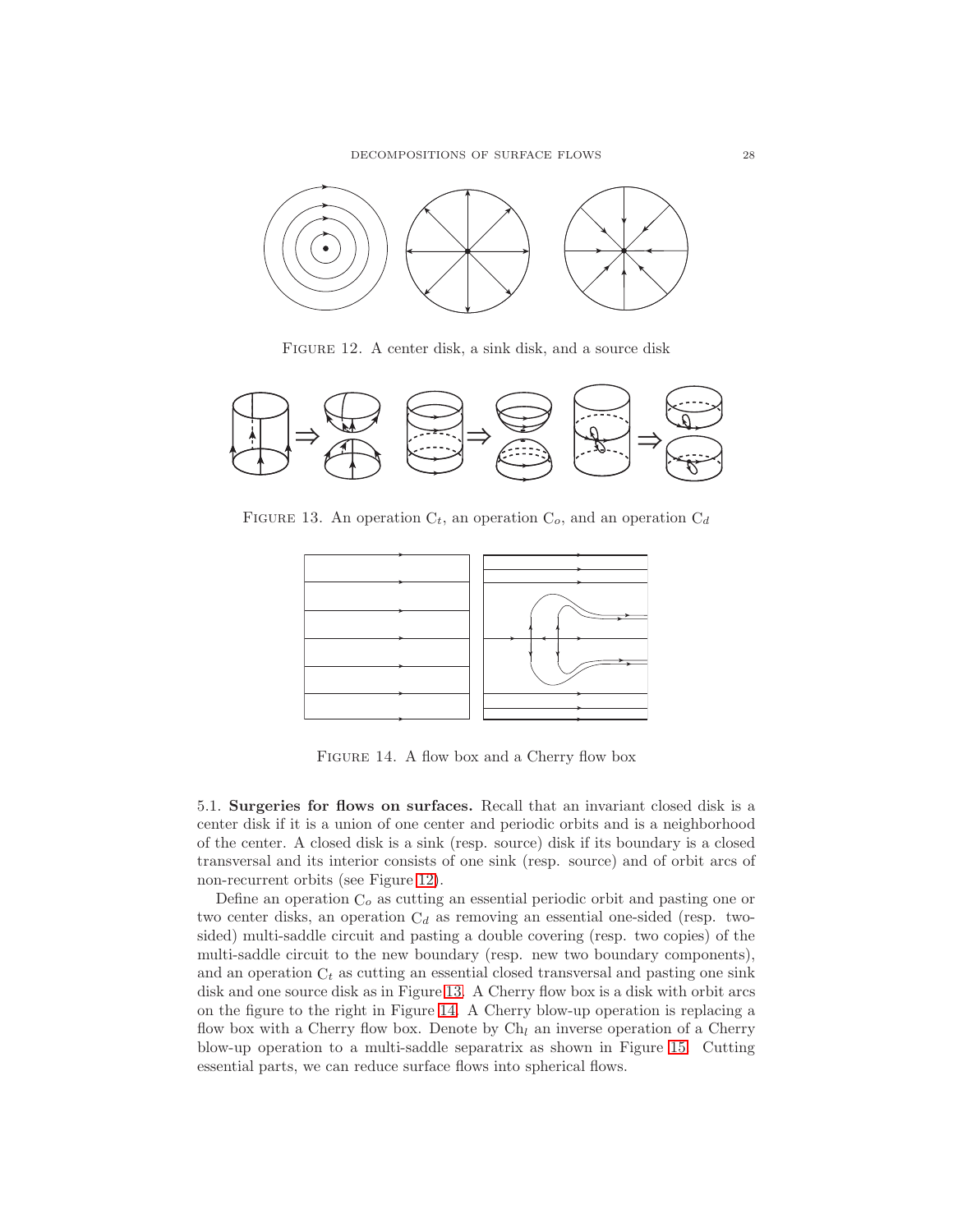

<span id="page-28-0"></span>FIGURE 15. Inverse operation of a Cherry blow-up operation  $\mathrm{Ch}_l$ to a separatrix from a  $k$ -saddle to a sink

<span id="page-28-1"></span>**Lemma 5.2.** Let v be a quasi-regular flow on a connected compact surface  $S$ ,  $S_o$ the resulting surface from S by applying an operation  $C_o$  as possible,  $S_d$  the resulting surface from  $S_o$  by applying an operation  $C_d$  as possible, and  $S_t$  the resulting surface from  $S_d$  by applying an operation  $C_t$  as possible. Then each connected component of the surface  $S_t$  is a subset of a sphere up to homeomorphism.

*Proof.* Removing  $(\partial)$ -)0-saddles, we may assume that there are no  $(\partial)$ -)0-saddles. Let  $v<sub>o</sub>$  be the resulting flow from v on S,  $v<sub>d</sub>$  be the resulting flow on the resulting surface  $S_d$  from  $v_o$  on  $S_o$ , and  $v_t$  be the resulting flow on the resulting surface  $S_t$  from  $v_d$ on  $S_d$ . Since S is compact, the surface  $S_o$  can be obtained by taking operations  $C_o$ finitely many times. By construction, the flow  $v<sub>o</sub>$  has no essential periodic orbits. Since S is compact, the surface  $S_d$  can be obtained by taking operations  $C_d$  finitely many times. By construction, the flow  $v_d$  has neither essential periodic orbits nor essential loops in  $D(v)$ . Since  $S_d$  is compact, the surface  $S_t$  can be obtained by taking operations  $C_t$  finitely many times. Then the flow  $v_t$  has neither essential closed transversals, essential loops in  $D(v)$ , nor essential periodic orbits. Since each Q-set intersects some essential closed transversal, the flow  $v_t$  has no Q-sets but consists of proper orbits. Replacing  $\partial$ -sinks (resp.  $\partial$ -sources) with pairs of a  $\partial$ -saddle and a sink (resp. a source) (see Figure [16\)](#page-29-0), we may assume that there are neither  $\partial$ -sinks nor  $\partial$ -sources on  $S_t$ . Then each singular point on the boundary  $\partial S_t$ is a multi-saddle. Let S' be the resulting closed surface from a connected component of  $S_t$  by collapsing all boundary components into singletons and  $v'$  the resulting flow on S'. By construction, it suffices to show that each connected component of  $S'$  is a subset of a sphere up to homeomorphism. Indeed, then each new singular point of  $v'$  is a multi-saddle. Quasi-regularity of  $v$  implies that each singular point of the resulting flow v ′ is either a multi-saddle, a sink, a source, or a center. Since each limit circuit is not essential (i.e. either null homotopic or parallel to the boundary ∂S′ ), collapsing disks each of whose boundary components is a limit circuit contained in the closure of an ss-separatrix into singletons and collapsing annuli  $A_i$  which are parallel to the boundary component of  $S$  and whose boundary components  $\partial A_i \setminus \partial S$  outside of the boundary  $\partial S'$  are limit circuits contained in the closure of ss-separatrices into singletons, we may assume that there are no ssseparatrices whose  $\omega$ - or  $\alpha$ -limit sets are limit circuits and that there are no periodic orbits which are parallel to the boundary. Then each separatrix connecting a sink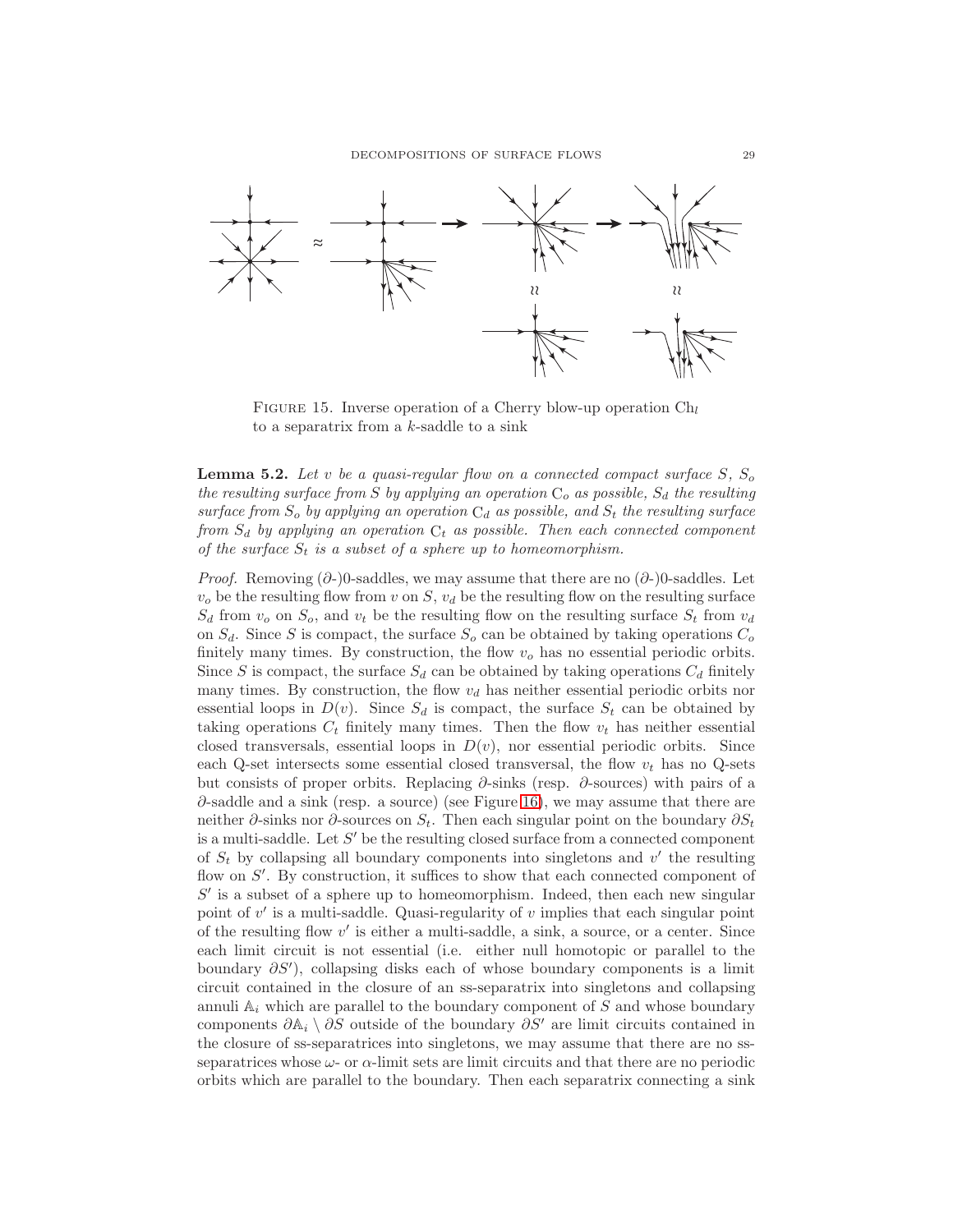

<span id="page-29-0"></span>FIGURE 16. Replacing a  $\partial$ -sink with a pair of a sink and a  $\partial$ -saddle

or a source does not belong to any multi-saddle connection, and each periodic orbit is null homotopic (i.e. contractible). For an ss-multi-saddle connection of  $v'$  with a k-saddle  $(k > 0)$  such that there is a separatrix from a source to it (resp. from it to a sink), applying the inverse operation of  $Ch_l$  to the separatrix, we obtain an ss-multi-saddle connection with a  $(k - 1)$ -saddle (see Figure [15\)](#page-28-0). Applying the operations finitely many times and removing 0-saddles, we may assume that there are no ss-separatrices connecting a multi-saddle and either a sink or a source. Therefore each semi-multi-saddle separatrix is a multi-saddle separatrix. Then each separatrix either connects a sink and a source or is contained in the multisaddle connection diagram  $D(v')$  of v'. By Lemma [5.1,](#page-26-1) the multi-saddle circuit is a limit circuit or is parallel to a periodic orbit. This means that each multisaddle connection of  $v'$  is null homotopic. Collapsing closed disks each of whose boundary components is contained in the multi-saddle connection diagram  $D(v')$ into singletons, the new singletons are either centers, sinks, or sources. Thus we may assume that  $D(v') = \emptyset$  and that each periodic orbit is null homotopic. Therefore v' consists of sinks, sources, centers, non-recurrent orbits, and null homotopic periodic orbits. In particular the indices of singular points are positive if exists. If there are no singular points, then there are non-contractible periodic orbits or non-closed recurrent orbits, which contradicts non-existence of non-contractible periodic orbits and non-closed recurrent orbits. Thus there are singular points, whose indices are positive. Then the Euler characteristic is positive. Hence the Poincaré-Hopf theorem implies that each connected component of the surface  $S'$  is a sphere or a projective plane.

We show that each connected component of  $S'$  is a sphere. Otherwise there is a connected component  $\mathbb P$  of  $S'$  is a projective plane. By the non-existence of multi-saddles, the Poincaré-Hopf theorem implies that there is a just one singular point on  $\mathbb{P}$ . Suppose that there is a center. Removing a small open center disk  $B$ , the complement  $\mathbb{P} - B$  is a Möbius band without singular points and so their first return map to a transverse closed arc is an orientation-reversing homeomorphism on a closed interval. Then it has a unique fixed point which corresponds to a onesided periodic orbit, which contradicts non-existence of essential periodic orbits. Suppose that there is a sink (resp. source). The Poincaré-Hopf theorem implies the  $\alpha$ -limit (resp.  $\omega$ -limit) set of each non-singular point is a periodic orbit. Since there is only one singular point, which is a sink (resp. source), there is a closed disk B whose boundary is a periodic orbit and whose interior is the unstable manifold of the sink (resp. the stable manifold of the source) and so the complement  $\mathbb{P} - \text{int}B$ is a Möbius band without singular points, because the periodic orbit  $\partial B$  is not essential. The same argument implies the contradiction.

Thus each connected component of  $S_t$  is a subset of a sphere.

Note that the operation  $C_d$  is necessary in the previous lemma (see Figure [17\)](#page-30-0).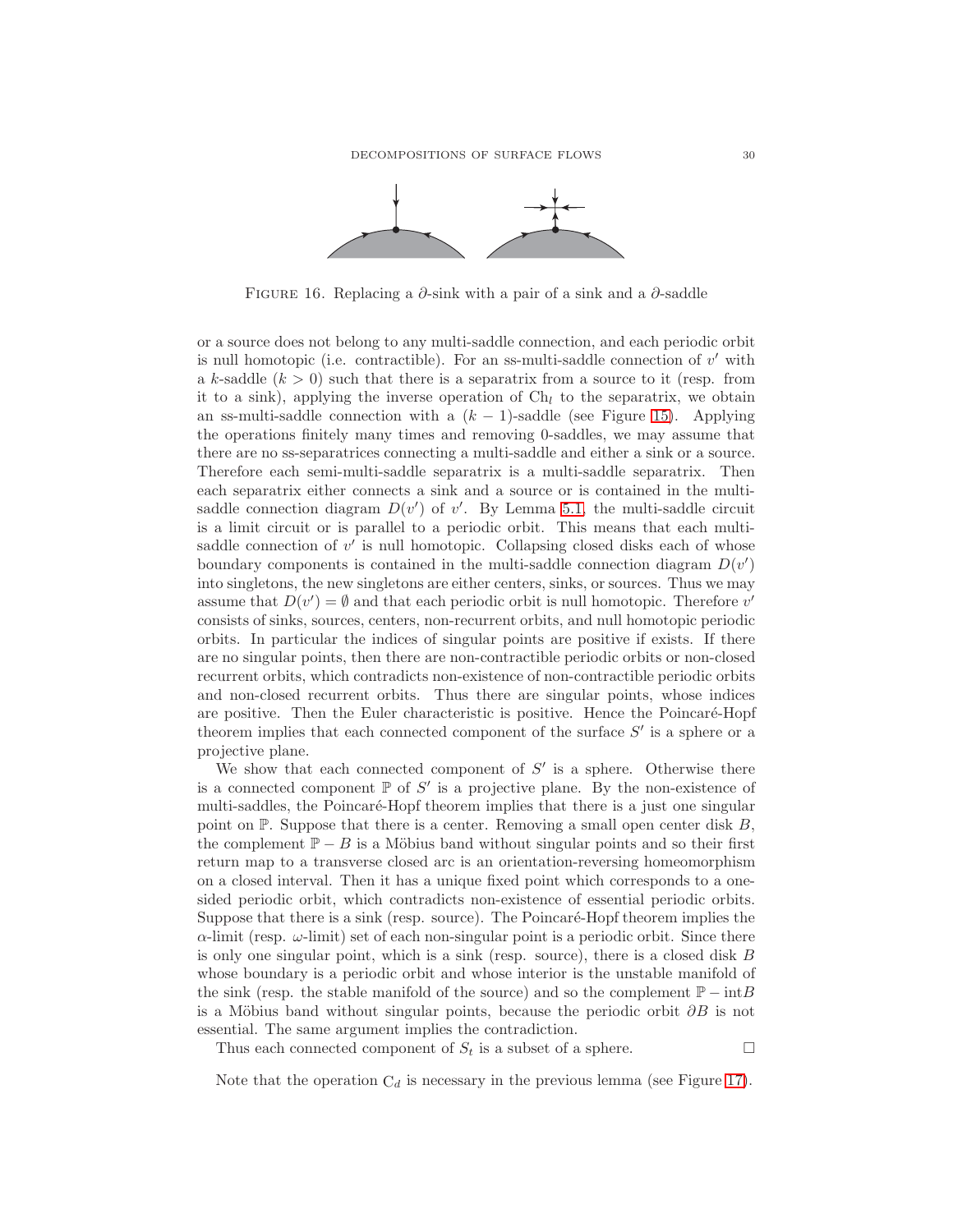

<span id="page-30-0"></span>FIGURE 17. A flow on a torus with heteroclinic multi-saddle separatrices but without essential closed transversals or essential periodic orbits

5.2. Decomposition of quasi-regular flow using the strict border set. For a quasi-regular flow v on a compact surface, recall that  $Bd(v) = Sing(v) \sqcup \partial^- \text{Per}(v) \sqcup$  $\partial_{\text{Per}(v)} \Box \text{Per}(v) \Box \partial_{\text{Per}(v)} \Box E(v)$  is the union of singular points, the closure of the union of limit cycles, periodic orbits on ∂S, semi-multi-saddle separatrices, separatrices between a  $\partial$ -source and a  $\partial$ -sink on the boundary  $\partial S$ , and exceptional orbits. Since  $\partial S \subseteq \text{Bd}(v)$  for any quasi-regular flow v on a compact surface S, we describe the complement of the strict border point set  $Bd(v)$  as follows.

<span id="page-30-1"></span>**Theorem 5.3.** Each connected component of  $S - \text{Bd}(v)$  for a quasi-regular flow v on a compact surface  $S$  is one of the following invariant open subsets exclusively: (1) A flow box in  $P(v)$ , whose orbit space is an open interval,

(2) An annulus in  $P(v)$ , whose orbit space is a circle,

(3) A torus in  $Per(v)$ , whose orbit space is a circle,

(4) A Klein bottle in  $Per(v)$ , whose orbit space is an open interval.

(5) An annulus in  $Per(v)$ , whose orbit space is an interval,

- (6) A Möbius band in  $Per(v)$ , whose orbit space is an interval, or
- (7) An essential subset in  $LD(v)$ , whose orbit class space is a singleton. Moreover, the following statements hold:

(a) The  $\omega$ -limit (resp.  $\alpha$ -limit) set of a point in a connected component in P(v)

 $Bd(v)$  is the  $\omega$ -limit (resp.  $\alpha$ -limit) set of any point in the connected component.

(b) The closure of a point in a connected component in  $LD(v)$  is the closure of any point in the connected component.

(c) The boundary  $\partial O(x)$  of a point  $x \in LD(v)$  consists of finitely many multi-saddle separatrices and singular points.

(d) Any boundary component of a connected component of  $S - \text{Bd}(v)$  which does not intersect  $E(v)$  is a finite union of closed orbits and multi-saddle separatrices.

*Proof.* Lemma [4.12](#page-22-0) implies that the complement  $S - \text{Bd}(v)$  is open. Since the boundary  $\partial S$  is contained in Bd(v), taking the double of a manifold if necessary, we may assume that  $S$  is closed. We deform the flow  $v$  on  $S$  by following operations which preserve the complement  $S - \text{Bd}(v)$ : Replacing each orbit in  $\partial_{P(v)}$  by a  $\partial$ -0saddle with two ss-separatrices, we may assume that  $\partial_{P(v)} = \emptyset$ . Replacing  $\partial_{Per(v)}$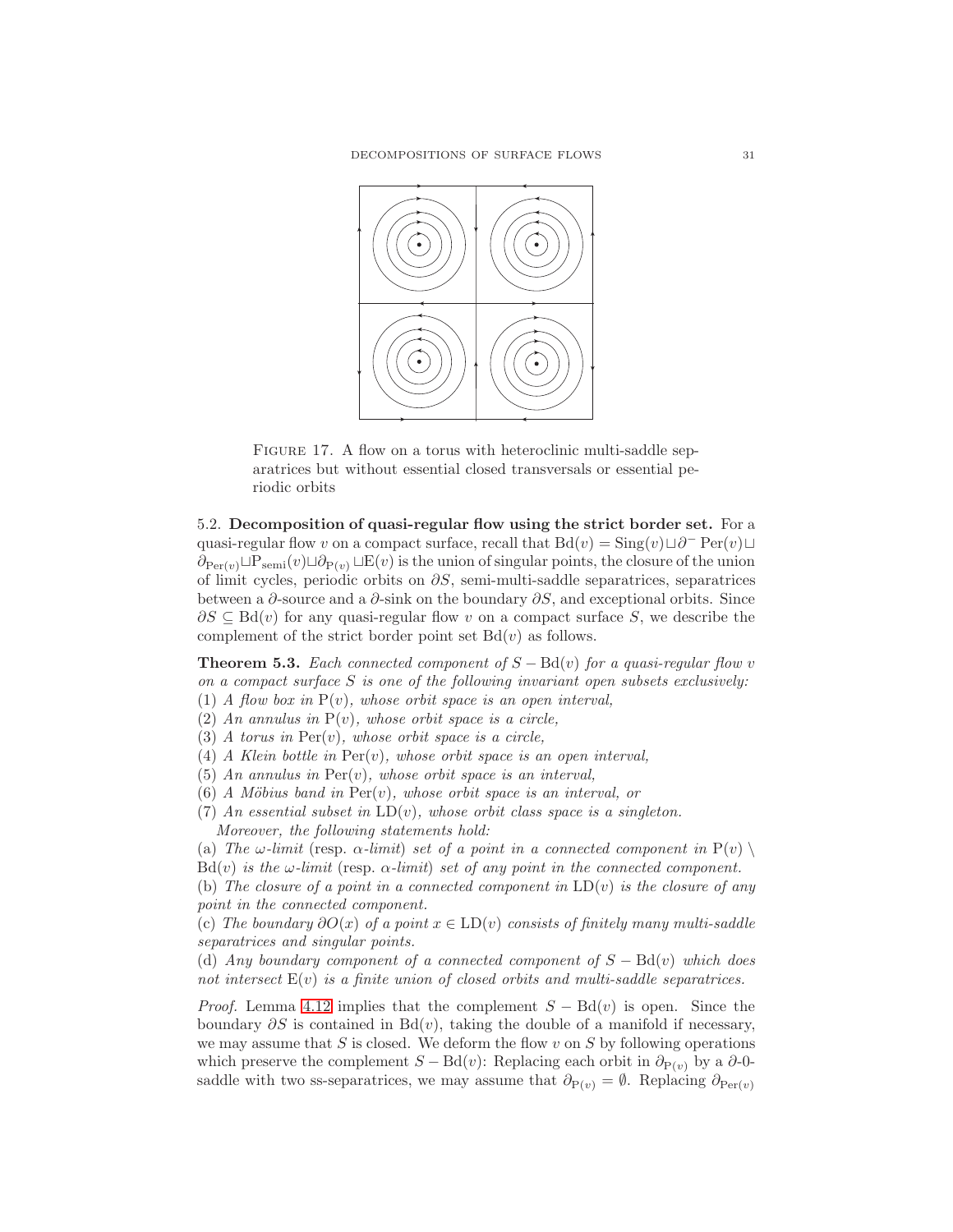with centers, we may assume that  $\partial_{\text{Per}(\nu)} = \emptyset$ . Replacing  $\partial$ -sinks (resp.  $\partial$ -sources) with pairs of a  $\partial$ -saddle and a sink (resp. a source) as in Figure [16,](#page-29-0) we may assume that there are neither  $\partial$ -sinks nor  $\partial$ -sources.

Fix a connected component U of  $S - \text{Bd}(v)$ . Proposition [4.13](#page-23-0) implies that the open subset U is contained in either int  $\text{Per}(v)$ , int $(\text{P}(v) - \text{P}_{\text{sep}}(v))$ , or  $\text{LD}(v)$ . Suppose that  $U \subseteq LD(v)$ . Since  $LD(v)$  is open, fix a point  $x \in U$  and a transverse arc  $I \subset U$  where x is the interior point in I. Since x is non-closed recurrent, by Lemma [3.5,](#page-14-1) taking a small transverse arc if necessary, by the waterfall construction, there is a closed transversal in U. By Lemma [3.6,](#page-14-2) the closed transversal is essential and so is U. Then U is desired in the case (7). Suppose that  $U \subseteq \text{int Per}(v)$ . If  $\partial U = \emptyset$ , then U is either a torus or a Klein bottle and so is desired in the case (3) or (4). Thus we may assume that  $\partial U \neq \emptyset$ . Then U is an open annulus or an open Möbius band and so is desired in the case  $(5)$  or  $(6)$ . Suppose that  $U \subseteq \text{int}(P(v)-P_{\text{sep}}(v))$ . The  $\omega$ -limit (resp.  $\alpha$ -limit) set of each point in U is either an exceptional Q-set, a limit circuit, or a sink (resp. a source). We deform the flow v on  $S$  by following operations which preserve  $U$ : Cutting an essential periodic orbit and pasting one or two center disks (i.e. taking operation  $C<sub>o</sub>$ ), by induction, we may assume that each periodic orbit is null homotopic. Cutting limit cycles and collapsing the new boundary components into singletons if necessary, we may assume that there are no limit cycles on  $\partial U$ . Removing multi-saddle circuits in  $Bd(v)$ , taking the metric completion, and collapsing the new boundary components into singletons, we may assume that there are no multi-saddle circuits in  $Bd(v)$ , by replacing S with the resulting surface  $S_{\text{col}}$ . Here a new boundary component is a connected component of  $S_1 - (S - \Gamma)$  where  $\Gamma$  is the union of multi-saddle circuits in Bd(v) and  $S_1$  is the metric completion of  $(S - \Gamma)$ . In particular, there are neither limit circuits nor self-connected multi-saddle separatrices on S. By construction, new singletons are either sinks, sources, centers, or multi-saddles. Cutting the closures of multi-saddle separatrices and collapsing new boundary components into singletons, we may assume that there are no multi-saddle connection separatrices on  $\partial U$ . Note U contains no multi-saddles. Then the  $\omega$ -limit (resp.  $\alpha$ -limit) set of each point in  $U$  is either an exceptional Q-set or a sink (resp. a source).

Suppose that  $\overline{U} \cap E(v) = \emptyset$ . The  $\omega$ -limit (resp.  $\alpha$ -limit) set of each point in U is a sink (resp. a source). Fix a sink s which is the  $\omega$ -limit set of a point in U and a small closed transversal  $\gamma$  which is a boundary of a sink disk of the sink s. If  $\gamma$  is contained in U, then U is an open annulus in  $P(v)$  and so is desired in the case (2). Thus we may assume that  $\gamma$  is not contained in U. Then there are separatrices  $O_i$ between the sink s and multi-saddles such that  $O_i \subset \partial U$ . Since each multi-saddle in  $\partial U$  connects with a sink or a source, the boundary  $\partial U$  consists of sinks, sources, multi-saddles, and semi-multi-saddle separatrices from sinks or to sources. Taking a double of  $\overline{U}$  if necessary, the resulting flow on the resulting closed surface consists of sinks, sources, 0-saddles, and non-recurrent orbits. Since the index of each singular point is non-negative, the existence of both a sink and a source and the Poincaré-Hopf theorem imply that the double is a sphere and there are exactly one sink and one source except 0-saddles on the double. This means  $U$  is an invariant open flow box in  $P(v)$  and so is desired in the case (1).

Thus we may assume that  $\overline{U} \cap E(v) \neq \emptyset$ . This implies that S is not spherical. We deform the flow v on S by following operations which preserve U: Applying an operation  $C_d$  as possible, we may assume that the flow v has neither essential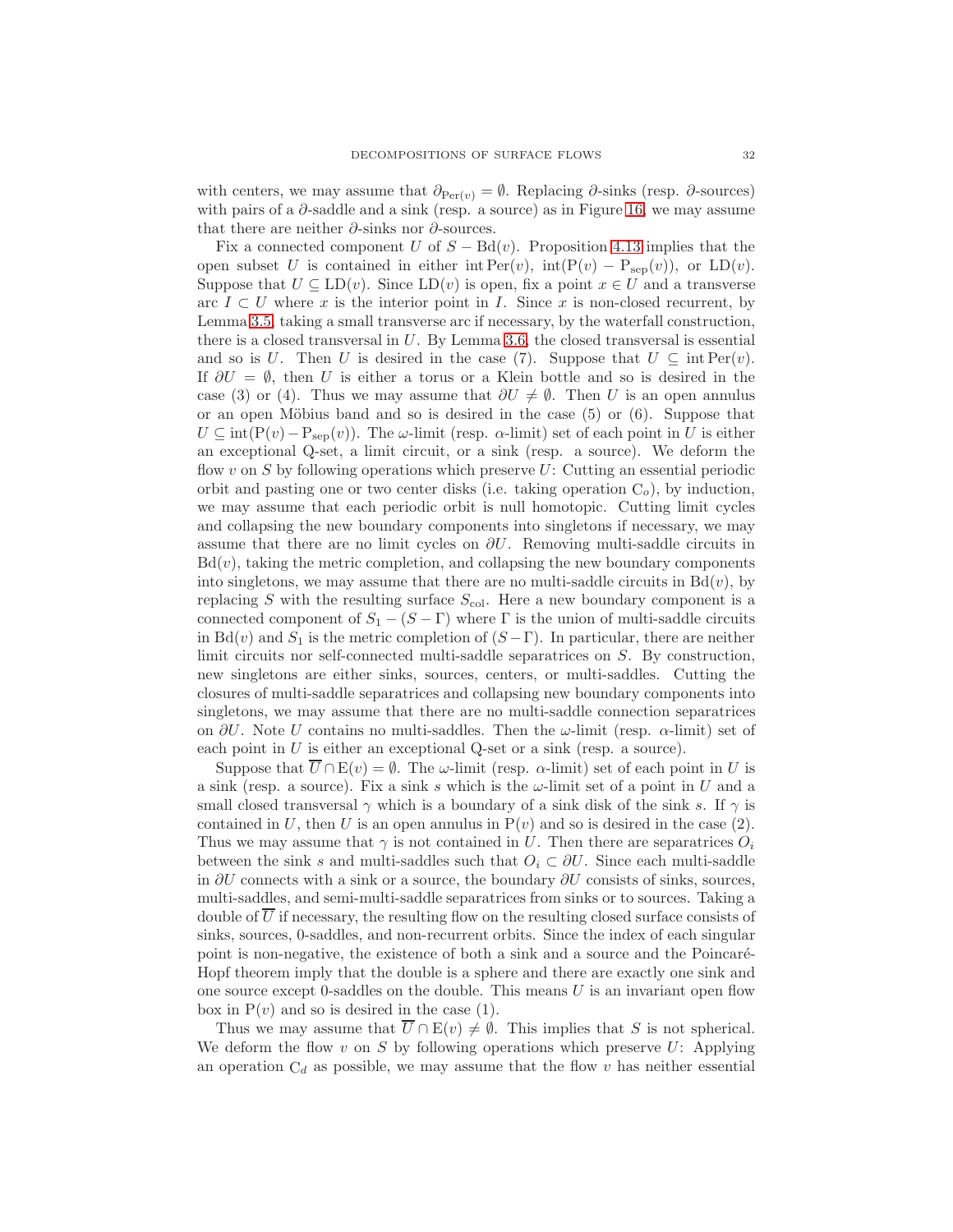periodic orbits nor essential loops in  $D(v)$ . Cutting an essential closed transversal in  $LD(v)$  and pasting one sink disk and one source disk, we may assume that  $LD(v) = \emptyset.$ 

We show that U is an invariant flow box in  $P(v)$  desired in the case (1), by cutting U into small open flow boxes. Indeed, cutting an essential closed transversal  $\gamma_i$  intersecting  $E(v)$  and pasting one sink disk and one source disk (i.e. applying an operation  $C_t$ ) as possible, let T be the resulting surface from S, w the resulting flow, and  $U^-\subseteq T$  the resulting subset of  $U\setminus\bigcup_i\gamma_i$ . By Lemma [5.2,](#page-28-1) the resulting surface T is spherical. Let  $U_k$  be the connected components of  $U^-$  with  $U^- = \bigsqcup_k U_k$ . Denote by  $\tilde{U}$  (resp.  $\tilde{U}_k$ ) the saturation of  $U^-$  (resp.  $U_k$ ) by w. By construction, each connected component  $\tilde{U}_k$  of  $\tilde{U}$  is an open flow box such that  $\omega(x) = a$  and  $\alpha(x) = b$ for the new sink a and the new source b. Then each connected component  $U_k$  of  $U\setminus\bigcup_i\gamma_i$  is an invariant open flow box each of whose vertical boundary components is a closed interval in an essential closed transversal  $\gamma_i$ . In other words, each connected component  $U_k$  has one  $\alpha$ -vertical boundary and one  $\omega$ -vertical boundary. Since U is constructed by pasting one  $\alpha$ -vertical boundary and one  $\omega$ -vertical boundary of  $U_k$  as possible, we have U is an invariant open flow box in  $P(v)$  and so is desired in the case (1). This complete the classification of connected components of the complement  $S - \text{Bd}(v)$ .

By Proposition [4.14,](#page-24-0) the strict border point set  $BD(v)$  consists of singular points, one-sided periodic orbits, semi-multi-saddle separatrices, separatrices on ∂S between ∂-sources and ∂-sinks, the closure of the union of limit cycles, and finitely many exceptional Q-sets. Moreover, the union  $Bd(v) \sqcup LD(v)$  consists of finitely many orbit classes. Then the set difference  $Bd(v) - E(v)$  consists of finitely many proper orbits. Fix a connected component U of  $(P(v) \sqcup LD(v)) \setminus BD(v)$  and a point  $x \in U$ . Suppose that  $x \in \text{LD}(v)$ . Proposition 2.2 [\[47\]](#page-57-6) implies that  $U \subseteq \text{LD}(v)$ and  $\overline{O(x)} = \overline{O(y)}$  for any  $y \in U$ . This implies the assertion (b). Lemma [3.2](#page-12-0) and Proposition [4.5](#page-20-2) imply that the intersection  $BD(v) \cap \partial^+ \overline{O(x)} \subseteq \partial^+ LD(v) \subseteq$  $\partial$ <sup>-</sup> Sing $(v)$   $\Box$  $\partial$ <sup>-</sup> $P(v)$  consists of finitely many multi-saddle separatrices and singular points. This implies the assertion (c). Thus we may assume that  $x \in P(v) \setminus BD(v)$ . Suppose that  $\omega(x) \cap E(v) \neq \emptyset$ . Then U is an invariant flow box. By the construction above, the  $\omega$ -limit sets of any point in U is the exceptional Q-set  $\omega(x)$ . Thus we may assume that  $\bigcup_{y\in U}\omega(y)\cap E(v) = \emptyset$ . By symmetry, we may assume that  $\bigcup_{y\in U}\alpha(y)\cap E(v)=\emptyset$ . From Poincaré-Bendixson theorem for a flow with finitely many singular points, the  $\omega$ -limit set  $\omega(y)$  of any point  $y \in U$  is either a sink, a  $\partial$ -sink, or a semi-attracting limit circuit. By the flow fox theorem, the  $\omega$ -limit set  $\omega(z)$  of each point z in some small neighborhood of any point  $y \in U$  corresponds to  $\omega(y)$ . The open condition implies that the  $\omega$ -limit set  $\omega(y)$  of any point  $y \in U$  corresponds to  $\omega(x)$ . By symmetry, the  $\alpha$ -limit set  $\alpha(y)$  of any point  $y \in U$  corresponds to  $\alpha(x)$ . This implies the assertion (a).

By Lemma [4.12,](#page-22-0) we obtain BD $(v)$  –  $E(v)$  = Sing $(v) \sqcup \partial^{\mathsf{-}} \text{Per}(v) \sqcup \partial_{\text{Per}(v)}$  $Per_1(v) \sqcup \partial^{-}P(v) \sqcup P_{sep}(v)$ . Let U be a connected component of  $S - Bd(v)$  and ∂ a connected component of  $\partial U$  with  $E(v) \cap \partial = \emptyset$ . Then  $\partial \subseteq BD(v) - E(v) =$  $\text{Sing}(v) \sqcup \partial^- \text{Per}(v) \sqcup \partial_{\text{Per}(v)} \sqcup \text{Per}_1(v) \sqcup \partial^- \text{P}(v) \sqcup \text{P}_{\text{sep}}(v)$ . If  $\text{Per}(v) \cap \partial \neq \emptyset$ , then the connectivity of  $\partial$  implies that  $\partial$  is a periodic orbit and so that the assertion (d) holds. Thus we may assume that  $\partial \subseteq \text{Sing}(v) \sqcup \partial^{-}P(v) \sqcup P_{\text{sep}}(v)$ . From Lemma [4.12,](#page-22-0) the union  $\text{Sing}(v) \sqcup \partial^{-}P(v) \sqcup P_{\text{sep}}(v)$  is a finite union of singular points and multi-saddle separatrices. Therefore the assertion (d) holds.  $\Box$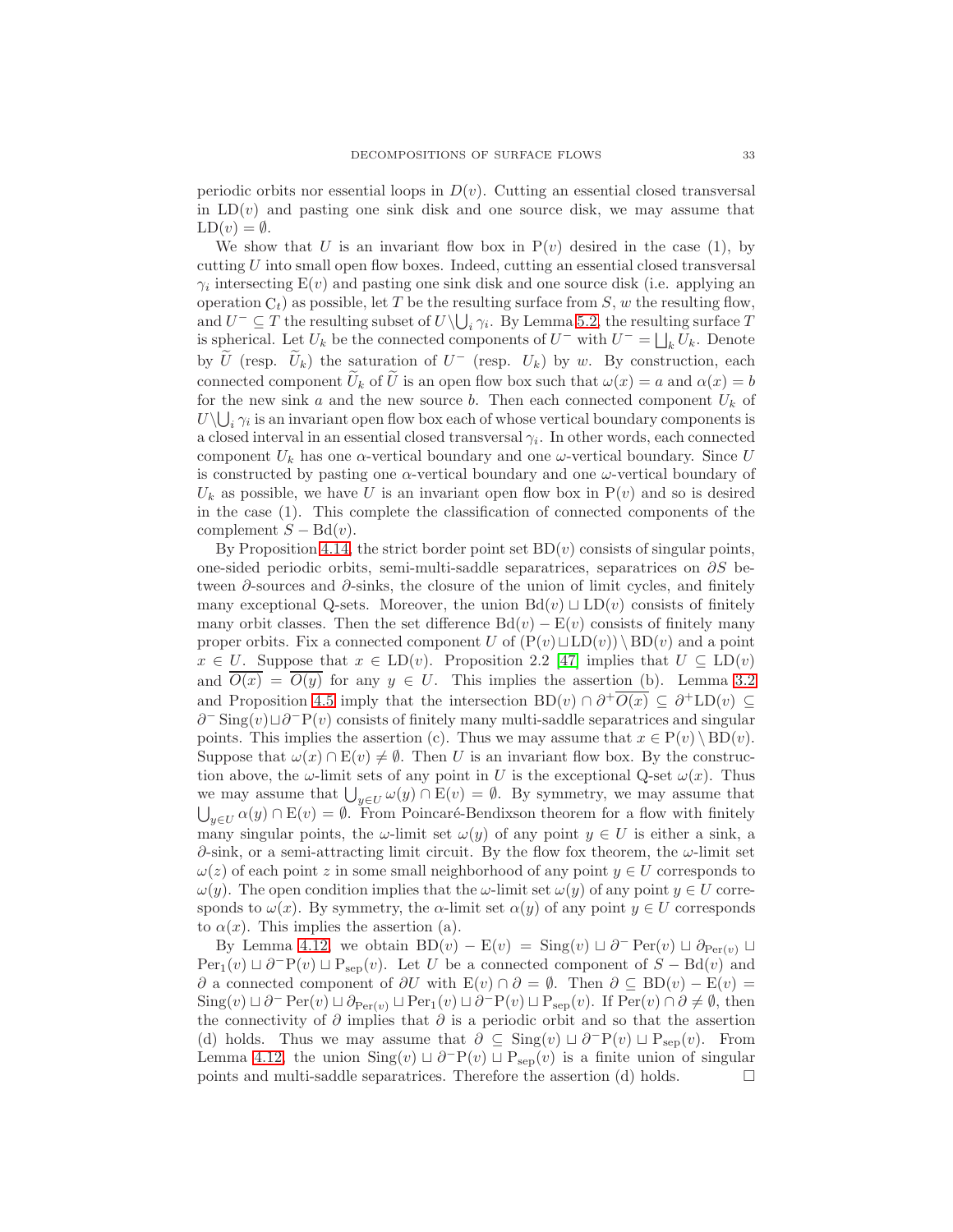

<span id="page-33-0"></span>FIGURE 18. A flow box, a periodic annulus, and an open transverse annulus

5.3. Proof of Theorem [A.](#page-3-0) Let  $v$  be a regular-like flow on a compact surface  $S$ . By Lemma [4.15,](#page-25-1) we have  $Bd(v) - Bd_0(v) = \partial_{Per(v)} \sqcup \partial_{P(v)}$ . Therefore Theorem [A](#page-3-0) is followed from Theorem [5.3.](#page-30-1)

5.4. Description of components of the decompositions and their boundaries.

5.4.1. Vertical boundary of an invariant open subset by flows. For an invariant open subset A, define the vertical boundary  $\partial_{\perp} A$  of A as follows:

$$
\begin{aligned} \partial_{\perp}^{\alpha}A &:= (\bigcup_{x \in A} \alpha(x)) \setminus A \\ \partial_{\perp}^{\omega}A &:= (\bigcup_{x \in A} \omega(x)) \setminus A \\ \partial_{\perp}A &:= \partial_{\perp}^{\alpha}A \cup \partial_{\perp}^{\omega}A \end{aligned}
$$

We call that  $\partial_{\perp}^{\alpha}A$  (resp.  $\partial_{\perp}^{\alpha}A$ ,  $\partial_{\perp}A$ ) is the  $\alpha$ -vertical (resp.  $\omega$ -vertical, vertical) boundary. For an oriented invariant flow box  $B \cong \mathbb{D}$ , the  $\alpha$ -vertical (resp.  $ω$ -vertical) boundary  $\partial_{\perp}^{\alpha}B$  (resp.  $\partial_{\perp}^{\omega}B$ ) is the boundary component of  $\partial_{\perp}B$  corresponding to  $\{0\} \times (0,1)$  (resp.  $\{1\} \times (0,1)$ ) (see the figure to the left in Figure [18\)](#page-33-0). For an open periodic annulus  $B \cong \mathbb{A}_{\widetilde{+}}$ , the vertical boundary components are empty (i.e.  $\partial_{\perp}^{\alpha}B = \partial_{\perp}^{\alpha}B := \emptyset$ ). For an open transverse annulus  $B \cong \mathbb{A}$ , the  $\alpha$ -vertical (resp.  $\omega$ -vertical) boundary  $\partial_\perp^\alpha B$  (resp.  $\partial_\perp^\omega B$ ) is the boundary component of  $\partial_\perp B$ corresponding to  $\{(\cos \theta, \sin \theta) \mid \theta \in [0, 2\pi]\}$  (resp.  $\{(2 \cos \theta, 2 \sin \theta) \mid \theta \in [0, 2\pi]\})$ ) (see the figure to the right in Figure [18\)](#page-33-0).

5.4.2.  $\alpha'(x)$ -limit sets and  $\omega'$ -limit sets of points and orbits. Define  $\alpha'(x)$  and  $\omega'(x)$ for a point  $x \in X$  as follows [\[5,](#page-56-22) [22\]](#page-56-19):

$$
\alpha'(x) := \alpha(x) \setminus O(x)
$$
  

$$
\omega'(x) := \omega(x) \setminus O(x)
$$

We call  $\alpha'(x)$  the  $\alpha'$ -limit set of x and  $\omega'(x)$  the  $\omega'$ -limit set of x. For a subset  $A \subseteq S$ , define  $\alpha'(A)$  and  $\omega'(A)$  as follows:

$$
\alpha'(A) := \bigcup_{x \in A} \alpha'(x)
$$

$$
\omega'(A) := \bigcup_{x \in A} \omega'(x)
$$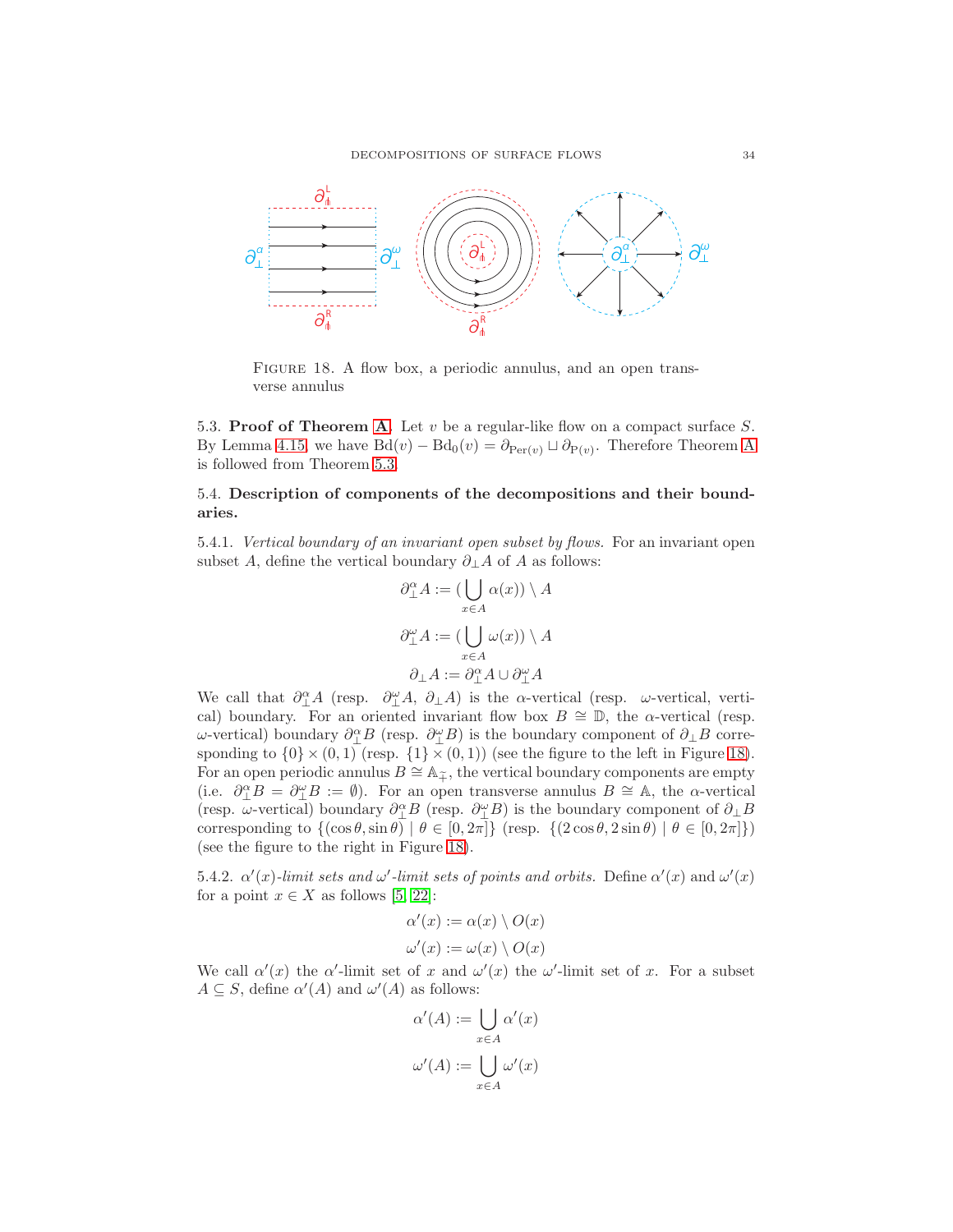

<span id="page-34-0"></span>FIGURE 19. A flow on an orientable closed surface with genus two is obtained by glueing a pair of two circuits labelled by  $x_1 \sqcup O_1$ and a pair of two circuits labelled by  $x_2 \sqcup O_2$ .

Then  $\alpha'(O) = \alpha(O) \setminus O$  and  $\omega'(O) = \omega(O) \setminus O$  for an orbit O. As mentioned, the definition of  $\alpha'(p)$  (resp.  $\omega'(p)$ ) by Buendía and Lópes is slightly different from the original one, cf. [\[22,](#page-56-19) [26,](#page-56-20) [27\]](#page-56-21) but these definitions correspond for proper orbits. Note that an orbit O is closed if and only if  $\alpha'(O) = \emptyset$  (resp.  $\omega'(O) = \emptyset$ ). Since flows of finite type have no non-proper orbits, two definition of  $\alpha'(p)$  (resp.  $\omega'(p)$ ) by Buendía and Lópes and by the original one, cf.  $[22, 26, 27]$  $[22, 26, 27]$  $[22, 26, 27]$  correspond to each other for flows of finite type.

5.4.3. Transverse boundary of an invariant open subset by flows. Recall that a subset is locally connected if each point in it have a small open connected neighborhood. For an invariant open subset A with locally connected boundary, define the transverse boundary  $\partial_{\ln}A$  of A as follows: Put  $\Gamma := \bigcup_{x \in A} \alpha'(x) \cup \omega'(x)$ . Let  $S_1$  be the metric completion of  $S - \Gamma$ ,  $\partial := S_1 - (S - \Gamma)$  the new boundary of  $S_1$ , and  $\pi: S_1 \to S$  the natural continuous surjection associated to the metric completion such that a restriction  $\pi|_{\partial} : \partial \to \Gamma$  is an immersion except singular points and a restriction  $\pi_{S_1-\partial}: S_1-\partial \to S-\Gamma$  is an identity mapping. Here a mapping f is an immersion except singular points if the restriction to the complement of the inverse image of the singular point set is injective. Then we define

$$
\partial_{\pitchfork} A := \pi \left( \partial_{S_1} A - (\alpha_{v_1}'(A) \cup \omega_{v_1}'(A)) \right) = \pi \left( \partial_{S_1} A - \bigcup_{x \in A} (\alpha_{v_1}'(x) \cup \omega_{v_1}'(x)) \right)
$$

where  $v_1$  is the resulting flow on  $S_1$  induced by v,  $\partial_{S_1}A$  is the boundary of A in  $S_1$ ,  $\alpha'_{v_1}(x)$  is the  $\alpha'$ -limit set of x with respect to  $v_1$ , and  $\omega'_{v_1}(x)$  is the  $\omega'$ limit set of x with respect to v<sub>1</sub>. Note that  $\partial_{\ln}A \cap \partial_{\perp}A \neq \emptyset$  in general and that metric completions are necessary to define the transverse boundary. In fact, there is a flow on an orientable closed surface  $\Sigma_2$  with genus two which consists of two singular points  $x_1$  and  $x_2$  and non-recurrent orbits with the strict border point set  $BD(v) = \bigsqcup_{i=1}^{2} x_i \sqcup \bigsqcup_{i=1}^{5} O_i$  such that the complement  $\Sigma_2 - BD(v)$  is an invariant flow box U as in Figure [19](#page-34-0) with  $\partial_{\uparrow} U \cap \partial_{\perp} U = \bigsqcup_{i=1}^{2} x_i \sqcup \bigsqcup_{i=1}^{2} O_i \neq \emptyset$  and  $\partial_{\uparrow} U = \bigsqcup_{i=1}^{2} x_i \sqcup \bigsqcup_{i=1}^{5} O_i \supsetneq O_3 \sqcup O_4 \sqcup O_5 = \partial U - \bigcup_{x \in U} (\alpha'(x) \cup \omega'(x)) = \partial U - \partial_{\perp} U$ .

5.4.4. Left and right transverse boundary components of canonical regions. Let v be a quasi-regular flow with  $E(v) = \emptyset$  on a compact surface. For an oriented invariant flow box  $B \cong \mathbb{D}$ , denote by  $\partial_{\theta}^L B$  (resp.  $\partial_{\theta}^R B$ ) the image by the mapping  $\pi$  in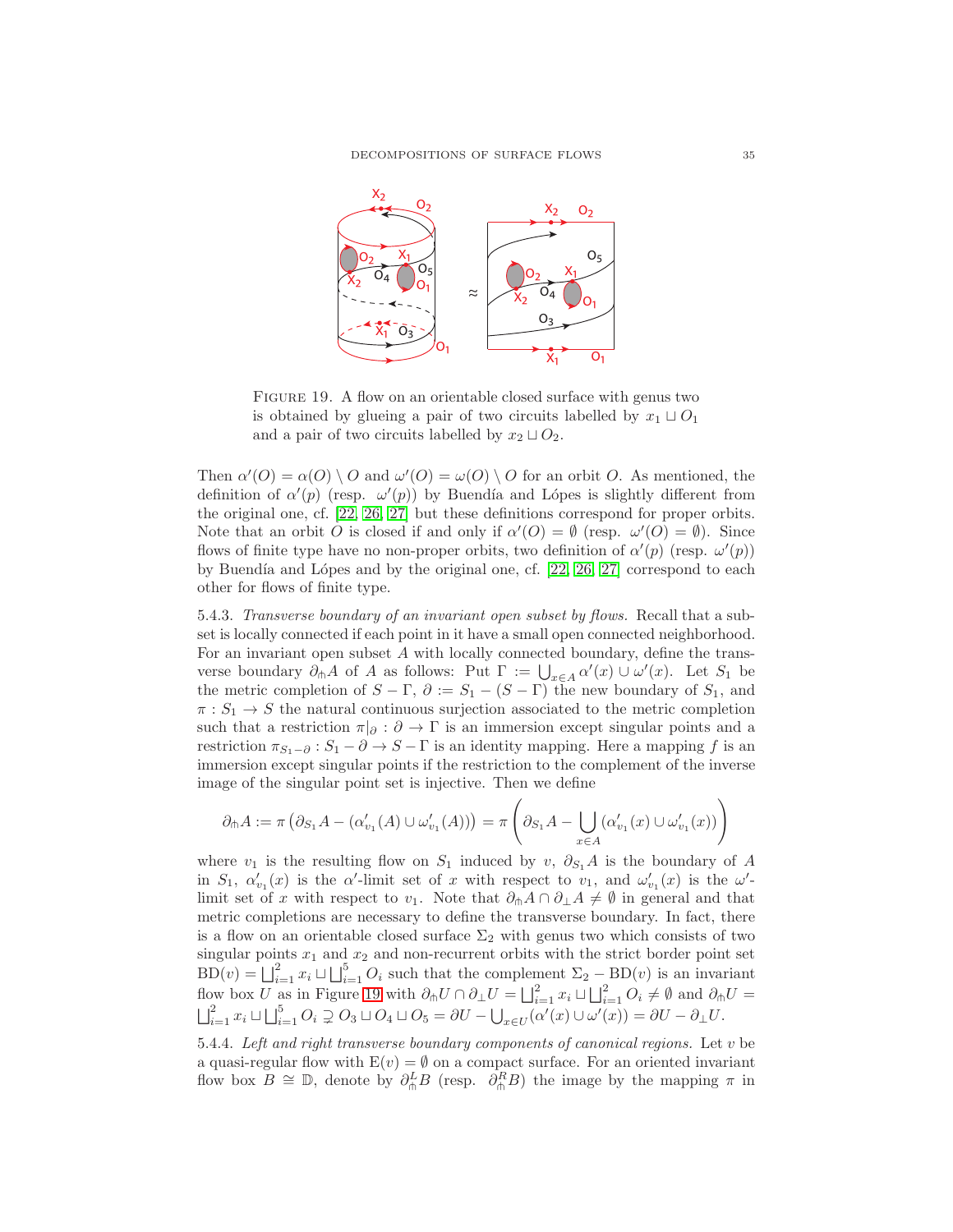the previous subsection of the boundary component of  $\partial_{S_1}B - (\alpha'_{v_1}(B) \cup \omega'_{v_1}(B))$ corresponding to  $(0,1) \times \{0\}$  (resp.  $(0,1) \times \{1\}$ ) (see the figure to the left in Figure [18\)](#page-33-0). By definition, we have  $\partial_{\phi}B = \partial_{\phi}^{L}B \cup \partial_{\phi}^{R}B$ . For an open periodic annulus  $B \cong A$ , denote by  $\partial_{\phi}^L B$  (resp.  $\partial_{\phi}^R B$ ) the boundary component of  $\partial_{\phi} B$ corresponding to  $\{(\cos \theta, \sin \theta) \mid \theta \in [0, 2\pi]\}$  (resp.  $\{(2 \cos \theta, 2 \sin \theta) \mid \theta \in [0, 2\pi]\}$ ) (see the figure to the middle in Figure [18\)](#page-33-0). For an open transverse annulus  $B \cong A_{\tilde{+}}$ , define  $\partial_{\phi}^L B = \partial_{\phi}^R B := \emptyset$ . We call that  $\partial_{\phi}^R B$  (resp.  $\partial_{\phi}^L B$ ) is the right (resp. left) transverse boundary.

5.4.5. Description of transverse and vertical boundaries. Theorem [5.3](#page-30-1) implies the following statements.

<span id="page-35-0"></span>**Corollary 5.4.** Each connected component of  $S - BD(v)$  for a quasi-regular flow  $v$  on a compact surface  $S$  is one of the following invariant open subsets exclusively: (1) A flow box in  $P(v)$ , whose orbit space is an interval,

(2) An annulus in  $P(v)$ , whose orbit space is a circle,

(3) A torus in  $Per(v)$ , whose orbit space is a circle,

(4) An annulus in  $\text{Per}(v)$ , whose orbit space is an interval, or

(5) An essential subset in  $LD(v)$ , whose orbit class space is a singleton.

Moreover, the following statements hold:

(a) The  $\omega$ -limit (resp.  $\alpha$ -limit) set of a point in a connected component in  $P(v) \setminus$  $BD(v)$  is the  $\omega$ -limit (resp.  $\alpha$ -limit) set of any point in the connected component.

(b) The closure of a point in a connected component in  $LD(v)$  is the closure of any point in the connected component.

(c) Each of the vertical  $\alpha$ - and  $\omega$ -vertical boundaries of any connected components of  $S - BD(v)$  in the case (1) and (2) is an immersed line which is a finite union of closed orbits and multi-saddle separatrices.

(d) Each of the left and right transverse boundaries of any connected components of  $S - BD(v)$  in the case (1) and (4) is an immersed line which is a finite union of closed orbits and multi-saddle separatrices unless the left/right transverse boundary intersects  $E(v)$ .

For a non-quasi-regular flow v on a compact surface, note that the left and right transverse boundaries of connected components of the complement of the border point set  $BD(v)$  in the case (1) and (4) in the previous corollary are not connected in general and that the  $\omega$ -limit sets of points in the domain are different from each other in general (see Figure [20\)](#page-36-0).

5.4.6. Description of components of the decompositions. Recall that a quasi-regular flow without recurrent points (i.e.  $LD(v) \sqcup E(v) = \emptyset$ ) is of finite type if there are at most finitely many limit cycles. In the finite type case, we obtain the following statement from Proposition [4.17,](#page-25-2) Theorem [5.3,](#page-30-1) and Corollary [5.4.](#page-35-0)

<span id="page-35-1"></span>Proposition 5.5. The following statements hold for a flow v of finite type on a compact surface S:

(1) The orbit spaces  $(S - Bd(v))/v$  and  $(S - D_{ss}(v))/v$  are finite disjoint unions of intervals and circles.

(2) The orbit space  $(S - BD(v))/v$  is a finite disjoint union of open intervals and circles.

Moreover, the boundary of each connected component of  $S - BD(v)$  is a finite union of closed orbits and separatrices.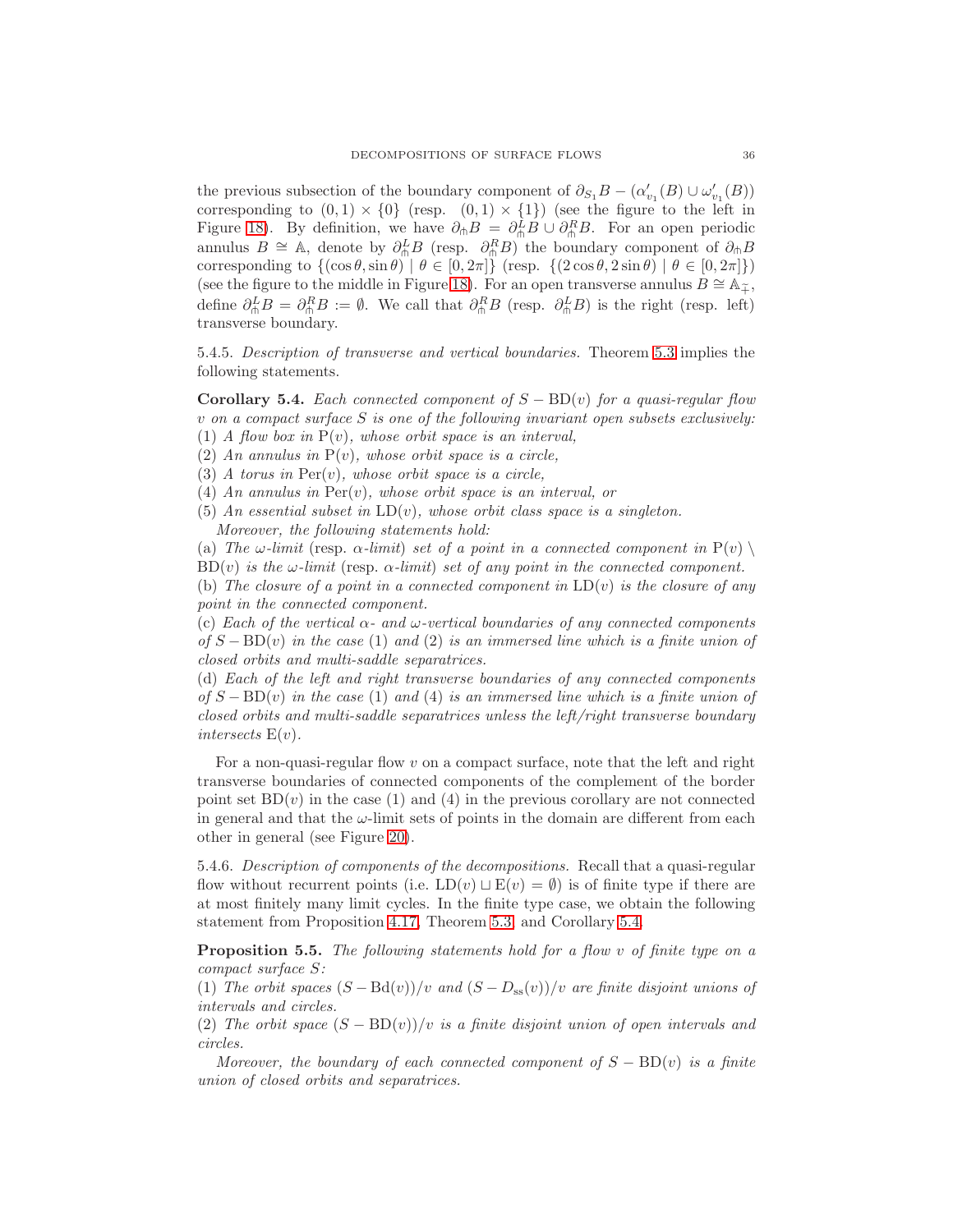

<span id="page-36-0"></span>FIGURE 20. The complement of the border point set  $BD(v)$  in a closed disk is an open disk whose left (resp. right) transverse boundary is a disjoint union of two open intervals and whose  $\omega$ vertical boundary consists of three points such that each  $\omega$ -limit set is a singular point.

5.5. Proof of Theorem [B.](#page-4-0) Let  $v$  be a regular-like flow on a compact surface  $S$ . By Lemma [4.15,](#page-25-1) we have  $BD(v) - BD_0(v) = \partial_{P(v)}$  $BD(v) - BD_0(v) = \partial_{P(v)}$  $BD(v) - BD_0(v) = \partial_{P(v)}$ . Therefore Theorem B is followed from Proposition [4.17](#page-25-2) and Corollary [5.4.](#page-35-0)

5.6. Applications to Hamiltonian flows. Recall that denote by  $\text{Sing}_c(v)$  the set of centers. We have the following properties.

Corollary 5.6. The following statements hold for any Hamiltonian flow v with finitely many singular points on a compact surface S:

(1) The flow v is of finite type.

(2) The strict border point set  $Bd_0(v) = D(v) \sqcup Sing_c(v)$  is the finite union of centers, multi-saddles, and multi-saddles separatrices

(3) The complement  $S-\text{Bd}_0(v)$  is the finite union of invariant open periodic annuli.

*Proof.* From the existence of Hamiltonian, the surface  $S$  is orientable and contains neither periodic tori, periodic Möbius bands nor periodic Klein bottles. Moreover, Lemma [4.4](#page-19-1) implies that the open invariant union  $LD(v)$  of locally dense orbits is empty. Since any Hamiltonian flow on a surface is volume-preserving and so has no wandering domains, the flow  $v$  has no wandering domain and so is non-wandering. Theorem 3 [\[7\]](#page-56-27) implies that  $v$  is quasi-regular. By Lemma [4.15,](#page-25-1) we obtain  $Bd(v) - Bd_0(v) = \partial_{Per(v)}$ . The non-existence of wandering domains implies that there are no limit circuits, the interior of the union  $P(v)$  of non-recurrent orbits is empty. Lemma [4.7](#page-20-3) implies that  $E(v) = \emptyset$ . This means that v is of finite type and  $S = Cl(v) \sqcup P(v) = \overline{\text{Per}(v)}$ . Theorem [5.3](#page-30-1) implies that each connected component of  $S - \text{Bd}(v)$  is an invariant open periodic annulus and that  $\text{Bd}(v)$  is the finite union of centers, multi-saddles, and multi-saddles separatrices. From Proposition [5.5,](#page-35-1) the finiteness of  $Bd_0(v)$  and its complement hold. This means that the assertions  $(2)$ – $(3)$  hold.

The previous corollary means that any Hamiltonian flow with finitely many singular points on a compact surface can be obtained by glueing the boundaries of finitely many invariant open periodic annuli.

5.7. Applications to Morse-Smale flows. Recall that, under three generic conditions for differentials to guarantee structural stability, Labarca and Pacifico de-fined a Morse-Smale vector field on a compact manifold as follows [\[15\]](#page-56-29). A  $C^{\infty}$ vector field X on a compact manifold is Morse-Smale if (1) the non-wandering set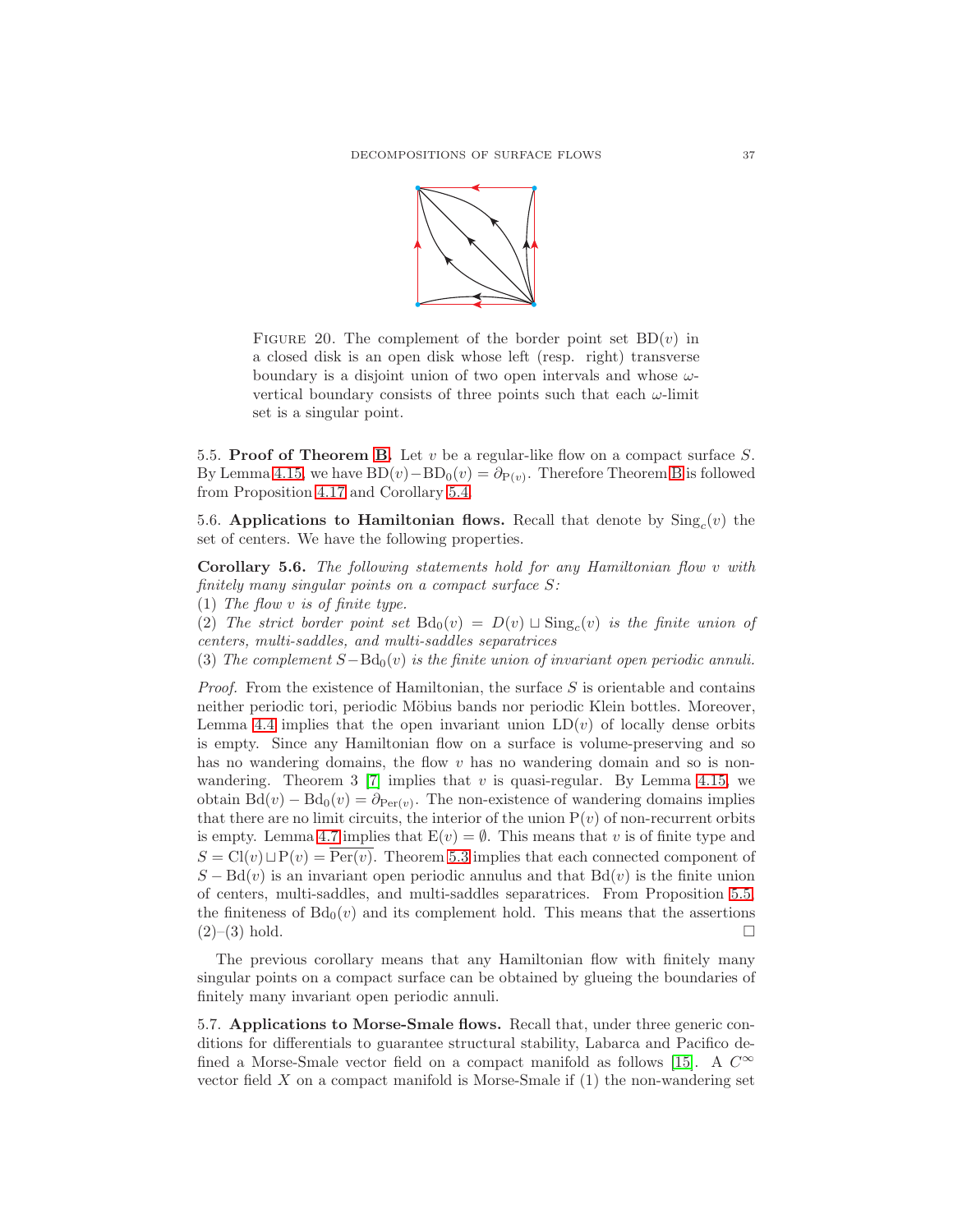$\Omega(X)$  consists of finitely many hyperbolic closed orbits; (2) the restriction  $X|_{\partial M}$ is Morse-Smale; (3) for any orbits  $O, O' \subset \Omega(X)$  and for any non-transversal point  $x \in W^{s}(O) \cap W^{u}(O')$ , we have  $x \in \partial M$  and either O or O' is singular with respect to X (i.e.  $O \subseteq Sing(X)$  or  $O' \subseteq Sing(X)$ ). Therefore we say that a flow on a compact manifold is Morse-Smale if it is topologically equivalent to a flow generated by a Morse-Smale vector field. Note that the two generic conditions for differentials form an open dense subset of the set of  $C^{\infty}$  vector fields and that they are stated as follows: any closed orbit is  $C^2$  linearizable, and the weakest contraction (resp. expansion) at any closed orbit is defined. Here the weakest contraction at a singular (resp. periodic) point  $p$  is defined if the contractive eigenvalue with biggest real part among the contractive eigenvalues of  $DX(p)$  (resp.  $DX_f(p)$ , where  $X_f$ is the Poincaré map) is simple. Dually we can define that the weakest expansion at p is defined. Under the  $C<sup>2</sup>$  linearizable condition and the eigenvalue conditions, a Morse-Smale  $C^{\infty}$  vector field on a compact manifold is structurally stable with respect to the set of  $C^{\infty}$  vector fields [\[15\]](#page-56-29). Any Morse-Smale flow on a compact surface can be obtained by glueing the boundaries of finitely many transverse annuli and invariant flow boxes as follows.

Corollary 5.7. The following statements hold for any Morse-Smale flow v on a compact surfaces S:

(1) The flow v is of finite type.

(2) The strict border point set  $Bd_0(v) = D_{ss}(v)$  is the finite union of sources, ∂-sources, sinks, ∂-sinks, saddles, ∂-saddles, limit cycles, and semi-multi-saddle separatrices.

(3) The complement  $S - \text{Bd}_0(v)$  is the finite union of invariant transverse annuli and invariant flow boxes.

*Proof.* By definition, the closed point set  $Cl(v)$  consists of finitely many sources,  $∂$ -sources, sinks,  $∂$ -sinks, saddles,  $∂$ -saddles, and limit cycles and we have  $S =$  $Cl(v) \sqcup P(v) = P(v)$ . Therefore the flow v is of finite type. By Lemma [4.15,](#page-25-1) we have  $Bd(v) - Bd_0(v) = \partial_{P(v)}$ . Theorem [5.3](#page-30-1) implies that each connected component of S−  $Bd(v)$  is either an invariant open transverse annulus or an invariant open flow box and so that so is one of  $S - Bd_0(v)$ . From Proposition [5.5,](#page-35-1) the finiteness of  $Bd_0(v)$ and its complement holds. The non-degeneracy of singular points implies that the union  $P_{\text{semi}}(v)$  consists of semi-multi-saddle separatrices. Therefore  $Bd_0(v)$  =  $\text{Sing}(v) \sqcup \partial^- \text{Per}(v) \sqcup \text{P}_{\text{semi}}(v) = \text{Cl}(v) \sqcup \text{P}_{\text{semi}}(v) = D_{\text{ss}}(v)$  is desired.

#### 6. Enumeration of flows of finite type

6.1. On the (strictly) border point set. Recall several concepts to describe the combinatorial structures of the (strictly) border point sets and their complements of flows of finite type.

6.1.1. Graphs. Recall an ordered triple  $G := (V, E, r)$  is an abstract multi-graph if V and E are sets and  $r : E \to \{\{x, y\} \mid x, y \in V\}$ . A graph is a cell complex whose dimension is at most one and which is a geometric realization of an abstract multi-graph.

6.1.2. Orders. A binary relation  $\leq$  on a set P is a pre-order if it is reflexive (i.e.  $a \le a$  for any  $a \in P$ ) and transitive (i.e.  $a \le c$  for any  $a, b, c \in P$  with  $a \le b$  and  $b \leq c$ ). For a pre-order  $\leq$ , the inequality  $a < b$  means both  $a \leq b$  and  $a \neq b$ . A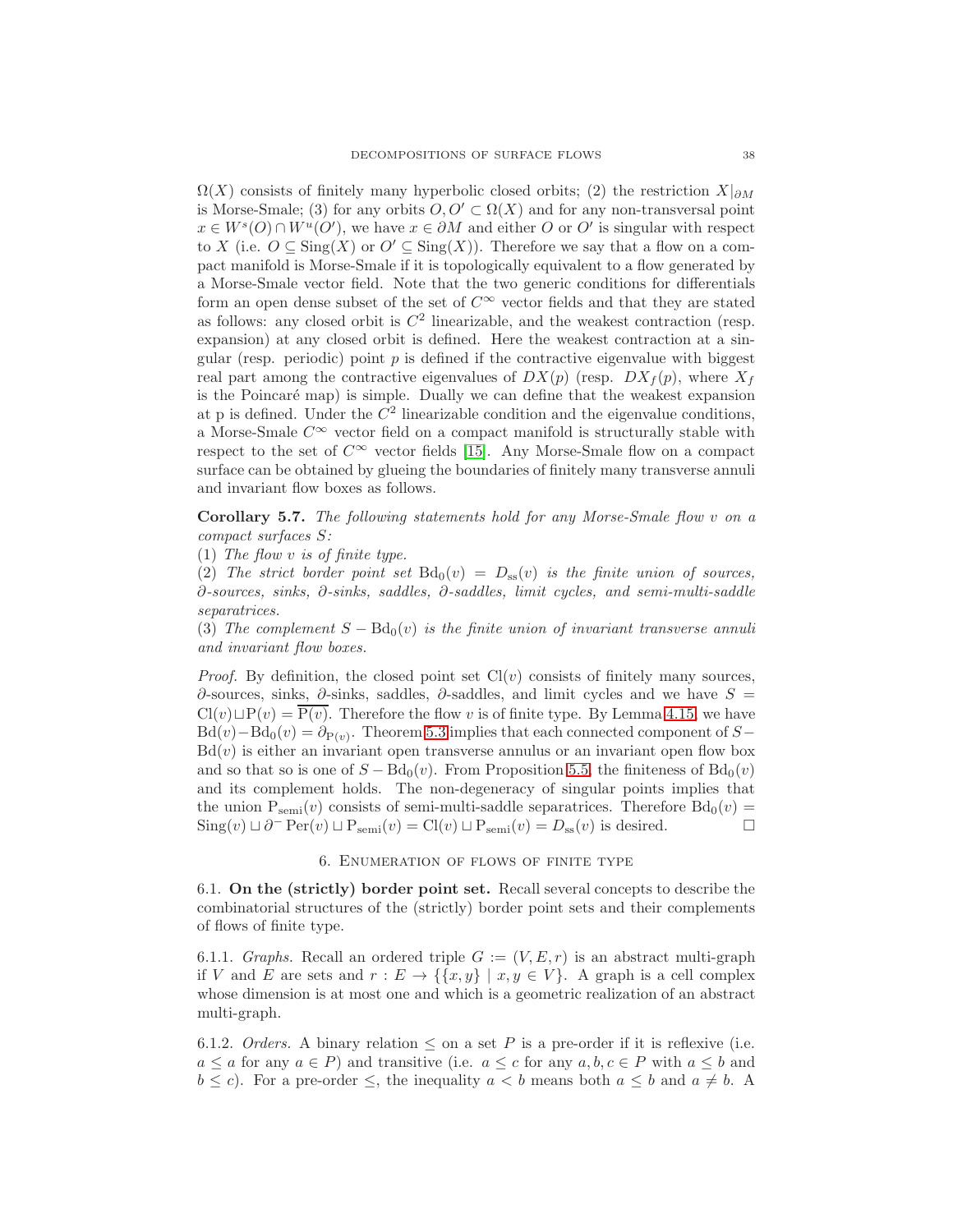pre-order  $\leq$  on X is a partial order if it is antisymmetric (i.e.  $a = b$  for any  $a, b \in P$ with  $a \leq b$  and  $b \leq a$ ). A poset is a set with a partial order. For a point x of a pre-ordered set P, define the class  $\hat{x} := \{y \in P \mid x \leq y, y \leq x\}$ . The set of classes of a pre-ordered set  $P$  is a decomposition and so its quotient space is a poset with respect to the induced order, which is called the class space of  $P$  and denoted by P. A pre-order order  $\leq$  is a total order (or linear order) if either  $a < b$  or  $b < a$  for any points  $a \neq b$ .

6.1.3. Specialization pre-orders of topologies. The specialization pre-order  $\leq_{\tau}$  on a topological space  $(X, \tau)$  is defined as follows:  $x \leq_{\tau} y$  if  $x \in \{y\}$ . Then the class  $\hat{x} = \{y \in X \mid \in \{y\} \text{ of a point } x \in X. \text{ The class space with the quotient topology is }$ a  $T_0$  space, which is called the  $T_0$ -tification of X and denoted by  $\hat{X}$ .

6.1.4. Multi-graphs. Recall that a graph is a cell complex whose dimension is at most one and which is a geometric realization of an abstract multi-graph. In other words, it can be drawn such that no edges cross each other. Such a drawing is called a surface (directed) graph. Note that a finite (directed) multi-graph can be embedded in some surface. Moreover we call that a disjoint union of a surface directed graph and finite simple closed directed curves embedded in a surface is a generalized surface directed graph. We say that an ordered triple  $G = (V, E, r)$  is an abstract multi-graph with 0-hyper-edges if V and E are sets and  $r : E \to \{\{x, y\} \mid$  $x, y \in V$   $\cup$  { $\emptyset$ }. Note that a generalized surface directed graph is a geometric realization of an abstract multi-graph with 0-hyper-edges on a surface such that 0-hyper-edges are realized by disjoint simple closed directed curves.

6.1.5. *Multi-graphs as posets.* A poset P is said to be multi-graph-like if the height of P is at most one and  $|\overline{\{x\}}| \leq 3$  for any element  $x \in P$ . For a multi-graph-like poset  $P$ , each element of  $P_0$  is called a vertex, and each element of  $P_1$  is called an edge. Then an abstract multi-graph G can be considered as a multi-graph-like poset  $(P, \leq_G)$  with  $V = P_0$  and  $E = P_1$  as follows:  $P = V \sqcup E(v)$  and  $x <_G e$  if  $x \in r(e).$  Conversely, a multi-graph-like poset  $P$  can be considered as an abstract multi-graph with  $V = P_0$ ,  $E = P_1$ , and  $r : P_1 \to \{\{x, y\} \mid x, y \in V\}$  defined by  $r(e) := \partial^+ \{e\} = \overline{\{e\}} - \{e\}.$ 

6.1.6. Extended orbits. Let  $v$  be a flow on a compact connected surface  $S$ . Define a relation  $\sim_{\text{ex}}$  on S as follows:  $x \sim_{\text{ex}} y$  if either  $O(x) = O(y)$  or both x and y are contained in a multi-saddle connection. Write the extended orbit space  $S/v_{\text{ex}} :=$  $S/\sim_{\text{ex}}$ . In other words,  $S/v_{\text{ex}}$  can be obtained from  $S/v$  by collapsing the multisaddle connections into singletons. Note that  $(S - Bd(v))/v = (S - Bd(v))/v_{ex}$ and that each class of  $\sim_{\text{ex}}$  is either an orbit or a multi-saddle connection. Denote by  $S/\hat{v}_{\rm ex}$  the  $T_0$ -tification of  $S/v_{\rm ex}$ , called the extended orbit class space. In other words, define a relation  $\approx_{\text{ex}}$  on S as follows:  $x \approx_{\text{ex}} y$  if either  $\overline{O(x)} = \overline{O(y)}$  or both x and y are contained in a multi-saddle connection. Then  $S/\hat{v}_{\text{ex}} := S/\approx_{\text{ex}} B$ Proposition 2.2 [\[47\]](#page-57-6) and Corollary 3.4 [\[48\]](#page-57-5), the definitions of the equivalences  $\sim_{\text{ex}}$ and  $\approx_{\text{ex}}$  imply the following lemma.

<span id="page-38-0"></span>**Lemma 6.1.** Let  $v$  be a flow on a compact connected surface  $S$ . The following conditions are equivalent:

(1)  $S/\hat{v}_{\text{ex}} = S/v_{\text{ex}}$ . (2)  $S/\hat{v} = S/v$ .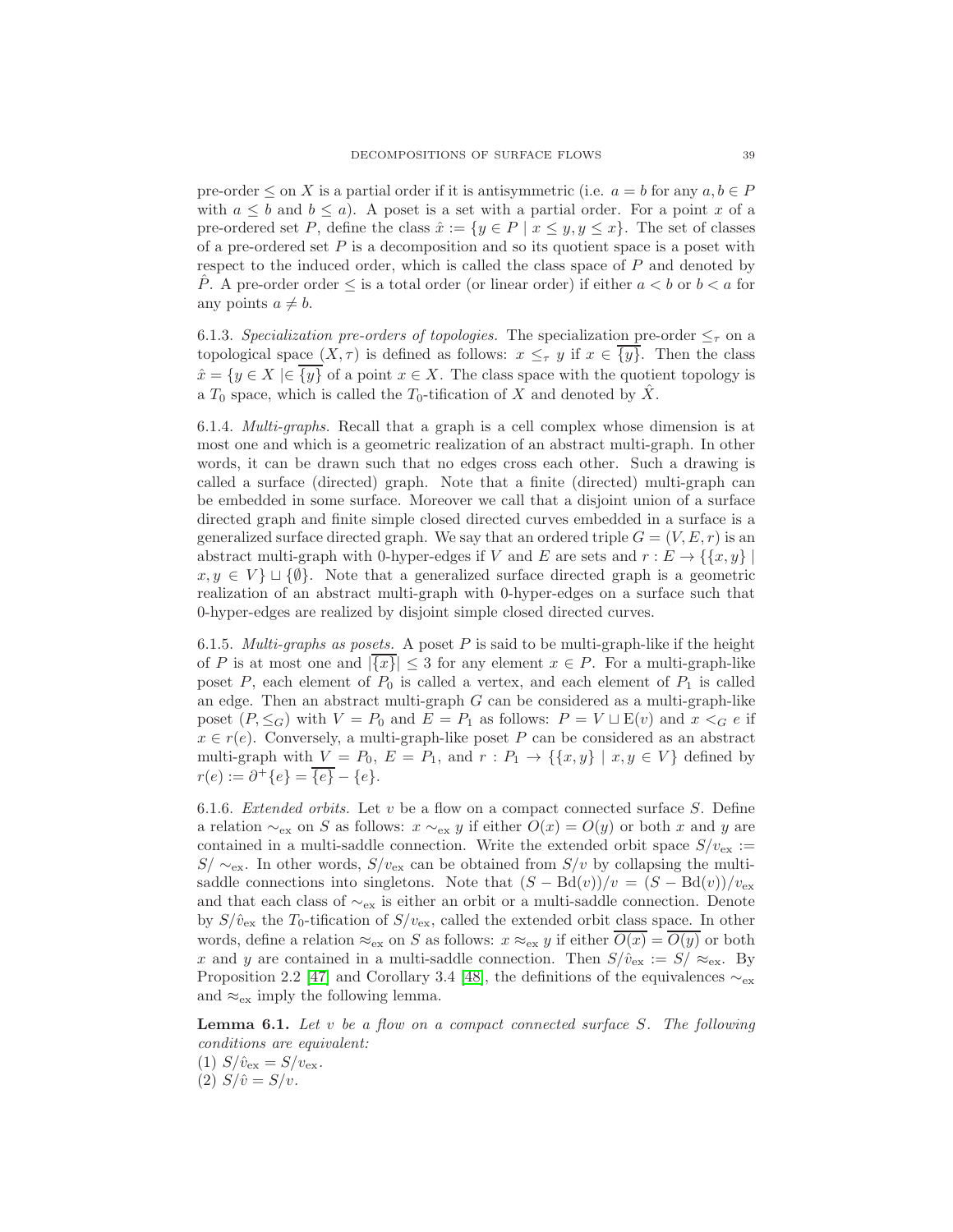(3) LD(v)  $\sqcup$  E(v) =  $\emptyset$  (i.e. each recurrent orbit is closed).

(4)  $S/v$  is  $T_0$ .

(5) Each orbit is proper.

6.2. Finiteness and Enumerability of flows of finite type. We obtain the finiteness of the strict border point sets.

<span id="page-39-0"></span>Proposition 6.2. Let v be a flow of finite type on a compact connected surface S. The following statements hold:

(1) The quotient space  $Bd(v)/\hat{v}_{ex} = Bd(v)/v_{ex}$  is a finite abstract multi-graph  $(V_{\text{Bd}(v)}, E_{\text{Bd}(v)})$  such that the vertex set  $V_{\text{Bd}(v)}$  consists of centers, periodic orbits on ∂S, multi-saddle connections, sinks, ∂-sinks, sources, ∂-sources, and limit cycles, and that the edge set  $E_{Bd(v)}$  consists of ss-separatrices and non-closed orbits on  $\partial S$ connecting ∂-sinks and ∂-sources.

*Proof.* By Lemma [6.1,](#page-38-0) we obtain  $Bd(v)/\hat{v}_{ex} = Bd(v)/v_{ex}$ . Proposition [4.14](#page-24-0) implies that the strict border point set  $Bd(v) = BD(v) - Per_1(v)$  is the finite union of singular points, periodic orbits on the boundary  $\partial S$ , semi-multi-saddle separatrices, separatrices between a  $\partial$ -source and a  $\partial$ -sink on  $\partial S$ , and limit cycles. Let  $E_{\text{Bd}(v)}$  be the union of ss-separatrices and separatrices between a  $\partial$ -source and a  $\partial$ -sink on the boundary  $\partial S$ . Then  $E_{\text{Bd}(v)} = (\text{P}_{\text{semi}}(v) \setminus D(v)) \sqcup \partial_{\text{P}(v)} = (\text{P}(v)_{\text{ms}} \sqcup \text{P}(v)_{\text{ss}} \sqcup \partial^{-} \text{P}(v) \sqcup$  $\partial_{P(v)}$   $\setminus D(v)$ . Put  $V_{Bd(v)} := Bd(v) - E_{Bd(v)}$ . Since  $Bd(v) = Sing(v) \sqcup \partial_{Per(v)} \sqcup$  $\partial^- \operatorname{Per}(v) \sqcup \partial^- \operatorname{P}(v) \sqcup \operatorname{P}_{\operatorname{sep}}(v)$ , we have  $V_{\mathrm{Bd}(v)} = (\operatorname{Sing}(v) \sqcup \partial_{\operatorname{Per}(v)} \sqcup \partial^- \operatorname{Per}(v) \sqcup$  $\partial^{\Box} P(v) \sqcup P(v)_{\text{ms}} \sqcup P(v)_{\text{ss}} \sqcup \partial_{P(v)} ) - ((\partial^{\Box} P(v) \sqcup P(v)_{\text{ms}} \sqcup P(v)_{\text{ss}} \sqcup \partial_{P(v)}) \setminus D(v)) =$  $(\text{Sing}(v) \sqcup \partial_{\text{Per}(v)} \sqcup \partial^-\text{Per}(v)) \cup D(v)$ . This means that the invariant subset  $V_{\text{Bd}(v)}$  is the finite union of singular points, periodic orbits on the boundary  $\partial S$ , limit cycles, and multi-saddle connections. By definitions of ss-component, an ss-component is either a sink, a  $\partial$ -sink, a source, a  $\partial$ -source, or a limit circuit. Therefore  $V_{\text{Bd}(v)}$  is the finite union of centers, periodic orbits on the boundary  $\partial S$ , the multi-saddle connection diagram, and ss-components except non-periodic limit circuits.  $\Box$ 

Combining Proposition [6.2,](#page-39-0) Theorem [5.3](#page-30-1) and Proposition [5.5,](#page-35-1) we have the following statement.

# <span id="page-39-1"></span>Theorem 6.3. The set of flows of finite type on compact surfaces is enumerable.

*Proof.* Since each  $\omega$ - and  $\alpha$ -limit set of a point is a closed orbit or a limit circuit, if there are no limit circuits, then each ss-separatrix connects to a  $(\partial$ -)sink or a  $(\partial)$ -)source and so the ss-multi-saddle connection diagram is a generalized surface directed graph on a compact surface.

We claim that the set of flows of finite type without limit circuits on compact surfaces is enumerable. Indeed, the union  $Bd(v)$  is a generalized surface directed graph on a compact surface. Since each multi-saddle connection diagram consists of finitely many orbits, we can enumerate  $Bd(v)$  as a generalized surface directed graph on compact surfaces. Theorem [5.3](#page-30-1) implies that each connected component of the strict border point set  $Bd(v)$  is one of seven kinds of domains. By Proposition [5.5,](#page-35-1) the complement of the strict border point set is finite and the boundary of each connected component of it consists of finitely many orbits. Therefore we can enumerate the complement of the strict border point set  $Bd(v)$  and so the flow.

In general case, by Proposition [6.2,](#page-39-0) the extended orbit space of the strict border point set is a finite abstract multi-graph with 0-hyper-edges. We show that any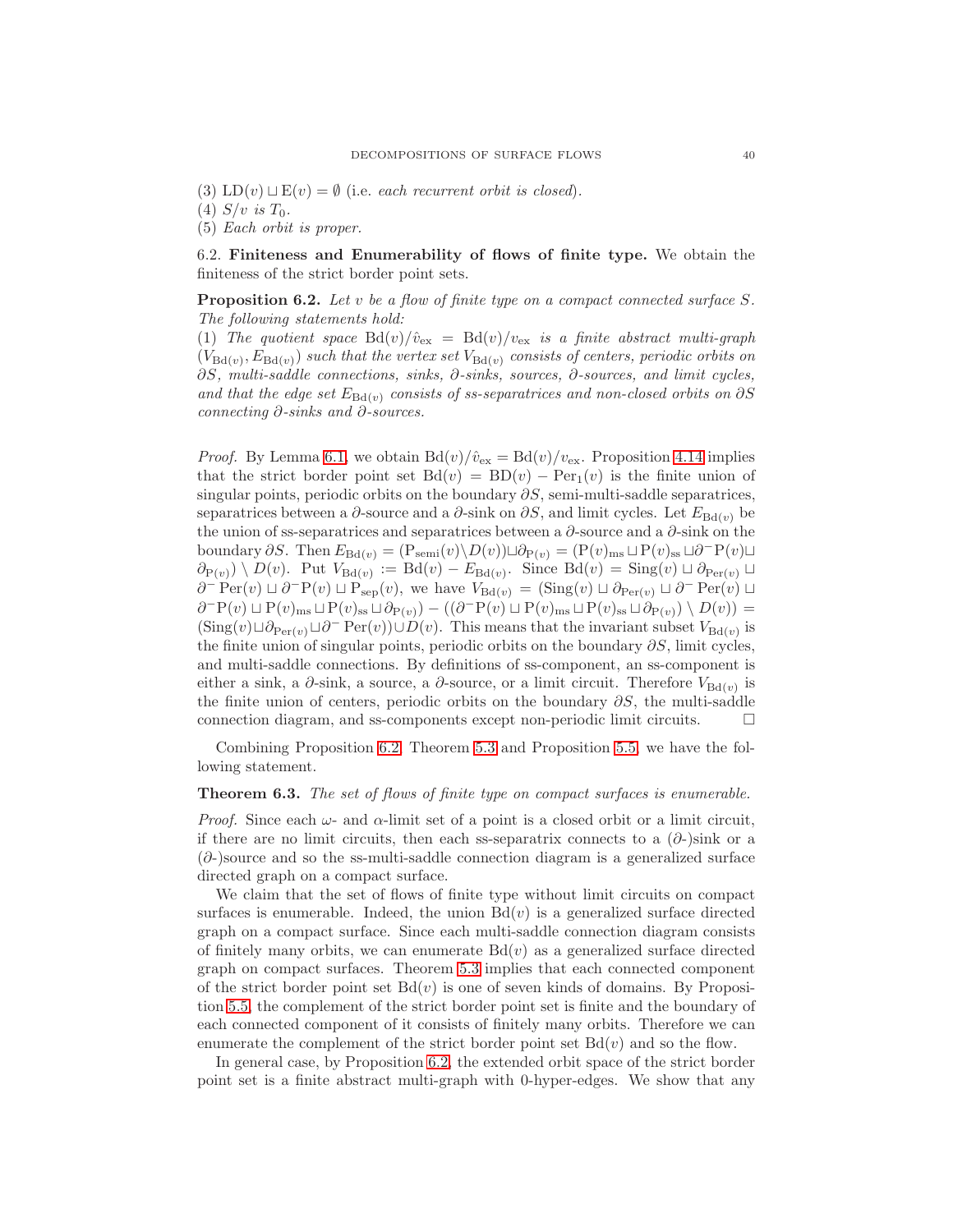

FIGURE 21. Canonical quotient mappings induced by the metric completion and the collapse.

<span id="page-40-0"></span>

<span id="page-40-1"></span>FIGURE 22. Two parabolic sectors  $P^-$  and  $P^+$ , two hyperbolic sectors  $H^-$  and  $H^+$  with clockwise and anti-clockwise orbit directions, and two elliptic sectors  $E^+$  and  $E^-$  with clockwise and anti-clockwise orbit directions respectively.

flows of finite type on compact surfaces can be obtained by replacing sinks and sources into limit circuits and by pasting boundary components of them if necessary. Indeed, let v be a flow of finite type on a compact surface  $S$ ,  $\Gamma$  the union of limit circuits of v,  $S_1$  the metric completion of  $S - \Gamma$ , and  $\partial := S_1 - (S - \Gamma)$  the new boundary of  $S_1$ . Since  $S_1 - \partial = S - \Gamma$  and the new boundary  $\partial$  can be immersed into Γ, there is the natural continuous surjection  $\pi : S_1 \to S$  associated to the metric completion such that a restriction  $\pi|_{\partial} : \partial \to \Gamma$  is an immersion and a restriction  $\pi|_{S_1-\partial}:S_1-\partial\to S-\Gamma$  is an identity mapping as on the left of Figure [21.](#page-40-0) Collapsing all new boundary components of  $S_1$  (i.e. connected components of  $\partial$ ) each of which is a limit circuit into singletons, we obtain a continuous surjection  $q : S_1 \to S_2$  as on the right of Figure [21.](#page-40-0) Then the resulting flow  $v_2$  on  $S_2$  is a flow of finite type without limit circuits on a compact surface such that v can be obtained from  $v_2$  by replacing sinks and sources into limit circuits and by pasting boundary components if necessary. Therefore we can enumerate the complement of the strict border point set  $Bd(v)$  and so the flow.

We explicitly construct a complete invariant in Section [8.](#page-45-0) In addition we weaken the regularity condition of singular points in the next section.

7. Decompositions of flows of weakly finite(-like) type

7.1. Flows of weakly finite(-like) type. A parabolic sector is topologically equivalent to a flow box with the point  $(\pm \infty, 0)$  and a hyperbolic (resp. elliptic) sector is topologically equivalent to a Reeb component (resp. the interior of a Reeb component) with the point  $(\infty, 0)$  (resp.  $(-\infty, 0)$ ) as in Figure [22.](#page-40-1) A singular point  $x$  is finitely sectored if either a center or there is an open neighborhood of  $x$  which is an open disk and is a finite union of  $\{x\}$ , parabolic sectors, hyperbolic sectors, and elliptic sectors such that a pair of distinct sectors intersects at most two orbit arcs. Note that a flow with finitely sectored singular points has at most finitely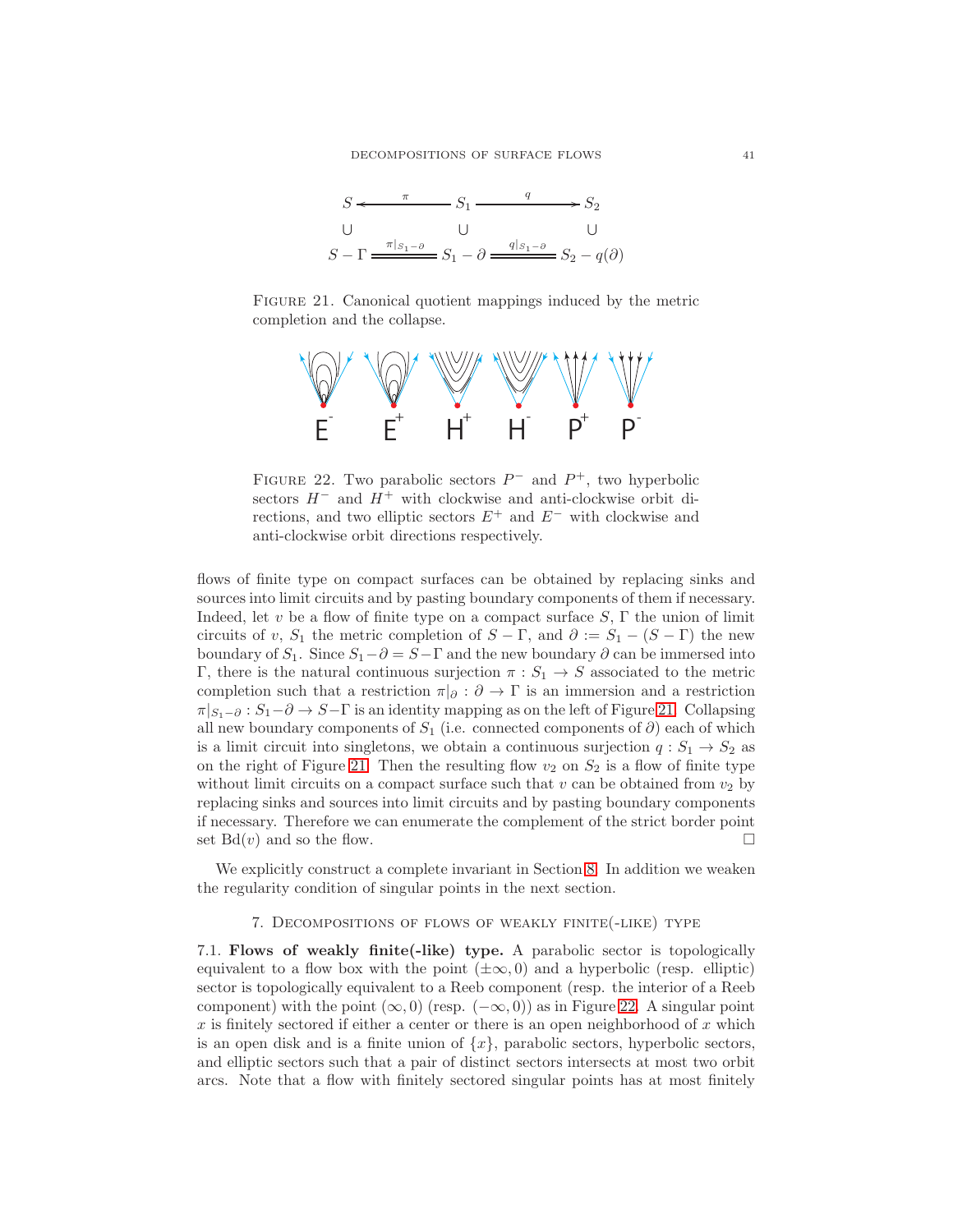many singular points. A connected component of the union of open elliptic sectors of a singular point is called a maximal open elliptic sector. Note that a maximal open elliptic sector U is invariant and has the  $\omega$ - and  $\alpha$ -limit set  $\{x\}$  of any point in U such that the orbit closure  $\overline{O(y)} = O(y) \sqcup \{x\}$  for any point  $y \in U$  bounds an invariant flow box in  $U$ . For a finitely sectored singular point  $x$ , a nonempty open parabolic sector is a maximal open parabolic sector if it is an open parabolic sector contained in the complement of the union of maximal elliptic open sectors of x and hyperbolic sectors of  $x$  which is maximal with respect to the inclusion order. A flow is of weakly finite type if it is finitely sectored, there are at most finitely many limit cycles, and  $LD(v) \sqcup E(v) = \emptyset$ . A flow is of weakly finite-like type if the blow-down flow is of weakly finite type. A flow has sectored-like singular points if each singular point of the blow-down flow is finitely sectored. Then a flow is of weakly finite-like type if and only if it has sectored-like singular points, there are at most finitely many limit cycles, and any recurrent orbits are closed. A separatrix is a hyperbolic (resp. elliptic, parabolic) border separatrix if it is contained in the boundary of a hyperbolic sector (resp. a maximal open elliptic sector, a maximal open parabolic sector). A separatrix is a border separatrix if it is either hyperbolic, elliptic, or parabolic border separatrix. Denote by  $\partial_{h(v)}$  the boundary of the union of hyperbolic separatrices, and by  $\partial_{e/p(v)}$  the boundary of the union of non-hyperbolic elliptic/parabolic separatrices which are not hyperbolic. Similarly, a separatrix is a hyperbolic (resp. elliptic, parabolic) border-like separatrix of a flow  $v$  on a surface  $S$  if it is contained in the boundary of a hyperbolic sector (resp. a maximal open elliptic sector, a maximal open parabolic sector) as a subset of  $S_{\text{col}}$ . By definition, note that  $\partial_{P(v)} \subseteq \partial_{e/p(v)}$ . Denote by  $Bd_{0+}(v)$  the union  $Bd_0(v) \sqcup \partial_{h(v)}$ . Note that the union of the boundaries of hyperbolic sectors contains the ss-separatrices and multi-saddle separatrices, and that if v is quasi-regular then  $Bd_{0+}(v) = Bd_0(v)$ . Similarly, denote by  $BD_+(v)$  (resp.  $Bd_+(v)$ ) the union of  $BD(v)$  (resp.  $Bd(v)$ ),  $\text{Sing}(v)$ , and border-like separatrices. Note that the union of the boundaries of hyperbolic sectors contains the ss-separatrices and multi-saddle separatrices, and that if v is quasi-regular then  $BD_+(v) = BD(v)$  and  $Bd_+(v) = Bd(v)$ . We have the following relations among border point sets and relative concepts.

<span id="page-41-0"></span>**Lemma 7.1.** Let v be a flow with finitely sectored singular points on a compact surface. The following statements hold:

(1)  $\text{Bd}_+(v) - \text{Bd}_{0+}(v) = \partial_{e/p(v)} \cup \partial_{\text{Per}(v)}$ .

(2)  $BD_+(v) - Bd_{0+}(v) = \partial_{e/p(v)} \cup \partial_{Per(v)} \cup Per_1(v).$ 

(3) If v is of weakly finite type, then  $Bd_{0+}(v) = Sing(v) \sqcup \partial^{-} Per(v) \sqcup \partial_{h(v)}$  is the finite union of singular points, limit cycles, and hyperbolic border separatrices.

(4) If v is of weakly finite type, then  $BD_+(v)$  is the finite union of singular points, limit cycles, one-sided periodic orbits, and border separatrices.

*Proof.* Recall that  $Bd_0(v) = Sing(v) \sqcup \partial^- \text{Per}(v) \sqcup P_{semi}(v) \sqcup E(v)$  and  $BD(v) =$  $\partial \text{Sing}(v) \cup \partial \text{Per}(v) \cup \partial_{\text{Per}(v)} \cup \text{Per}_1(v) \cup \partial \text{P}(v) \cup \text{Per}_2(v) \cup \partial \text{LD}(v) \cup \partial \text{E}(v)$ . By definitions, we obtain  $\text{Sing}(v) \sqcup \text{P}_{\text{semi}}(v) \subseteq \text{BD}_+(v) \cap \text{Bd}_{0+}(v)$ . From  $\partial^- \text{Per}(v) \sqcup$  $E(v) \subseteq BD(v) \subseteq BD_+(v)$ , we have  $Bd_{0+}(v) \subseteq BD_+(v)$ .

We claim that  $BD_+(v) - Bd_{0+}(v) = \partial_{Per(v)} \sqcup Per_1(v) \sqcup \partial_{e/p(v)}$ . Indeed, by definitions, the set difference  $P_{\text{sep}}(v) \setminus P_{\text{semi}}(v) = \partial_{P(v)} \subseteq \partial_{e/p(v)}$  consists of orbits on ∂S between ∂-sources and ∂-sinks. From Lemma [3.2,](#page-12-0) Lemma [4.4,](#page-19-1) and Propo-sition [4.5,](#page-20-2) since v is finitely sectored, the boundary  $\partial LD(v) = \partial^+ LD(v)$  consists of singular points and connecting separatrices between hyperbolic sectors because of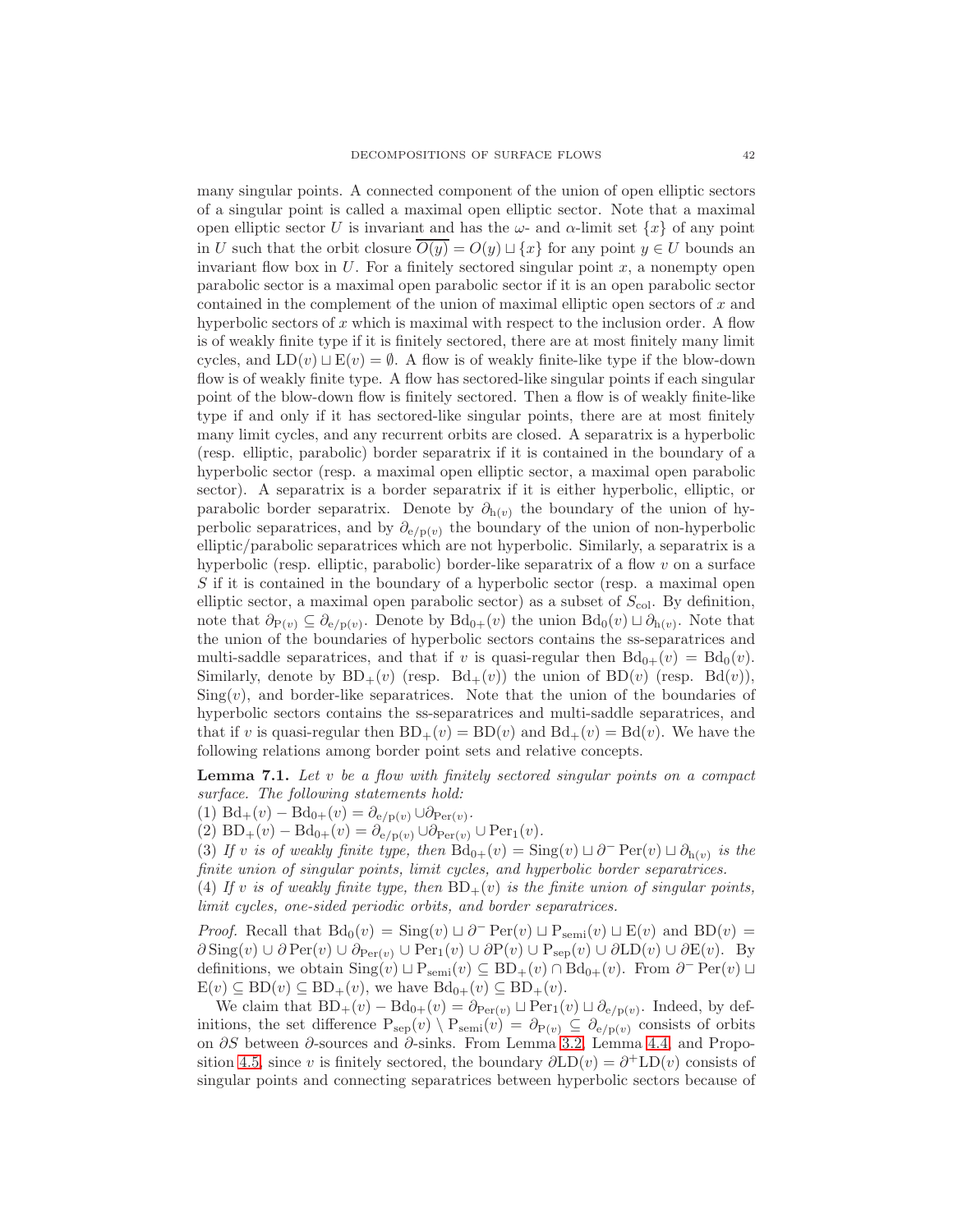the finitely sectored property. In other words, we have  $\partial LD(v) \subseteq Sing(v) \sqcup \partial_{h(v)} \subseteq$  $Bd_{0+}(v)$ . By the finitely sectored property, Lemma [3.2](#page-12-0) and Proposition [4.5](#page-20-2) imply that  $\partial^+ \operatorname{Per}(v) \subseteq \operatorname{Sing}(v) \sqcup \partial_{h(v)} \subseteq \operatorname{Bd}_{0+}(v)$ . From Lemma [3.2](#page-12-0) and Lemma [4.4,](#page-19-1) the openness of  $LD(v)$  implies that  $\partial^+ P(v) \subseteq \partial^- Sing(v) \sqcup \partial^- Per(v) \sqcup E(v) \subseteq Bd_0(v)$ . By the finitely sectored property, the union  $P_{\text{semi}}(v)$  consists of semi-saddle separatrices contained in the boundaries of hyperbolic sectors and so  $P_{semi}(v) \subseteq \partial_{h(v)}$ . Proposition [4.10](#page-22-1) implies that  $\partial^-P(v) = (\partial^+ \text{Per}(v) \cup \partial^+ \text{LD}(v) \cup \partial^+ \text{E}(v)) \setminus \text{Sing}(v) \subseteq$  $\partial_{h(v)} \subseteq Bd_{0+}(v)$ . The claim is completed.

This completes the assertion (1). Since  $BD(v) = Bd(v) \sqcup Per_1(v)$ , we have that  $Bd_+(v) - Bd_{0+}(v) = \partial_{e/p(v)} \cup \partial_{Per(v)}$ . Therefore the assertion (2) holds.

Suppose that  $v$  is of weakly finite type. By Lemma [3.4,](#page-13-1) the finite existence of limit cycles implies that  $\partial^-$  Per $(v)$  consists of finitely many limit cycles. The nonexistence of non-closed recurrent points implies that  $Bd_0(v) = Sing(v) \sqcup \partial^- \text{Per}(v) \sqcup$  $P_{semi}(v)$ . Since  $P_{semi}(v) \subseteq \partial_{h(v)}$ , we obtain that  $Bd_{0+}(v) = Sing(v) \sqcup \partial^-\operatorname{Per}(v) \sqcup$  $\partial_{h(v)}$  is the finite union of singular points, limit cycles, hyperbolic border separatrices. Therefore the assertion (3) holds. Since  $\partial_{P(v)}$  consists of separatrices which are non-hyperbolic but elliptic/parabolic separatrices and the union  $\partial_{Per(v)} \sqcup Per_1(v)$ is the union of one-sided orbits, the assertion  $(4)$  holds.

7.2. Blow-up of quasi-regular flows into flows with sectored-like singular points. We can deform any flow with sectored singular points on a compact surface into a quasi-regular flow by finitely many operations which increase at most finitely many non-recurrent orbits but preserves both  $Bd_{0+}$  and  $BD_{+}$ . We call that deformations at two on the top (resp. middle, bottom) in Figure [23](#page-43-0) are blow-up operations of parabolic sectors on the boundary (resp. parabolic sectors outside of the boundary, maximal elliptic sectors). The tuple is called a lift of the finitely sectored singular point with parabolic sectors on the boundary (resp. parabolic sectors outside of the boundary, maximal elliptic sectors). Note that each blow-up operation of a parabolic sector (resp. maximal elliptic sector) replaces a singular point x into a tuple of a singular point with hyperbolic sectors, a  $(\partial_z)\sin k/(\partial_z)\$ source, and a separatrix between them (resp. a singular point with hyperbolic sectors, a sink, a source, and two separatrices between them) as in Figure [23.](#page-43-0) In fact, for a singular point  $x$  with parabolic (resp. maximal elliptic) sectors, collapsing a lift of the finitely sectored singular point x, we have a surjection  $p : S \to S$  such that the restriction  $p|_{S-p^{-1}(x)} : S-p^{-1}(x) \to S-\{x\}$  to the complement of the inverse image of x is identical and that  $p^{-1}(x)$  is a tuple of a singular point with hyperbolic sectors, a  $(\partial_z)\sin k/(\partial_z)$  source, and a separatrix between them (resp. a tuple of a sink, a source, a singular point with hyperbolic sectors, a hyperbolic border separatrix from the sink, and a hyperbolic separatrix to the source). Then the surjection  $p$  is called a blow-up mapping to the finitely sectored singular point  $x$ . By construction, we have the following observation.

**Lemma 7.2.** For any blow-up mapping  $p : S \rightarrow S$  to a finitely sectored singular point x, we have following relations:

(1)  $(S - p^{-1}(x))/v_p = (S - \{x\})/v$  as quotient spaces, where  $v_p$  is the lift of v. (2)  $(S/v_p)/\sim_x$  is canonically homeomorphic to  $S/v$ , where  $\sim_x$  is an equivalence

relation defined as follows: for any point y, z, define  $y \sim_x z$  if either  $O(y) = O(z)$ or  $y, z \in p^{-1}(x)$ .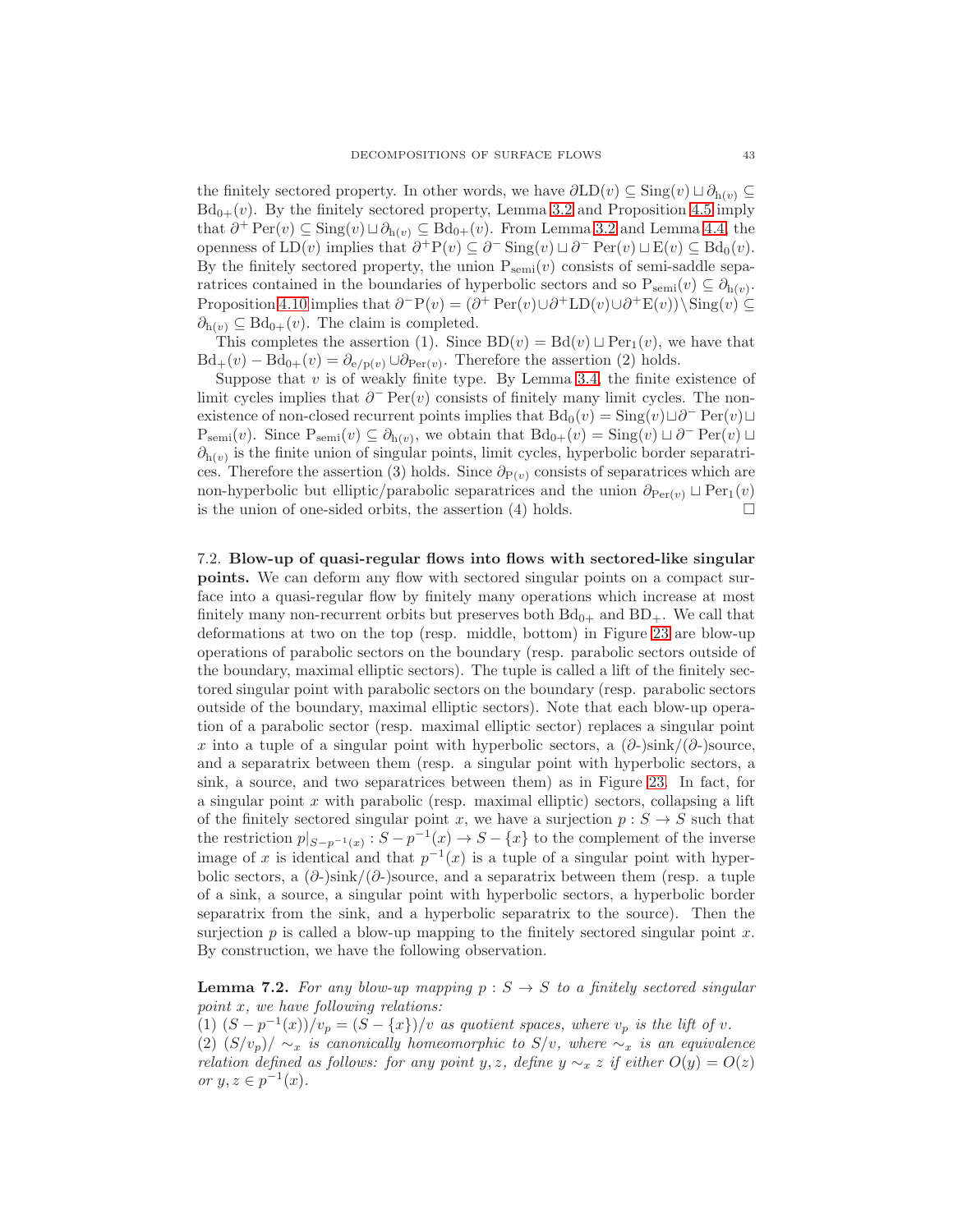

<span id="page-43-0"></span>FIGURE 23. Two deformations of parabolic sectors on the boundary into a hyperbolic sector and a  $\partial$ -sink/ $\partial$ -source, two deformations of parabolic sectors outside of the boundary into two hyperbolic sectors, a sink/source, and a separatrix connecting singular points, and two deformations of maximal elliptic sectors into a hyperbolic sectors, a source, a parabolic sector, and a separatrix connecting singular points

A blow-up operation of an elliptic sectored singular point  $x$  to a maximal elliptic disk preserves the border point set except  $x$  and its lift.

**Lemma 7.3.** Let x be a finitely sectored singular point and  $p : S \rightarrow S$  the lift of the finitely sectored singular point with elliptic sectors. Then  $BD_+(v) - \{x\} =$  $BD_+(v_p) - p^{-1}(x)$ .

A blow-up operation of a parabolic sectored singular point  $x$  to a maximal parabolic sector preserves the border point set except  $x$  and its lift.

**Lemma 7.4.** Let  $x$  be a finitely sectored singular point with parabolic sector and  $p : S \to S$  the lift of the finitely sectored singular point with parabolic sectors. Then  $BD_+(v) - \{x\} = BD_+(v_p) - p^{-1}(x).$ 

Taking finitely many lifts of finitely sectored singular points, we have the following blow-up operation.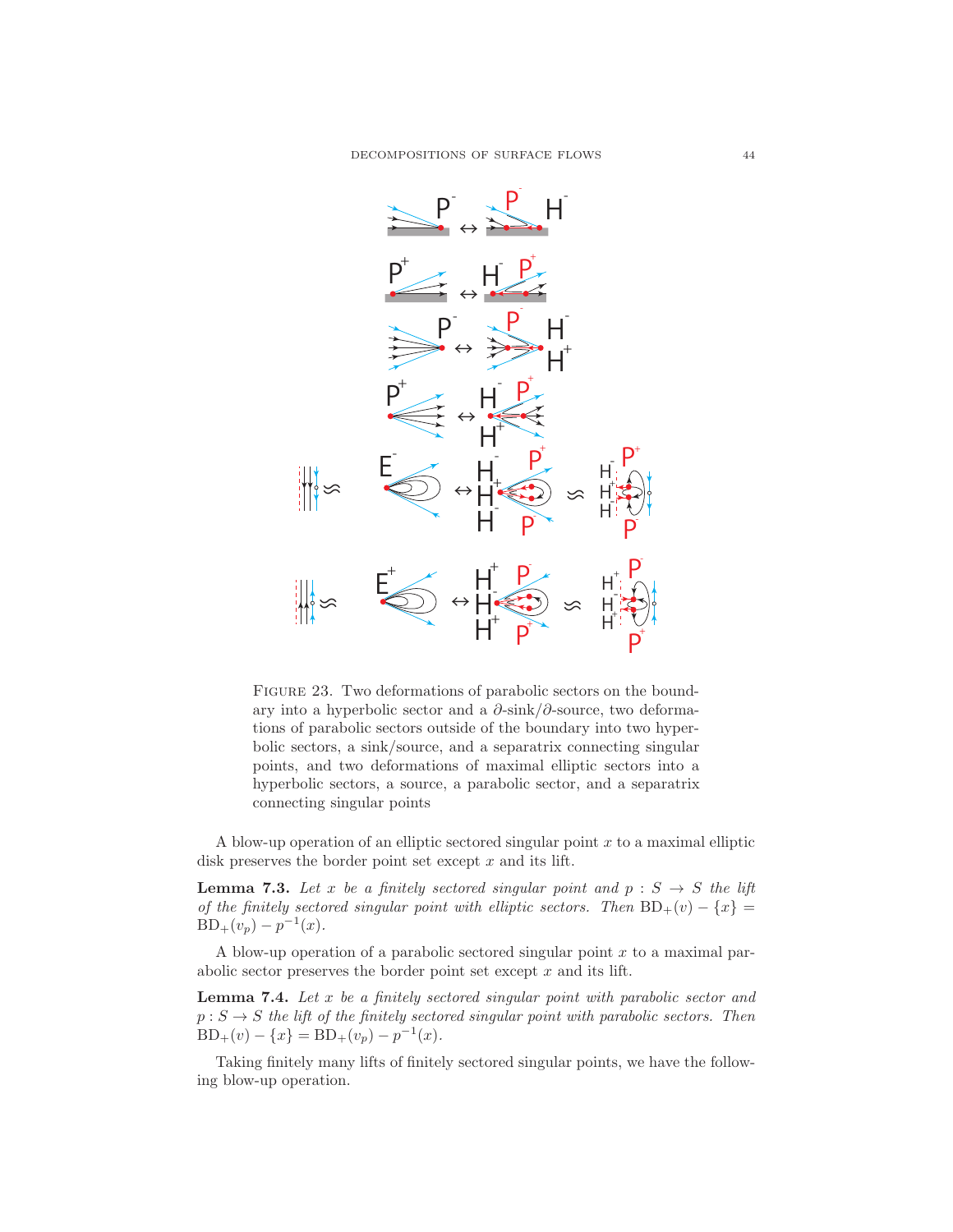<span id="page-44-2"></span>Lemma 7.5. For any flow v with finitely sectored singular points on a compact surface S, applying finitely many blow-up operations of maximal elliptic sectors as possible, and applying finitely many blow-up operations of parabolic sectors as possible, the following statements hold for the resulting flow w:

(1) The resulting flow w is a quasi-regular flow on S.

(2) The orbit space for w restricted to the complement of the union of lifts of finitely sectored singular points is equal to the orbit space for v restricted to the complement of finitely sectored singular points.

(3) The union of lifts of finitely sectored singular points is contained in  $BD_+(w)$ .

(4)  $v|_{S-\text{BD}(v)} = w|_{S-\text{BD}_+(w)}$ .

7.3. Decompositions of flows with sectored-like singular points. For a point  $z \in S_{\text{col}}$ , denote by  $\alpha_{v_{\text{col}}}(z) \subseteq S_{\text{col}}$  (resp.  $\omega_{v_{\text{col}}}(z) \subseteq S_{\text{col}}$ ) the  $\alpha$ -limit (resp.  $\omega$ -limit) set of a point z with respect to  $v_{\text{col}}$ . By Theorem [5.3](#page-30-1) and Corollary [5.4,](#page-35-0) the blow-up operations imply the following main results.

<span id="page-44-0"></span>**Theorem 7.6.** Each connected component of  $S-\text{Bd}_{0+}(v)$  for a flow v with sectoredlike singular points on a compact surface S is one of the following invariant open subsets exclusively:

(1) A flow box in  $P(v)$ , whose orbit space is an interval,

(2) An annulus in  $P(v)$ , whose orbit space is a circle,

(3) A torus in  $Per(v)$ , whose orbit space is a circle,

- (4) A Klein bottle in  $Per(v)$ , whose orbit space is an interval,
- (5) An annulus in  $Per(v)$ , whose orbit space is an interval,
- (6) A Möbius band in  $Per(v)$ , whose orbit space is an interval, or
- (7) An essential subset in  $LD(v)$ , whose orbit class space is a singleton. Moreover, the following statements hold:

(a) For any connected component U in  $P(v_{col}) \setminus Bd_+(v_{col}) = P(v) \setminus Bd_{0+}(v)$  and for any points  $x, y \in U$ , we have  $\alpha_{v_{\text{col}}}(x) = \alpha_{v_{\text{col}}}(y)$  and  $\omega_{v_{\text{col}}}(x) = \omega_{v_{\text{col}}}(y)$ .

(b) For any connected component U in  $LD(v)$  and for any points  $x, y \in U$ , we have  $\overline{O(x)} = \overline{O(y)} = \overline{U} \subseteq S.$ 

(c) Each of the vertical  $\alpha$ - and  $\omega$ -vertical boundaries of any connected components of  $S - Bd_{0+}(v_{col})$  in the case (1) and (2) is a finite union of closed orbits and separatrices as a subset of  $S_{\text{col}}$  unless the vertical boundary intersects  $E(v_{\text{col}})$  =  $E(v)$ .

(d) Each of the left and right transverse boundaries of any connected components of  $S - Bd_{0+}(v_{col})$  in the case (1) and (4) is an immersed line which is a finite union of closed orbits and separatrices as a subset of  $S_{\text{col}}$  unless the left/right transverse boundary intersects  $E(v_{col}) = E(v)$ .

<span id="page-44-1"></span>**Theorem 7.7.** Each connected component of  $S-\text{BD}_{+}(v)$  for a flow v with sectoredlike singular points on a compact surface S is one of the following invariant open subsets exclusively:

- (1) A flow box in  $P(v)$ , whose orbit space is an interval,
- (2) An annulus in  $P(v)$ , whose orbit space is a circle,
- (3) A torus in  $Per(v)$ , whose orbit space is a circle,
- (4) An annulus in Per(v), whose orbit space is an interval, or
- (5) An essential subset in  $LD(v)$ , whose orbit class space is a singleton. Moreover, the following statements hold:
- (a) For any connected component U in  $P(v_{\text{col}}) \setminus \text{Bd}_+(v_{\text{col}}) = P(v) \setminus \text{BD}_+(v)$  and for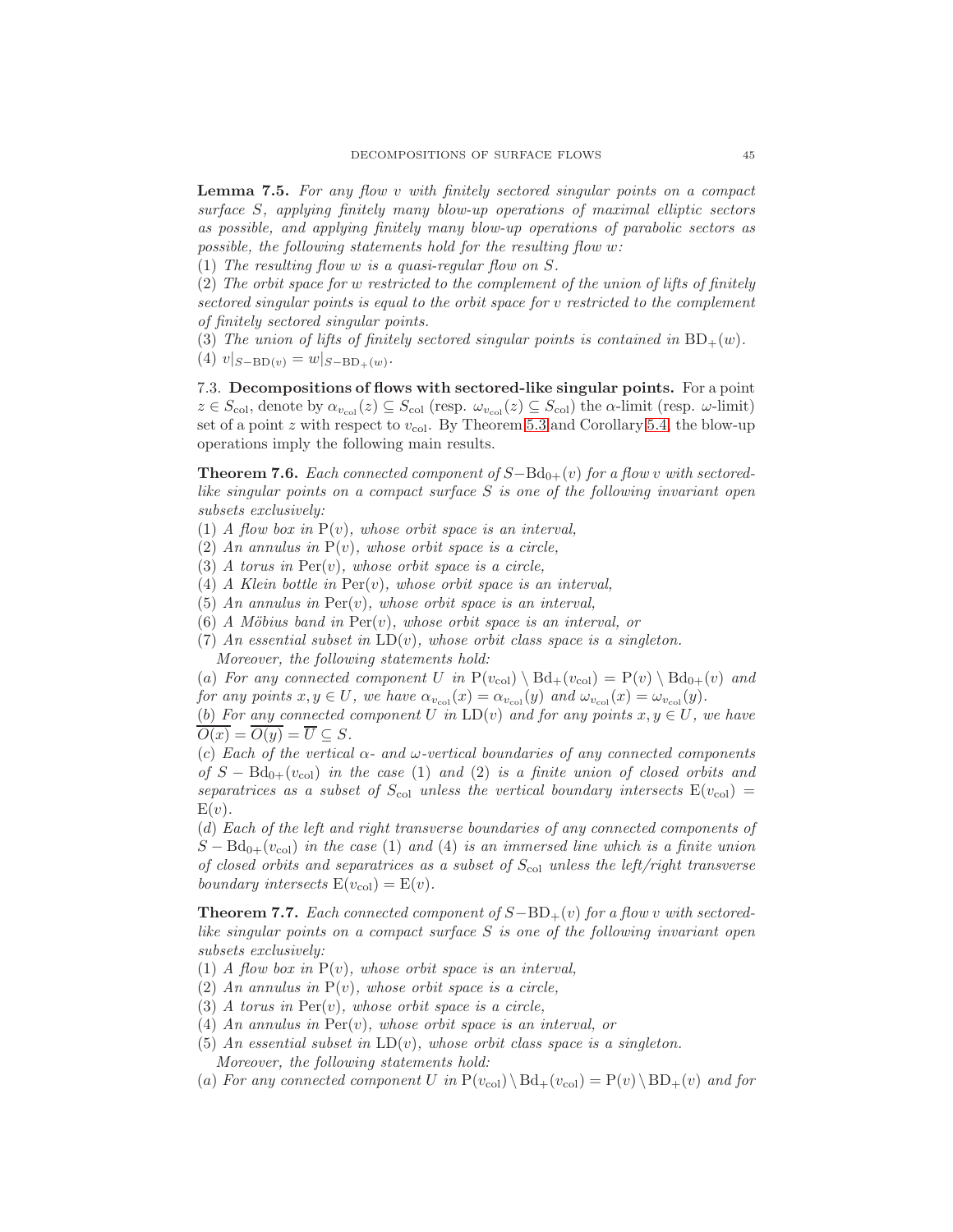any points  $x, y \in U$ , we have  $\alpha_{v_{\text{col}}}(x) = \alpha_{v_{\text{col}}}(y)$  and  $\omega_{v_{\text{col}}}(x) = \omega_{v_{\text{col}}}(y)$ . (b) For any connected component U in  $LD(v)$  and for any points  $x, y \in U$ , we have  $\overline{O(x)} = \overline{O(y)} = \overline{U} \subseteq S.$ 

(c) Each of the vertical  $\alpha$ - and  $\omega$ -vertical boundaries of any connected components of  $S_{\text{col}} - BD_{+}(v_{\text{col}})$  in the case (1) and (2) is a finite union of closed orbits and separatrices as a subset of  $S_{\text{col}}$  unless the vertical boundary intersects  $E(v_{\text{col}})$  =  $E(v)$ .

(d) Each of the left and right transverse boundaries of any connected components of  $S_{\text{col}} - BD_{+}(v_{\text{col}})$  in the case (1) and (4) is an immersed line which is a finite union of closed orbits and separatrices as a subset of  $S_{\text{col}}$  unless the left/right transverse boundary intersects  $E(v_{col}) = E(v)$ .

Lemma [7.1](#page-41-0) and the previous theorem imply the following description of flows of weakly finite-like type.

Corollary 7.8. Each connected component of  $S - BD_+(v)$  for a flow v of weakly finite-like type on a compact surface  $S$  is one of the following invariant open subsets exclusively:

(1) A flow box in  $P(v)$ , whose orbit space is an interval,

(2) An annulus in  $P(v)$ , whose orbit space is a circle,

(3) A torus in  $Per(v)$ , whose orbit space is a circle, or

(4) An annulus in  $Per(v)$ , whose orbit space is an interval.

Moreover, the union  $BD_+(v_{col})$  is the finite union of singular points, limit cycles, one-sided periodic orbits, and border separatrices of  $v_{\text{col}}$ .

Theorem [6.3,](#page-39-1) Lemma [7.5,](#page-44-2) and the previous corollary imply the following statement.

<span id="page-45-0"></span>Theorem 7.9. The set of flows of weakly finite type on compact surfaces is enumerable.

# 8. Graphs of surface flows

We construct a complete invariant of a flow of finite type as a finite labelled graph.

8.1. Abstract multi-graphs of separatrices and one-sided orbits. Proposition [4.17](#page-25-2) and Proposition [6.2](#page-39-0) imply the following statement.

Corollary 8.1. The following statements hold for a flow v of finite type on a compact surface S:

(1) The quotient spaces  $D_{ss}(v)/v_{ex}$ , Bd $(v)/v_{ex}$ , and BD $(v)/v_{ex}$  are finite abstract multi-graphs.

(2) The complement  $(S - D_{ss}(v))/v$  (resp.  $(S - Bd(v))/v$ ,  $S - BD(v)/v$ ) is a finite disjoint union of intervals and circles such that the boundary of a connected component of  $S - D_{ss}(v)$  (resp.  $S - \text{Bd}(v)$ ,  $S - \text{BD}(v)$ ) consists of finitely many closed orbits and finitely many separatrices.

Each connected component of the complement  $S - D_{ss}(v)$  (resp.  $S - \text{Bd}(v)$ ),  $S - BD(v)$  of a flow v of finite type on a compact surface S is called a canonical domain of it. We call that an invariant flow box (resp. invariant periodic annulus, invariant transverse annulus) is a canonical region if it is maximal such domain with respect to the inclusion relation. Note that definition of a canonical region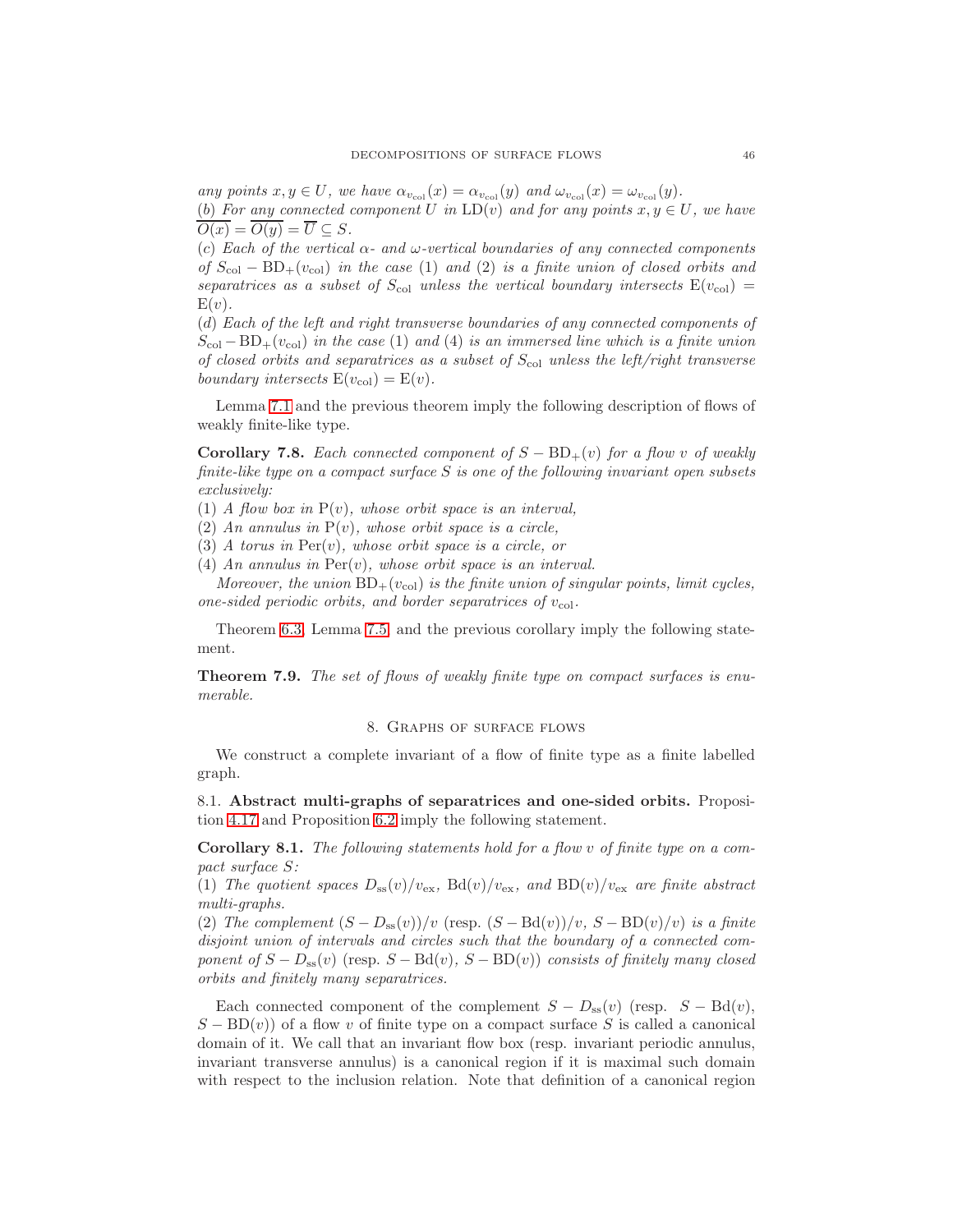of v for the orbit complex  $[22, 26, 27]$  $[22, 26, 27]$  $[22, 26, 27]$  is slightly different from our definitions, and that a canonical domain which is not a periodic torus for a flow of finite type on a compact surface corresponds to a canonical region.

8.2. Dual graphs of the border point set  $BD(v)$ . For a flow v of finite type on a compact surface S, define the dual graph  $G^{\text{BD}(v)} = (V^{\text{BD}(v)}, E^{\text{BD}(v)})$  of the border point set  $BD(v)$  as follows: The vertex set  $V^{BD(v)}$  consists of periodic tori and canonical domains of BD(v) (i.e. the connected components of  $S - BD(v)$ ) each of which is either an invariant flow box, an invariant transverse annulus, or an invariant periodic annulus. An edge  $U_iU_j$  exists if and only if  $\dim(\overline{U_i} \cap \overline{U_j}) = 1$ . We equip any canonical domain with a local orientation which is a mapping  $\mathcal{O}: V^{\text{BD}(v)} \to \{-, +\}.$ 

8.3. Labels of  $V^{\text{BD}(v)}$ . For a quasi-regular flow v on a compact surface, define a label  $l^{\text{BD}(v)} : V^{\text{BD}(v)} \to \{\mathbb{D}, \mathbb{A}, \mathbb{A}, \mathbb{T}, \mathbb{L}\}$  as follows: the label  $l^{\text{BD}(v)}(U)$  is defined as follows:

 $l^{\text{BD}(v)}(U) := \mathbb{D}$  if U is an invariant open flow box in  $P(v)$ ,  $l^{BD(v)}(U) := A$  if U is an open transverse annulus in  $P(v)$ ,  $l^{\text{BD}(v)}(U) := A$  if U is an open annulus in  $\text{Per}(v)$ ,  $l^{\text{BD}(v)}(U) := \mathbb{T}$  if U is a torus in  $\text{Per}(v)$ ,  $l^{\text{BD}(v)}(U) := \mathbb{L}$  if U is an essential open subset in  $\text{LD}(v)$ .

By Corollary [5.4,](#page-35-0) the label  $l^{\text{BD}(v)}$  is well-defined. Set  $\Sigma^1_{\text{Top}} := {\mathbb{D}, \mathbb{A}, \mathbb{A}, \mathbb{T}, \mathbb{L}}.$ 

8.3.1. Labels for transverse and vertical boundary information. Recall that, for an invariant open subset A, define the vertical boundary  $\partial_{\perp} A$  of A as follows:  $\partial_{\perp}^{\alpha} A :=$  $(\bigcup_{x \in A} \alpha(x)) \setminus A, \ \partial_{\perp}^{\omega} A := (\bigcup_{x \in A} \omega(x)) \setminus A, \text{ and } \partial_{\perp} A := \partial_{\perp}^{\alpha} A \cup \partial_{\perp}^{\omega} A.$  Define a label  $\partial_{\perp}^{\bullet} = (\partial_{\perp}^{\alpha}/\hat{v}, \partial_{\perp}^{\omega}/\hat{v}) : V^{\text{BD}(v)} \to 2^{\text{BD}(v)/\hat{v}} \times 2^{\text{BD}(v)/\hat{v}}$  by

$$
\partial^\bullet_\bot(U)=(\partial^\alpha_\bot(U)/\hat v,\partial^\omega_\bot(U)/\hat v):=(\alpha(x)/\hat v,\omega(x)/\hat v)
$$

for any  $U \in V^{\text{BD}(v)}$  and for some  $x \in U$ . By Corollary [5.4,](#page-35-0) the  $\omega$ -limit and  $\alpha$ -limit sets of any point in U are so of x and thus the label  $l^{BD(v)}$  is well-defined. Note that the label  $\partial_{\perp}$  can be considered as the restriction of the pair  $(\leq_{\hat{\alpha}}, \leq_{\hat{\omega}})$  on  $S/\hat{v}$ .

Define a label  $\partial_{\phi}^{\bullet} := (\partial_{\phi}^{R}/\hat{v}, \partial_{\phi}^{L}/\hat{v}) : V^{BD(v)} \to 2^{BD(v)/\hat{v}} \times 2^{BD(v)/\hat{v}}$  by

$$
\partial_{\mathsf{m}}^{\bullet}(U):=(\partial_{\mathsf{m}}^R(U)/\hat{v},\partial_{\mathsf{m}}^L(U)/\hat{v}))
$$

for any  $U \in V^{\text{BD}(v)}$ .

8.3.2. A spiral direction for a region whose  $\omega$ -limit (resp.  $\alpha$ -limit) set is a circuit. Let  $\gamma$  be a non-trivial circuit and U either an oriented invariant flow box or an oriented transverse annulus each of whose  $\omega$ -limit set is  $\gamma$ . The spiral direction  $\mathcal{D}_{\partial_{\mu}^{\alpha}}(U)$  is L (resp. R) if U rotates anti-clockwise (resp. clockwise) around a non-trivial circuit as the upper part of Figure [24.](#page-47-0) The spiral direction  $\mathcal{D}_{\partial_{\perp}^{\omega}}(U)$  is L (resp.  $R$ ) if  $U$  rotates anti-clockwise (resp. clockwise) around a non-trivial circuit as the lower part of Figure [24.](#page-47-0) Otherwise the spiral direction  $\mathcal{D}_{\partial_{\perp}^{\sigma}}(U)$  is defined as 0. Note that the direction with respect to the local orientation on the box or annulus is well-defined even if the limit circuit  $\gamma$  is contained in a non-orientable compact surface.

For a flow v of finite type on a compact surface, define a label  $\mathcal{D}_{\partial_\perp} = (\mathcal{D}_{\partial_\perp^\alpha}, \mathcal{D}_{\partial_\perp^\omega})$ :  $V^{\text{BD}(v)} \to \{R, L, 0\} \times \{R, L, 0\}$  by

$$
\mathcal{D}_{\partial_{\perp}}(U) := (\mathcal{D}_{\partial_{\perp}^{\alpha}}(U), \mathcal{D}_{\partial_{\perp}^{\omega}}(U))
$$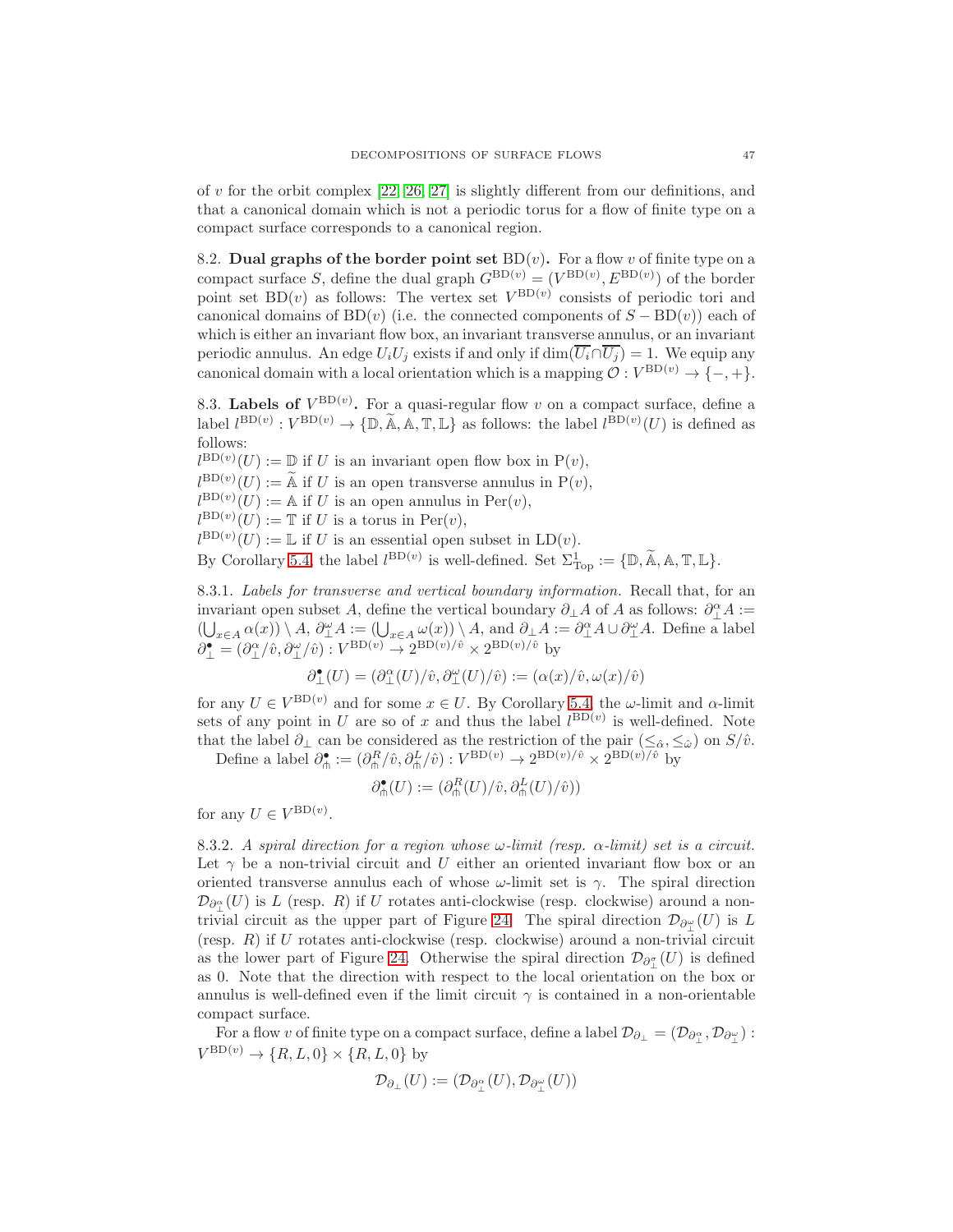

<span id="page-47-0"></span>Figure 24. Schematic pictures and their spiral structures of invariant flow boxes and transverse annuli

for any  $U \in V^{\text{BD}(v)}$ .

8.4. Graph structure of the border point set  $BD(v)$ . Let v be a flow of finite type on a compact surface. From Proposition [6.2,](#page-39-0) denote by  $G_{BD(v)} =$  $(V_{\text{BD}(v)}, E_{\text{BD}(v)})$  the abstract multi-graph  $\text{BD}(v)/\hat{v}_{\text{ex}}$ . Note that each of  $V_{\text{BD}(v)}$ and  $E_{BD(v)}$  is a subset of  $G_{BD(v)} = BD(v)/\hat{v}_{ex}$ . Precisely, the vertex set  $V_{BD(v)}$ consists of multi-saddle connections, limit cycles, non-limits one-sided cycles, sinks,  $\partial$ -sinks, sources,  $\partial$ -sources, and centers. The edge set  $E_{BD(v)}$  consists of (i) orbits in  $\partial_{P(v)}$ ,

(ii) ss-separatrices which are arranged in cyclic ways around limit circuits, sinks, and sources, and

(iii) ss-separatrices which are arranged in linear ways around  $\partial$ -sinks and  $\partial$ -sources. Define a label  $l_{BD(v)}$ :  $V_{BD(v)} \rightarrow \{0, 1_{\partial}, 1_{\text{non}}, 1_{\text{lc}}\}$  as follows:

 $l_{BD(v)}(\sigma) := 0$  if  $\sigma \in Sing(v)$  is either a sink, a  $\partial$ -sink, a source, a  $\partial$ -source, or a center,

 $l_{BD(v)}(\gamma) := 1_{\partial}$  if  $\gamma$  is a periodic orbit in  $\partial S$ ,

 $l_{BD(v)}(\gamma) := 1_{\text{non}}$  if  $\gamma$  is a one-sided periodic orbit outside of  $\partial S$ ,

 $l_{BD(v)}(\gamma) := 1_{\text{two}}$  if  $\gamma$  is a two-sided periodic orbit.

 $l_{BD(v)}(\gamma) := 1_{\text{ms}}$  if  $\gamma$  is a multi-saddle connection diagram.

Set  $\Sigma_{\text{Top}}^0 := \{0, 1_{\partial}, 1_{\text{non}}, 1_{\text{two}}, 1_{\text{ms}}\}.$  Note that each multi-saddle circuit with an associated collar has either semi-repelling, semi-attracting, or identical one-sided holonomy and so that a one-sided multi-saddle circuit has one of these three kinds of holonomies and a two-sided cycle has one of six kinds of holonomies.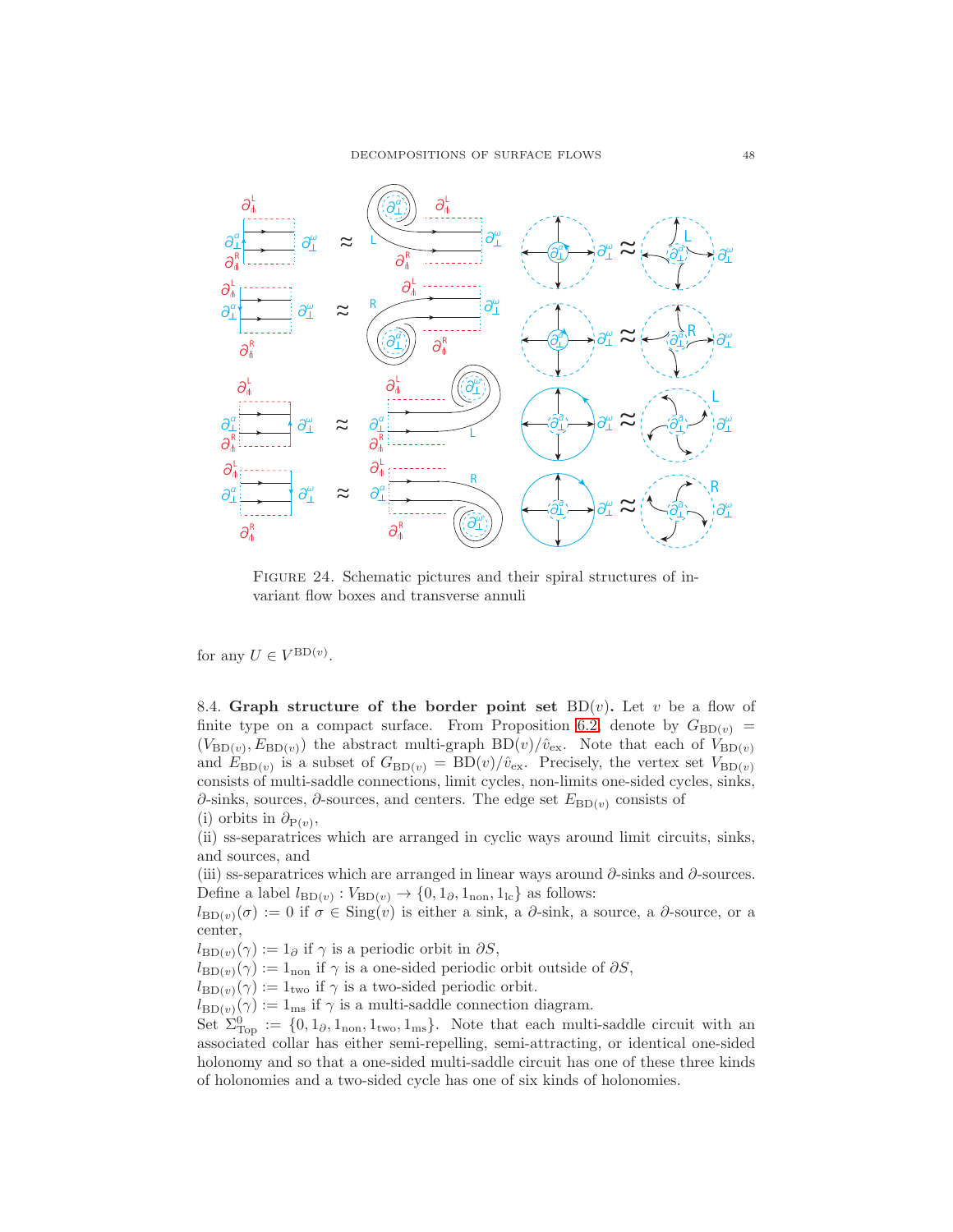8.5. Label of the orbit space  $D(v)/v$  of the multi-saddle connection di**agram.** For a quasi-regular flow v on a compact surface, denote by  $G_{D(v)}$  the abstract multi-graph  $D(v)/v$  and a label  $l_D : G_{D(v)} \to V_{BD(v)}$  is defined as the natural projection  $D(v)/v \to D(v)/v_{\text{ex}}$ .

8.6. A path order on a path on the transverse boundary of an invariant flow box. Let  $\mu_R := (0,1) \times \{0\}$  be an open interval,  $\mathbb{D} := (0,1) \times (0,1)$  a canonical invariant flow box whose orbits are of form  $(0, 1) \times \{t\}$ , U an oriented open flow box, and  $h_R$ :  $(0,1) \times [0,1) = \mathbb{D} \sqcup \mu_R \to U \sqcup \partial_{\hat{m}}^R U$  a mapping such that the restriction  $h_R|_{\mathbb{D}} : \mathbb{D} \to U$  is an orientation-preserving topological conjugacy and the restriction  $h_R|_{\mu_R} : \mu_R \to \partial_{\theta}^R U$  is an immersion except singular points. Since an immersion except singular points lifts orbits into the domain, the interval  $\mu_R$  can be considered as the union of orbits. Note that the restriction  $h_R|_{\mu_R}$  need not be injective. Suppose that the interval  $\mu_R$  consists of finitely many orbits. Define an equivalence relation  $\sim_{\partial_{\Pi}^{R}U}$  on  $\mu_R$  as follows:  $x \sim y$  if there is a connected component J of  $h_R^{-1}(O)$  for some orbit  $O$  in  $\partial_{\ln}^R U$  such that J contains x and y. Then  $\mu_R/\sim_{\partial_{\ln}^R U}$ is a finite set with the total order  $(J_1, J_2, \ldots, J_n)$  (i.e.  $J_1 < J_2 < \cdots < J_n$ ) induced by the interval  $\mu_R$  such that either  $\omega(J_i) = J_{i+1}$  or  $J_i = \alpha(J_{i+1})$  for any  $i \in \{1, \ldots, n-1\}$ . We call a sequence  $(h_R(J_1), h_R(J_2), \ldots, h_R(J_n))$  of orbits in  $\partial_{\ln}^R U$  a path order of  $\partial_{\ln}^R U$  and denoted by  $\leq_{\partial_{\ln}^R} (U)$  (or  $\leq_{\partial_{\ln}^R}$  with respect to U) (i.e.  $h_R(J_1) \leq_{\partial_R^R} h_R(J_2) \leq_{\partial_R^R} \cdots \leq_{\partial_R^R} h_R(J_n)$  with respect to U). Note that path orders need not be total orders because  $h_R|_{\mu_R}$  is not injective in general. Notice that we can define a path order unless the assumption that  $\mu_R$  consists of finitely many orbits in a similar way. Similarly, we define a path order  $\leq_{\partial_{\theta}^{L}}(U)$  of the left transverse boundary  $\partial_{\theta}^{L}U$ .

8.7. A cyclic order. Define a cyclic relation  $\sim_c$  on a finite set F with n points as follows:  $(O_1, O_2, \ldots, O_n) \sim_c (O_{i_1}, O_{i_2}, \ldots, O_{i_n})$  if  $F = \{O_1, O_2, \ldots, O_n\}$  and there is an integer  $k = 0, 1, \ldots, n-1$  such that  $j - i_j \equiv k \mod n$  for any  $j = 1, \ldots, n$ . An equivalence class is called a cyclic class of F and denoted by  $[O_1, O_2, \ldots, O_n]$ . Note that a cyclic class of a n-point sets corresponds to a n-point subset of an oriented circle.

8.8. A circuit order on multi-saddle circuits. Each  $(\partial$ -)sink (resp.  $(\partial$ -)source)  $x$  with a basin  $A$  has the trivial order on the singular point, called a trivial circuit order and denoted by  $\leq_{\mathbb{A}} (x)$ . Each center x with a periodic annulus U has the trivial order on the singular point, called a trivial circuit order and denoted by  $\leq_U (x)$ .

Let  $\gamma$  be a multi-saddle circuit with a collar  $\mathbb{A} = \mathbb{S}^1 \times (0,1)$  and an associated immersion  $h|_{\mathbb{S}^1\times\{0\}}:\mathbb{S}^1\times\{0\}\to\gamma$  except singular points. Then the composition  $p_{\partial} := h \circ p^{-1} : \mathbb{S}^1 \to \gamma$  is an immersion except singular points, called a multi-saddle circuit with the spiral direction for A, where  $p : \mathbb{S}^1 \times \{0\} \to \mathbb{S}^1$  is the canonical projection. Since an immersion except singular points lifts orbits into the domain, the circle  $\mathbb{S}^1 \times \{0\}$  can be considered as the union of orbits. Suppose that the circuit  $\gamma$  consists of finitely many orbits. Define an equivalence relation  $\sim_{\mathbb{A}}$  on  $\mathbb{S}^1$ as follows:  $x \sim_A y$  if there is a connected component I of  $p_{\partial}^{-1}(O)$  for some orbit O in  $\gamma$  such that I contains x and y. Then  $\mathbb{S}^1/\sim_A$  is a finite set with the induced cyclic order  $[J_1, J_2, \ldots, J_n]$  by the circle  $\mathbb{S}^1$  such that either  $\omega(J_i) = J_{i+1}$  or  $J_i = \alpha(J_{i+1})$ for any  $i \in \{0, ..., n-1\}$ , where  $J_0 := J_n$ .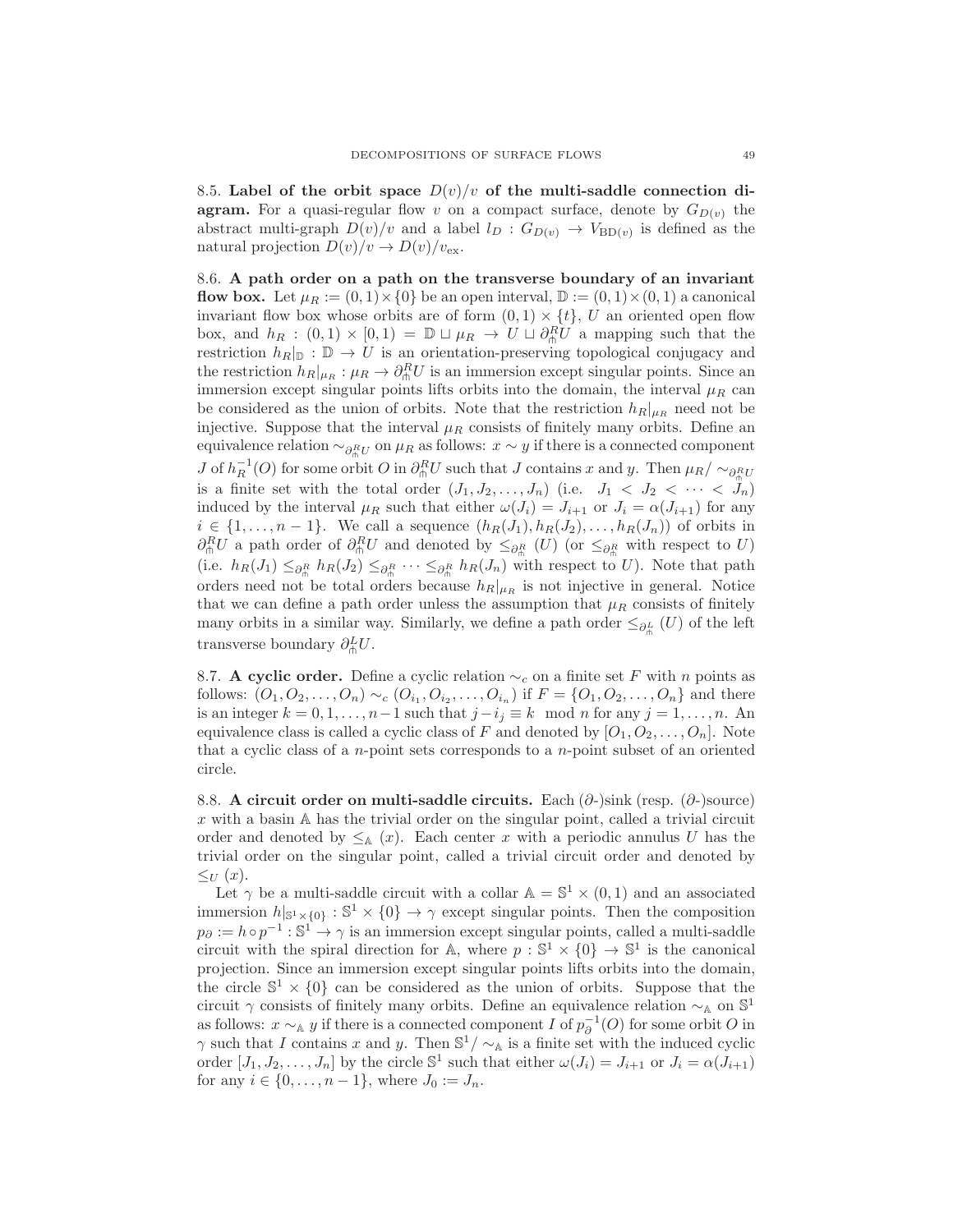Consider a sequence  $(p_{\partial}(J_1), p_{\partial}(J_2), \ldots, p_{\partial}(J_n))$  of orbits in  $\gamma$  and define an equivalence relation  $\approx_{\mathbb{A}}$  as follows:

$$
(p_{\partial}(J_1), p_{\partial}(J_2), \ldots, p_{\partial}(J_n)) \approx_{\mathbb{A}} (p_{\partial}(J_{i_1}), p_{\partial}(J_{i_2}), \ldots, p_{\partial}(J_{i_n}))
$$

if there is an integer  $k = 0, 1, \ldots, n - 1$  such that  $j + k = i_j$  for any  $j = 1, \ldots, n$ , where  $J_{n+l} := J_l$  for  $l = 0, \ldots, n-1$ . We call an equivalence class a circuit order of  $\gamma$  and denoted by  $\leq_{\mathbb{A}} (\gamma)$ . Note that a circuit class is a quotient space of a cyclic order. If the circuit  $\gamma$  is semi-repelling (resp. semi-attracting) on a basin A, then a circuit order  $\leq_{\mathbb{A}} (\gamma)$  is denoted by  $\leq_{\partial_{\perp}^{\alpha}} (\mathbb{A})$  (resp.  $\leq_{\partial_{\perp}^{\omega}} (\mathbb{A})$ ).

Moreover, if a canonical region  $U$  intersect the semi-repelling (reps. semiattracting) basin A, then we also write  $\leq_{\partial_{\perp}^{\alpha}}(U) := \leq_{\partial_{\perp}^{\alpha}}(\mathbb{A})$  (resp.  $\leq_{\partial_{\perp}^{\omega}}(U) := \leq_{\partial_{\perp}^{\omega}}$ (A)). If the circuit  $\gamma$  is the right (resp. left) transverse boundary of a periodic annulus U, then a circuit order  $\leq_U (\gamma)$  is denoted by  $\leq_{\partial_{\overline{n}}} (U)$  (resp.  $\leq_{\partial_{\overline{n}}} (U)$ ). Notice that we can define a circuit order unless the assumption that  $\gamma$  consists of finitely many orbits in a similar way.

8.9. Reversion of a local orientation of a canonical domain. Let  $v$  be a flow of finite type on a compact surface S. A local orientation reversion  $V^{\text{Rev}} : V_{\text{BD}(v)} \to$  $V_{\text{BD}(v)}$  of canonical domains is an identity as a set with  $\mathcal{O}^{\text{Rev}}(U) = -\mathcal{O}(U)$ , where  $\mathcal{O}^{\text{Rev}} := \mathcal{O} \circ V^{\text{Rev}}$ . Define  $\mathcal{D}^{\text{Rev}}_{\partial_{\perp}^{\alpha}}(U) = L$  (resp. R) if  $\mathcal{D}_{\partial_{\perp}^{\alpha}}(U) = R$  (resp. L). Similarly, define  $\mathcal{D}^{\text{Rev}}_{\partial_{\perp}^{\omega}}(U) = L$  (resp. R) if  $\mathcal{D}_{\partial_{\perp}^{\omega}}(U) = R$  (resp. L) and

$$
\mathcal{D}^{\mathrm{Rev}}_{\partial_\perp} := (\mathcal{D}^{\mathrm{Rev}}_{\partial^\alpha_\perp}, \mathcal{D}^{\mathrm{Rev}}_{\partial^\omega_\perp})
$$

Define  $\mathcal{D}^{\text{Rev}}_{\partial_{\perp}^{\sigma}}(U) = 0$  if  $\mathcal{D}_{\partial_{\perp}^{\sigma}}(U) = 0$ . Define a label

$$
L^{\text{BD}(v)}: V^{\text{BD}(v)} \to \{\pm\} \times \Sigma_{\text{Top}}^1 \times (2^{\text{BD}(v)/\hat{v}})^4 \times \mathcal{O}_{\text{circuit}, \text{path}}^4 \times \{R, L, 0\}^2
$$

by

$$
L^{\operatorname{BD}(v)}:=(\mathcal{O},l^{\operatorname{BD}(v)},\partial^{\operatorname{BD}(v)},\leq^{\operatorname{BD}(v)},\mathcal{D}_{\partial_\perp})
$$

where  $\mathcal{O}_{\text{circuit},\text{path}}$  is the set of finite circuit orders and path orders,

$$
\partial^{\mathrm{BD}(v)} := (\partial_{\mathsf{m}}^{\bullet}, \partial_{\perp}^{\bullet}) = (\partial_{\mathsf{m}}^R / \hat{v}, \partial_{\mathsf{m}}^L / \hat{v}, \partial_{\perp}^{\alpha} / \hat{v}, \partial_{\perp}^{\alpha} / \hat{v}) : V^{\mathrm{BD}(v)} \to (2^{\mathrm{BD}(v)/\hat{v}})^4
$$
  

$$
\leq^{\mathrm{BD}(v)} := (\leq_{\partial_{\mathsf{m}}^R}, \leq_{\partial_{\mathsf{m}}^L}, \leq_{\partial_{\perp}^{\alpha}}, \leq_{\partial_{\perp}^{\alpha}}) : V^{\mathrm{BD}(v)} \to \mathcal{O}_{\mathrm{circuit}, \mathrm{path}}^4
$$

are mappings. By definition, we have

$$
L^{\text{BD}(v)} = (\mathcal{O}, l^{\text{BD}(v)}, \partial^R_{\text{th}}/\hat{v}, \partial^L_{\text{th}}/\hat{v}, \partial^{\alpha}_{\perp}/\hat{v}, \partial^{\omega}_{\perp}/\hat{v}, \leq_{\partial^R_{\text{th}}}, \leq_{\partial^R_{\text{th}}}, \leq_{\partial^{\alpha}_{\perp}}, \leq_{\partial^{\alpha}_{\perp}}, \mathcal{D}_{\partial^{\alpha}_{\perp}}, \mathcal{D}_{\partial^{\omega}_{\perp}})
$$

The revisions of labels are defined as follows:

$$
L^{\text{BD}(v)\text{Rev}} := (\mathcal{O}^{\text{Rev}}, l^{\text{BD}(v)\text{Rev}}, \partial^{\text{BD}(v)\text{Rev}}, \leq^{\text{BD}(v)\text{Rev}}, \mathcal{D}^{\text{Rev}}_{\partial_{\perp}})
$$
  
=  $(-\mathcal{O}, l^{\text{BD}(v)}, \partial_{\text{th}}^L/\hat{v}, \partial_{\text{th}}^R/\hat{v}, \partial_{\perp}^{\bullet}, \leq_{\partial_{\text{th}}^L}, \leq_{\partial_{\text{th}}^R}, \leq_{\partial_{\perp}^R}, \mathcal{D}^{\text{Rev}}_{\partial_{\perp}})$ 

$$
l_{\mathrm{BD}(v)}^{\mathrm{Rev}} := l_{\mathrm{BD}(v)}
$$

In particular, we have  $(\partial_{\theta}^{R}/\hat{v})^{\text{Rev}} = \partial_{\theta}^{L}/\hat{v}$ ,  $(\partial_{\theta}^{L}/\hat{v})^{\text{Rev}} = \partial_{\theta}^{R}/\hat{v}$ ,  $(\leq_{\partial_{\theta}^{R}})^{\text{Rev}} = \leq_{\partial_{\theta}^{L}}$ , and  $(\leq_{\partial_{\rho}^{L}})^{\mathrm{Rev}} = \leq_{\partial_{\rho}^{R}}.$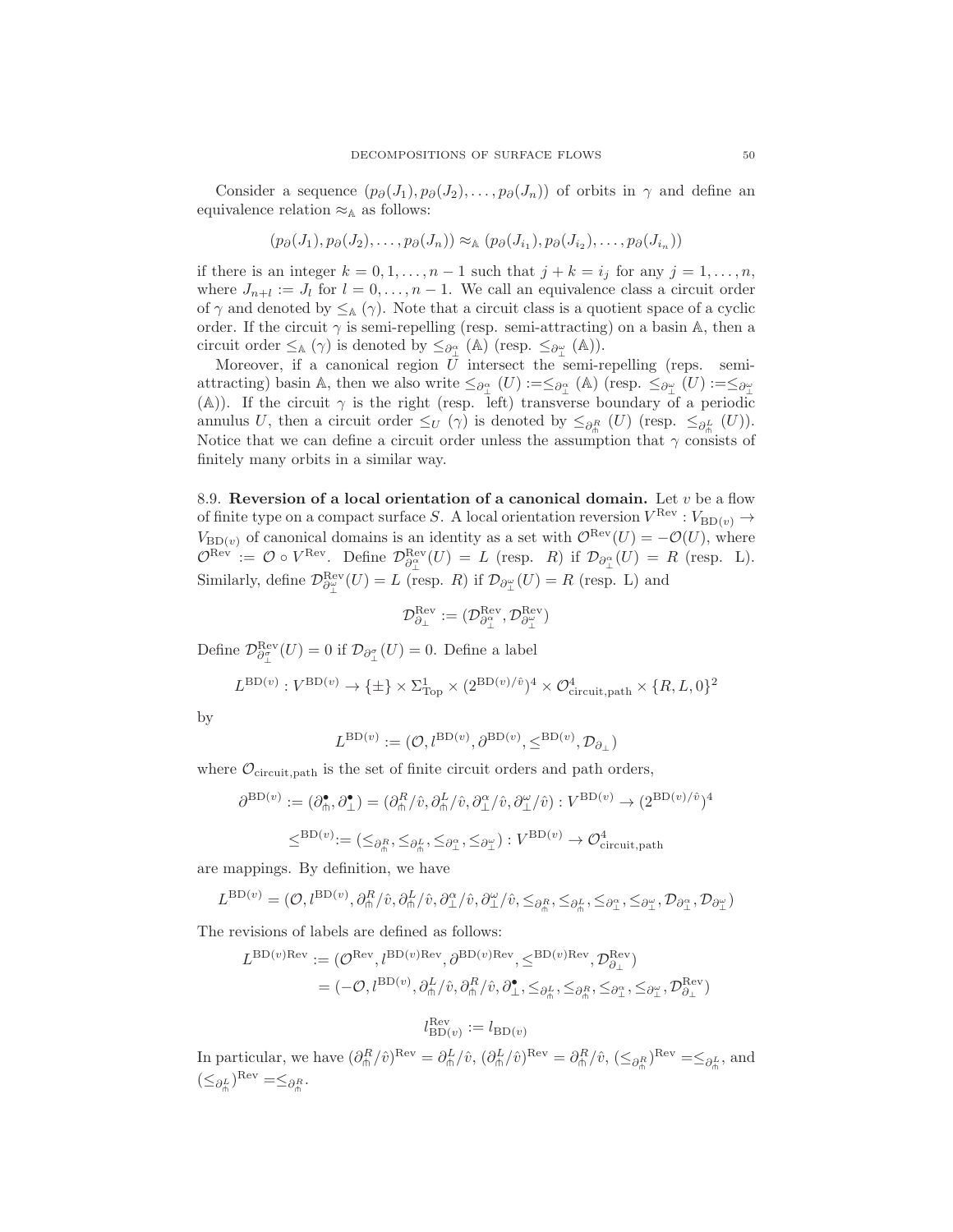8.10. Equivalence classes of canonical domains. Define an equivalence relation of labels as follows for a quasi-regular flow v on a compact surface:  $L^{\text{BD}(v)} \sim_o$  $L^{\prime BD(v)}$  if either  $L^{\text{BD}(v)}(U) = L^{\prime BD(v)}(U)$  or  $L^{\text{BD}(v)Rev}(U) = L^{\prime BD(v)}(U)$  for any  $U \in V^{\text{BD}(v)}$ . Then define a label  $\mathcal{L}^{\text{BD}(v)} : V^{\text{BD}(v)} \to ((2^{\text{BD}(v)/\hat{v}})^4 \times \Sigma_{\text{Top}}^1 \times$  $\mathcal{O}_{\text{circuit},\text{path}}^4 \times \{R,L,0\}^2)/\sim_o \text{by}$ 

$$
\mathcal{L}^{\text{BD}(v)} := [L^{\text{BD}(v)}] = [\mathcal{O}, l^{\text{BD}(v)}, \partial^{\text{BD}(v)}, \leq^{\text{BD}(v)}, \mathcal{D}_{\partial_\perp}]
$$

where  $[L^{BD(v)}(U)]$  is the equivalence class of  $L^{BD(v)}(U)$ . Since  $2^{BD(v)/\hat{v}}$  is the power set of an abstract multi-graph, any representative of the image by  $\mathcal{L}^{\text{BD}(v)}$  of any element consists of four signs, four abstract multi-graphs, two finite path orders, and two finite circuits orders.

8.11. Reconstruction of the border point set  $BD(v)$ . We observe the following statement.

<span id="page-50-0"></span>**Lemma 8.2.** The border point set  $BD(v)$  of a flow of finite type on a compact surface can be reconstructed by abstract finite multi-graphs  $G^{\text{BD}(v)}$ ,  $G_{\text{BD}(v)}$ , and  $G_{D(v)}$  with the labels  $\mathcal{L}^{\text{BD}(v)}$ ,  $l_{\text{BD}(v)}$ , and  $l_{D(v)}$  as an embedded subset.

*Proof.* We show that the orbit structure and the holonomy of any element of  $V_{BD(v)}$ , the cyclic orders or the total orders of ss-separatrices around it, and the spiral structure of any element of  $E_{BD(v)}$  can be reconstructed by the labels  $l_{BD(v)}$  and  $L^{\text{BD}(v)}$ . Precisely, the label  $l_{\text{BD}(v)}$  reconstructs the topological type of vertices in  $V_{\text{BD}(v)}$  (i.e. a singular point, a periodic orbit in  $\partial S$ , a one-sided periodic orbit outside of ∂S, a two-sided periodic orbit, a non-periodic limit circuit).

Let  $\sigma \in V_{BD(v)}$  be an element with  $l_{BD(v)}(\sigma) = 0$ . If there is no canonical domain whose vertical boundary contains  $\sigma$  (i.e.  $\sigma$  is maximal with respect to  $\leq_{\hat{\alpha}}$  and  $\leq_{\hat{\omega}}$ on  $G_{BD(v)}$ , then  $\sigma$  is a center. In other words, each center can be reconstructed by labels  $l_{BD(v)}$  and  $\partial_{\perp}^{\bullet} = (\partial_{\perp}^{\alpha}/\hat{v}, \partial_{\perp}^{\omega}/\hat{v})$ . If there is a canonical domain whose α-vertical boundary contains  $\sigma$ , then  $\sigma$  is a source or a  $\partial$ -source. Since the labels  $\partial_{\perp}/\hat{v}, \leq_{\partial_{\perp}^{\alpha}}$ , and  $\leq_{\partial_{\perp}^{\omega}}$  distinguish cyclic (resp. total) orders of ss-separatrices around any singular point, each source (resp. ∂-source) with the cyclic (resp. total) order of ss-separatrices can be reconstructed by labels  $l_{BD(v)}$ ,  $\partial_{\phi}^{\alpha}/\hat{v}$ , and  $\partial_{\perp}^{\alpha}/\hat{v}$ . Similarly, each sink (resp.  $\partial$ -sink) with the cyclic (resp. total) order of ss-separatrices can be reconstructed by labels  $l_{\text{BD}(v)}, \partial_{\text{th}}^{\omega}/\hat{v}$  and  $\partial_{\perp}^{\omega}/\hat{v}$ .

Let  $\gamma \in V_{\text{BD}(v)}$  be an element with  $l_{\text{BD}(v)}(\gamma) := 1_{\partial}$ . Note that the local orientation  $O$  is necessary to determine left and right directions and that the spiral direction can be reconstructed by the labels  $\partial_{\perp}^{\bullet}$  and  $\mathcal{D}_{\partial_{\perp}}$ . If there is a canonical domain whose  $\alpha$ -vertical (resp.  $\omega$ -vertical) boundary contains  $\gamma$ , then  $\gamma$  is a semirepelling (resp. semi-attracting) limit cycle. If there is a canonical domain whose transverse boundary contains  $\gamma$ , then  $\gamma \subseteq \partial_{\text{Per}(\nu)}$ . Moreover each periodic orbit contained in ∂S with the cyclic order of ss-separatrices can be reconstructed by labels  $l_{BD(v)}, \mathcal{O}, \mathcal{D}_{\partial_{\perp}}, \partial^{BD(v)}$ , and  $\leq^{BD(v)}$  (i.e. all labels except  $l^{BD(v)}$ ). Similarly, each one-sided (resp. two-sided) periodic orbit outside of  $\partial S$  with one (resp. two) cyclic order of ss-separatrices can be reconstructed by all labels except  $l^{BD(v)}$ .

Let  $\gamma \in V_{\text{BD}(v)}$  be an element with  $l_{\text{BD}(v)}(\gamma) := 1_{\text{ms}}$ . The abstract multi-graph structure of  $\gamma$  is reconstructed by the abstract multi-graph  $G_{D(v)}$  with the natural projection  $l_{D(v)}$  and the orders  $\leq^{BD(v)}$  on  $\gamma$  (i.e. the orders  $\leq_{\hat{\alpha}}$  and  $\leq_{\hat{\omega}}$  restricted on  $\gamma$ ). Since each multi-saddle connection is a finite disjoint union of multi-saddles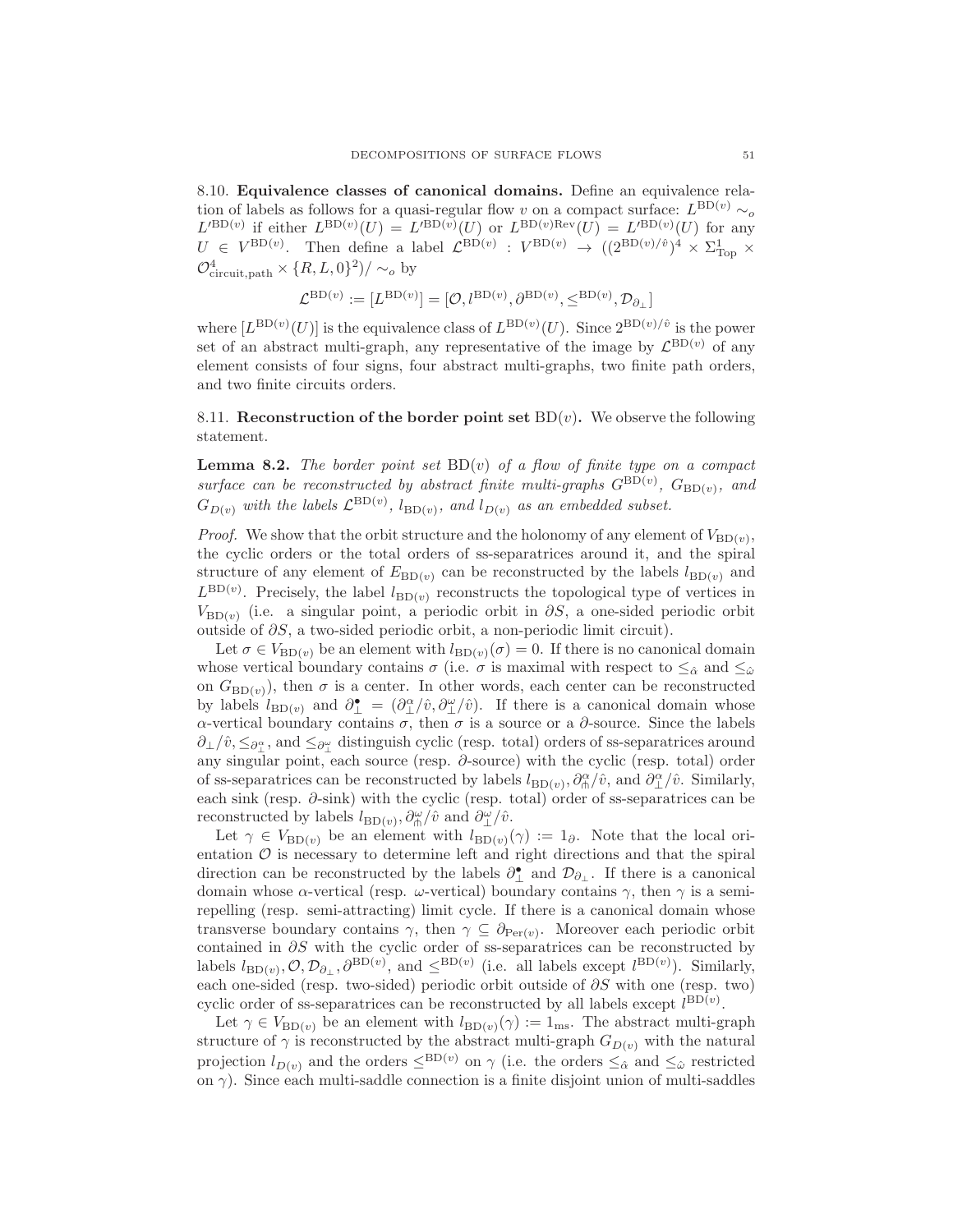and multi-saddle separatrices, the multi-saddle connection  $\gamma$  can be reconstructed by all labels except  $l^{\text{BD}(v)}$  as an embedded subset.

8.12. Reductions. Denote by  $\chi(S)$  the space of flows on a compact surface S. Put  $\chi := \bigcup \chi(T)$ , where the union runs over compact surfaces. Denote by  $\chi_F \subset \chi$ the subspace of flows of finite type (i.e. quasi-regular flows without non-closed recurrent points such that there are at most finitely many limit cycles). The class  $\chi_F$  contains flows generated by  $\Sigma^r(S) \sqcup \mathcal{H}_*^r(S)$ , where  $\Sigma^r(S)$  is the set of the Morse-Smale  $C^r$ -vector fields and  $\mathcal{H}_*^r(S)$  is the set of regular Hamiltonian  $C^r$  vector fields each of whose saddle connection is self-connected. Recall that  $\mathcal{H}_*^r(S)$  is open dense in the set  $\mathcal{H}^r(S)$  of Hamiltonian  $C^r$  vector fields on an orientable closed connected surface S for any  $r \in \mathbb{Z}_{\geq 1}$ . A flow v in  $\chi_F$  can be reconstructed from the finite data:

$$
(G^{\text{BD}(v)}, G_{\text{BD}(v)}, G_{D(v)}, \mathcal{L}^{\text{BD}(v)}, l_{\text{BD}(v)}, l_{D(v)})
$$

To state precisely, we define some notations as follows: Denote by  $\mathcal{G}_l$  the set of finite abstract multi-graphs with labels. Define a mapping  $p : \chi_F \to \mathcal{G}_l \times \mathcal{G}_l \times \mathcal{G}_l$  by

$$
p(v) := ((G^{\text{BD}(v)}, \mathcal{L}^{\text{BD}(v)}), (G_{\text{BD}(v)}, l_{\text{BD}(v)}), (G_{D(v)}, l_{D(v)})).
$$

Denote by  $\sim$  the topological equivalence on  $\chi_F$  (i.e. an equivalence relation defined by  $v \sim w$  if there is a homeomorphism  $h : S \to T$  which is orbit-preserving (i.e. the image of an orbit of v is an orbit of w) and preserves orientation of the orbits). Write  $\widetilde{\chi_F}$  by the quotient space of  $\chi_F$  by the equivalence ∼. Denote by  $\mathcal{G}_l$  the quotient space of  $\mathcal{G}_l$  by the isomorphisms. Now we can state precisely that a flow  $v$  in  $\chi_F$  can be reconstructed from the finite data as follows.

# <span id="page-51-0"></span>**Theorem 8.3.** The induced map  $\widetilde{p}: \widetilde{\chi_F} \to \widetilde{\mathcal{G}}_l \times \widetilde{\mathcal{G}}_l \times \widetilde{\mathcal{G}}_l$  is well-defined and injective.

*Proof.* Lemma [8.2](#page-50-0) implies that BD(v) can be reconstructed. Since  $S - BD(v)$ consists of finitely many invariant flow boxes, periodic tori, periodic annuli, and transverse annuli, the label  $l^{BD(v)}$  determines the type of four kinds of canonical domains. Also the local orientation  $\mathcal O$  with the orbit direction  $\partial^{\text{BD}(v)}$  and the spiral direction  $\mathcal{D}_{\partial_{\perp}}$  determines flow directions of regions. This means that we can reconstruct a flow uniquely.  $\Box$ 

Note that the label  $\mathcal{L}^{\text{BD}(v)}$  can be replaced by  $L^{\text{BD}(v)}$  in the previous theorem if the compact surface S is orientable. Replacing  $BD(v)$  with  $BD_+(v)$ , note that we can obtain a similar injection as in Theorem [8.3](#page-51-0) for flows of weakly finite type. Notice that each of conditions of "finite type" (i.e. quasi-regularity, finite conditions of limit cycles, non-existence of Q-sets) is necessary to construct a complete invariant using finite data. Indeed, finite condition of limit cycles is necessary for finite descriptions. As we mention, the set of topological equivalence classes of minimal flows (resp. Denjoy flows) on a torus is uncountable. Similarly, the singular point set is uncountable up to locally topological equivalence. In fact, singular points with infinitely parabolic sectors as shown in Figure [23](#page-43-0) forms an uncountable subset because we can choose the directions of infinitely sectors as shown in Figure [25.](#page-52-0)

We would like to know whether finite existence of limit cycles can be removed by using countable sequence of labels.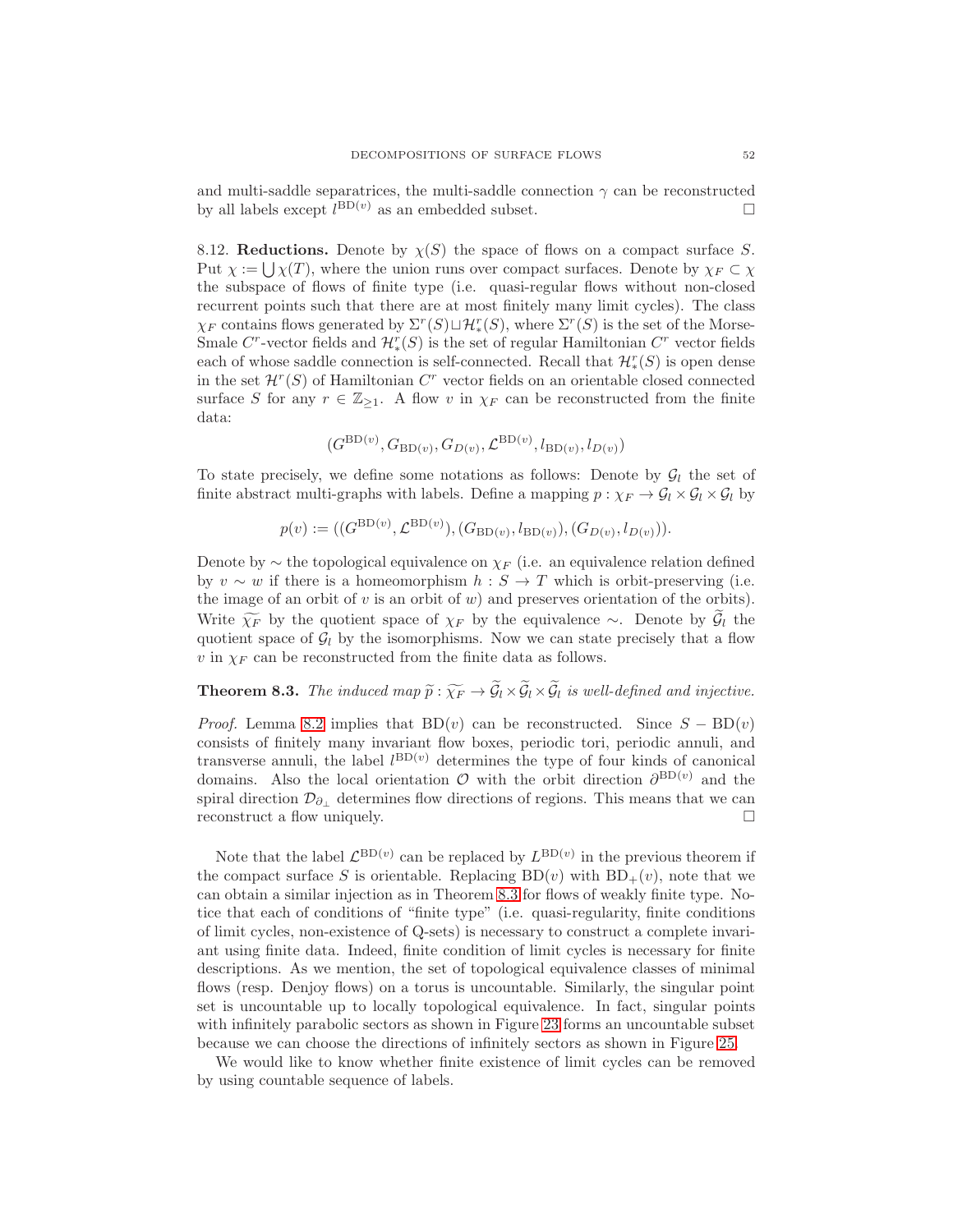

<span id="page-52-0"></span>FIGURE 25. A degenerate singular point with infinitely many parabolic sectors



FIGURE 26. A singular point whose neighborhood consists of two parabolic sectors and two hyperbolic sectors

# <span id="page-52-1"></span>9. On the Markus-Neumann theorem

As mentioned above, Buendía and López have constructed counterexamples to the Markus-Neumann theorem. Note that one of counterexamples (cf. the figure to the right in Figure 2 [\[5\]](#page-56-22)) is a toral flow with one singular point and non-recurrent orbits such that a small neighborhood of the singular point consists of two hyperbolic sectors and two parabolic sectors (see Figure [26\)](#page-52-1). Moreover, an example of a pair of flows consisting of non-recurrent orbits in a plane in Figure 3 in a paper [\[26\]](#page-56-20) by Neumann is also a counterexample because flows in the example have no separatrices in the sense of Markus. Indeed, any small neighborhood of  $b_1$  (resp.  $b_2$ ,  $c_1, c_2, d_1, d_2$  is not a parallel neighborhood satisfying two conditions in definition of separatrix but there is a large neighborhood of it. In addition, Markus-Neumann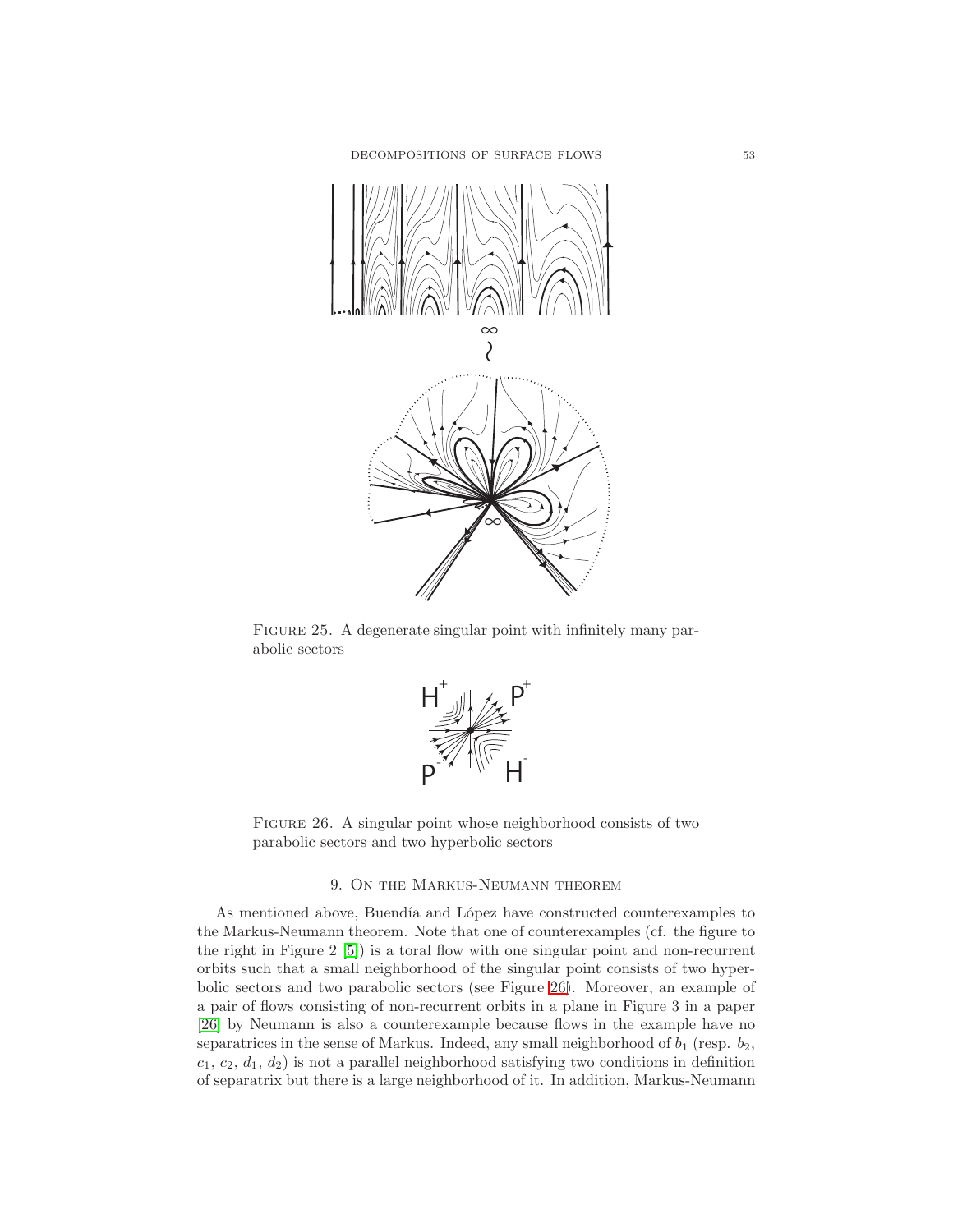

<span id="page-53-0"></span>FIGURE 27. Two spherical flows v and w consisting of closed orbits and homoclinic separatrices which are not topologically equivalent but isomorphic as orbit complexes.

theorem does not holds for the non-orientable original setting. In fact, the orbit complex of a flow consisting of one axisymmetric rotating spherical flow and two periodic flows on Möbius bands and one of a flow consisting of two axisymmetric rotating flows on projective planes and one periodic flow on a closed annulus are isomorphic, because the orbit space of a connected component is a closed interval and so the orbit spaces of two flows are homeomorphic and because the lift of the orientation double covering of each of them is a flow consisting of two axisymmetric rotating spherical flows and two periodic flows on closed annuli.

As mentioned, additional information is necessary. In fact, there are two spherical flows consisting which are not topologically equivalent but isomorphic as orbit complexes (see Figure [27\)](#page-53-0). However, we show that orbit complex is a complete invariant for flows of finite type on compact surfaces under the assumption that the multi-saddle connection diagram is the saddle connection diagram containing no non-self-connected separatrices (i.e. each multi-saddle is either a saddle without heteroclinic multi-saddle separatrices or a  $\partial$ -saddle without separatrices connecting another multi-saddles outside of the same boundary). On the other hand, adding some additional orders, orbit complex becomes complete invariant for flows of finite type on compact surfaces.

9.1. On the Markus-Neumann theorem for flows of finite type. Let  $v$  be a flow on a compact surface S. We call that an invariant subset  $U \subseteq S$  is parallel if  $v|_U$  is topologically equivalent to either a canonical domain (i.e. an invariant flow box  $\mathbb{D}$ , an invariant periodic annulus  $\mathbb{A}_+$ , an invariant transverse annulus  $\mathbb{A}_{\tilde{+}}$  as Figure [18,](#page-33-0) or a periodic torus  $\mathbb T$ . Following [\[5\]](#page-56-22), we call that a point x is ordinary if it has a parallel neighborhood U such that  $\alpha'(x) = \alpha'(y)$  and  $\omega'(x) = \omega'(y)$  for any point  $y \in U$  and that there are exactly two orbits  $O^- \neq O^+$  with  $\alpha'(x) = \alpha'(O^-) =$  $\alpha'(O_+)$  and  $\omega'(x) = \omega'(O_-) = \omega'(O_+)$  such that  $\partial U = \alpha'(x) \cup \omega'(x) \cup O_- \cup O_+$ . A point is non-ordinary if it is not ordinary. An orbit is ordinary (resp. non-ordinary) if so are its points. Note that non-ordinary orbit is called a separatrix in the sense of Markus in papers [\[22,](#page-56-19) [26,](#page-56-20) [27,](#page-56-21) [5\]](#page-56-22). Denote by  $\Sigma_{\text{Sep}}$  the set of non-ordinary points. We show that the set of non-ordinary points correspond to the border point set  $BD(v)$  for a flow of finite type.

**Lemma 9.1.** Let v be a flow of finite type on a compact surface S. Then  $BD(v) =$  $\Sigma_{\text{Sep}}$ .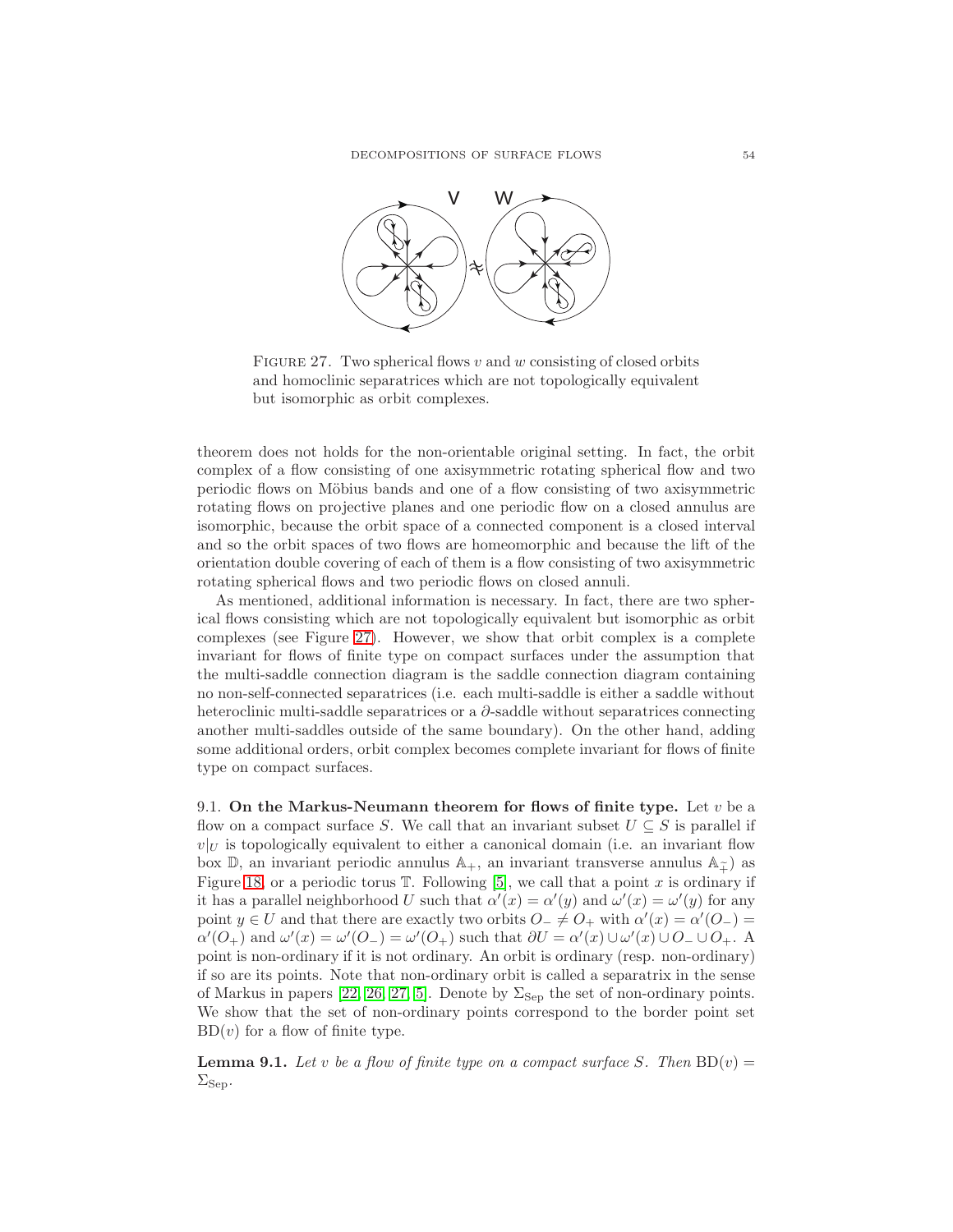*Proof.* Corollary [5.4](#page-35-0) implies that each orbit in  $(S - BD(v))$  has a parallel invariant neighborhood satisfying the conditions in the definition of "ordinary" and so  $BD(v) \supseteq \Sigma_{Sep}$ . On the other hand, we show that  $BD(v) \subseteq \Sigma_{Sep}$ . Indeed, recall that  $BD(v) = Bd(v) \sqcup Per_1(v)$ . Lemma [4.12](#page-22-0) implies that  $BD(v) = Bd(v) \sqcup$  $Per_1(v) = Sing(v) \sqcup \partial^-\operatorname{Per}(v) \sqcup \partial_{Per(v)} \sqcup Per_1(v) \sqcup \partial^-\operatorname{P}(v) \sqcup P_{sep}(v)$  consists of finitely many orbits. Since each singular point has no parallel neighborhoods, the singular point set  $\text{Sing}(v)$  consists of non-ordinary points. Since each orbit in  $\partial^-$  Per(v) is a limit cycle  $\gamma$ , any its neighborhood U intersects an non-recurrent orbit O with either  $\alpha(O) = \alpha'(O) = \gamma \neq \emptyset = \alpha'(\gamma)$  or  $\omega(O) = \omega'(O) = \gamma \neq \gamma$  $\emptyset = \omega'(\gamma)$ , and so the union  $\partial^-\text{Per}(v)$  consists of non-ordinary points. Recall that  $P_{sep}(v) = P(v)_{ms} \sqcup P(v)_{ss} \sqcup \partial_{P(v)}$ . Fix a non-recurrent orbit O whose  $\omega$ -limit set is a multi-saddle  $x$ . Since each multi-saddle has at most finitely many separatrices, we have  $\omega'(O) = \{x\} \neq \omega'(O')$  for all but finitely many orbit O' in a neighborhood of O. By symmetry, we have  $P(v)_{\text{ms}} \sqcup P(v)_{\text{ss}} \sqcup \partial^{-}P(v) \subset \Sigma_{\text{Sep}}$ . Since any orbit in  $\partial_{P(v)} \sqcup \partial_{Per(v)} \sqcup Per_1(v)$  has no parallel neighborhoods, we obtain  $\partial_{P(v)} \sqcup \partial_{Per(v)} \sqcup Per_1(v) \subseteq \Sigma_{Sep}$  and so  $BD(v) \subseteq \Sigma_{Sep}$ .

9.1.1. Orders induced by flows. Define a pre-order  $\leq_{\alpha}$  (resp.  $\leq_{\omega}$ ) on S as follows:

$$
x \leq_\alpha y
$$
 if either  $x \in \alpha(y)$  or  $\hat{x} = \hat{y}$ 

 $x \leq_{\omega} y$  if either  $x \in \omega(y)$  or  $\hat{x} = \hat{y}$ 

Moreover, define a pre-order  $\leq_\alpha$  (resp.  $\leq_\omega$ ) on the power set  $2^S$  as follows:

- $A \leq_{\alpha} B$  if either  $A = B$  or  $a \leq_{\alpha} b$  for any  $a \in A, b \in B$
- $A \leq_{\omega} B$  if either  $A = B$  or  $a \leq_{\omega} b$  for any  $a \in A, b \in B$

Define a pre-order  $\leq_{\pitchfork}$  for invariant subsets as follows:

 $A \leq_{\text{th}} B$  if either  $A \subseteq \partial_{\text{th}} B$  or  $A = B$ 

9.1.2. Orbit complex. Recall that the orbit complex is an orbit space with cell structure, fiber type, order structure, and orientability of spirals (see §5 in [\[27\]](#page-56-21) for details). Let  $\pi_v : S \to S/v$  be the natural projection. A 1-cell is the image  $\pi_v(U)$  of a canonical domain U and a 0-cell is the image  $\pi_v(O)$  of an orbit O in BD(v). In other words, a 1-cell is a connected component of  $\pi_v(S - BD(v)) =$  $(S - BD(v))/v$  and the set of 0-cells is  $\pi_v(BD(v)) = BD(v)/v$ . A 1-cell which is an open interval (resp. a circle) is called an open (resp. closed) 1-cell. Notice that the an open interval (resp. a circle) structure of a 1-cell is embedded in the orbit space  $S/v$ . The fiber type of a *i*-cell is either an open interval, a circle, or a point according to the topological type of the fiber of  $\pi_v$  over a point in the orbit space. In particular, the fiber type of a 1-cell is either an open interval or a circle. For a canonical domain U, the first order structure is a total order on  $\partial_{\theta}^{R}U \setminus \text{Sing}(v)$ (resp.  $\partial_{\phi}^{L}U \setminus \text{Sing}(v)$ ), the second order structure is  $\leq_{\alpha} |\partial U|$  (resp.  $\leq_{\omega} |\partial U|$ ), where the restriction  $\leq |A| := \leq |A \times A$  of a subset A on a poset X is the restriction as a binary relation. Here the pre-orders are identified as a subsets of  $S \times S$  because a binary relation on a set X is a subset of  $X \times X$ . The third order structure is  $\leq_{\alpha}|_{(\partial_{\perp}U)\times U}$  (resp.  $\leq_{\omega}|_{U\times \partial_{\perp}U}$ ). We show that the orbit complex is a complete invariant comparing our invariant by adding two circuit orders  $\leq_{\partial_{\perp}^{\alpha}}$  and  $\leq_{\partial_{\perp}^{\alpha}}$ .

<span id="page-54-0"></span>**Theorem 9.2.** The orbit complex with two circuit orders  $\leq_{\partial_{\mu}^{\alpha}}$  and  $\leq_{\partial_{\mu}^{\alpha}}$  for a flow of finite type on an orientable compact surface is a complete invariant.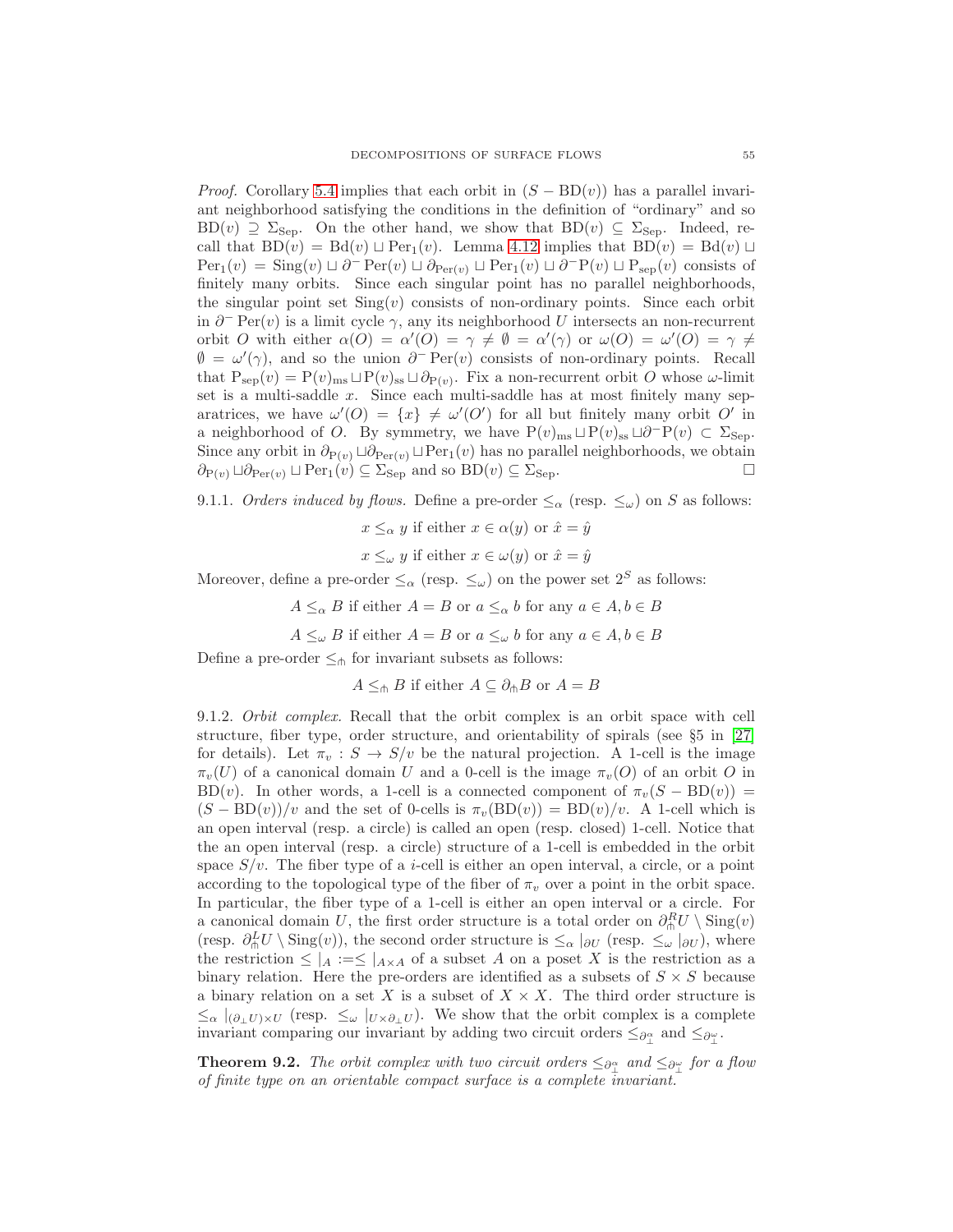Proof. Fix a flow v of finite type on an orientable compact surface. Recall that our topological invariant for v consists of three abstract multi-graphs  $(G^{BD(v)}, G_{BD(v)})$  $BD(v)/v_{\text{ex}}, G_{D(v)} = D(v)/v$  with the labels  $L^{BD(v)}$ ,  $l_{BD(v)}$ , and  $l_{D(v)}$ , where  $L^{\text{BD}(v)} = (0, l^{\text{BD}(v)}, \partial^{\text{BD}(v)}, \leq^{\text{BD}(v)}, \mathcal{D}_{\partial_\perp})$ . The local orientation  $\mathcal{O}$  can be induced by the orientation of the surface. The orbit space implies the abstract multi-saddle connection  $D(v)/v$  with the labels  $l_{D(v)}$ . The 0-cell structure with fiber type implies the abstract border point set  $BD(v)/v$  and so  $G_{BD(v)} = BD(v)/v_{ex}$ . The 1-cell structure with fiber type implies the label  $l^{BD(v)}$ . The orbit space with the cell structure implies the dual graph  $G^{\text{BD}(v)}$ . The fiber structure implies the label  $l_{\text{BD}(v)}$ . The order structure implies orders  $\leq_{\hat{\alpha}} \vert_{BD(v)}$  and  $\leq_{\hat{\omega}} \vert_{BD(v)}$ . These orders imply  $\leq_{\partial_{\hat{\beta}}}$ and  $\leq_{\partial_{\Pi}^L}$ . The given circuit orders  $\leq_{\partial_{\Pi}^{\alpha}}$  and  $\leq_{\partial_{\Pi}^{\alpha}}$  imply the order  $\leq^{BD(v)} = (\leq_{\partial_{\Pi}^R}$ ,  $\leq_{\partial_{\Pi}^L}$ ,  $\leq_{\partial_{\Pi}^{\alpha}}$ ,  $\leq_{\partial_{\Pi}^{\alpha}}$ . Combining the specialization pre-order for the quotient topology on the orbit space, the orbit structure implies labels  $\partial^{BD(v)}$ . The orientability of spirals corresponds to the label  $\mathcal{D}_{\partial_{\perp}}$ . This means that the orbit complex implies our complete invariant  $(G^{\text{BD}(v)}, G_{\text{BD}(v)}, G_{D(v)}, L^{\text{BD}(v)}, l_{\text{BD}(v)}, l_{D(v)})$ .

On the other hand, under the assumption that the multi-saddle connection diagram is the self-connected saddle connection diagram (i.e. saddle connection diagram each of whose multi-saddle is either a saddle without heteroclinic multi-saddle separatrices or a ∂-saddle without separatrices connecting another multi-saddles outside of the same boundary), each non-trivial non-periodic circuit in the multisaddle connection diagram either consists of a saddle with one or two homoclinic separatrices or is a circuit in which ∂-saddles and separatrices are arranged alternately. Then the former has a trivial circuit order and the latter circuit order can be reconstructed by orders  $\leq_{\hat{\alpha}} \vert_{BD(v)}$  and  $\leq_{\hat{\omega}} \vert_{BD(v)}$ . Therefore we obtain the following statement.

<span id="page-55-4"></span>Corollary 9.3. Under the assumption that the multi-saddle connection diagram is the self-connected saddle connection diagram, the orbit complex for a flow of finite type on an orientable compact surface is a complete invariant.

9.2. Proof of Theorem [C.](#page-5-0) Theorem [C](#page-5-0) is followed from Theorem [9.2](#page-54-0) and Corollary [9.3.](#page-55-4)

# 10. A remark

When flows of finite type on punctured spheres satisfy the self-connectedness of separatrices and the non-degeneracy of singular points, a finite representation of such flows is constructed in [\[39\]](#page-57-7), which is a generalization of representations used in [\[36,](#page-57-8) [37,](#page-57-9) [38,](#page-57-10) [46,](#page-57-11) [49\]](#page-57-12). In other words, a partial representation for the mapping described in Theorem [8.3](#page-51-0) is constructed explicitly.

#### **REFERENCES**

- <span id="page-55-0"></span>[1] A. A. Andronov, E. A. Leontovich, I.I. Gordon, A. G. Maĭer, Qualitative theory of dynamic systems of the second order, John Wileg & Sons, 1973.
- <span id="page-55-3"></span>[2] Andronov, A. A., and L. S. Pontryagin. Coarse systems, In Dokl. Akad. Nauk SSSR, vol. 14, no. 5, pp. 247–250. 1937.
- <span id="page-55-2"></span>[3] Aranson, S., Zhuzhoma, E., Maier's theorems and geodesic laminations of surface flows J. Dyn. Control. Syst. 2(4), 557–582 (1996).
- <span id="page-55-1"></span>[4] S. Kh. Aranson, G. R. Belitsky, E. V. Zhuzhoma, *Introduction to the qualitative theory of* dynamical systems on surfaces, Trans. Math. Monographs 153, Amer. Math. Soc., 1996.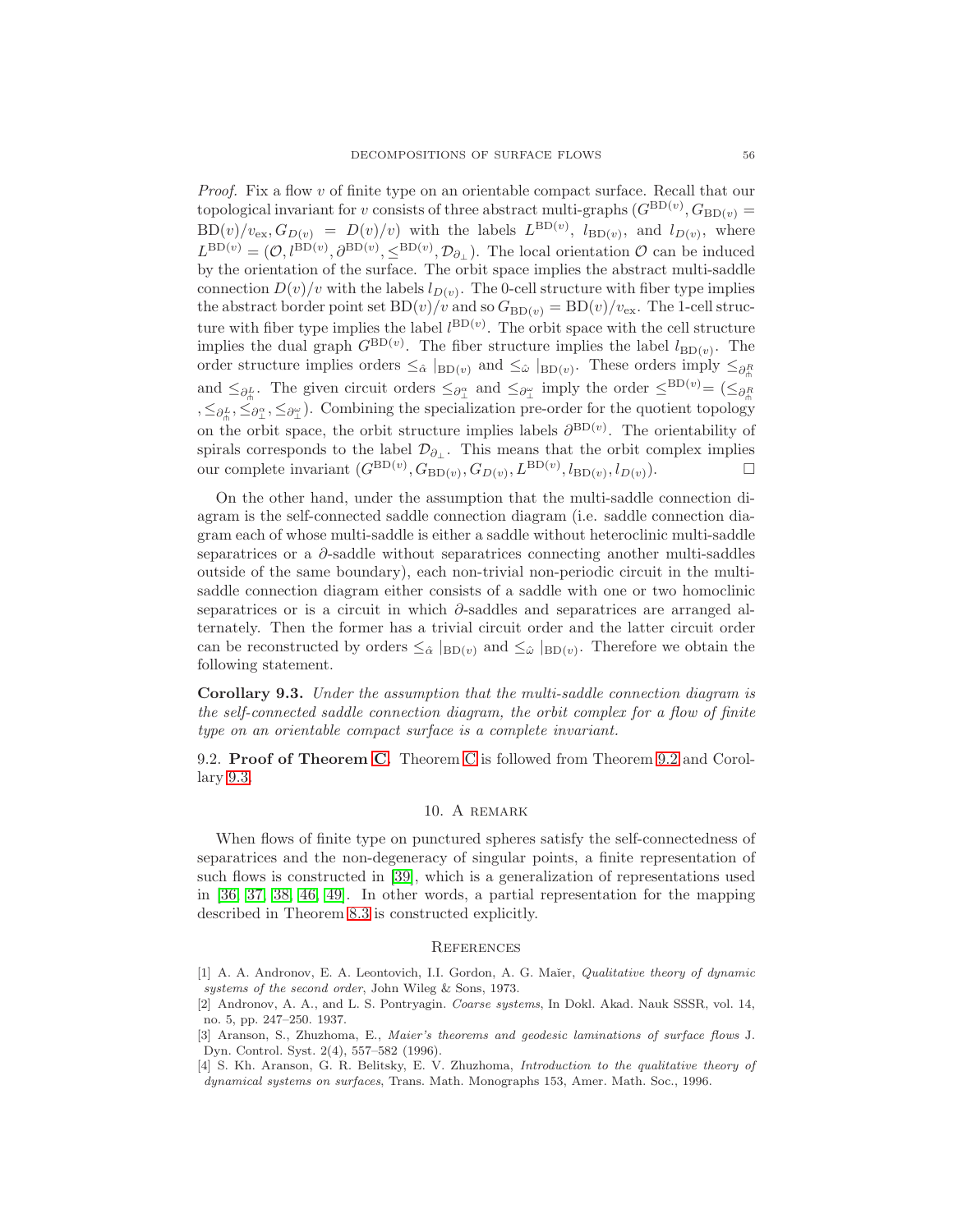- <span id="page-56-28"></span><span id="page-56-22"></span>[5] Buendía, J. G. E. and López, V. J., On the Markus-Neumann theorem, Journal of Differential Equations, 265(11) (2018), 6036–6047.
- [6] T. M. Cherry, Topological properties of solutions of ordinary differential equations, Amer. J. Math. 59, 957–982, 1937.
- <span id="page-56-27"></span>[7] M.Cobo, C. Gutierrez, J. Llibre, Flows without wandering points on compact connected surfaces, Trans. Amer. Math. Soc. 362 (2010), no. 9, 4569–4580.
- <span id="page-56-14"></span><span id="page-56-0"></span>[8] J. Franks, Nonsingular Smale Flows on  $S^3$ , Topology, 24 (3) (1985) 265-282.
- [9] C. Gardiner, The structure of flows exhibiting non-trivial recurrence on two-dimensional manifolds, J. Diff. Equat. 57(1985), no 1, 138–158.
- <span id="page-56-11"></span>[10] C. Gutierrez, Structural stability for flows on the torus with a cross-cap, Trans. Amer. Math. Soc. 241 (1978), 311–320.
- <span id="page-56-1"></span>[11] C. Gutierrez, Smoothing continuous flows on S-manifolds and recurrences, Ergod. Th. and Dyn. Sys. 6(1986), 17–44.
- <span id="page-56-25"></span><span id="page-56-24"></span>[12] W. Hurewicz, K. Menger, Dimension and Zusammenhangsstuffe, Math. Ann., 100 (1928) 618–633.
- <span id="page-56-17"></span>[13] W. Hurewicz, and H. Wallman, Dimension Theory, (PMS-4) (Vol. 4), Princeton University Press.
- [14] Kruglov, V., Malyshev, D. and Pochinka, O., Topological classification of Ω-stable flows on surfaces by means of effectively distinguishable multigraphs, Discrete & Continuous Dynamical Systems - A, 38 (9), 4305–4327.
- <span id="page-56-29"></span>[15] R. Labarca, M. J. Pacifico. Stability of Morse-Smale vector fields on manifolds with boundary, Topology 29, no. 1 (1990), 57–81.
- <span id="page-56-3"></span><span id="page-56-2"></span>[16] G. Levitt, Feuilletages des surfaces, Ann. Inst. Fourier, 32-2 (1982), 179–217.
- [17] López V. J. and López G. S., *Empty interior recurrence for continuous flows on surfaces*, International Journal of Bifurcation and Chaos, 20(09) (2010), 2897–2913.
- <span id="page-56-13"></span>[18] T. Ma, S. Wang, Geometric theory of incompressible flows with applications to fluid dynamics, Mathematical Surveys and Monographs, 119. American Mathematical Society, Providence, RI, 2005.
- <span id="page-56-12"></span>[19] N. Markley, The Poincaré-Bendixson Theorem for the Klein Bottle, Trans. Amer. Math. Soc. 135 (1969) 135, 159–165.
- <span id="page-56-26"></span><span id="page-56-7"></span>[20] N. Markley, On the number of recurrent orbit closures, Proc. AMS, 25(1970), no 2, 413-416. [21] N. Markley, M. Vanderschoot, Recurrent orbits for flows on surfaces, J. Differential Equa-
- <span id="page-56-19"></span>tions, 244(5) (2008), 1210–1229.
- [22] L. Markus, Global structure of ordinary differential equations in the plane, Trans. Amer. Math. Soc. 76 (1954), 127–148.
- <span id="page-56-6"></span>[23] A. G. Maĭer, *Trajectories on closed orientable surfaces*, Mat. Sb. 12 (54) (1943), 71–84
- <span id="page-56-4"></span>[24] H. Marzougui, Structure of foliations on 2-manifolds, Illinois J. Math. 42 (1998), No. 3, 398–405.
- [25] H. Marzougui, Some Remarks Concerning the Topological Characterization of Limit Sets for Surface Flows, Canadian Mathematical Bulletin, 54(2) (2011), 311–315.
- <span id="page-56-20"></span>[26] Neumann, D. A., Classification of continuous flows on 2-manifolds, Proceedings of the American Mathematical Society (1975), 73–81.
- <span id="page-56-21"></span>[27] Neumann, D., and O'Brien, T., Global structure of continuous flows on 2-manifolds, Journal of differential equations, 22(1) (1976), 89–110.
- <span id="page-56-18"></span>[28] I. Nikolaev, Non-Wandering Flows on the 2-Manifolds, J. Differential Equations 173 (2001), no. 1, 1–16.
- <span id="page-56-5"></span>[29] I. Nikolaev and E. Zhuzhoma, Flows on 2-Dimensional Manifolds, "Lecture Notes in Mathematics," Vol. 1705, Springer-Verlag, Berlin, 1999.
- <span id="page-56-16"></span>[30] A. Oshemkov, V. Sharko, Classification of Morse-Smale flows on two-dimensional manifolds, Mat. sb. 1998. V. 189. No. 8. 93–140.
- <span id="page-56-9"></span><span id="page-56-8"></span>[31] M. Peixoto, Structural stability on two-dimensional manifolds, Topology, 1 (1962), 101–120.
- [32] C. Pugh, An improved closing lemma and a general density theorem, Amer. J. Math. 89 (1967), 1010–1021.
- <span id="page-56-10"></span>[33] C. Pugh, C. Robinson, *The C*<sup>1</sup>-closing lemma, including Hamiltonians, Ergodic Th. and Dynamical Systems 3 (1983), No. 2, 261–313.
- <span id="page-56-23"></span><span id="page-56-15"></span>[34] G. Reeb, Sur certaines propriétés topologiques des variétés feuilletées, Hermann et Cie, 1952.
- [35] K. A. de Rezende, R. D. Franzosa, Lyapunov graphs and flows on surfaces, Trans. Amer. Math. Soc. 340 (1993), 767–784.